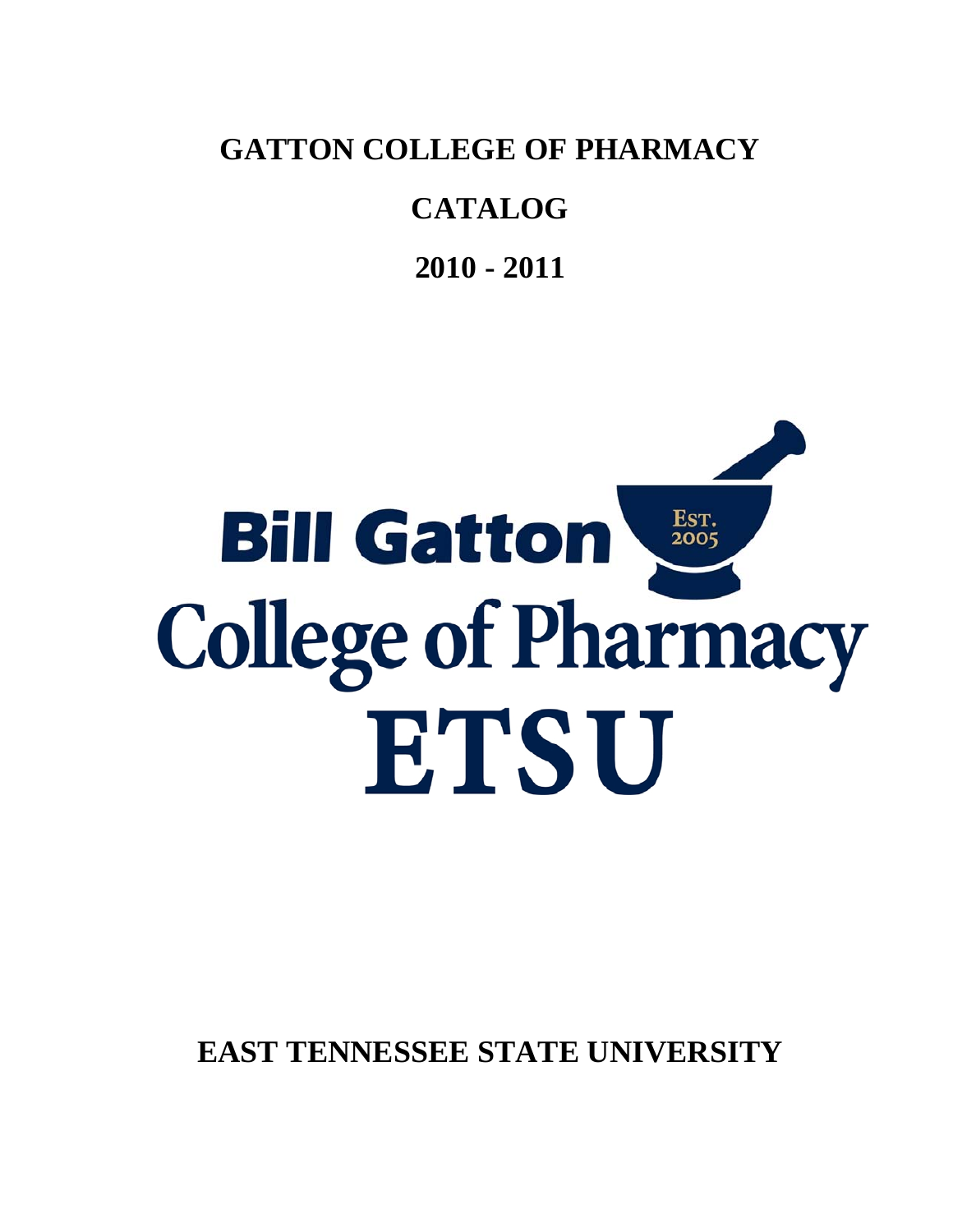### **TABLE OF CONTENTS**

| Family Educational Rights and Privacy Act<br>6<br>Directory Information<br>7<br><b>Campus Security Report</b><br>7<br><b>Falsification of Credentials</b><br>7<br>Student Conduct, Rights and Responsibilities<br>8<br>8<br>Student's Bill of Rights<br>Accreditation<br>10<br>Memberships<br>10<br><b>ETSU Vision Statement</b><br>10<br><b>ETSU Mission Statement</b><br>10<br><b>ETSU Values</b><br>11<br>12<br><b>History</b><br>Accreditation<br>12<br>Membership<br>13<br>Diversity<br>13<br>Vision<br>13<br><b>Mission</b><br>13<br>Values<br>13<br>Guiding Principles and Goals to Achieve the Mission<br>14<br>Reconsideration of Admissions Committee Decision<br>20<br><b>Requirements for Enterign Students</b><br>22<br><b>Basic Life Support Certification</b><br>24<br><b>Insurance RequirementsAccreditation</b><br>24<br><b>Registration for Classes</b><br>24<br>25<br><b>Cost of Attendance</b><br>25<br>Financial Aid<br>25<br><b>Satisfactory Academic Progress</b><br>26<br>Grants, Scholarships and Awards<br>27<br><b>Veterans Education Benefits</b><br>27<br><b>Tuition and Payment</b><br>27<br><b>Tuition Refund Policy</b><br>28<br>30<br>Degree Offered and Requirements<br>30<br>Doctor of Pharmacy<br>30<br><b>Student Learning Outcome Expectations</b><br>31<br>Curriculum Outline<br>32<br><b>Elective Courses</b><br>34<br>Pharmacy Practice Experience<br>34<br>35<br><b>Course Descriptions</b><br>Office of Academic Affairs<br>54<br>Academic Performance<br>54<br><b>Grading System</b><br>54<br><b>Grade Appeal Process</b><br>55 |                      |    |  |
|-----------------------------------------------------------------------------------------------------------------------------------------------------------------------------------------------------------------------------------------------------------------------------------------------------------------------------------------------------------------------------------------------------------------------------------------------------------------------------------------------------------------------------------------------------------------------------------------------------------------------------------------------------------------------------------------------------------------------------------------------------------------------------------------------------------------------------------------------------------------------------------------------------------------------------------------------------------------------------------------------------------------------------------------------------------------------------------------------------------------------------------------------------------------------------------------------------------------------------------------------------------------------------------------------------------------------------------------------------------------------------------------------------------------------------------------------------------------------------------------------------------------------------------------------------------------------------|----------------------|----|--|
|                                                                                                                                                                                                                                                                                                                                                                                                                                                                                                                                                                                                                                                                                                                                                                                                                                                                                                                                                                                                                                                                                                                                                                                                                                                                                                                                                                                                                                                                                                                                                                             |                      |    |  |
|                                                                                                                                                                                                                                                                                                                                                                                                                                                                                                                                                                                                                                                                                                                                                                                                                                                                                                                                                                                                                                                                                                                                                                                                                                                                                                                                                                                                                                                                                                                                                                             |                      |    |  |
|                                                                                                                                                                                                                                                                                                                                                                                                                                                                                                                                                                                                                                                                                                                                                                                                                                                                                                                                                                                                                                                                                                                                                                                                                                                                                                                                                                                                                                                                                                                                                                             |                      |    |  |
|                                                                                                                                                                                                                                                                                                                                                                                                                                                                                                                                                                                                                                                                                                                                                                                                                                                                                                                                                                                                                                                                                                                                                                                                                                                                                                                                                                                                                                                                                                                                                                             |                      |    |  |
|                                                                                                                                                                                                                                                                                                                                                                                                                                                                                                                                                                                                                                                                                                                                                                                                                                                                                                                                                                                                                                                                                                                                                                                                                                                                                                                                                                                                                                                                                                                                                                             |                      |    |  |
|                                                                                                                                                                                                                                                                                                                                                                                                                                                                                                                                                                                                                                                                                                                                                                                                                                                                                                                                                                                                                                                                                                                                                                                                                                                                                                                                                                                                                                                                                                                                                                             |                      |    |  |
|                                                                                                                                                                                                                                                                                                                                                                                                                                                                                                                                                                                                                                                                                                                                                                                                                                                                                                                                                                                                                                                                                                                                                                                                                                                                                                                                                                                                                                                                                                                                                                             |                      |    |  |
|                                                                                                                                                                                                                                                                                                                                                                                                                                                                                                                                                                                                                                                                                                                                                                                                                                                                                                                                                                                                                                                                                                                                                                                                                                                                                                                                                                                                                                                                                                                                                                             |                      |    |  |
|                                                                                                                                                                                                                                                                                                                                                                                                                                                                                                                                                                                                                                                                                                                                                                                                                                                                                                                                                                                                                                                                                                                                                                                                                                                                                                                                                                                                                                                                                                                                                                             |                      |    |  |
|                                                                                                                                                                                                                                                                                                                                                                                                                                                                                                                                                                                                                                                                                                                                                                                                                                                                                                                                                                                                                                                                                                                                                                                                                                                                                                                                                                                                                                                                                                                                                                             |                      |    |  |
|                                                                                                                                                                                                                                                                                                                                                                                                                                                                                                                                                                                                                                                                                                                                                                                                                                                                                                                                                                                                                                                                                                                                                                                                                                                                                                                                                                                                                                                                                                                                                                             |                      |    |  |
|                                                                                                                                                                                                                                                                                                                                                                                                                                                                                                                                                                                                                                                                                                                                                                                                                                                                                                                                                                                                                                                                                                                                                                                                                                                                                                                                                                                                                                                                                                                                                                             |                      |    |  |
|                                                                                                                                                                                                                                                                                                                                                                                                                                                                                                                                                                                                                                                                                                                                                                                                                                                                                                                                                                                                                                                                                                                                                                                                                                                                                                                                                                                                                                                                                                                                                                             |                      |    |  |
|                                                                                                                                                                                                                                                                                                                                                                                                                                                                                                                                                                                                                                                                                                                                                                                                                                                                                                                                                                                                                                                                                                                                                                                                                                                                                                                                                                                                                                                                                                                                                                             |                      |    |  |
|                                                                                                                                                                                                                                                                                                                                                                                                                                                                                                                                                                                                                                                                                                                                                                                                                                                                                                                                                                                                                                                                                                                                                                                                                                                                                                                                                                                                                                                                                                                                                                             |                      |    |  |
|                                                                                                                                                                                                                                                                                                                                                                                                                                                                                                                                                                                                                                                                                                                                                                                                                                                                                                                                                                                                                                                                                                                                                                                                                                                                                                                                                                                                                                                                                                                                                                             |                      |    |  |
|                                                                                                                                                                                                                                                                                                                                                                                                                                                                                                                                                                                                                                                                                                                                                                                                                                                                                                                                                                                                                                                                                                                                                                                                                                                                                                                                                                                                                                                                                                                                                                             |                      |    |  |
|                                                                                                                                                                                                                                                                                                                                                                                                                                                                                                                                                                                                                                                                                                                                                                                                                                                                                                                                                                                                                                                                                                                                                                                                                                                                                                                                                                                                                                                                                                                                                                             |                      |    |  |
|                                                                                                                                                                                                                                                                                                                                                                                                                                                                                                                                                                                                                                                                                                                                                                                                                                                                                                                                                                                                                                                                                                                                                                                                                                                                                                                                                                                                                                                                                                                                                                             |                      |    |  |
|                                                                                                                                                                                                                                                                                                                                                                                                                                                                                                                                                                                                                                                                                                                                                                                                                                                                                                                                                                                                                                                                                                                                                                                                                                                                                                                                                                                                                                                                                                                                                                             |                      |    |  |
|                                                                                                                                                                                                                                                                                                                                                                                                                                                                                                                                                                                                                                                                                                                                                                                                                                                                                                                                                                                                                                                                                                                                                                                                                                                                                                                                                                                                                                                                                                                                                                             |                      |    |  |
|                                                                                                                                                                                                                                                                                                                                                                                                                                                                                                                                                                                                                                                                                                                                                                                                                                                                                                                                                                                                                                                                                                                                                                                                                                                                                                                                                                                                                                                                                                                                                                             |                      |    |  |
|                                                                                                                                                                                                                                                                                                                                                                                                                                                                                                                                                                                                                                                                                                                                                                                                                                                                                                                                                                                                                                                                                                                                                                                                                                                                                                                                                                                                                                                                                                                                                                             |                      |    |  |
|                                                                                                                                                                                                                                                                                                                                                                                                                                                                                                                                                                                                                                                                                                                                                                                                                                                                                                                                                                                                                                                                                                                                                                                                                                                                                                                                                                                                                                                                                                                                                                             |                      |    |  |
|                                                                                                                                                                                                                                                                                                                                                                                                                                                                                                                                                                                                                                                                                                                                                                                                                                                                                                                                                                                                                                                                                                                                                                                                                                                                                                                                                                                                                                                                                                                                                                             |                      |    |  |
|                                                                                                                                                                                                                                                                                                                                                                                                                                                                                                                                                                                                                                                                                                                                                                                                                                                                                                                                                                                                                                                                                                                                                                                                                                                                                                                                                                                                                                                                                                                                                                             |                      |    |  |
|                                                                                                                                                                                                                                                                                                                                                                                                                                                                                                                                                                                                                                                                                                                                                                                                                                                                                                                                                                                                                                                                                                                                                                                                                                                                                                                                                                                                                                                                                                                                                                             |                      |    |  |
|                                                                                                                                                                                                                                                                                                                                                                                                                                                                                                                                                                                                                                                                                                                                                                                                                                                                                                                                                                                                                                                                                                                                                                                                                                                                                                                                                                                                                                                                                                                                                                             |                      |    |  |
|                                                                                                                                                                                                                                                                                                                                                                                                                                                                                                                                                                                                                                                                                                                                                                                                                                                                                                                                                                                                                                                                                                                                                                                                                                                                                                                                                                                                                                                                                                                                                                             |                      |    |  |
|                                                                                                                                                                                                                                                                                                                                                                                                                                                                                                                                                                                                                                                                                                                                                                                                                                                                                                                                                                                                                                                                                                                                                                                                                                                                                                                                                                                                                                                                                                                                                                             |                      |    |  |
|                                                                                                                                                                                                                                                                                                                                                                                                                                                                                                                                                                                                                                                                                                                                                                                                                                                                                                                                                                                                                                                                                                                                                                                                                                                                                                                                                                                                                                                                                                                                                                             |                      |    |  |
|                                                                                                                                                                                                                                                                                                                                                                                                                                                                                                                                                                                                                                                                                                                                                                                                                                                                                                                                                                                                                                                                                                                                                                                                                                                                                                                                                                                                                                                                                                                                                                             |                      |    |  |
|                                                                                                                                                                                                                                                                                                                                                                                                                                                                                                                                                                                                                                                                                                                                                                                                                                                                                                                                                                                                                                                                                                                                                                                                                                                                                                                                                                                                                                                                                                                                                                             |                      |    |  |
|                                                                                                                                                                                                                                                                                                                                                                                                                                                                                                                                                                                                                                                                                                                                                                                                                                                                                                                                                                                                                                                                                                                                                                                                                                                                                                                                                                                                                                                                                                                                                                             |                      |    |  |
|                                                                                                                                                                                                                                                                                                                                                                                                                                                                                                                                                                                                                                                                                                                                                                                                                                                                                                                                                                                                                                                                                                                                                                                                                                                                                                                                                                                                                                                                                                                                                                             |                      |    |  |
|                                                                                                                                                                                                                                                                                                                                                                                                                                                                                                                                                                                                                                                                                                                                                                                                                                                                                                                                                                                                                                                                                                                                                                                                                                                                                                                                                                                                                                                                                                                                                                             |                      |    |  |
|                                                                                                                                                                                                                                                                                                                                                                                                                                                                                                                                                                                                                                                                                                                                                                                                                                                                                                                                                                                                                                                                                                                                                                                                                                                                                                                                                                                                                                                                                                                                                                             |                      |    |  |
|                                                                                                                                                                                                                                                                                                                                                                                                                                                                                                                                                                                                                                                                                                                                                                                                                                                                                                                                                                                                                                                                                                                                                                                                                                                                                                                                                                                                                                                                                                                                                                             |                      |    |  |
|                                                                                                                                                                                                                                                                                                                                                                                                                                                                                                                                                                                                                                                                                                                                                                                                                                                                                                                                                                                                                                                                                                                                                                                                                                                                                                                                                                                                                                                                                                                                                                             |                      |    |  |
|                                                                                                                                                                                                                                                                                                                                                                                                                                                                                                                                                                                                                                                                                                                                                                                                                                                                                                                                                                                                                                                                                                                                                                                                                                                                                                                                                                                                                                                                                                                                                                             |                      |    |  |
|                                                                                                                                                                                                                                                                                                                                                                                                                                                                                                                                                                                                                                                                                                                                                                                                                                                                                                                                                                                                                                                                                                                                                                                                                                                                                                                                                                                                                                                                                                                                                                             |                      |    |  |
|                                                                                                                                                                                                                                                                                                                                                                                                                                                                                                                                                                                                                                                                                                                                                                                                                                                                                                                                                                                                                                                                                                                                                                                                                                                                                                                                                                                                                                                                                                                                                                             |                      |    |  |
|                                                                                                                                                                                                                                                                                                                                                                                                                                                                                                                                                                                                                                                                                                                                                                                                                                                                                                                                                                                                                                                                                                                                                                                                                                                                                                                                                                                                                                                                                                                                                                             |                      |    |  |
|                                                                                                                                                                                                                                                                                                                                                                                                                                                                                                                                                                                                                                                                                                                                                                                                                                                                                                                                                                                                                                                                                                                                                                                                                                                                                                                                                                                                                                                                                                                                                                             |                      |    |  |
|                                                                                                                                                                                                                                                                                                                                                                                                                                                                                                                                                                                                                                                                                                                                                                                                                                                                                                                                                                                                                                                                                                                                                                                                                                                                                                                                                                                                                                                                                                                                                                             |                      |    |  |
|                                                                                                                                                                                                                                                                                                                                                                                                                                                                                                                                                                                                                                                                                                                                                                                                                                                                                                                                                                                                                                                                                                                                                                                                                                                                                                                                                                                                                                                                                                                                                                             |                      |    |  |
|                                                                                                                                                                                                                                                                                                                                                                                                                                                                                                                                                                                                                                                                                                                                                                                                                                                                                                                                                                                                                                                                                                                                                                                                                                                                                                                                                                                                                                                                                                                                                                             |                      |    |  |
|                                                                                                                                                                                                                                                                                                                                                                                                                                                                                                                                                                                                                                                                                                                                                                                                                                                                                                                                                                                                                                                                                                                                                                                                                                                                                                                                                                                                                                                                                                                                                                             |                      |    |  |
|                                                                                                                                                                                                                                                                                                                                                                                                                                                                                                                                                                                                                                                                                                                                                                                                                                                                                                                                                                                                                                                                                                                                                                                                                                                                                                                                                                                                                                                                                                                                                                             | <b>Grade Reports</b> | 55 |  |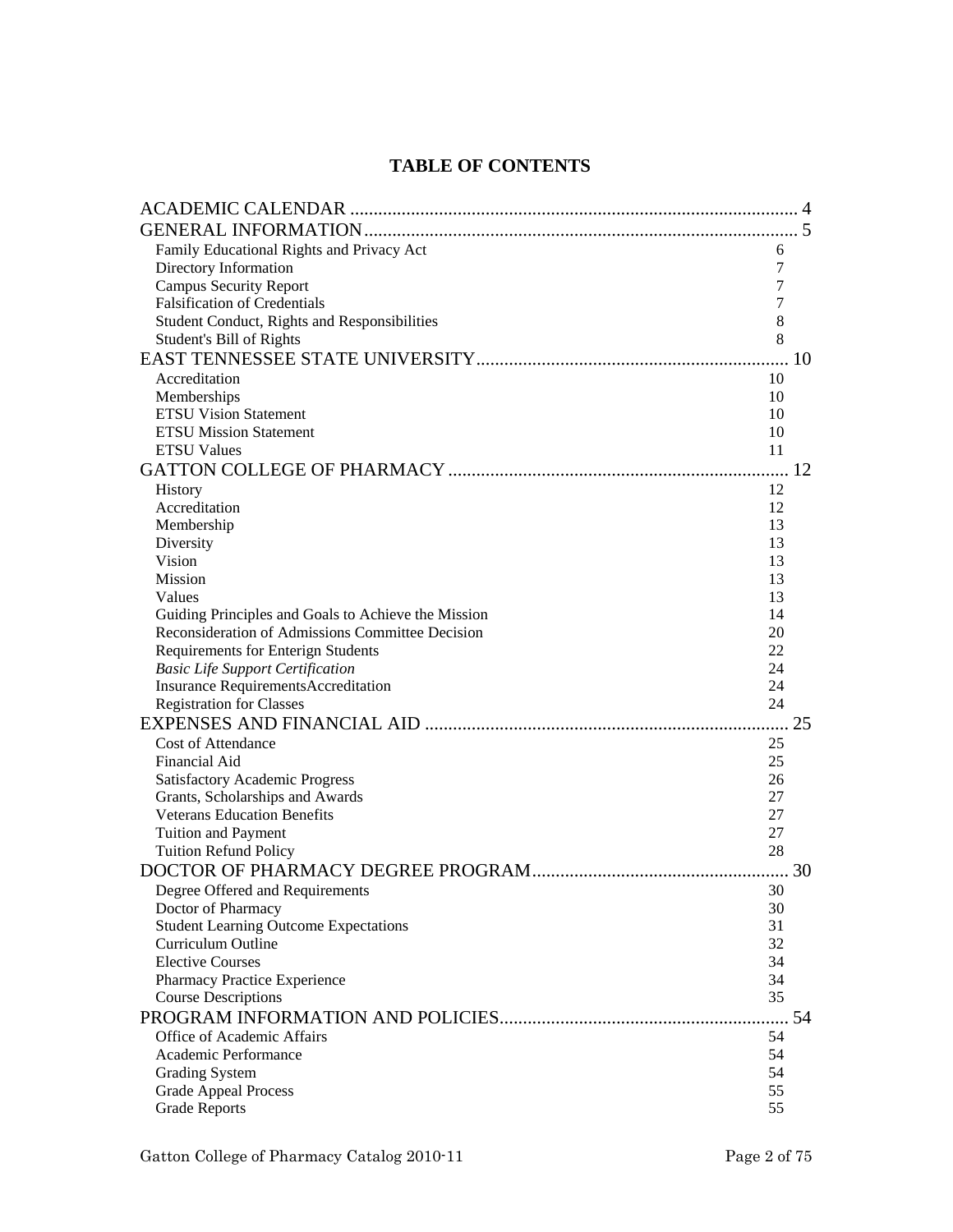| Academic Honors                                                    | 56 |
|--------------------------------------------------------------------|----|
| Academic Progression Committee                                     | 56 |
| Course Credit and Student Compensation Policy                      | 56 |
| <b>Immunization Certification</b>                                  | 57 |
| Occupational Safety and Hazard Certification                       | 57 |
| <b>Sexual Harassment Training</b>                                  | 57 |
|                                                                    |    |
| Office of Student Affairs                                          | 58 |
| <b>Faculty Advisors</b>                                            | 58 |
| Tutors                                                             | 58 |
| <b>Library Resources</b>                                           | 58 |
| ID Card and College of Pharmacy Name Badge                         | 59 |
| Student Engagement and Leadership                                  | 60 |
| Alumni Association                                                 | 60 |
| <b>Athletic Events</b>                                             | 61 |
| Banking                                                            | 61 |
| <b>Bookstore</b>                                                   | 61 |
| <b>Buctainment</b>                                                 | 61 |
| <b>Campus Recreation</b>                                           | 61 |
| Center for Community Engagement, Learning and Leadership           | 62 |
| <b>Counseling Center</b>                                           | 62 |
| <b>Computing Resources</b>                                         | 62 |
| <b>Computer Resources Codes of Ethics</b>                          | 63 |
| Computer Network and Internet Access Privileges & Responsibilities | 63 |
| <b>Disability Services</b>                                         | 66 |
| Early Childhood Learning and Development                           | 67 |
| Housing and Residence Life                                         | 67 |
| <b>International Programs and Services</b>                         | 68 |
| <b>Public Safety</b>                                               | 68 |
| <b>Student Government Association</b>                              | 68 |
| <b>Student Health Services</b>                                     | 68 |
| University Center, D.P. Culp                                       | 69 |
|                                                                    |    |
| Tennessee Board of Regents                                         | 70 |
| <b>ETSU</b> Administration                                         | 71 |
| College of Pharmacy Administration                                 | 71 |
|                                                                    |    |
| Department of Pharmacy Practice                                    | 72 |
| Department of Pharmaceutical Sciences                              | 73 |
| <b>Faculty Affiliates</b>                                          | 74 |
| <b>Adjunct Faculty</b>                                             | 75 |
|                                                                    |    |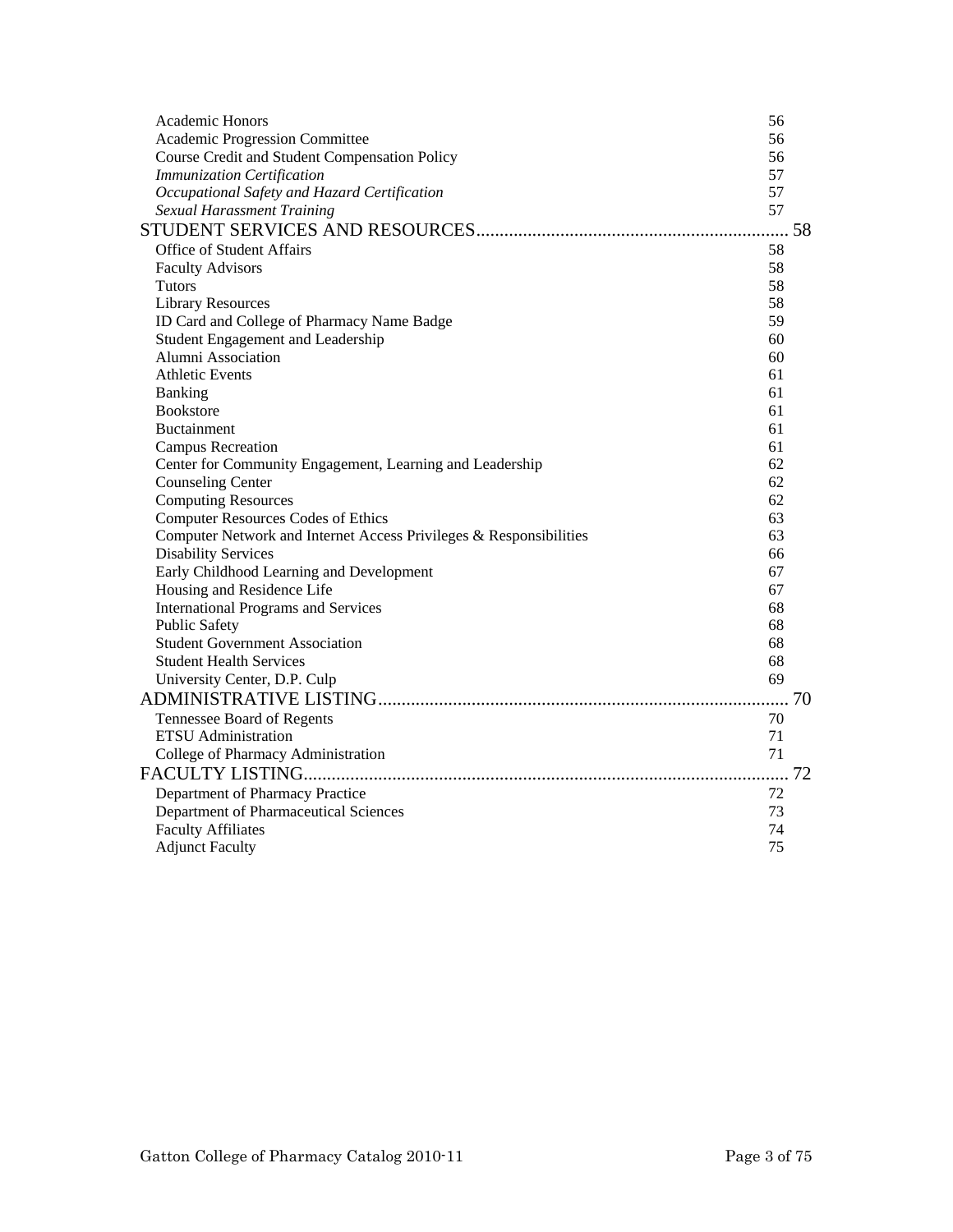#### **ACADEMIC CALENDAR Fall 2010 through Spring 2011**

*(Subject to Change)* 

#### <span id="page-3-0"></span>**P1, P2 and P3 Classes**

**Fall 2010**  Orientation – Class of 2012 August 4 - 6, 2010 White Coat Ceremony **August 7, 2010** Classes begin August 9, 2010 Labor Day Holiday September 6, 2010 Fall Break October 18 - 19, 2010 Thanksgiving Holiday November 25 - 26, 2010 Last day of classes December 3, 2010 Final Exams December 6 - 10, 2010

#### **Spring 2011**

**P4 Class** 

Classes begin January 5, 2011 Martin Luther King Day Holiday January 17, 2011 Spring Break March 7 - 11, 2011 Good Friday Holiday **April 22 2011** Last day of classes April 28, 2011 Final exams  $\Delta$ pril 29 – May 5, 2011

#### **Summer 2011 (P2 Class Only)**

 $IPPE-P2 - Community$  (two consecutive weeks) To be scheduled IPPE-P2 – Institutional (two consecutive weeks) To be scheduled

#### **Advanced Pharmacy Practice Experience Schedule** Session One May 10 - June 18, 2010 Session Two June 21 - July 30, 2010 Session Three August 2 - September 10, 2010 Session Four<br>September 13 - October 22, 2010 Session Five October 25 - December 3, 2010 Session Six January 3 - February 11, 2011 Session Seven February 14 - March 25, 2011 Session Eight March 28 - May 4, 2011 Hooding Ceremony May 6, 2011

Commencement May 7, 2011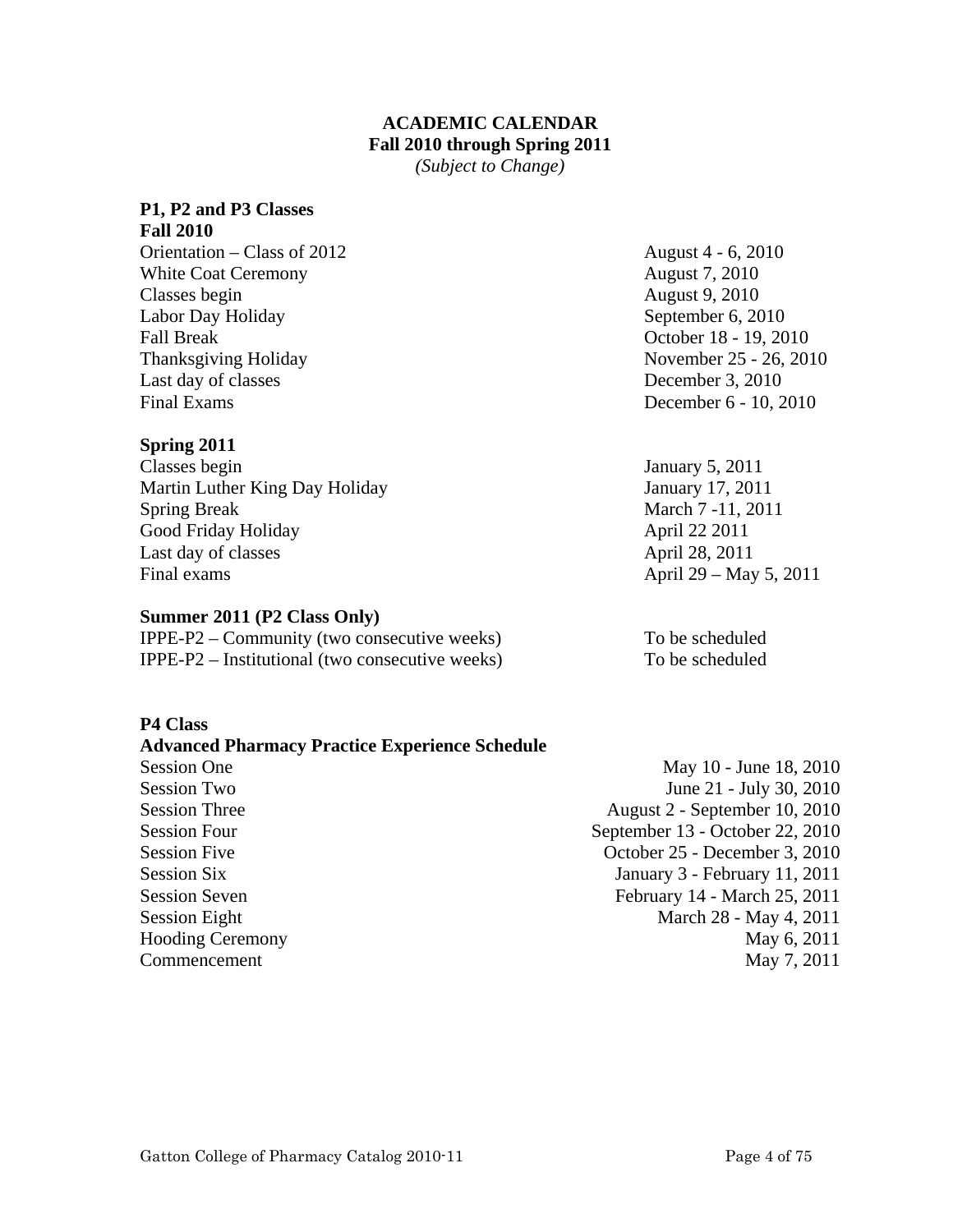## **GENERAL INFORMATION**

<span id="page-4-0"></span>East Tennessee State University is a Tennessee Board of Regents institution. The Tennessee Board of Regents is the nation's sixth largest higher education system, governing 45 postsecondary educational institutions. The TBR system includes six universities, 13 two-year colleges, and 26 technology centers. Public higher education in Tennessee is coordinated by the Tennessee Higher Education Commission and consists of two systems – the University of Tennessee campuses, governed by the University Of Tennessee Board Of Trustees, and the state universities, community colleges, and technology centers governed by the Tennessee Board of Regents. The General Assembly created the Commission in 1967 to achieve coordination and unity among the programs of Tennessee's public post-secondary institutions and to serve as a primary source of information concerning higher education in Tennessee.

Degree requirements for the programs of study initiated under provisions of this bulletin shall remain in effect for six years. Students not completing requirements within the six-year period may be required to meet subsequent criteria; it is further provided, however, that the time limitation may be extended for interruption by military service where enrollment is resumed immediately upon release from service.

The course offerings and requirements of ETSU are continually under examination and revision. This bulletin presents the offerings and requirements in effect at the time of publication, but is no guarantee that they will not be changed or revoked. However, adequate and reasonable notice will be given to students affected by any changes. This bulletin is not intended to state contractual terms and does not constitute a contract between the student and **ETSU.** 

East Tennessee State University reserves the right to make changes as required in course offerings, curricula, academic policies, and other rules and regulations affecting students to be effective whenever determined by the institution. These changes will govern current and formerly enrolled students. Enrollment of all students is subject to these conditions.

East Tennessee State University complies fully with the Family Educational Rights and Privacy Act of 1974, as amended. East Tennessee State University is fully in accord with the belief that educational and employment opportunities should be available to all eligible persons without regard to age, gender, color, race, religion, national origin, disability, veteran status, or sexual orientation.

East Tennessee State University provides the opportunity for students to increase their knowledge by offering programs of instruction in the various disciplines and programs through faculty who, in the opinion of ETSU, are qualified for teaching at the college level. The acquisition and retention of knowledge by any student are, however, contingent upon the student's desire and ability to learn while applying appropriate study techniques to any course or program. Thus, ETSU must necessarily limit representation of student preparedness in any field of study to that competency demonstrated at that specific point in time at which appropriate academic measurements were taken to certify course or program completion.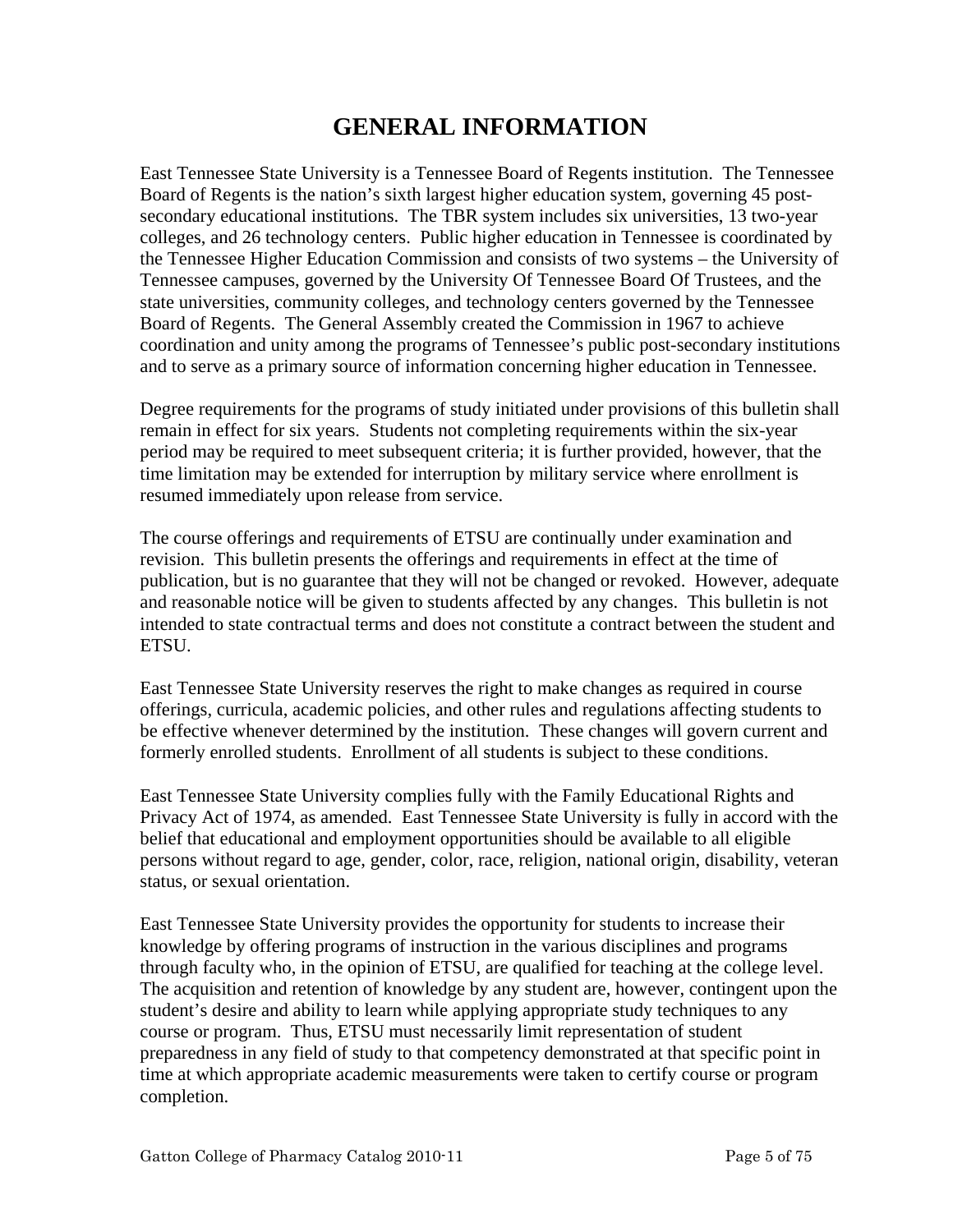#### <span id="page-5-0"></span>**Family Educational Rights and Privacy Act**

The Family Educational Rights and Privacy Act (FERPA) affords students certain rights with respect to their education records. They are:

#### *The right to inspect and review the student's education records within 45 days of the day the university receives a request for access.*

Students should submit to the registrar, dean, head of the academic department, or other appropriate official, written requests that identify the record(s) they wish to inspect. The university official will make arrangements for access and notify the student of the time and place where the records may be inspected. If the university official to whom the request was submitted does not maintain the records, that official shall advise the student of the correct official to whom the request should be addressed.

#### *The right to request the amendment of the student's education records that the student believes are inaccurate or misleading.*

Students may ask the university to amend a record that they believe is inaccurate or misleading. They should write the university official responsible for the record, clearly identify the part of the record they want changed, and specify why it is inaccurate or misleading.

If the university decides not to amend the record as requested by the student, the university will notify the student of the decision and advise the student of his or her right to a hearing regarding the request for amendment. Additional information regarding the hearing procedures will be provided to the student when notified of the right to a hearing.

#### *The right to consent to disclosures of personally identifiable information contained in the student's education records, except to the extent that FERPA authorizes disclosure without consent.*

One exception, which permits disclosure without consent, is disclosure to school officials with legitimate educational interests. A school official is a person employed by the university in an administrative, supervisory, academic, research, or support staff position (including law enforcement unit personnel and health staff); a person or company with whom the university has contracted (such as an attorney, auditor, or collection agent); or a student serving on an official committee, such as a disciplinary or grievance committee, or assisting another school official in performing his or her task. A school official has a legitimate educational interest if the official needs to review an education record in order to fulfill his or her professional responsibility.

Upon request, the university discloses education records without consent to officials of another school in which a student seeks or intends to enroll.

*4. The right to file a complaint with the U.S. Department of Education concerning alleged failures by East Tennessee State University to comply with the requirements of FERPA.*  The name and address of the office that administers FERPA is: Family Policy Compliance Office U.S. Department of Education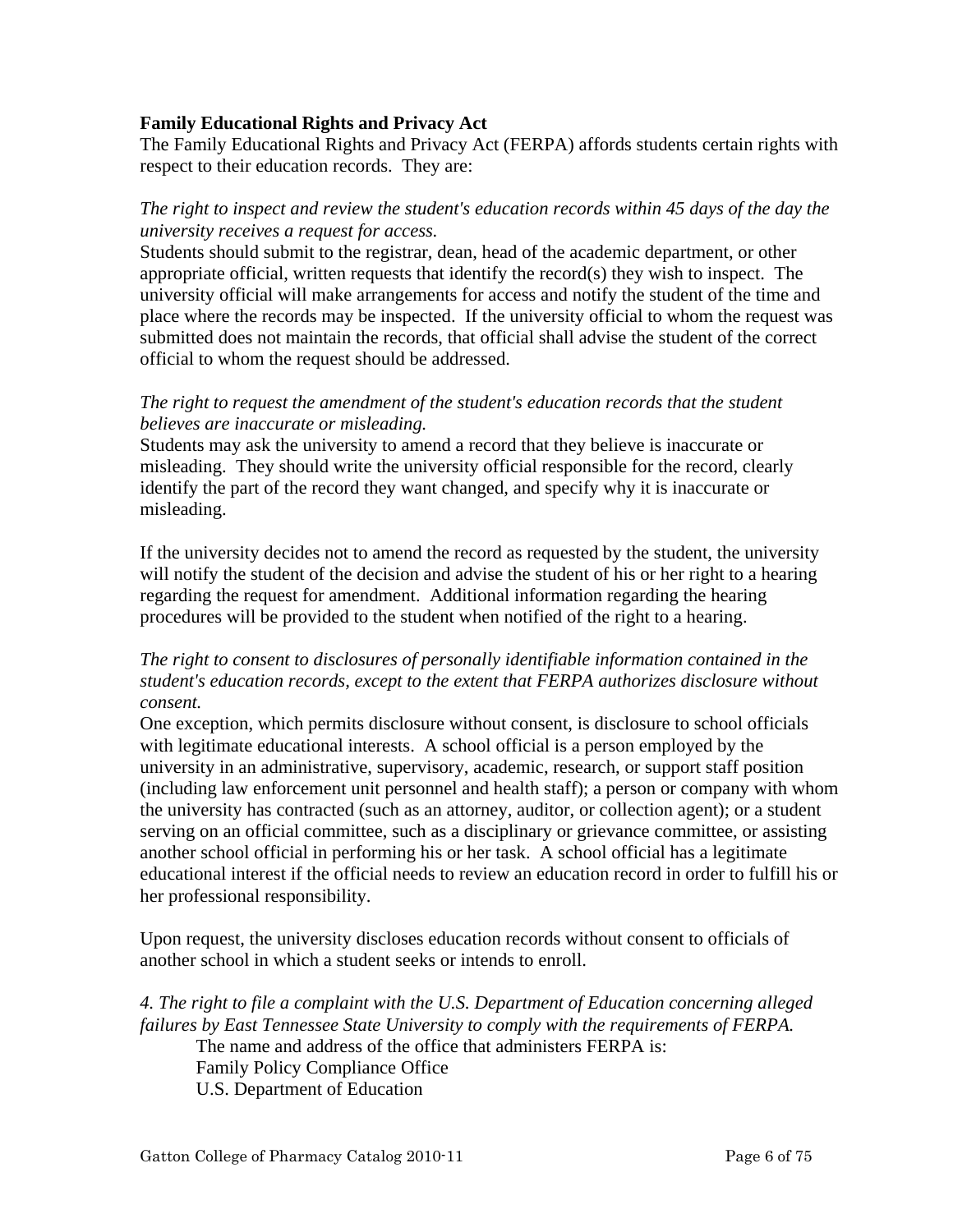<span id="page-6-0"></span>400 Maryland Avenue, SW Washington, DC 20202-4605

#### **Directory Information**

East Tennessee State University contracts the publication of a directory, which shows student names, addresses (e-mail, mailing, and campus box), major, and phone number. In addition, ETSU may release other directory information. Other directory information is defined as: enrollment status, dates of attendance, classification, previous institution(s) attended, awards, honors, photographs, degrees conferred (including dates), hometown and residency placement information, and sports participation information.

If students prefer not to have these items released, they must submit a written request to prevent disclosure of this data. A non-disclosure form is provided during orientation and is available through the College of Pharmacy Office of Student Affairs. The form must be submitted prior to the start of classes for the term in which the student desires the restriction to go into effect. A new form for nondisclosure must be completed each academic year. A form submitted the last term of enrollment will remain in effect until the student re-enrolls.

#### **Student Photos (Permission for Photos of Students)**

The College and University provides information to news organizations about pharmacy students' accomplishments and activities during their enrollment and at the time of graduation, which may include the provision of photographs and other visual images of students. As a regular practice, photographs of students, faculty, staff, and visitors to campus are used in publications produced by the College and University for recruitment and general information. Any student who does not wish to appear in any photos used for these purposes must notify the College of Pharmacy Office of Student Affairs prior to the start of classes for the term in which the student desires the restriction to go into effect. Please note that the restriction does not apply to the use of photographs taken of general scenes, events, or classes in session where groups of students may appear.

#### **Campus Security Report**

East Tennessee State University makes available to prospective students and employees the ETSU Security Information Report. This annual report includes campus crime statistics for the three most recent calendar years and various campus policies concerning law enforcement, the reporting of criminal activity, and crime prevention programs. The ETSU Security Information Report is available upon request from East Tennessee State University, Department of Public Safety, Box 70646, Johnson City, TN 37614-1702. The report can be accessed on the Internet at: [http://www.etsu.edu/dps/security\\_report.asp](http://www.etsu.edu/dps/security_report.asp).

#### **Falsification of Credentials**

According to T.C.A. Sec. 49-7-133, it is a Class A misdemeanor to misrepresent academic credentials. A person commits the offense of misrepresentation of academic credentials who, knowing that the statement is false and with the intent to secure employment at or admission to an institution of higher education in Tennessee, represents, orally or in writing that such person:

(1) Has successfully completed the required coursework for and has been awarded one (1) or more degrees or diplomas from an accredited institution of higher education;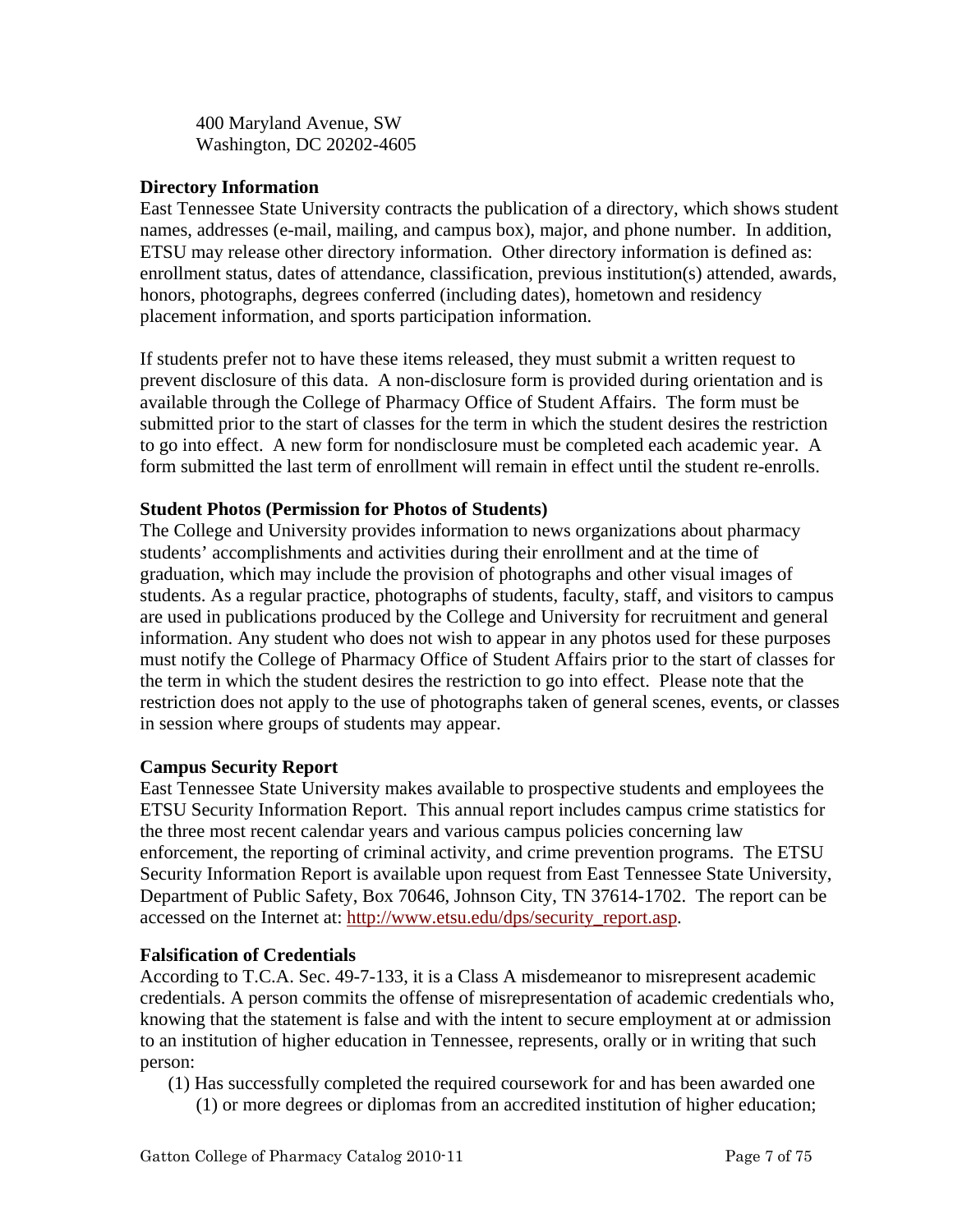- <span id="page-7-0"></span>(2) Has successfully completed the required coursework for and has been awarded one (1) or more degrees for diplomas from a particular institution of higher education; or
- (3) Has successfully completed the required coursework for and has been awarded one (1) or more degrees or diplomas in a particular field or specialty from an accredited institution of higher education.

Eligibility for admission shall be determined without regard to age, sex, color, race, religion, national origin, disability, or sexual orientation.

#### **Student Conduct, Rights, and Responsibilities**

University students are citizens of the state, local, and national governments and of the academic community, and are, therefore, expected to conduct themselves as law-abiding members of each community at all times. Admission to an institution of higher education carries with it special privileges and imposes special responsibilities apart from those rights and duties enjoyed by non-students. In recognition of the special relationship that exists between the institution and the academic community which it seeks to serve, the Tennessee Board of Regents has authorized the president of the university to take such action as may be necessary to maintain campus conditions and preserve the integrity of the institution and its educational environment.

Pursuant to this authorization, the Tennessee Board of Regents has developed regulations that are intended to govern student conduct on the campus. In addition, students are subject to all national, state, and local laws and ordinances. If a student's violation of such laws or ordinances also adversely affects the institution's pursuit of its educational objectives, the institution may enforce its own regulations regardless of any proceedings instituted by other authorities. Conversely, violation of any section of the Tennessee Board of Regents regulations or university rules may subject a student to disciplinary measures by the institution whether or not such conduct is simultaneously in violation of state, local, or national laws.

A complete statement on institutional student disciplinary rules and procedures can be found in the university student handbook that is published annually and distributed to students as part of the campus telephone directory.

#### **Students' Bill of Rights**

Students, along with faculty, staff, and administrators, are all members of the East Tennessee State University community. Inherent with such membership is the responsibility to conduct oneself reasonably to maintain a civil community that respects the rights of all individuals. The student has certain rights guaranteed by the Federal and State Constitutions or statutorily created legislation including:

- Freedom of inquiry, freedom of speech, and freedom of expression that is respectful or sensitive to the rights of individuals.
- The right to peaceably assemble, in accordance with federal, state, local, and ETSU regulations.
- Religious freedom and a clear division of church and state.
- Freedom from unreasonable search and/or seizure of person, or personal property.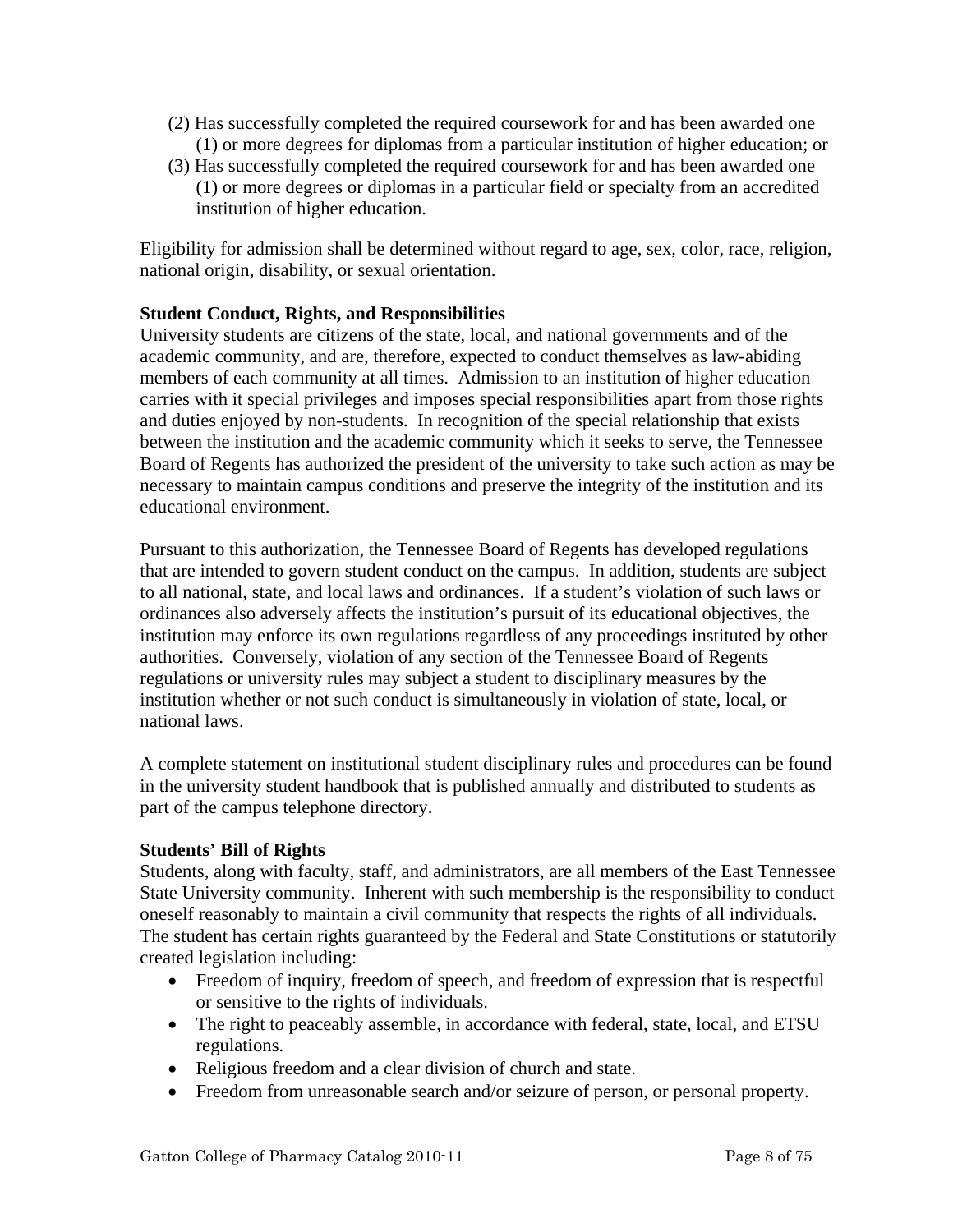- Freedom from discrimination or harassment on the basis of gender, age, race, color, religion, national origin, or other protected status.
- The right to privacy, including the maintenance of confidential records in accordance with provisions of the Family Educational Rights and Privacy Act of 1974 and 1975, qualified by the Tennessee Open Records Law.
- The right to due process.

The Tennessee Board of Regents grants additional rights including:

- The right to due process in disciplinary procedures of the university, including written notification of charges, an explanation of procedures, and a hearing before an appropriate administrator or committee.
- The right to expeditious review of disciplinary sanctions upon appeal.
- The right to participate in the decision-making process of the university through the Student Government Association, other student governance organizations, and membership on university standing and advisory committees.
- The right to affiliate with officially registered student organizations if the membership requirements of those organizations have been met, and the right to seek to establish, through official procedures, additional student organizations of one's choosing.

East Tennessee State University acknowledges that students have a legitimate expectation that:

- Classes meet as scheduled, and begin and adjourn on time.
- Course requirements are clearly specified.
- The instructor is prepared for class and possesses both oral and written communications skills.
- Paper project grades and test results are received in a timely manner.
- Information about progress in coursework is provided.
- The instructor is qualified to teach the subject matter.

Additionally, students have the right to expect:

- Accurate information concerning institutional services, regulations, policies, and procedures, in published form.
- Representation in the university governance system.
- Sound and accurate academic advice, information regarding courses required for graduation, and their schedule sequence.
- Reasonable notice of any changes in academic requirements or programs and assurance that such changes will not be made in a way that unduly impedes the academic progress of the student already enrolled.
- Flexibility in course scheduling (by dropping and adding) or withdrawing within university guidelines.
- Information about the various types of financial assistance available.
- Freedom to evaluate courses, programs and services, and provide input to appropriate segments of the campus administration.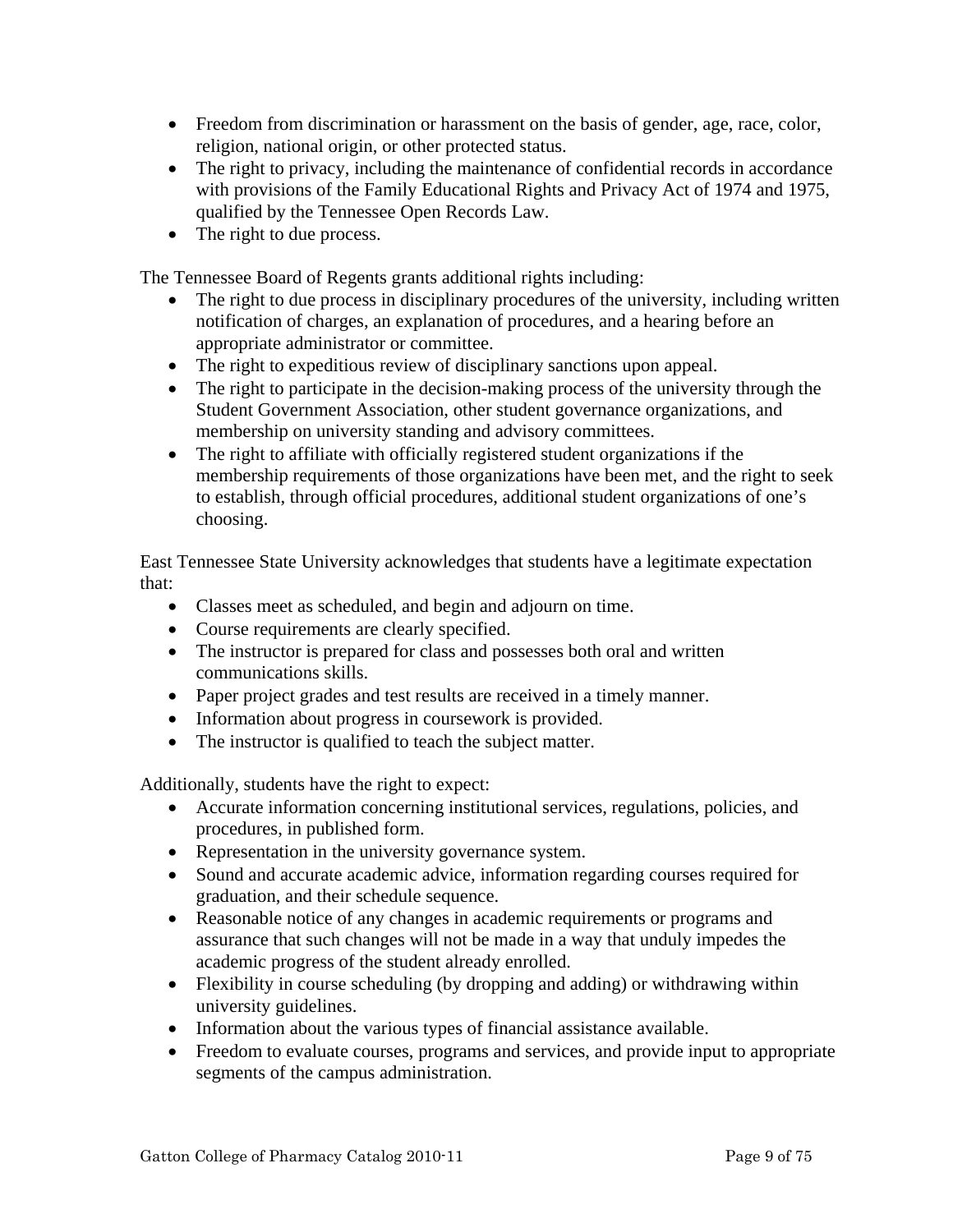## **EAST TENNESSEE STATE UNIVERSITY**

#### <span id="page-9-0"></span>**Accreditation**

East Tennessee State University is accredited by the Commission on Colleges of the Southern Association of Colleges and Schools (1866 Southern Lane, Decatur, Georgia, telephone number 404-679-4501) to offer the baccalaureate, master's, specialist, and doctoral degrees. Contact the Commission on Colleges at 1866 Southern Lane, Decatur, Georgia 30033-4097 or call 404-679-4500, with any questions regarding the accreditation of East Tennessee State University.

#### **Memberships**

- The American Council on Education
- The American Association of State Colleges and Universities
- The Tennessee College Association
- The Council for Advancement and Support of Education
- The Council of Graduate Schools in the United States
- The Council of Southern Graduate Schools
- The Council on Undergraduate Research
- The Tennessee Conference of Graduate Schools
- Association of Academic Health Centers
- Oak Ridge Associated Universities
- Institute of International Education
- National Collegiate Athletic Association
- Atlantic Sun Conference

#### **ETSU Vision Statement**

To become the best regional university in the country

#### **ETSU Mission and Purpose Statement**

East Tennessee State University prepares students to become productive, enlightened citizens who actively serve their communities and our world. Education is the university's foremost goal. ETSU provides outstanding programs of study, enhanced access to education, and distinctive educational and research opportunities to attract students from around the region and the world. ETSU affirms that a diverse population is necessary for the intellectual, social, economic, and professional development of our campus and regional communities. Innovation and integration of educational programs, opportunities and scholarly activities enable ETSU to enrich the cultural and intellectual environment, advance economic development, and increase the level of educational attainment of our community and region. Innovation is advanced through entrepreneurial initiatives, interdisciplinary collaboration, and community and international partnerships. The research mission of ETSU advances scholarly and creative activity that enhances the teaching and learning environment and benefits the regional, national, and global communities we serve.

ETSU awards degrees in over one hundred baccalaureate, masters and doctoral programs, including distinctive interdisciplinary programs. The university provides strong,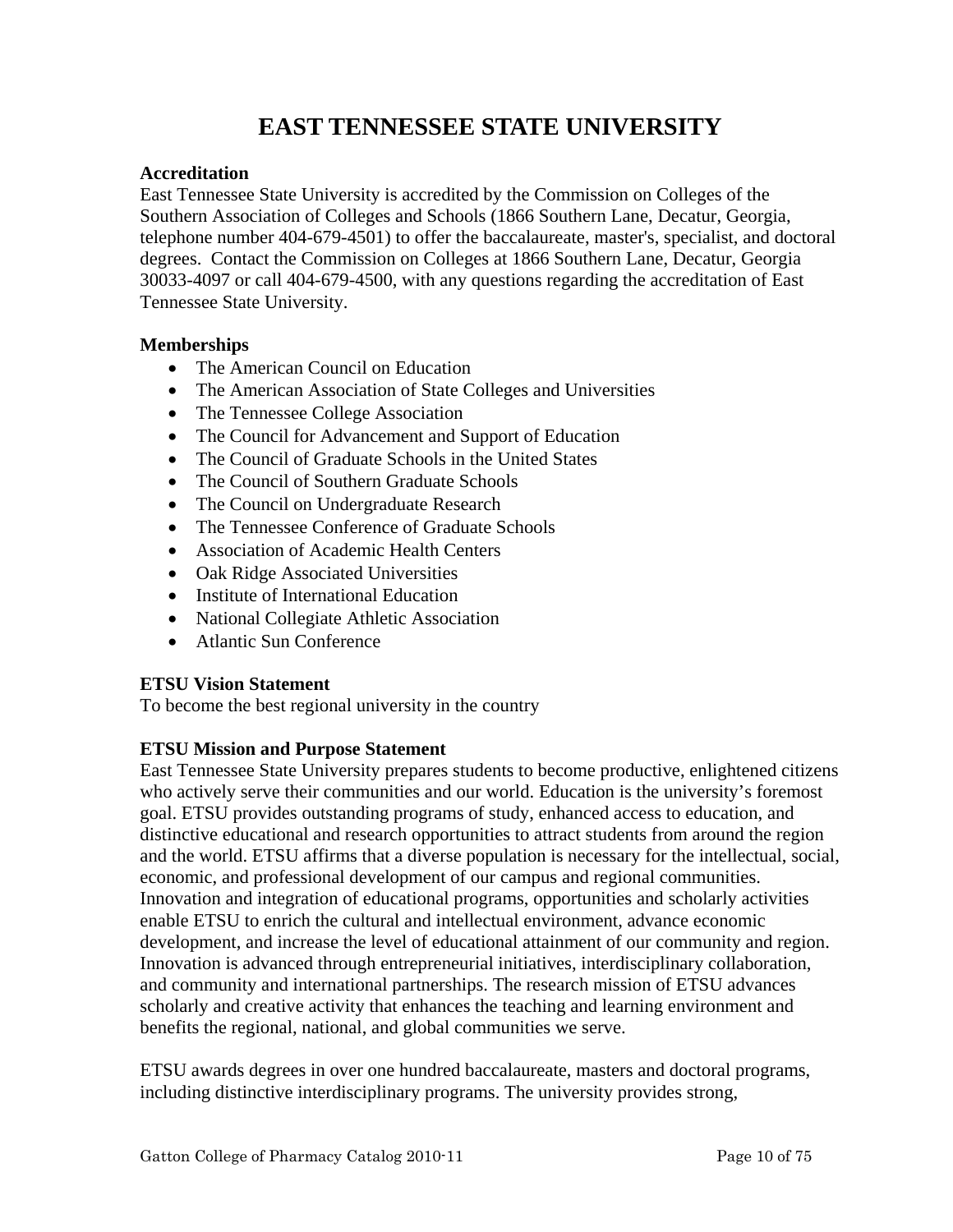<span id="page-10-0"></span>comprehensive educational, research, and service programs in the health sciences that advance the health and wellness of people throughout Tennessee and Southern Appalachia and of rural populations around the world. ETSU affirms the value of a liberal education and life-long learning by providing broadly enriching experiences through opportunities such as honors education, student research and creative activities, international study, community service, internships, and professional development. ETSU also affirms the importance of a total college experience by offering a rich campus life of cultural and artistic programs, diverse student activities, a variety of residential opportunities, and outstanding recreational and intercollegiate athletic programs. (TBR Approved January 8, 2010).

#### **ETSU Values**

East Tennessee State University pursues its mission through a student-centered community of learning reflecting high standards and promoting a balance of liberal arts and professional preparation, continuous improvement, and based on core values where:

- PEOPLE come first, are treated with dignity and respect, and are encouraged to achieve their potential;
- RELATIONSHIPS are built on honesty, integrity, and trust;
- DIVERSITY of people and thought is respected;
- EXCELLENCE is achieved through teamwork, leadership, creativity, and a strong work ethic;
- EFFICIENCY is achieved through wise use of human and financial resources; and
- COMMITMENT to intellectual achievement is embraced.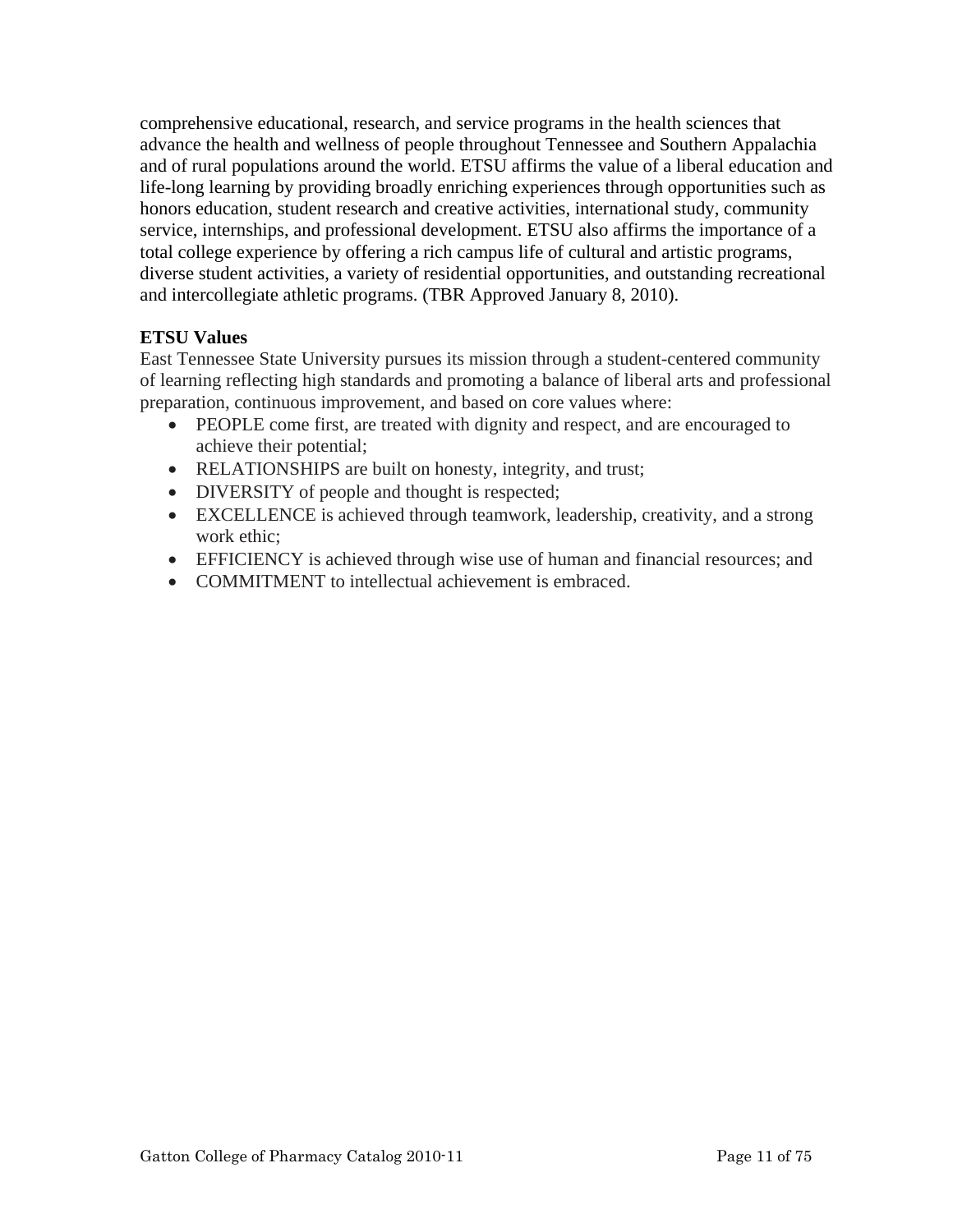## **GATTON COLLEGE OF PHARMACY**

<span id="page-11-0"></span>The Gatton College of Pharmacy is an integral component of the ETSU Division of Health Affairs which also includes J.H. Quillen College of Medicine, the College of Public Health, the College of Clinical and Rehabilitative Health Sciences and the College of Nursing. The College of Pharmacy is physically located on the grounds of the J.H. Quillen Veterans Affairs Medical Center (Mountain Home) in Johnson City. The College of Pharmacy's professional program, leading to a Doctor of Pharmacy Degree (PharmD), is designed to prepare pharmacists to work in rural community and institutional based practices.

#### **History**

The university along with community leaders had been investigating the feasibility of initiating a college of pharmacy for over a decade. Given the state's only college of pharmacy was almost 500 miles away, most students from this region chose to attend out-ofstate public and private institutions for their pharmacy education. As a result, few returned to this area to practice. That fact, plus the lack of state funds for a second state-funded college of pharmacy, fueled the demand for pharmacists in this Southern Appalachian region.

In January 2004, a tuition-funded, rural-focused model was developed as a possible solution to this dilemma. Realizing that considerable private support would be necessary for the model to work, a steering committee led by the Vice President for Health Affairs and comprised of ETSU faculty and staff, pharmacy community leaders, and community leaders at-large began to develop and implement such a plan.

After extensive effort, approval was obtained from the Tennessee Board of Regents and the Tennessee Higher Education Commission in the summer of 2005. Governor Phil Bredesen lent his support to this effort with the challenge to raise \$5 million in 90 days and an additional \$2.5 million before the first class of students entered the program. The \$5 million was raised in 58 days, and the College of Pharmacy passed the \$7.5 million mark on April 3, 2006, with Governor Bredesen personally making the announcement at ETSU. Recognizing the value of a College of Pharmacy at ETSU, over 900 individuals and organizations contributed financially to this effort. With the support and energy from the people of this region, the College of Pharmacy became a reality as the inaugural class of students began studies January 2007.

On May 22 2008, the College of Pharmacy was named the Bill Gatton College of Pharmacy at East Tennessee State University in honor of Bill Gatton, a local philanthropist, whose generosity made the establishment of the ETSU pharmacy school possible.

May 8, 2010 marked the achievement of a major milestone for the College as the first graduates (66 students) were hooded and received their diplomas. Full accreditation was received June 2010.

#### **Accreditation**

East Tennessee State University Bill Gatton College of Pharmacy's Doctor of Pharmacy program is fully accredited by the Accreditation Council for Pharmacy Education (ACPE),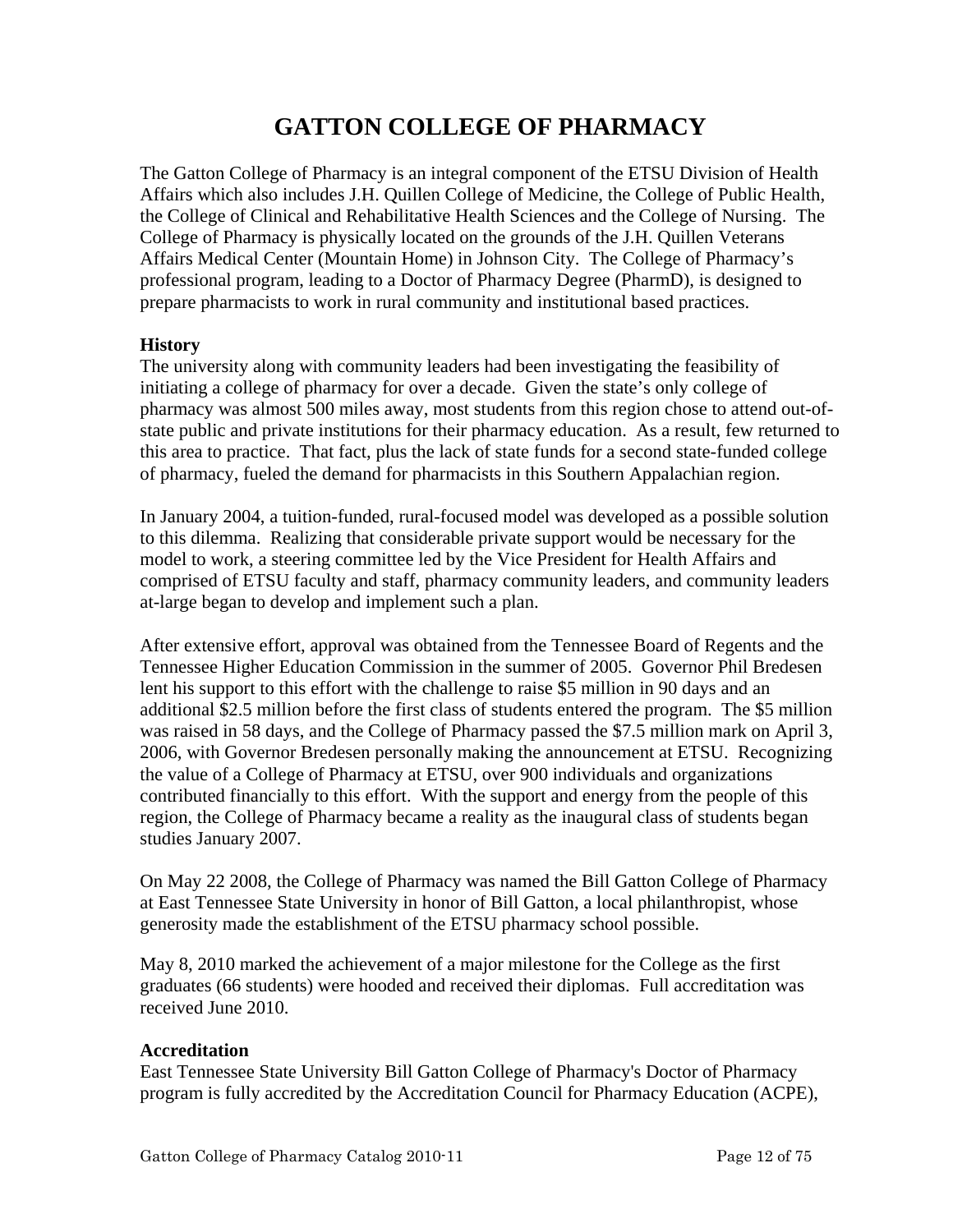<span id="page-12-0"></span>20 North Clark Street, Suite 2500, Chicago, IL 60602-5109, 312/664-3575, fax 312/664- 4652, website [www.acpe-accredit.org.](http://www.acpe-accredit.org/) The ACPE accredits Doctor of Pharmacy programs offered by Colleges and Schools of Pharmacy in the United States and selected non-US sites.

#### **Membership**

American Association of Colleges of Pharmacy

#### **Diversity**

The Gatton College of Pharmacy and East Tennessee State University strive to develop an environment where the value of diversity among students, faculty and staff is accepted, encouraged and embraced. Diversity encompasses differences in race, creed, color, sex, religion, age, national origin, disabilities, veteran status or sexual orientation. The individual characteristics, talents and contributions of all people are valued and recognized for the unique contribution they make to the college.

#### **Vision**

The vision of the Gatton College of Pharmacy is to achieve excellence in innovative pharmacy education, scholarly research, service to society and the profession, and thus improve the healthcare of the rural Appalachian community.

#### **Mission**

The mission of Gatton College of Pharmacy is to provide a comprehensive and progressive education that promotes pharmacists to assume an active role in providing skilled, ethical, and compassionate patient care that improves the health and quality of life of residents in Northeast Tennessee and rural Appalachia. The College achieves its mission by maintaining a community of active and creative scholars devoted to the discovery, integration and dissemination of knowledge in the clinical and pharmaceutical sciences.

#### **Values**

The Gatton College of Pharmacy embraces the educational philosophy and values of East Tennessee State University and is committed to the following core values:

#### Academic Excellence

We strive to achieve excellence in teaching, scholarship, and service to the university, local, and professional communities.

#### Professionalism, Integrity, and Character

We aim to create an environment that instills professionalism, integrity, empathy, a high standard of ethical behavior, and the highest professional commitment to the patient, the community, and the employer.

#### A Caring Community

We endeavor to create a caring community characterized by mutual respect, patience, kindness, and generosity; and one that respects, values, and promotes the dignity and diversity of faculty and students.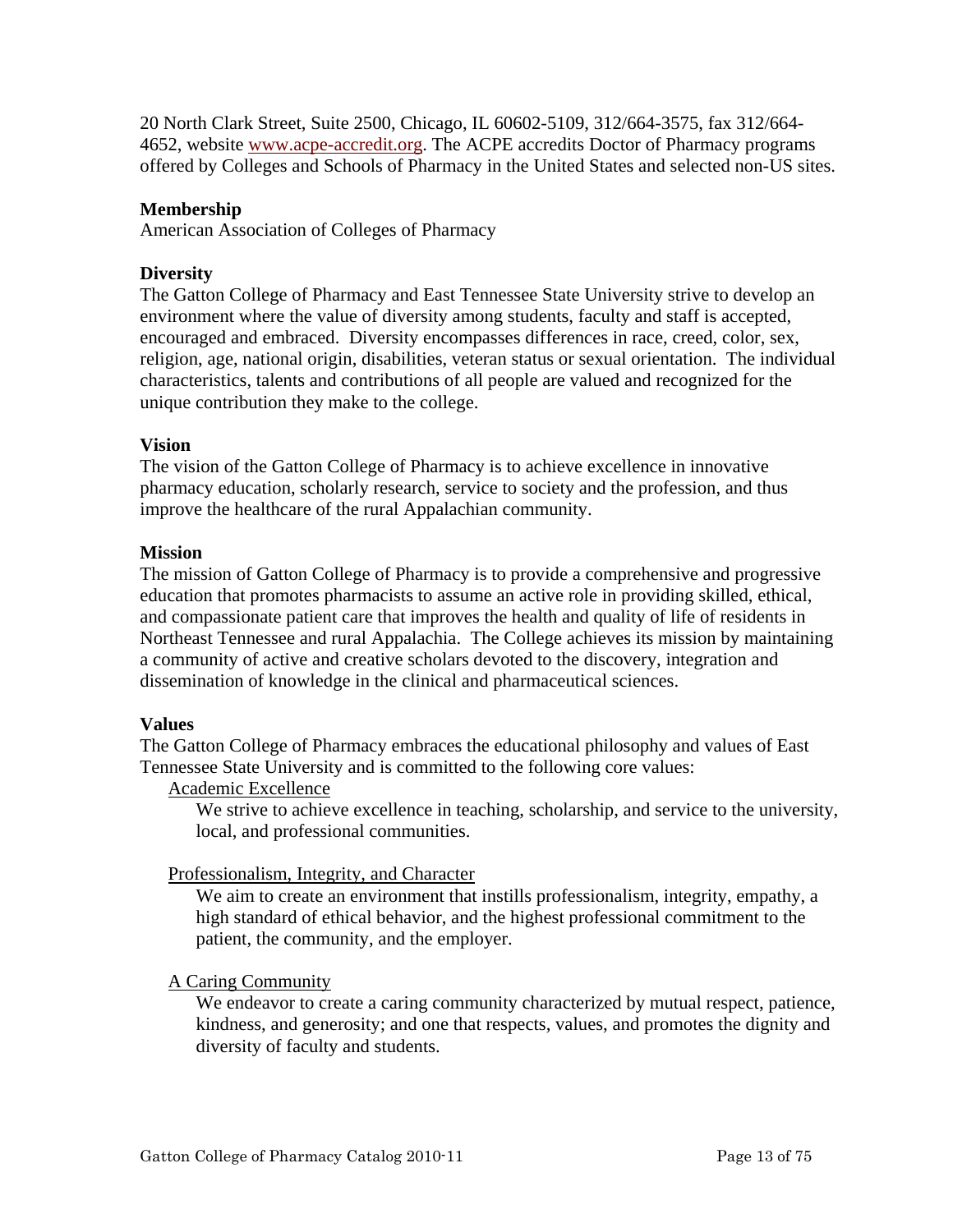#### <span id="page-13-0"></span>A Culture of Service

We strive to create a culture that values and promotes service to our patients, school, community, and profession.

#### Life-long Learning

We pursue a passion for life-long learning and a commitment to personal and professional growth as we serve our patients, community, and profession.

#### **Guiding Principles and Goals to Achieve the Mission**

Improving Care Through Excellence in Scholarship

- Provide students with the knowledge, skills, judgment, professional attitudes, and values to deliver contemporary patient care in a changing healthcare environment;
- Promote the development of teaching excellence, innovation, continuous quality improvement, and creativity in the context of interdisciplinary patient-centered care;
- Develop and enhance students' skills in problem solving, critical thinking, and individual and group communication;
- Facilitate and encourage the development of mature, independent, and life-long learners in a diverse student body with different learning styles.

#### Improving Care Through Excellence in Scholarship

- Recognize, value, and promote scholarly inquiry and outcomes assessment, clear reasoning, and the application of evidence-based practices as a means of improving the health outcomes of patients, especially the care of a rural underserved population;
- Contribute to the advancement of the clinical and basic medical and pharmaceutical sciences through independent and collaborative research, presentation and publication;
- Embrace the scholarship of teaching to optimize educational effectiveness.

Improving Care Through Excellence in Clinical and Professional Service

- Provide and teach pharmacist-delivered patient care, including medication therapy management services, to further advance an evolving profession that benefits society today and in the future;
- Foster a culture of service to the community and profession;
- Advance healthier lifestyles through health promotion, preventive healthcare, and education of the public;
- Promote active student involvement in the profession, community service projects, and volunteer activities;
- Collaborate with the professional community to serve as an agent of positive change, advancing the level of pharmaceutical care practiced within the community, thereby improving healthcare and enriching the lives of patients in the region.

#### Improving Care Through Professional Development

- Support and mentor faculty in their pursuit of scholarly activity and service recognizing that these activities are essential for continued professional growth;
- Encourage a commitment to and passion for lifelong learning and develop and equip students for postgraduate training;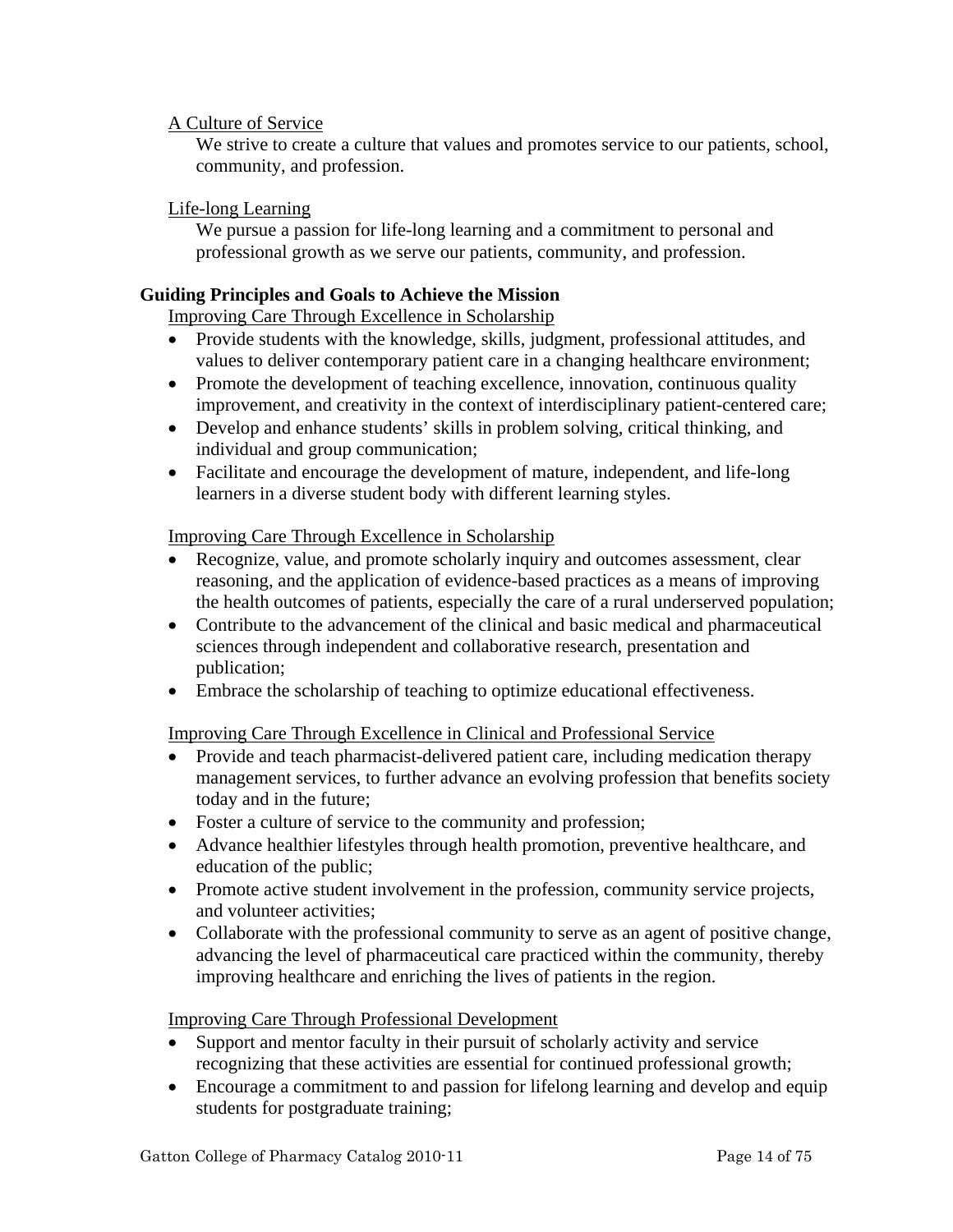- Encourage students, faculty, and preceptors to grow as professionals and to optimize their skills and capabilities in providing excellent patient-centered care;
- Support continuing professional development of alumni thereby fostering a positive and continuing relationship with graduates.

Improving Care Through Interdisciplinary Collaboration

- Cultivate an educational environment of inter-professional teamwork and collaboration among students, faculty, staff and administration within the Division of Health Sciences;
- Partner with local practitioners, health-care facilities, organizations, and patients to maximize the professional and educational experiences of our students;
- Create an interdisciplinary and collaborative learning experience as a fundamental model that prepares students for collaborative practice and shared responsibility.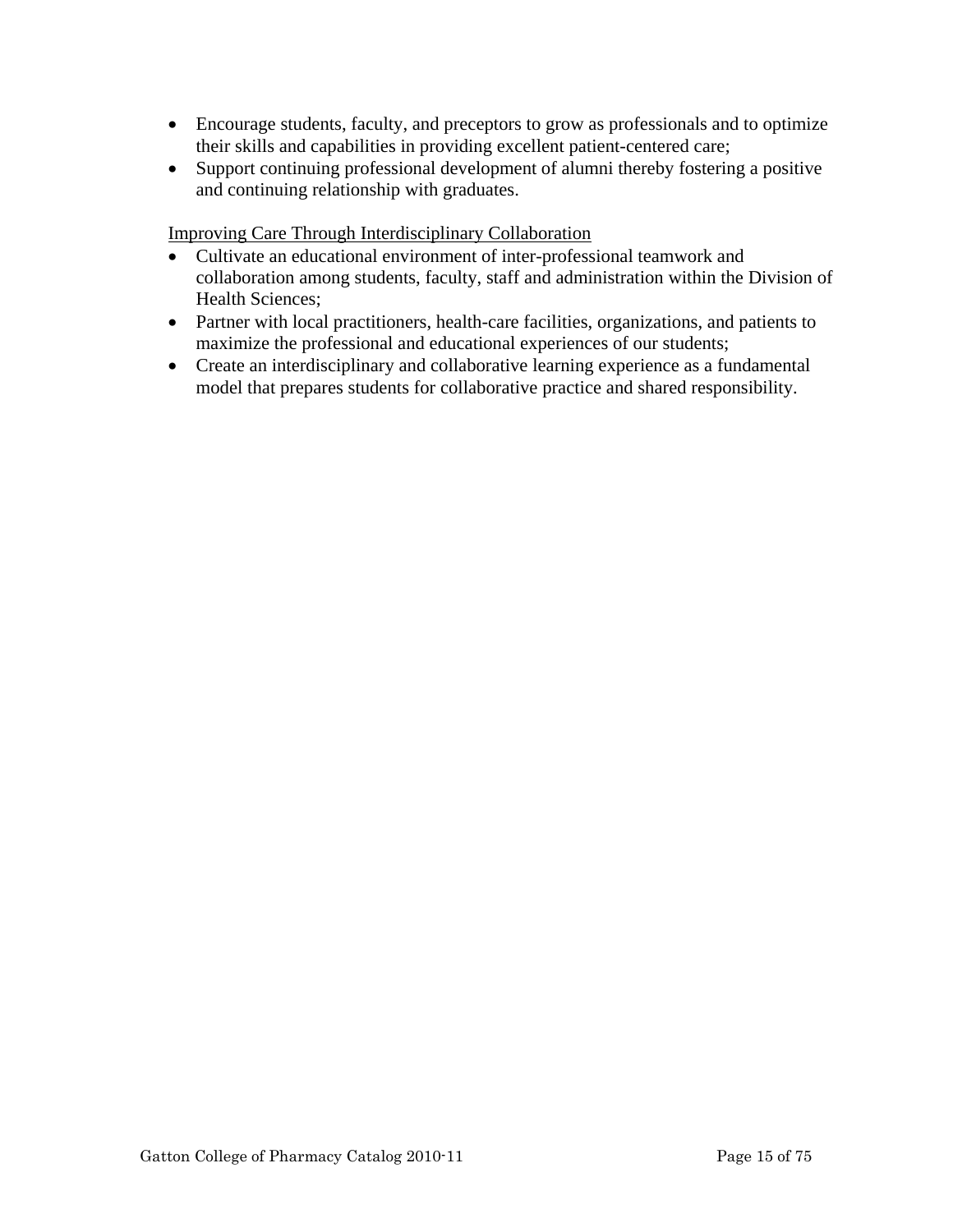## **ADMISSIONS**

Admission to the Bill Gatton College of Pharmacy at East Tennessee State University is based on a competitive selection process involving applicants who meet the minimum requirements for admission. The Admissions Committee endeavors to select for admission those applicants who are the best qualified, with an emphasis on those who demonstrate a desire and propensity for rural pharmacy practice and an interest in rural health. The Gatton College of Pharmacy uses a rolling admission process which allows for interviews and final action on applications throughout the admission cycle. The College is committed to increasing the number of qualified pharmacists from currently underrepresented minority groups and from disadvantaged backgrounds. The school actively promotes and encourages applicants from these groups.

#### **Pre-Pharmacy Studies**

Pre-professional preparation should be in an area chosen strictly according to the interest of the individual student. A specific major or minor course of undergraduate study for entering students is not advocated. A well-rounded undergraduate education is highly desirable, and students are encouraged to pursue the undergraduate program of their choosing. In addition to acquiring specific knowledge, the pre-pharmacy student should acquire certain basic skills and aptitudes such as the ability to read with speed, comprehension, and retention; the ability to understand concepts and draw logical conclusions; the ability to adapt quickly to new and different circumstances; and the ability to communicate effectively in all circumstances. Evidence of these abilities is sought throughout the admission process. These skills and abilities are essential in becoming a practicing pharmacist and a self-directed, lifelong learner.

#### **Early Decision Program**

The College participates in the early decision admission program through the Pharmacy College Application Service (PharmCAS). This program allows applicants who are committed to attending the Gatton College of Pharmacy the opportunity to secure an admissions acceptance early during the admissions cycle. Applicants choosing this program cannot apply to any other pharmacy school prior to the receiving a decision and agree to attend the Gatton College of Pharmacy, if accepted.

The deadline to apply as an Early Decision applicant is September 3. Early Decision applicants are assured of receiving an admission decision no later than October 22. Please note that early decision applicants are not given preference over regular decision applicants by the Admissions Committee.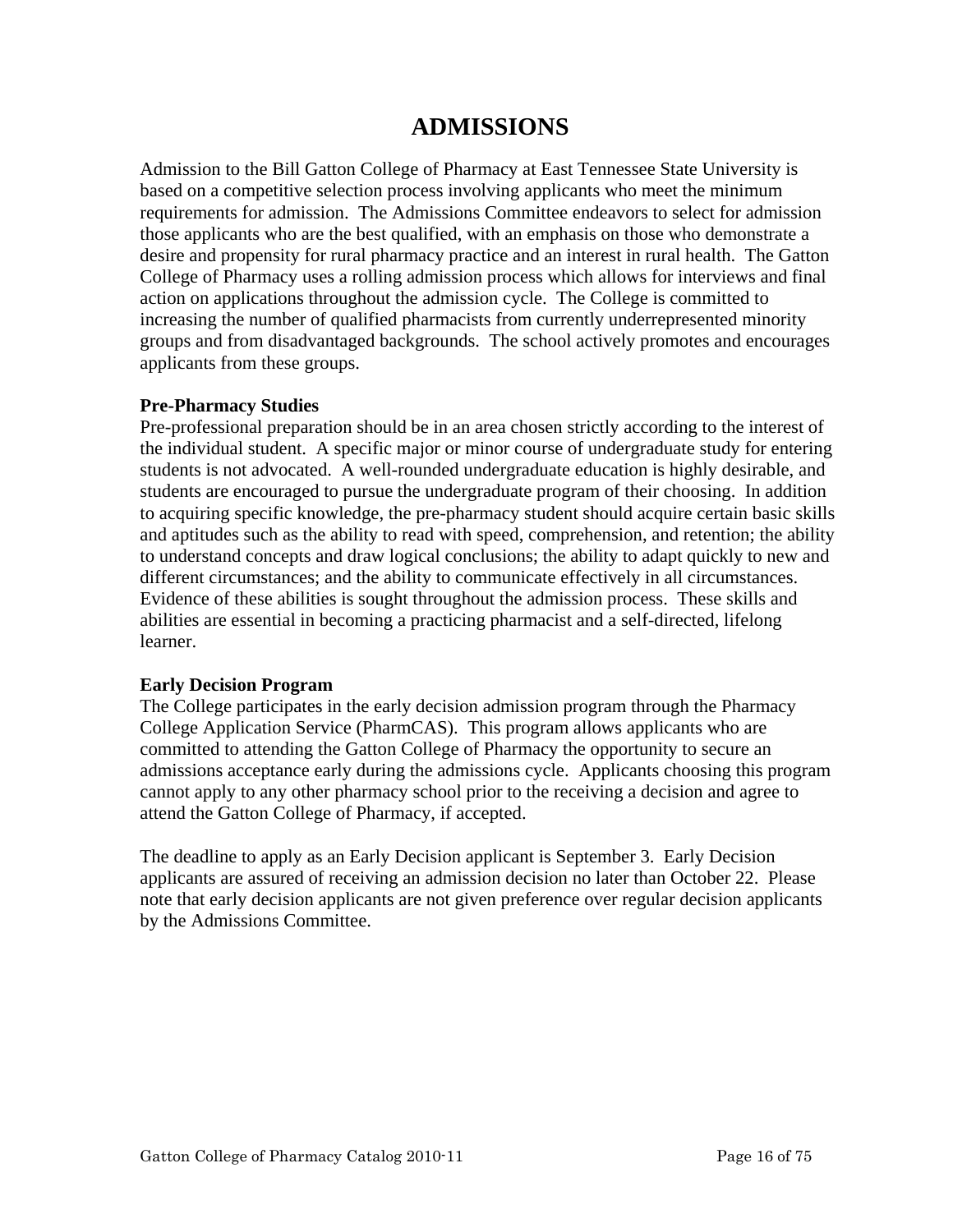#### **Admission Requirements**

The minimum admission requirements set forth the criteria that must be met before the applicant can be considered for admission.

#### *Citizenship*

In order to be admitted, an applicant must be a U.S. citizen, possess a U.S. Permanent Resident Visa, or have been granted asylum status. Proof of eligibility is required for non-U.S. citizens.

#### *Pre-Pharmacy Course Prerequisites*

Admission to the Doctor of Pharmacy degree program requires that applicants complete at least 60 semester hours of specified undergraduate courses at a college or university that is accredited by a regional accrediting agency recognized by the United States Department of Education. The prerequisites provide the minimum academic background essential to pharmacy education. Applicants who exceed the minimum stated requirements are more competitive.

| <b>Courses</b>                                                                                        | DULIUUSUUL<br><b>Hours</b> |
|-------------------------------------------------------------------------------------------------------|----------------------------|
| General Chemistry and Lab (applicable toward science degree)                                          | 8                          |
| Organic Chemistry and Lab (applicable toward science degree)                                          | 8                          |
| General Physics and Lab (applicable toward science degree)                                            | 4                          |
| General Biology and Lab (applicable toward science degree)                                            | 4                          |
| Microbiology (must include an accompanying lab)                                                       | 3                          |
| Other Biology (combined A&P course will satisfy this<br>requirement only if both semesters are taken) | 3                          |
| Calculus                                                                                              | 3                          |
| <b>Statistics</b>                                                                                     | 3                          |
| Economics                                                                                             | 3                          |
| Composition                                                                                           | 3                          |
| <b>Oral Communication</b>                                                                             | 3                          |
| <b>Additional Writing or Oral Communication</b>                                                       | 3                          |
| Social Science, Behavioral Science, or Humanities Electives                                           | 9                          |
| General Elective (science course recommended)                                                         | 3                          |

Applicants who are in the process of completing the required courses at the time of application should note these on their PharmCAS application as current courses. Courses for which the applicant earned a grade less than C- will NOT be utilized to satisfy prerequisites. All prerequisite coursework must be completed prior to enrollment.

**Semester**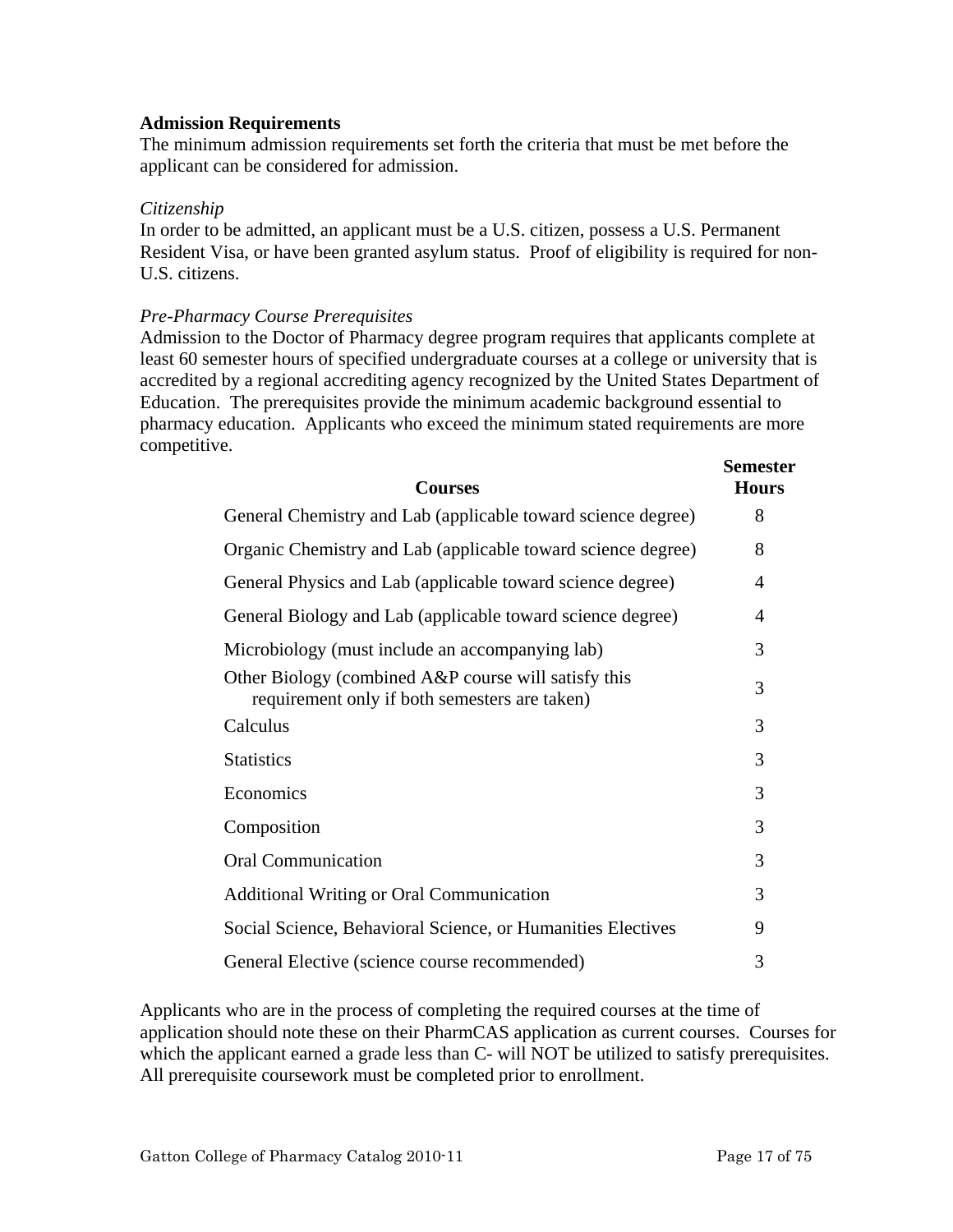#### *Use of Advanced Placement or CLEP Credit*

Advanced placement credit, CLEP credit, or other nontraditional credit in required nonscience courses awarded by a regionally accredited college or university may be utilized to satisfy academic prerequisites. Such credit may also be utilized to satisfy prerequisite science courses provided that applicants have taken additional course work in the same discipline. Prospective students should be aware that portions of the professional curriculum require solid skills in algebra and introductory integral calculus, and those skills, if not used, quickly diminish. As such, we strongly recommend that incoming students take appropriate steps to insure a high level of mathematical aptitude.

#### *Pharmacy College Admission Test (PCAT)*

All applicants are required to report scores from the Pharmacy College Admission Test (PCAT) by the close of the current application period. Applicants must officially report scores via PharmCAS (code 104). The PCAT must be taken within 3 years of the application deadline.

Applicants are advised to prepare adequately and thoroughly for this examination and to structure a curriculum that adequately prepares them prior to this important examination. Information regarding the Pharmacy College Admission Test may be obtained from the applicant's pre-professional advisor or at www.PCATweb.info.

#### *Letters of Reference*

Two letters of reference are required and must be submitted through PharmCAS (refer to PharmCAS for instructions). One letter must be from a science or math faculty member who has taught the student or from a pre-professional committee at the applicant's academic institution. The second letter may be from a source of the applicant's choosing; however, letters from the following evaluators will not be counted toward the two letters of reference: friend, co-worker, teaching assistant, clergy, and politician. Under no circumstances will letters from family members be accepted. Applicants are encouraged to choose evaluators capable of attesting to the applicant's potential as a future health care professional.

#### *Interview*

An in-person interview with members of the Admissions Committee is required. Only selected applicants will be invited to interview (all related expenses are the sole responsibility of the applicant). An invitation to interview does not guarantee admission or imply any specific action on the part of the Admissions Committee.

Interview dates are scheduled directly with the applicant by the Admissions Office. When the interview date is confirmed, information will be sent to the applicant regarding local overnight housing options. All travel and accommodation arrangements are the responsibility of the applicant.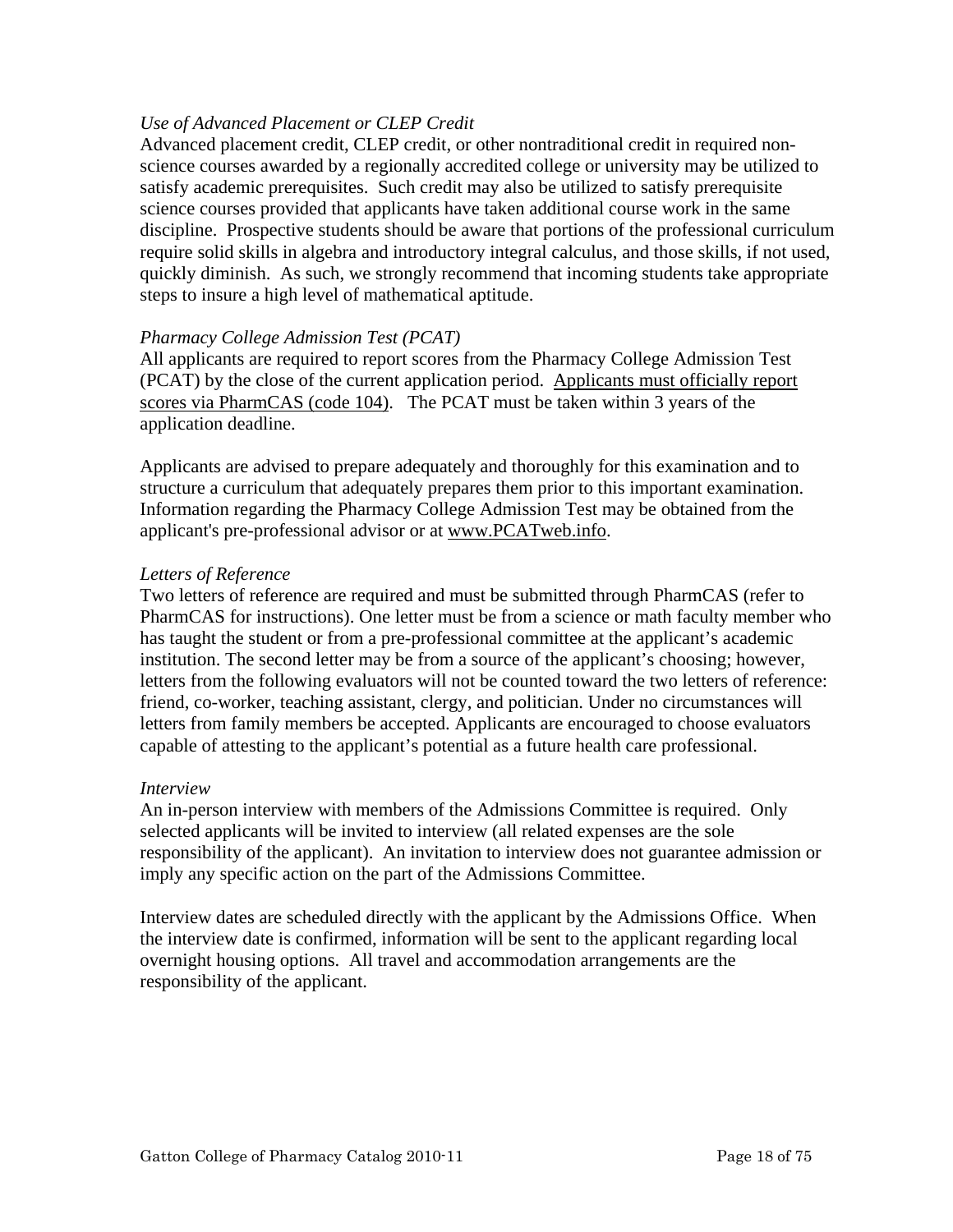#### **Application Process**

#### *PharmCAS Application*

Application is made using the Pharmacy College Application Service (PharmCAS) via their website, www.PharmCAS.org. Repeat applicants are required to resend all test scores, letters of reference, and official transcripts to PharmCAS.

#### *Application Deadlines*

|                                                               | Regular           | <b>Early Decision</b> |
|---------------------------------------------------------------|-------------------|-----------------------|
|                                                               | <b>Applicants</b> | <b>Applicants</b>     |
| Submission of PharmCAS Application                            | February 1, 2010  | September 3, 2010     |
| Receipt (by PharmCas) of all required<br>Letters of Reference | February $1,2010$ | September 3, 2010     |
| Receipt (by GCOP) of PCAT scores                              | March 4, 2010     | October 1, 2010       |

**Important:** Applications are not considered by the Admissions Committee until all application materials have been received (i.e., PharmCAS application, PCAT scores, and required letters of reference).

#### *Supplemental Application*

Applicants selected for interview are required to complete a supplemental application. Information on accessing the application will be provided at the time such an applicant is invited to interview. No fee is associated with the Supplemental Application.

#### **Selection Criteria**

The Admissions Committee evaluates applicants on the basis of demonstrated academic achievement PCAT scores, letters of reference, pertinent extracurricular activities, evidence of non-scholastic accomplishments, evidence of strong knowledge and understanding of the profession, and demonstrated motivation for the study and practice of pharmacy consistent with the mission of the Gatton College of Pharmacy. Criteria for admission are integrity, willingness and ability to assume responsibility, high scholastic achievement, maturity, intellectual curiosity, and sound motivation.

#### *Academic Considerations*

In evaluating the applicant's coursework, the Admissions Committee will examine the time frame and difficulty of the pre-pharmacy course schedule, the correlation of the academic record with the PCAT scores, and extracurricular activities (particularly activities such as concurrent employment, collegiate athletics, and philanthropic/service activities) as an indication of the potential to succeed in the academically rigorous pharmacy curriculum.

Applicants are expected to possess a solid academic foundation, particularly in the sciences and mathematics. Applicants who have taken prerequisite coursework more than 10 years prior to the application deadline should demonstrate contemporary content knowledge. This can be accomplished by acceptable performance on the PCAT and/or work experience. Such applicants are encouraged to address this issue in the PharmCAS personal statement or the College's supplemental application.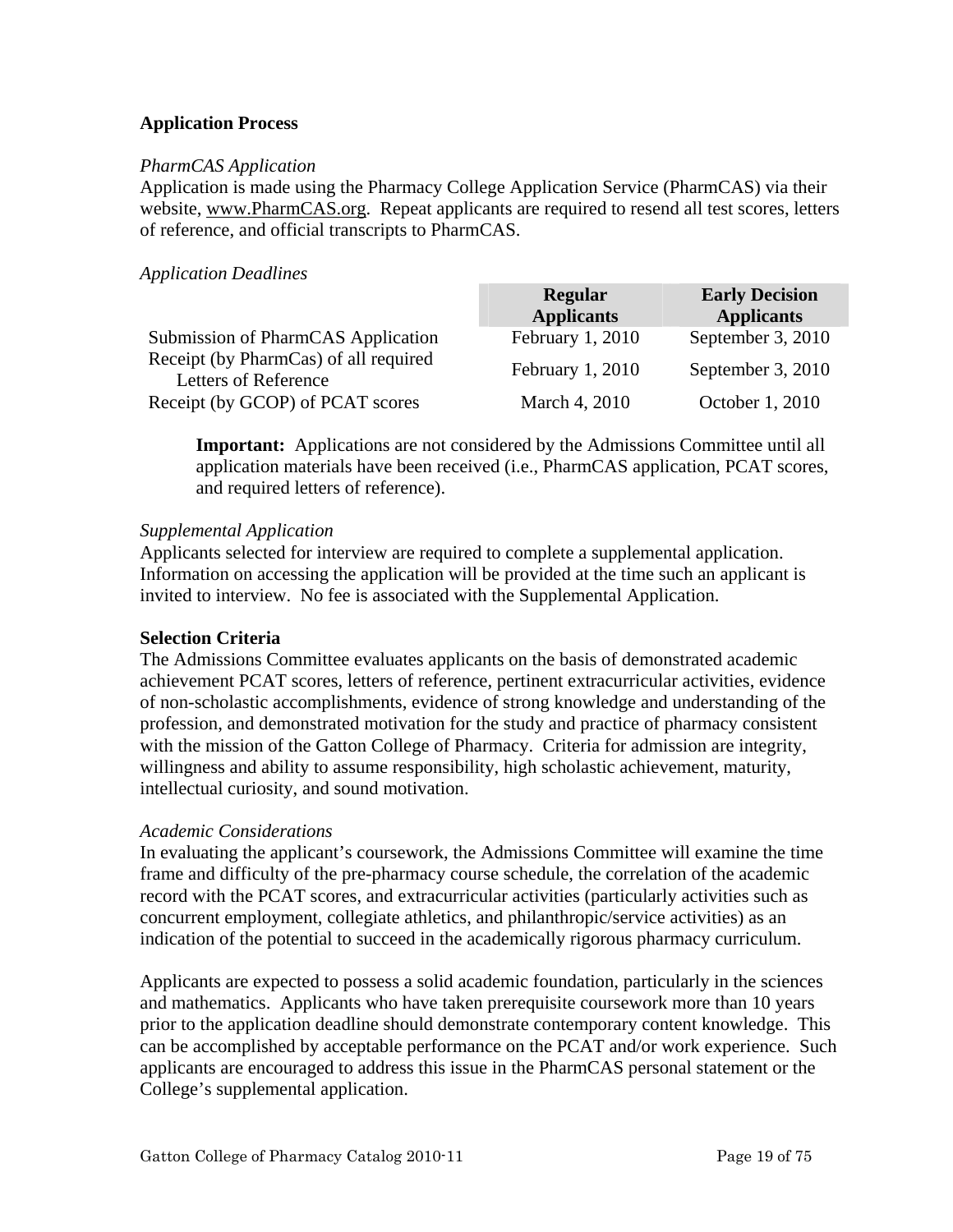<span id="page-19-0"></span>All prerequisite coursework must be completed prior to enrollment; however, students who will have completed the prerequisites by the end of the spring semester prior to desired enrollment will be more competitive for admission. Similarly, applicants completing the typically more demanding science courses such as Organic I, Physics I, or Microbiology by the end of the fall semester are more competitive. Applicants are strongly encouraged from leaving a significant number of prerequisites for completion during the summer preceding anticipated enrollment in pharmacy school.

#### *Experience*

Each application is examined for evidence of an applicant's firsthand exposure to health care as an indication of the applicant's motivation and that the applicant is familiar with the realities of pharmacy as a career. It is expected that applicants have a clear understanding of the pharmacy profession. Applicants without pharmacy work experience should consider volunteering, shadowing a pharmacist, or extensively researching the profession prior to applying for admission. The Admissions Committee seeks evidence that the applicant has made a serious and reasoned commitment to understand the profession of pharmacy.

#### *Residency*

The Gatton College of Pharmacy gives preference to applicants who are residents of Tennessee and residents of our contiguous Appalachian service area who are interested in our emphasis on the practice of rural institutional or community pharmacy. Because the Gatton College of Pharmacy is a tuition-funded program, tuition is the same for all students regardless of residency.

#### **Reconsideration of Admissions Committee Decision**

Admission decisions, once made, shall not be reviewed or reconsidered unless significant new information which was not available at the time of the original decision is discovered. The College reserves the sole right to determine the significance of any new information presented. Requests for reconsideration are rarely granted.

#### **Technical Standards for Admission**

Pharmacy education requires that the accumulation of scientific knowledge be accompanied by the simultaneous acquisition of skills and professional attitudes and behavior. PharmD graduates must have the knowledge and skills to function in a broad variety of clinical situations and to render a wide spectrum of patient care. While acknowledging Section 504 of the 1973 Vocational Rehabilitation Act and the Americans with Disabilities Act of 1990, the Admissions Committee asserts the following minimum technical standards must be present in prospective candidates.

A candidate for the PharmD degree must have aptitude, abilities, and skills in five areas:

- Observation
- Communication
- Motor
- Conceptual, integrative and quantitative
- Behavioral and social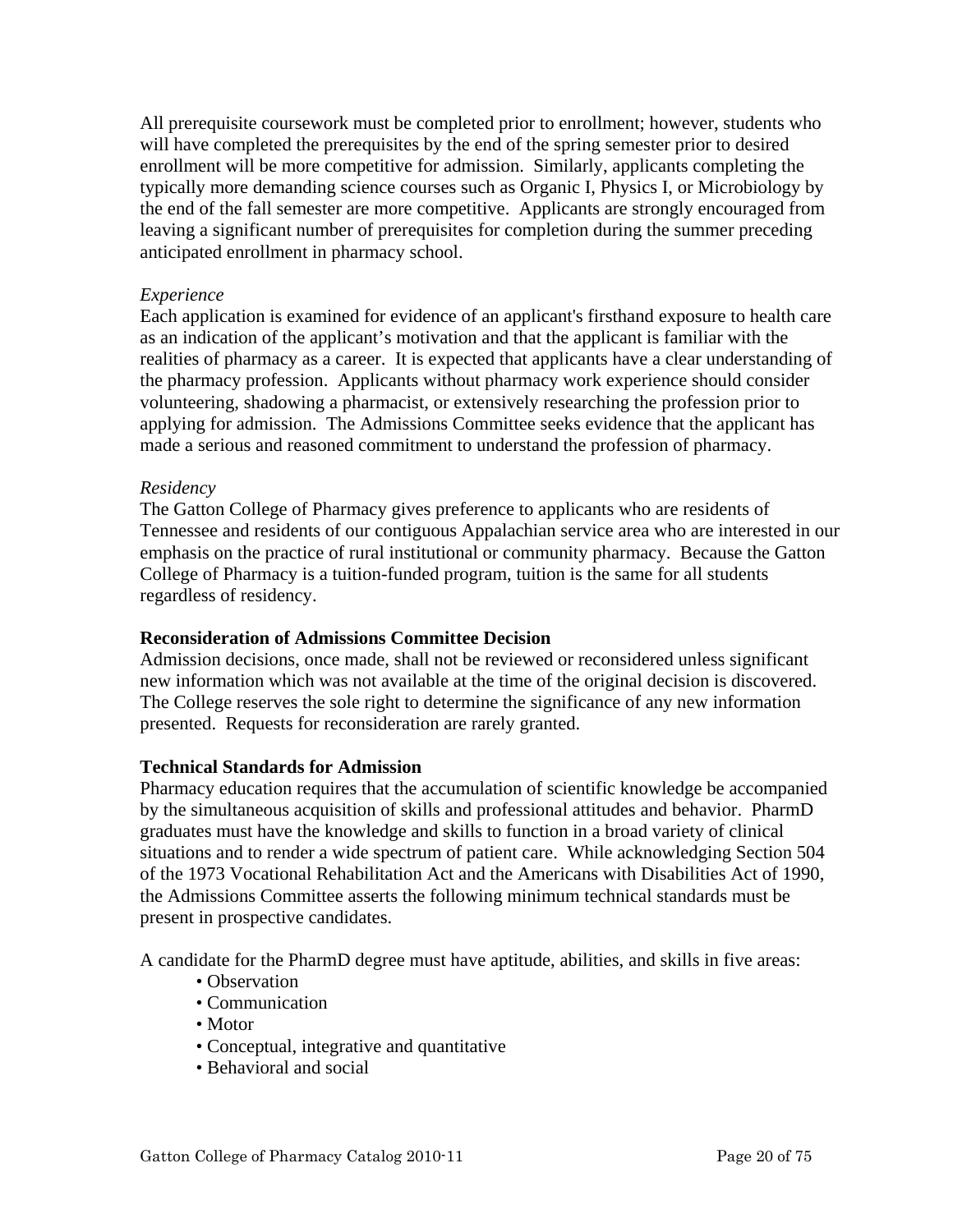Technological compensation can be made for some disabilities in certain areas but a candidate should be able to perform in an independent manner.

Candidates for the PharmD degree must have somatic sensation and the functional use of the senses of vision and hearing. Candidates' diagnostic skills will also be lessened without the functional use of the senses of equilibrium, smell, and taste. Additionally, they must have sufficient exteroceptive sense (touch, pain, and temperature), sufficient proprioceptive sense (position, pressure, movement, stereognosis, vibratory), and sufficient motor function to permit them to carry out the activities described in the section above. They must be able to consistently, quickly, and accurately integrate all information received by whatever senses employed, and they must have the intellectual ability to learn, integrate, analyze, and synthesize data. The Admissions Committee considers any applicant demonstrating the ability to perform or learn to perform the skills listed. These skills and abilities are assessed during the interview and throughout the PharmD program. Students are judged not only on their scholastic accomplishments, but also on their physical and emotional capacities to meet the full requirements of the school's curriculum, and graduate as skilled and effective pharmacy practitioners.

#### **Class Reservation Deposit**

Upon notification of acceptance to the Gatton College of Pharmacy, the applicant will be required to pay a non-refundable class reservation deposit of \$500 in order to secure a position in the class. The offer of acceptance will be rescinded should an applicant fail to pay the deposit as requested.

#### **Deferred Matriculation**

Accepted applicants who have paid the class deposit may request deferred entrance into the Gatton College of Pharmacy until the following for previously unforeseen circumstances. In order to request deferred matriculation, the applicant must submit a written request explaining why a later matriculation is desired. The applicant, if approved for deferment, will be required to sign a contract agreeing to comply with specific conditions.

#### **Transfer Applicants**

Students desiring to transfer into the professional program from another ACPE accredited college of pharmacy will be evaluated on an individual basis; however, transfer admission is contingent upon space availability. Transfer applicants must meet the same citizenship and academic requirements as individuals applying for initial admission into the professional program. Additionally, transfer applicants must be in good standing with or eligible to return to the pharmacy school previously attended and should have a competitive grade point average.

Transfer applicants apply directly to the Gatton College of Pharmacy by completing the transfer application (found on the web at [www.etsu.edu/pharmacy](http://www.etsu.edu/pharmacy)). Transfer applicants are required to submit a transcript from at all post-secondary institutions attended, PCAT scores and letters of reference as specified on the application. Qualified applicants will also be required to submit copies of syllabi from all pharmacy school courses completed in order to determine course equivalencies and expected classification level within the Gatton College of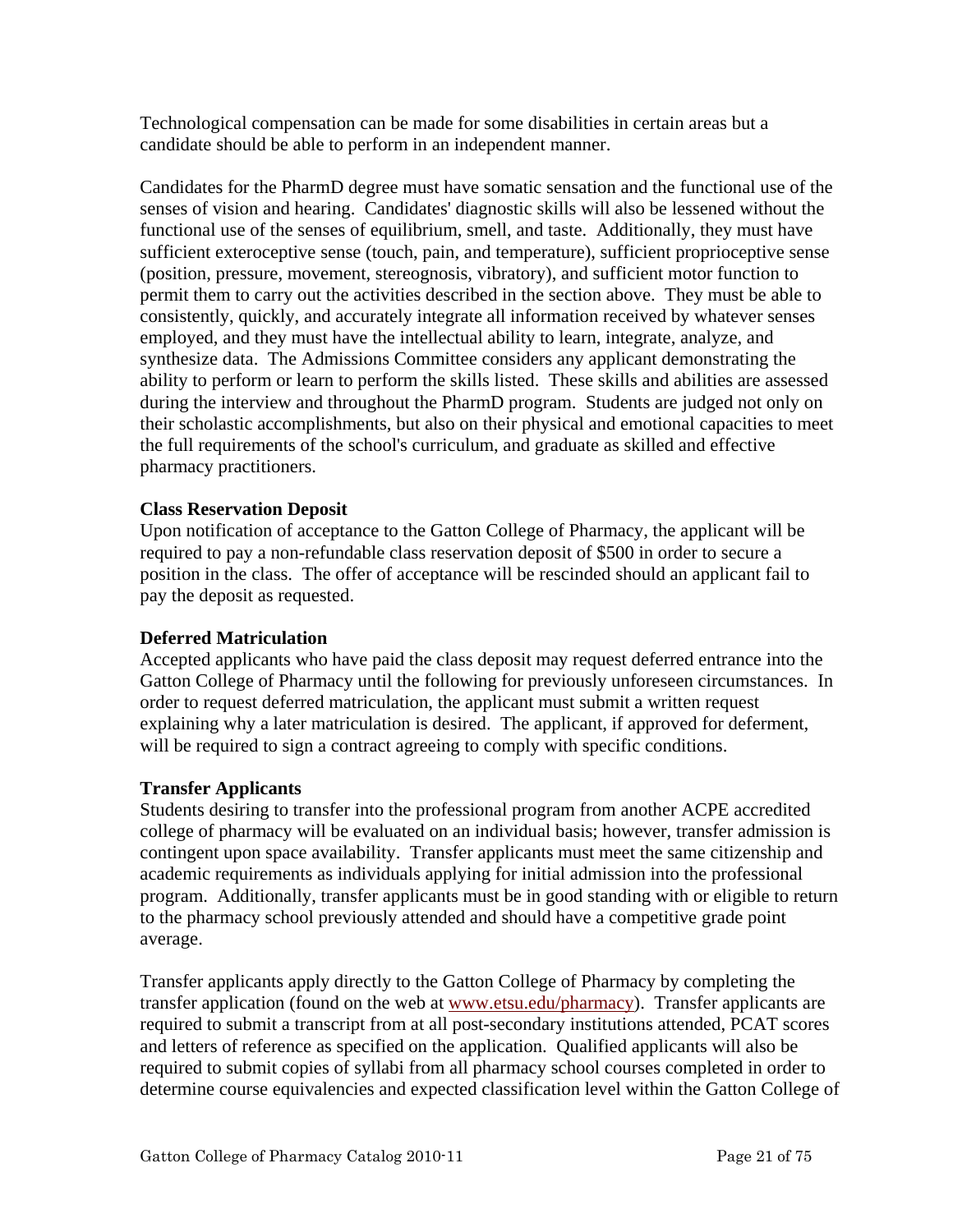<span id="page-21-0"></span>Pharmacy. If the transfer applicant is determined to be qualified for admission, a personal interview will be required. Interested applicants are encouraged to contact the Office of Student Affairs prior to applying.

#### **Matriculation Requirements for Entering Students**

#### *Criminal Background Checks*

The Gatton College of Pharmacy is committed to providing the public with well-trained pharmacists who possess the traits of high moral character and standards. Within Tennessee and nationally, due to state legislative and accreditation requirements, many healthcare entities require all people working in their settings to submit to a Background Check (BC). These institutions may require individuals training to become healthcare practitioners to undergo a BC before participating in any educational/patient care activities at their sites. Additionally, many states require a BC for all individuals seeking a license to practice healthcare within the state.

In light of the foregoing, the College has concluded that it is in the best interest of the College, our partner institutions, patients, and students for the College to determine at the outset if students seeking to complete the PharmD pose a potential risk, and whether such students meet eligibility requirements to participate in patient care activities at affiliated health care institutions by requiring all accepted applicants to undergo a BC as a condition of initial enrollment. This check shall be completed in a usual manner utilizing the services of recognized background screening company selected by the College. Enrollment is contingent upon satisfactory evaluation of the results of the BC. Results of the BC may also be released to affiliated institutions that require this information for student participation in patient care activities.

A letter from the College indicating a conditional acceptance will include notice of the BC requirement. Conditionally accepted applicants are required to cooperate completely with the College, or other authorized/approved investigative agency in granting permission/ authorization for the BC to be completed in a timely manner. All costs associated with the BC are the responsibility of the student and shall be paid directly to the vendor.

If an issue that may preclude a student's enrollment or participation in academic activities is identified, the case will be considered by an administrative subcommittee of the College, which shall evaluate the information relative to the finding and make a recommendation regarding the individual's suitability for enrollment. The recommendation will be forwarded to the Dean of the College of Pharmacy for a final decision.

#### *Health and Immunization*

As a prerequisite for enrollment, Gatton College of Pharmacy students are required to demonstrate receipt of appropriate immunizations and/or testing for protection against exposure to certain infectious diseases as detailed below. Acceptable documentation must be submitted to the Office of Student Affairs by the specified deadline prior to initial matriculation. Failure to comply may result in the student not being allowed to enroll or permitted to participate in practice experiences.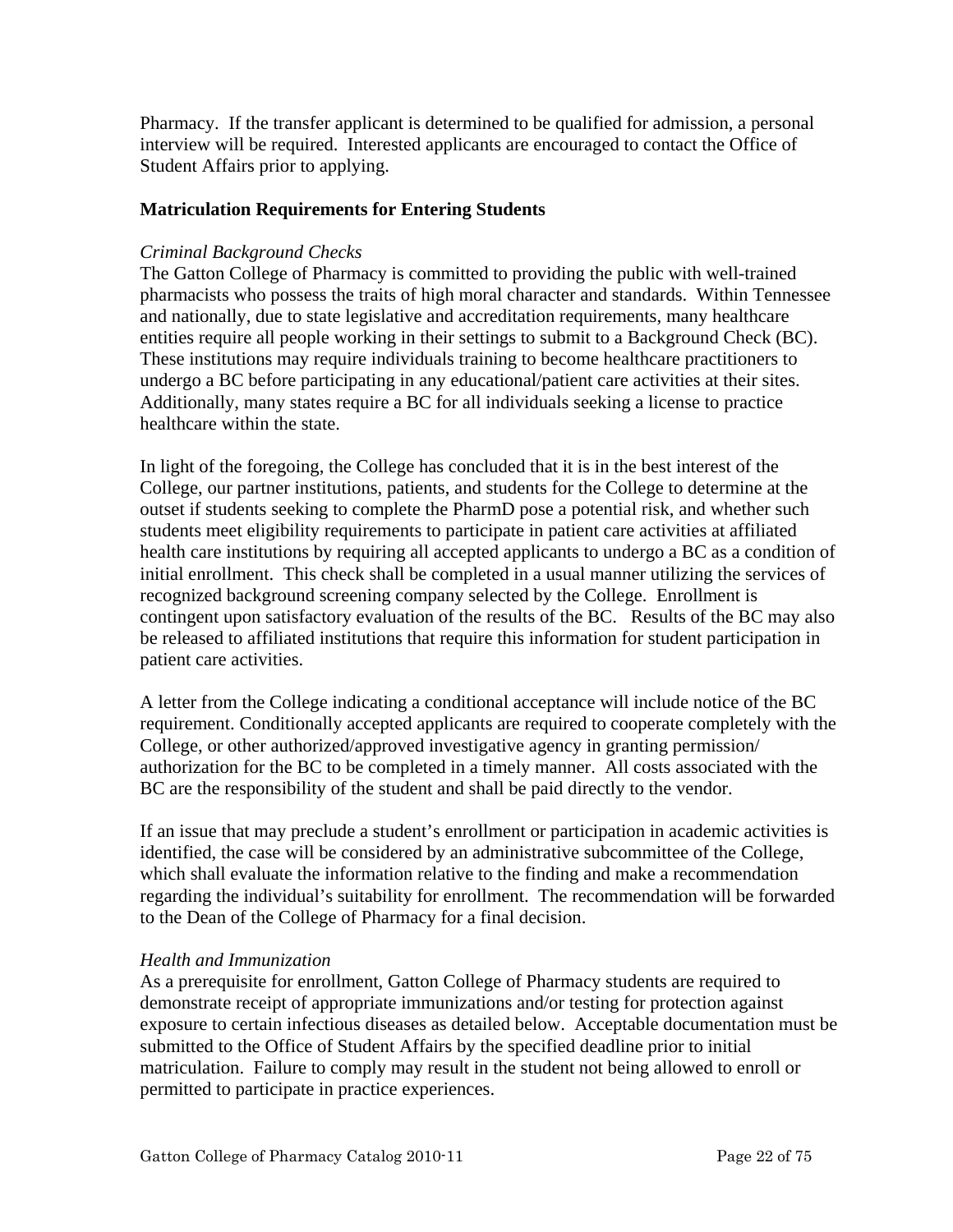Measles, Mumps, Rubella (MMR): Proof of immunity to measles (rubeola), mumps and rubella is required of all students through the documentation of receipt of two MMR vaccines. The first dose must have been given on or after the first birthday. MMR vaccinations must be given at least 30 days apart. Alternately, the student may prove immunity through documentation of blood serum titer indicating immunity.

Hepatitis B: Proof of immunity against hepatitis B is required of all students. Students are required to complete the vaccination series which consists of three injections given at recommended intervals. Additionally, students are required to obtain a blood serum titer test that demonstrates the student has developed an adequate level of antibody protection to indicate immunity. The titer should be received 1-2 months after completing the series of three injections.

If the hepatitis B titer is negative following completion of the initial series of three injections, the student will be required to repeat the series and have a repeat titer drawn. If the titer remains negative, the student will be required to receive appropriate clinical consultation.

Tetanus-Diphtheria: A current tetanus-diphtheria booster is required for all students. Students must provide documentation of receipt of a booster vaccine within 10 years of their expected graduation date. Effective October 2005, the CDC recommends administration of the TDAP in place of Td to promote protection against pertussis.

Varicella (chickenpox): Students must demonstrate immunity to varicella through documentation of receipt of the varicella vaccination series or documentation of a blood serum titer indicating immunity.

Tuberculin (TB) Screening: Annual TB screenings are required while the student remains enrolled. The first screening should occur no earlier than June 1 of the year prior to initial enrollment in the College. If a student receives a positive test or has a history of testing positive, he or she will be required to provide documentation of a chest x-ray and the results thereof, including the recommendation and outcome regarding any therapy.

Acceptable Documentation: All documentation submitted in response to the above requirements must include the date of each immunization and/or titer as well as the results of the titer. Acceptable documentation may include a statement or progress notes from a healthcare provider; copy of immunization record; or copy of laboratory reports, as appropriate.

Acknowledgment of Information about Infectious Diseases: In accordance with legislation of the General Assembly, all students, upon initial enrollment in a postsecondary education institution, shall be informed of the risk factors and dangers of certain infectious diseases. Students are required to complete and sign a form that includes detailed information about hepatitis B (HBV) and meningococcal meningitis.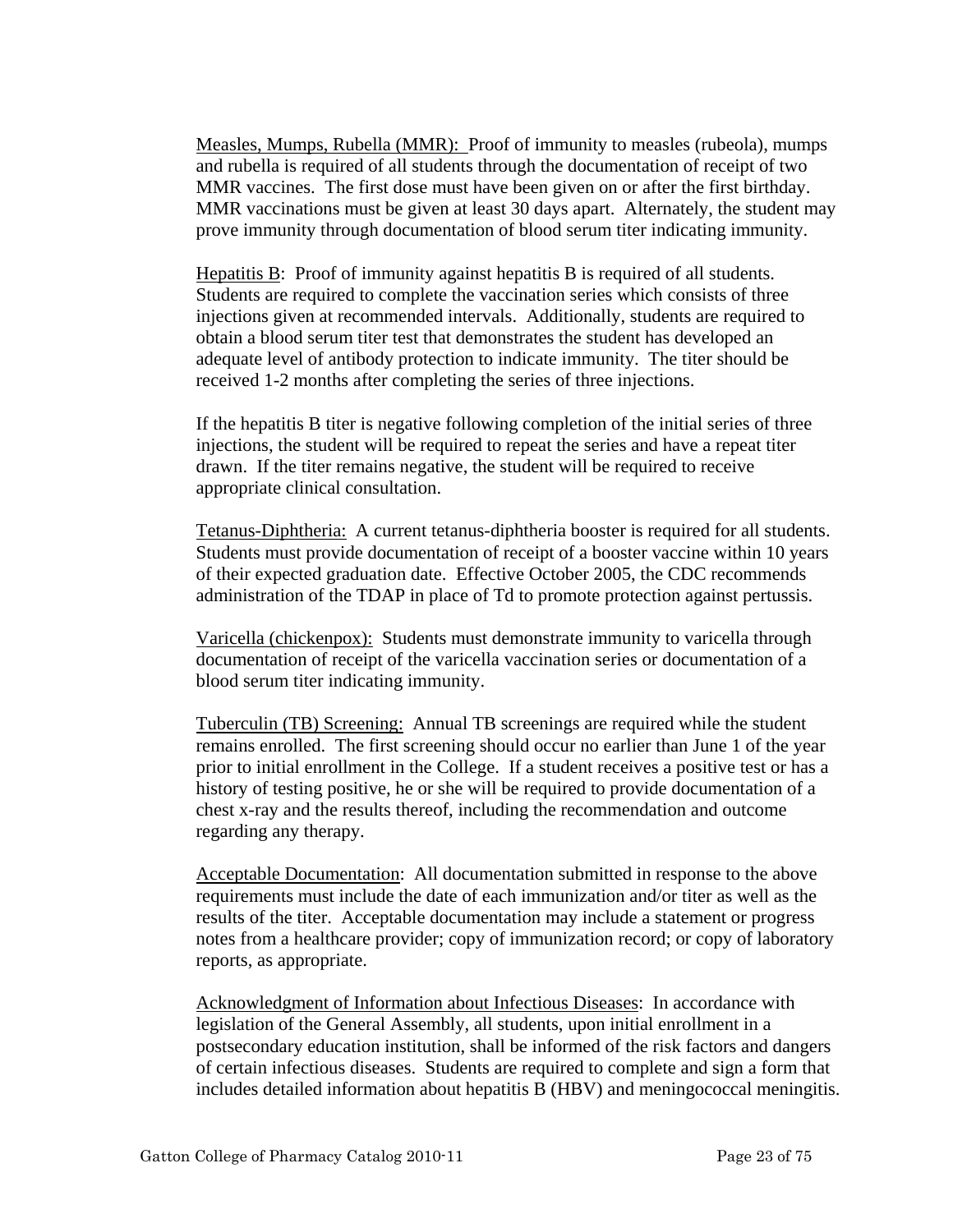#### <span id="page-23-0"></span>*Transcripts*

Entering students are required to have an official transcript from each college or university attended submitted to the Admissions and Records Office directly from the institution. Transcripts marked issued to student will not be accepted. Transcripts for courses in which the student is enrolled during the summer prior to matriculation should be sent after the summer grade and/or degree is posted.

#### *Basic Life Support Certification*

The Gatton College of Pharmacy requires that all student pharmacists be certified has having completed an approved basic life support (BLS) training program. Students are required to maintain certification throughout their entire pharmacy education program. All trainings are at the expense of the individual student. Documentation must be submitted to the Office of Student Affairs by the specified deadline prior to initial matriculation.

#### **Insurance Requirements**

#### *Professional Liability Insurance*

All PharmD students are required to carry professional liability insurance. Low cost coverage specifically designed for pharmacy students is available through Pharmacists Mutual Insurance Company. The premium is charged to the student's account upon registration.

#### *Medical Insurance*

Medical insurance is required of all PharmD students. Students will automatically be enrolled in the Tennessee Board of Regents student insurance program unless proof of medical insurance is provided by the student to the Office of Student Affairs. The cost of this insurance will appear on the student's fee bill for the semester.

#### **Registration for Classes**

Students enrolled in the Gatton College of Pharmacy are registered for a pre-determined set of courses each semester during the didactic years (P1-P3) of the curriculum by the Admissions and Records Office. Courses during the didactic portion of the curriculum are offered once a year, and latitude within the curriculum is not allowable (i.e., reduced class schedule, or withdrawing from a semester) except in cases of extenuating circumstances. Poor academic performance is not considered an extenuating circumstance. Students have the opportunity to request specific practice experiences during the Advanced Pharmacy Practice Experience year (P4) according to location and scheduling preferences.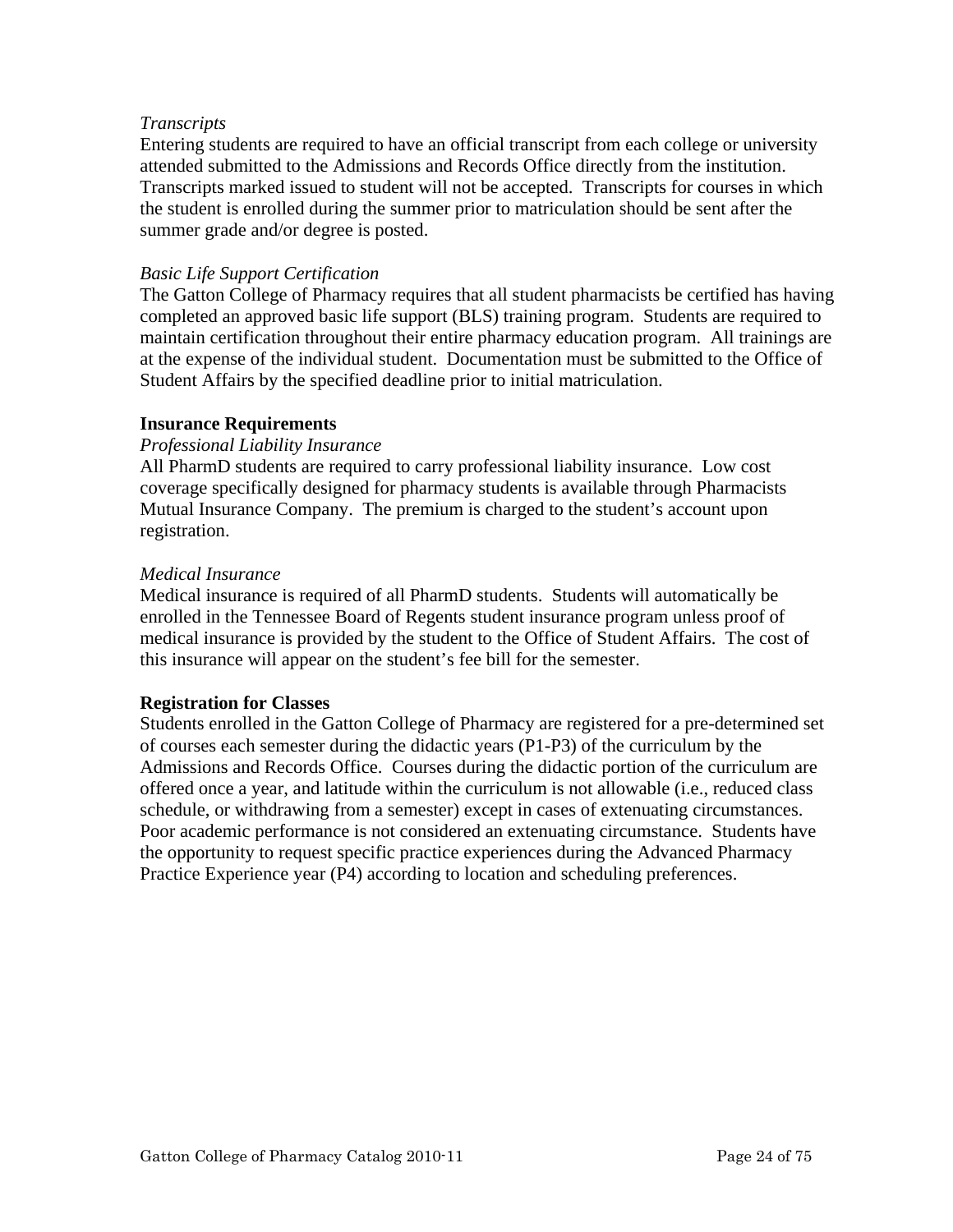## **EXPENSES AND FINANCIAL AID**

#### <span id="page-24-0"></span>**Cost of Attendance**

(First-year based on 9 months; budgets for all years can be found on the web at <http://www.etsu.edu/pharmacy/finaid/importantdatesinfo.asp>)

| Tuition and Fees <sup>1</sup>                                            | \$29,665 |
|--------------------------------------------------------------------------|----------|
| Tuition <sup>2</sup>                                                     | 27,538   |
| <b>Student Fees</b>                                                      | 929      |
| <b>Liability Insurance</b>                                               | 16       |
| Health Insurance*                                                        | 1,282    |
| (*premium for students 40 and over is \$1378;                            |          |
| premium can be waived with proof of medical insurance)                   |          |
| <b>Indirect Costs</b>                                                    | \$7587   |
| Books and Supplies (P1 year; subsequent years less) 2,050                |          |
| <b>Transportation</b>                                                    | 3,519    |
| Miscellaneous                                                            | 2,018    |
| <b>Room and Board</b>                                                    | \$8,820  |
| Housing                                                                  | 4,680    |
| Living Expenses                                                          | 4,140    |
| <b>Estimated Federal Loan Fees</b>                                       | \$820    |
| <b>Total Base Budget (P1 year)</b>                                       | \$46,892 |
| ${}^{1}$ Tuition and fees are set annually by Tennessee Board of Regents |          |

*<sup>T</sup>uition and fees are set annually by Tennessee Board of Regents* <sup>2</sup> Tuition is the same regardless of residency

#### **Financial Aid**

Pharmacy students are served by the College's Financial Aid Office. The office makes every effort to assist pharmacy students in securing the financial resources to attend the College. Financial aid is awarded on the basis of demonstrated need, which is the annual cost of attendance less the expected family contribution as calculated by the federal government from information provided on the Free Application for Federal Student Aid (FAFSA).

Financial aid available to student pharmacists consists of federally sponsored programs and limited scholarships. Students may only borrow up to the cost of attendance (tuition, fees, living expenses, transportation, and personal and miscellaneous expenses). Student budgets are based on the expected educational expenses of the student; as such, it is increased only under extenuating circumstances.

In order to apply for any of the federal aid programs, a student must submit a FAFSA and indicate the Gatton College of Pharmacy as the college he or she plans to attend (Federal School Code E01254). Students eligible for the Tennessee Educational Lottery Scholarships should submit the FAFSA no later than April 1 of each year in order to ensure consideration for receipt of the lottery scholarship. The FAFSA may be completed online at [http://www.fafsa.ed.gov/.](http://www.fafsa.ed.gov/)

When completing the FAFSA, first-year student pharmacists will answer questions about their student status differently depending upon how many semester credit hours they will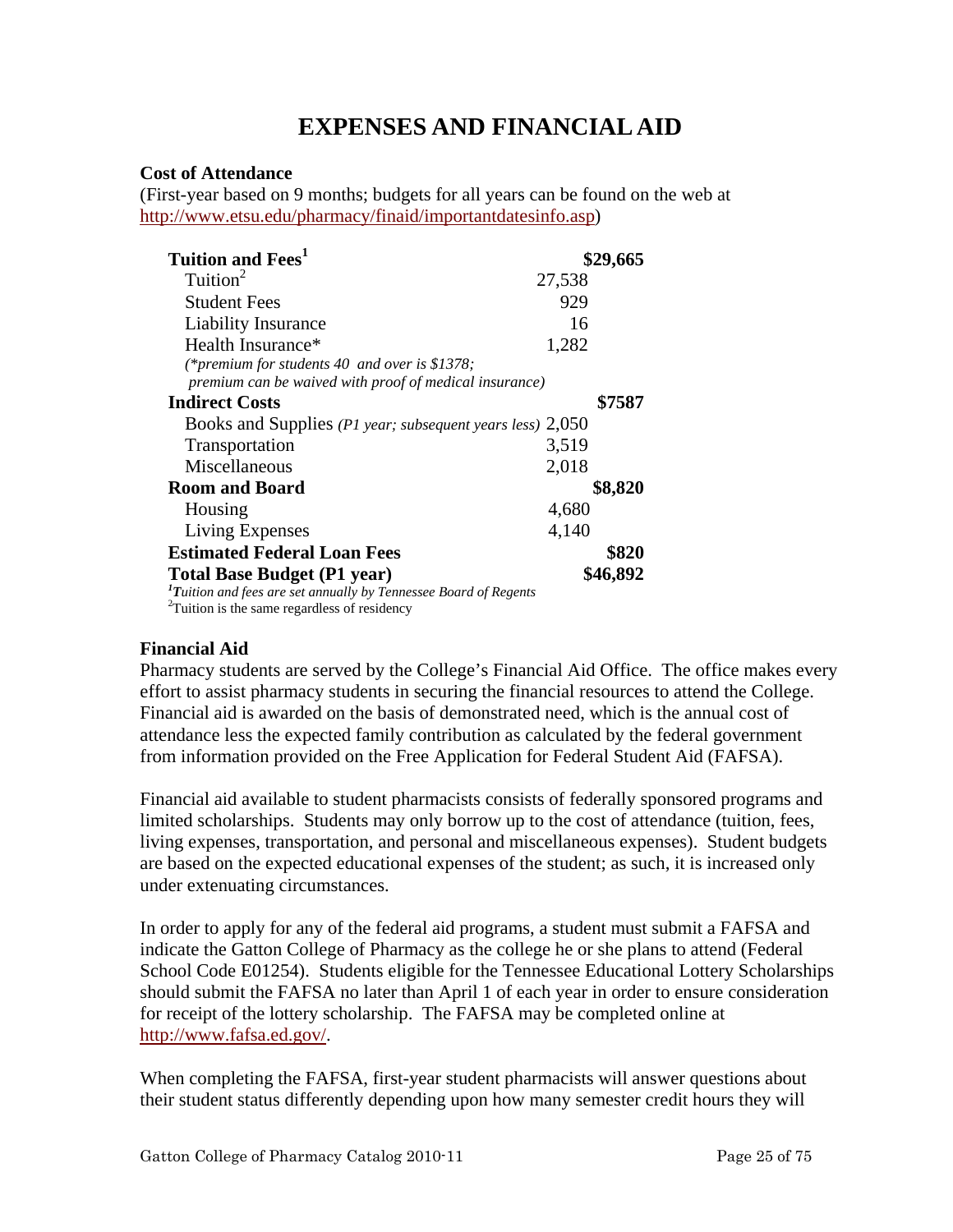<span id="page-25-0"></span>have earned prior to beginning the PharmD program (see table below). Student pharmacists who have earned less than 72 undergraduate semester credit hours will be considered undergraduates for the entire academic year for financial aid purposes. All other students will be considered professional students. Students who are considered professional students are no longer eligible for federal and state grants (e.g., Pell grant); however, students categorized as such are eligible for higher annual and aggregate loan amounts under the federal student loan program. Additionally, the professional classification allows students to be considered "independent" from their parents for most federal aid programs thus eliminating the requirement to report parental income on the FAFSA.

|                                                                                  | <b>Less than 72 hours</b><br>completed | 72 hours or more<br>completed    |
|----------------------------------------------------------------------------------|----------------------------------------|----------------------------------|
| What degree or certificate will you be<br>working on during the 2010 -2011 year? | 1 <sup>st</sup> Bachelor's degree      | Graduate or professional degree  |
| What will be your grade level when you<br>begin the $2010 - 2011$ year?          | $3rd$ year/Junior                      | $1st$ year graduate/professional |
| Will you have your first bachelor's<br>degree before July 1, 2011?               | N <sub>0</sub>                         | Answer accordingly               |

The federal government has the authority of selecting students for verification of information on the FAFSA. If selected, a student must submit a signed copy of the base year income tax form, W-2 form and the verification worksheet to the Office of Financial Aid.

Questions regarding financial aid for student pharmacists should be directed to College of Pharmacy Office of Financial Aid which may be reached by email (copfa@etsu.edu), phone (423-439-6238) or in person (VA Building 7, Room 214).

#### **Satisfactory Academic Progress**

Students are required to maintain satisfactory progress toward their degree in order to be eligible for federal financial aid programs. The Gatton College of Pharmacy's Policy of Satisfactory Academic Progress requires students to meet both a qualitative and a quantitative standard. All students must complete the curriculum of each year and receive a grade of "C" or better in all required courses before advancing to the next professional year of study or graduating. Students must complete all didactic requirements within five academic years. This time limit may be extended for interruption by military service where enrollment is resumed immediately upon release from service.

The Academic Progression Committee (APC) makes the determination for Satisfactory Academic Progress. The committee is responsible for reviewing the progress of students at the end of each semester. Continued enrollment, remedial work and/or repeat of one or more courses, must be approved by the APC; which approval implies the student is making satisfactory academic progress. Therefore, the continued enrollment as a student serves as indication the student is maintaining satisfactory academic progress. Financial Aid is notified of significant actions of the APC for monitoring purposes to ensure compliance with Title IV regulations.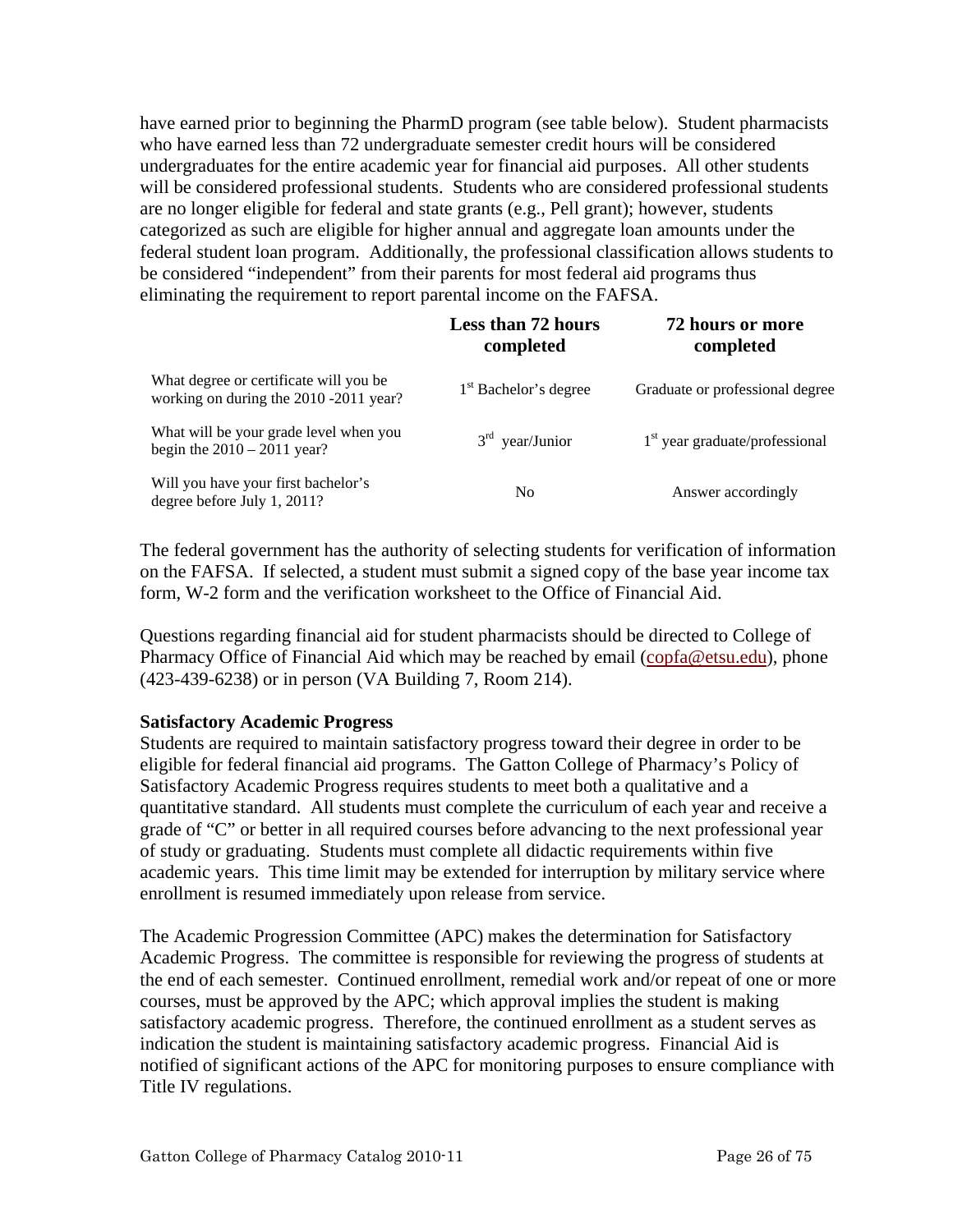#### <span id="page-26-0"></span>**Grants, Scholarships, and Awards**

The Gatton College of Pharmacy continues to explore the creation of grants, scholarships and awards. The most current information is maintained by the Office of Financial Aid and is available on the web at www.etsu.edu/pharmacy/finaid/default.asp.

#### **Veterans Education Benefits**

The College of Pharmacy is approved for the training of veterans and other eligible persons under education benefit programs of the U.S. Department of Veterans Affairs (USDVA). The University Veterans' Affairs Office, which coordinates the delivery of military-related educational benefits of the USDVA to eligible service members, veterans, and certain disabled veterans dependents, can provide information and application assistance to student pharmacists who might be eligible for receipt of such assistance. Veterans Affairs is located in 101A Burgin E. Dossett Hall (administration building) on the main campus and can be contacted at 423.439.6819 or va@etsu.edu.

Primary entitlement programs administered by the Veterans Affairs office are:

- Montgomery GI Bill Active Duty (MGIB-AD) Educational Assistance Program [Authority: Chapter 30, Title 38 *United States Code (USC)*];
- Vocational Rehabilitation & Employment (VR&E) Program [Authority: Chapter 31, Title 38 *USC*];
- Reserve Educational Assistance Program (REAP) [Authority: Chapter 1607, Title 10 *USC*];
- Montgomery GI Bill Selected Reserve (MGIB-SR) Educational Assistance Program [Authority: Chapter 1606, Title 10 *USC*];
- Survivors' & Dependents' Educational Assistance (DEA) Program [Authority: Chapter 35, Title 38 *USC*];
- Veterans' Work-Study Allowance Program [Authority: Chapters 30, 31, 35 of Title 38 & Chapters 1606 & 1607 of Title 10 *USC*];
- Veterans' Tuition & Fee Deferment Program [Authority: § 49-7-104] *Tennessee Code Annotated (TCA)*]

Information on the above federal programs, except VR&E and state programs, may be found at www.gibill.va.gov. VR&E information can be found at [www.vba.va.gov/bln/vre/](http://www.vba.va.gov/bln/vre/).

#### **Tuition and Payment**

Students are required to make arrangements for payment of all university fees when registering at the beginning of each semester. A student's registration is not completed until the university receives payment for the current amount due the university. Students who have loans, grants, scholarships, state or federal vocational rehabilitation, or any other type of financial aid covering all fees will have these funds applied to their student fees; all others should make payment through the Bursar's Office by cash, check or credit card. If payment is made with a check that is not honored (acknowledged bank errors withstanding), a late fee will be charged when the student redeems the unpaid check. If the unpaid check is not redeemed within 10 days of return, the student may be unenrolled.

Students in the Doctor of Pharmacy program at the Gatton College of Pharmacy attend on a full-time degree-seeking status and as such pay the prevailing tuition and fees as established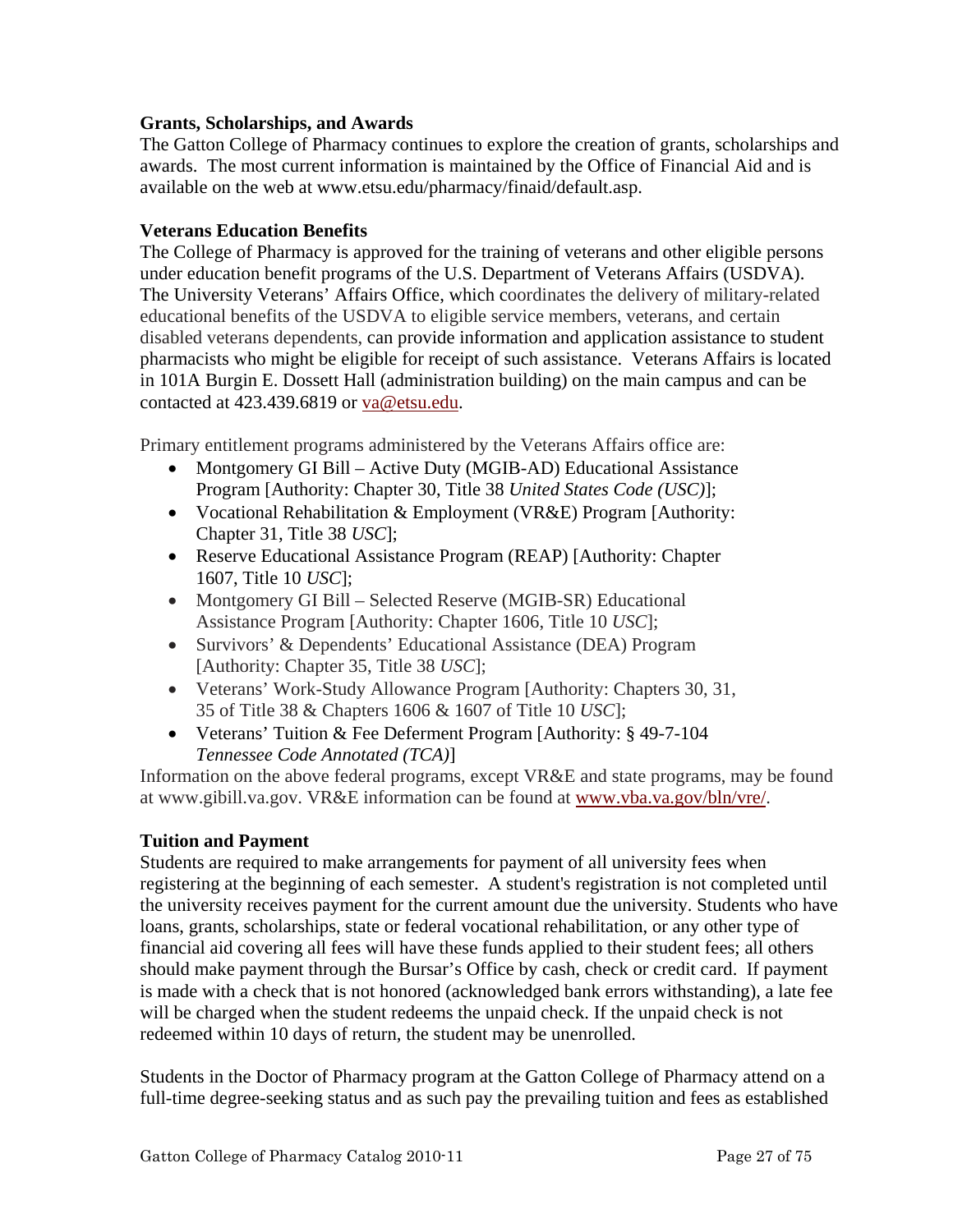<span id="page-27-0"></span>by the College for the current academic year. In rare situations in which a student may be enrolled as a part-time student (less than 12 credit hours) due to failure to meet normal academic progression standards or some unforeseen circumstance, tuition will be charged at pro-rated amount.

The Bursar's Office does not send bills to students for their [tuition and fees.](http://www.etsu.edu/comptrol/bursar_tuition_and_fees.htm) The university has taken this step in order to increase operating efficiencies by making full use of available technology. The best way for students to know their current financial obligation for the term is by viewing their account through [GoldLink](https://goldlink.etsu.edu/ahomepg.htm). Students who need a printed copy of their account statement may print a statement from [GoldLink.](https://goldlink.etsu.edu/ahomepg.htm)

Students may not re-enroll, graduate, or receive a transcript of their records until all indebtedness to the university is settled.

#### **Tuition Refund Policy**

Refunds for maintenance fees, tuition, and debt service fees are determined as follows.

*Change of a student's status which may permit a refund* 

• Change in schedule which results in reclassification from full-time to part-time status;

• Change in a part-time student's schedule which results in a class load of fewer hours.

*Situations which may permit a refund* 

- Dropping a course or courses;
- Withdrawing from the institution;
- Cancellation of a class by the institution;
- Death of the student.

#### *Refund Procedures*

The refund amount for students not receiving Title IV aid and for those students who are not first-time students receiving Title IV aid is based upon the stated policy listed below.

- Refunds are defined as the portion of maintenance and/or tuition and university housing charges due as a rebate when a student withdraws or is expelled from the university. The amount of the refund is determined according to the schedule below.
- For first-, second-, and third-year students, 75 percent of maintenance and other required fees will be refunded for drops or withdrawals within 14 calendar days beginning with and including the first official day of classes or within a proportioned period for short-term courses. Twenty-five percent of maintenance and other required fees will be refunded following the 14th calendar day through the expiration of one-fourth (25 percent) of the time covered by the term. No refund will be made thereafter. These refund procedures are also applicable to dormitory rent. For fourth-year students, refunds will be based on the portion of pharmacy practice experiences completed during each semester.
- One hundred percent of fees will be refunded for classes canceled by the institution. One hundred percent of fees will be refunded for drops or withdrawals prior to the first official day of classes for the regular academic terms and prior to the beginning of summer term. One hundred percent of fees will be refunded in case of student's death.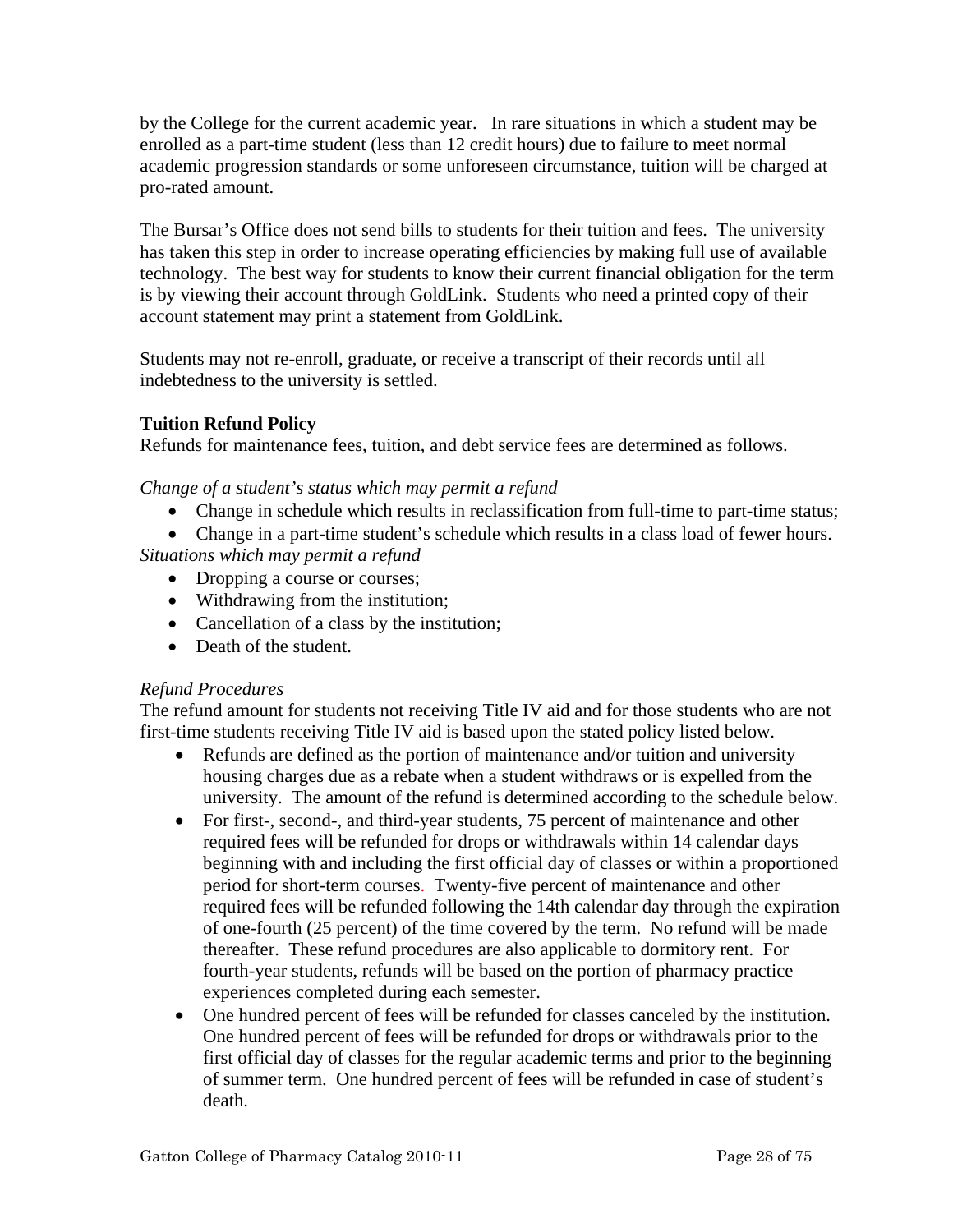#### *Return of Title IV Federal Student Aid*

This requirement applies to the student ONLY if the student receives federal student aid, AND the student withdraws prior to completing 60 percent of the period for which the aid was provided.

- The federal law requires federal aid recipients to "earn" the aid they receive by staying enrolled in college. Students who withdraw prior to completing 60 percent of the semester for which they received federal student aid may be required to return some or all of the aid they were awarded.
- The law assumes that the student used the Title IV student aid to pay his/her institutional charges–tuition, fees, dorm room, and board; thus, if the student withdraws prior to completing 60 percent of the semester for which aid was awarded, a pro-rata amount of that aid must be returned to the federal government.
- The university will restore to the appropriate federal fund source a proportional share of the institutional charges that the student paid. In general, the effect of the "return of Title IV aid" by the institution will be to reduce the student's outstanding loan balance. If the amount returned by the university is not enough to repay the entire "unearned" amount of student aid according to the length of enrollment, the student will be required to return portions of the federal student aid received to pay noninstitutional charges.
- Amounts that must be returned to federal aid sources (whether by the university or by the student) will first be applied to federal loans. With respect to any amount the student owes after the university has returned its share, the student will be permitted to repay loans based on the original terms of the loan agreement. In the case of "unearned" portions of federal grants or scholarships, the student will be expected to pay 50 percent of the "unearned" portion immediately.
- Any refund due to the student from the University for payment to cover institutional charges will first be applied to obligations to return "unearned" aid. Thus, portions of institutional refunds may be applied on the student's behalf to outstanding Stafford or Perkins loans or to the federal portions of grants or scholarships and not actually refunded to the student. (This policy is based on 34 CFR, Section 668.22 of Title IV of the Higher Education Act of 1965, as amended.)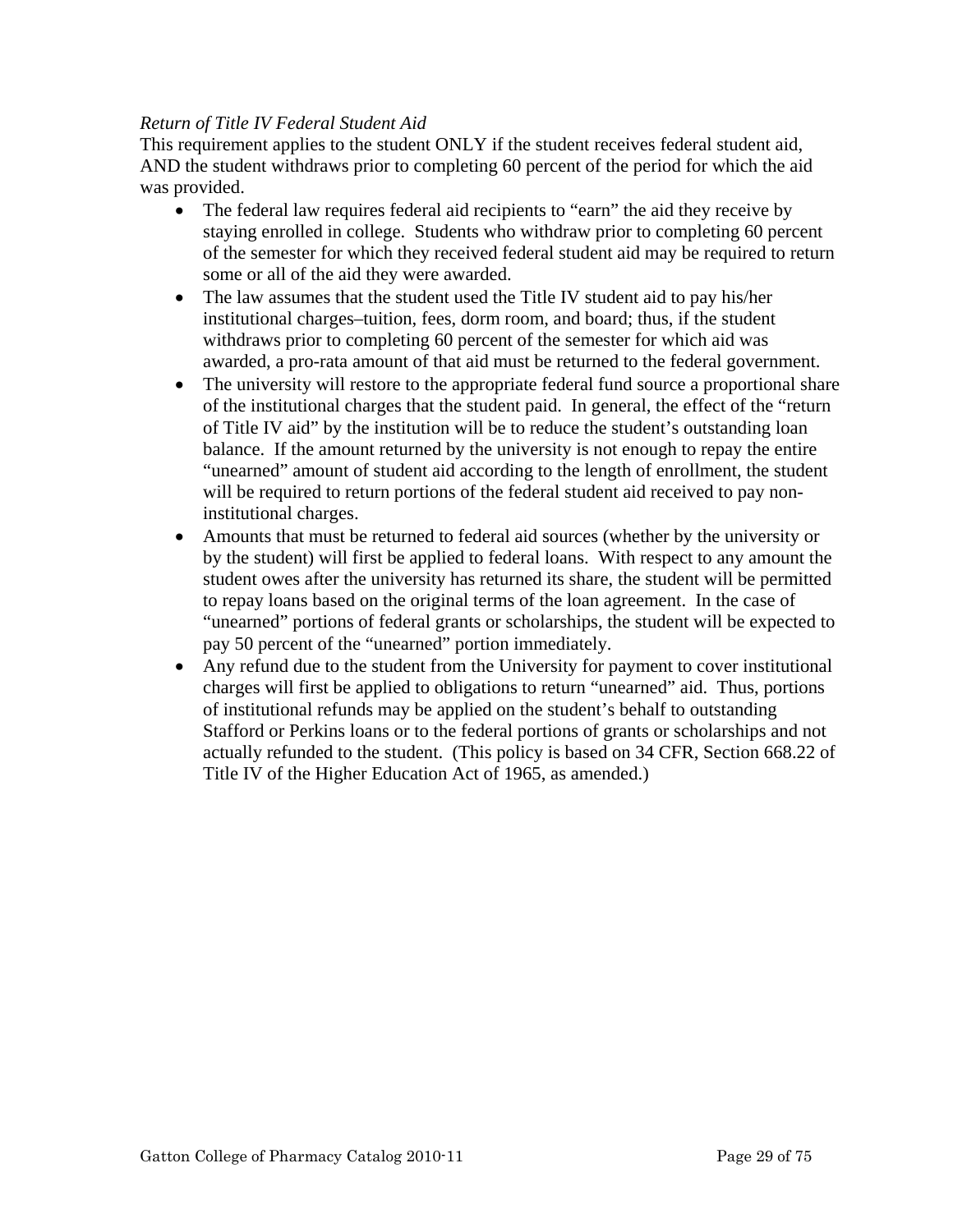## **DOCTOR OF PHARMACY DEGREE PROGRAM**

#### <span id="page-29-0"></span>**Degree Offered and Requirements**

The Gatton College of Pharmacy offers the Doctor of Pharmacy degree (PharmD). The PharmD degree is conferred by the Tennessee Board of Regents upon certification by the faculty that the student has successfully completed all requirements. All courses and practice experiences of the approved curriculum, required and elective, must be completed with a minimum passing grade of C. The student must complete the didactic portion of the curriculum (first three years) within five years of initial enrollment, unless the time has been extended for military service.

In addition to completing the prescribed curriculum and meeting the scholarship requirements of the program, students must have satisfied all financial obligations to the College or University in order to qualify for graduation and receipt of the degree.

#### **Doctor of Pharmacy**

The PharmD curriculum<sup>[1](#page-29-1)</sup> is intended to prepare pharmacists who will be able to:

- *provide patient-centered care*, through the ability to:
	- design, implement, monitor, evaluate, and adjust pharmacy care plans that are patient-specific; address health literacy, cultural diversity, and behavioral psychosocial issues; and are evidence-based
	- manage a successful patient-centered practice (including establishing, marketing, and being compensated for medication therapy management and patient care services rendered)
- *provide population-based care,* through the ability to develop and implement population-specific, evidence-based disease management programs and protocols based upon analysis of epidemiologic and pharmacoeconomic data, medicationuse criteria, medication use review, and risk-reduction strategies
- *manage human, physical, medical, informational, and technological resources,*  through the ability to ensure efficient, cost-effective use of these resources in the provision of patient care
- *manage medication use systems,* through the ability to apply patient- and population-specific data, quality improvement strategies, medication safety and error reduction programs, and research processes to minimize drug misadventures and optimize patient outcomes; to participate in the development of drug use and health policy; and to help design pharmacy benefits
- *promote the availability of effective health and disease prevention services and health* policy through the ability to apply population-specific data, quality improvement strategies, informatics, and research processes to identify and solve public health problems and to help develop health policy

l

<span id="page-29-1"></span><sup>&</sup>lt;sup>1</sup> As defined by the Accreditation Standards and Guidelines for the Professional Program in Pharmacy Leading to the Doctor of Pharmacy Degree. Adopted January 15, 2006. Accreditation Council for Pharmacy Education.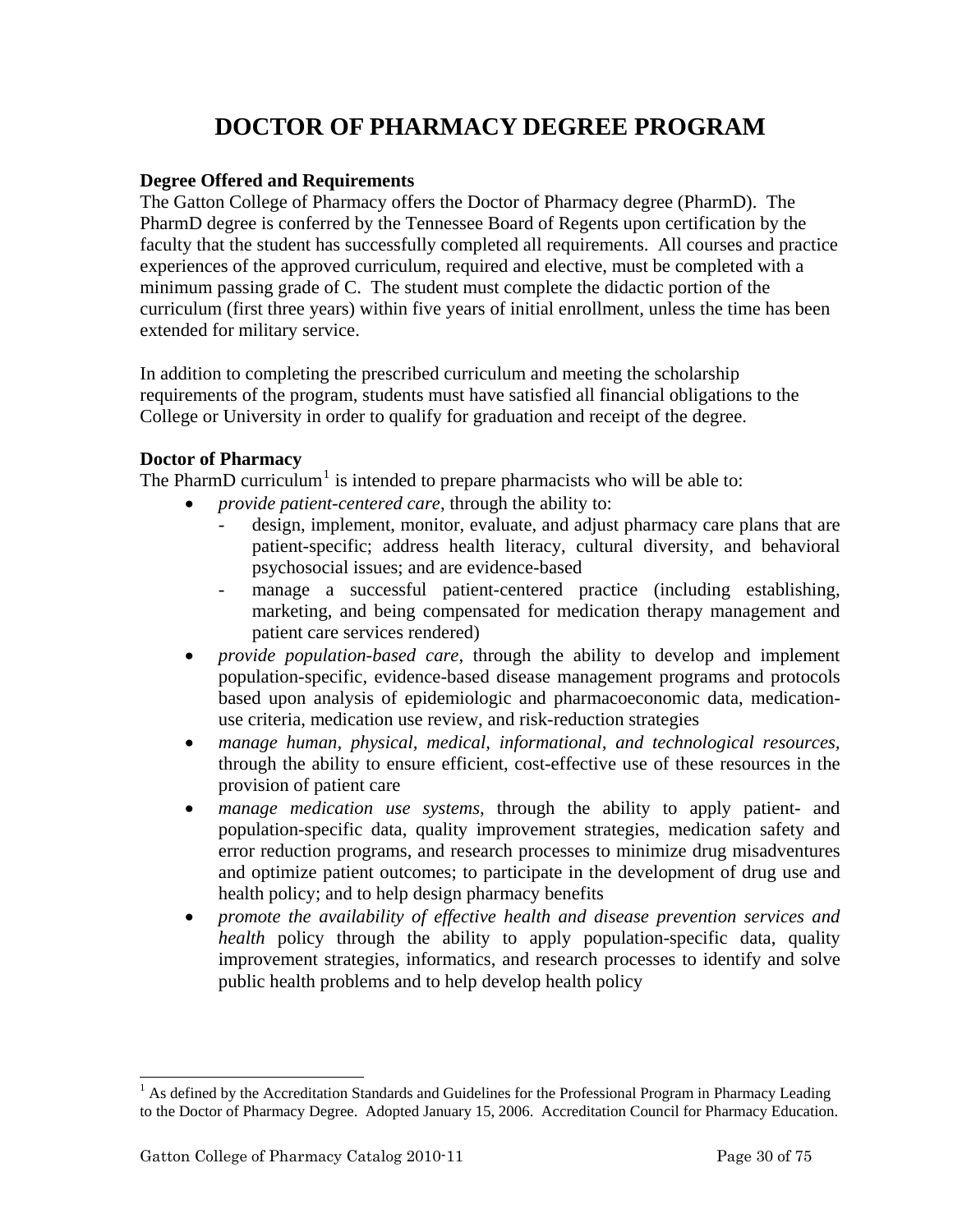<span id="page-30-0"></span>To be capable of the above, pharmacy graduates also must be able to:

- communicate and collaborate with patients, care givers, physicians, nurses, other healthcare providers, policy makers, members of the community, and administrative and support personnel to engender a team approach to patient care
- retrieve, analyze, and interpret the professional, lay, and scientific literature to provide drug information and counseling to patients, their families or care givers, and other involved healthcare providers
- demonstrate expertise in informatics
- carry out duties in accordance with legal, ethical, social, economic, and professional guidelines
- maintain professional competence by identifying and analyzing emerging issues, products, and services

**Student Learning Outcome Expectations** (approved by the Faculty Council on January 22, 2008) Upon graduating from the Doctor of Pharmacy program students will competently be able to:

Patient-centered care

- 1. Identify and assess the medical problems of patients.
- 2. Design a plan to address each of the medical problems of patients.
- 3. Work with healthcare providers and patients to implement a plan to address the medical problems of patients.
- 4. Monitor and evaluate patients and their medical problems and, when necessary, adjust the plan to address each problem.
- 5. Consider patients' health literacy, cultural diversity, economics, healthcare access and behavioral psychosocial issues when communicating with patients or when designing, evaluating or modifying therapeutic plans.
- 6. Counsel and provide information to patients, their caregivers and other healthcare providers on medications and other medical issues.
- 7. Document patient care activities.
- 8. Compound drugs in appropriate dosage forms.
- 9. Coordinate the accurate, safe and efficient distribution and dispensing of medications.
- 10. Administer vaccines and/or other medications to patients as appropriate.

#### Population-based care

- 11. Participate in the development of medication policies, health policies and pharmacy benefit programs.
- 12. Promote effective health and disease prevention services.
- 13. Identify and contribute to the interdisciplinary resolution of public health problems.
- 14. Develop, conduct and analyze medication use reviews.
- 15. Interpret epidemiologic, pharmacoeconomic and medication use reviews data.
- 16. Develop and implement population-specific disease management programs and protocols.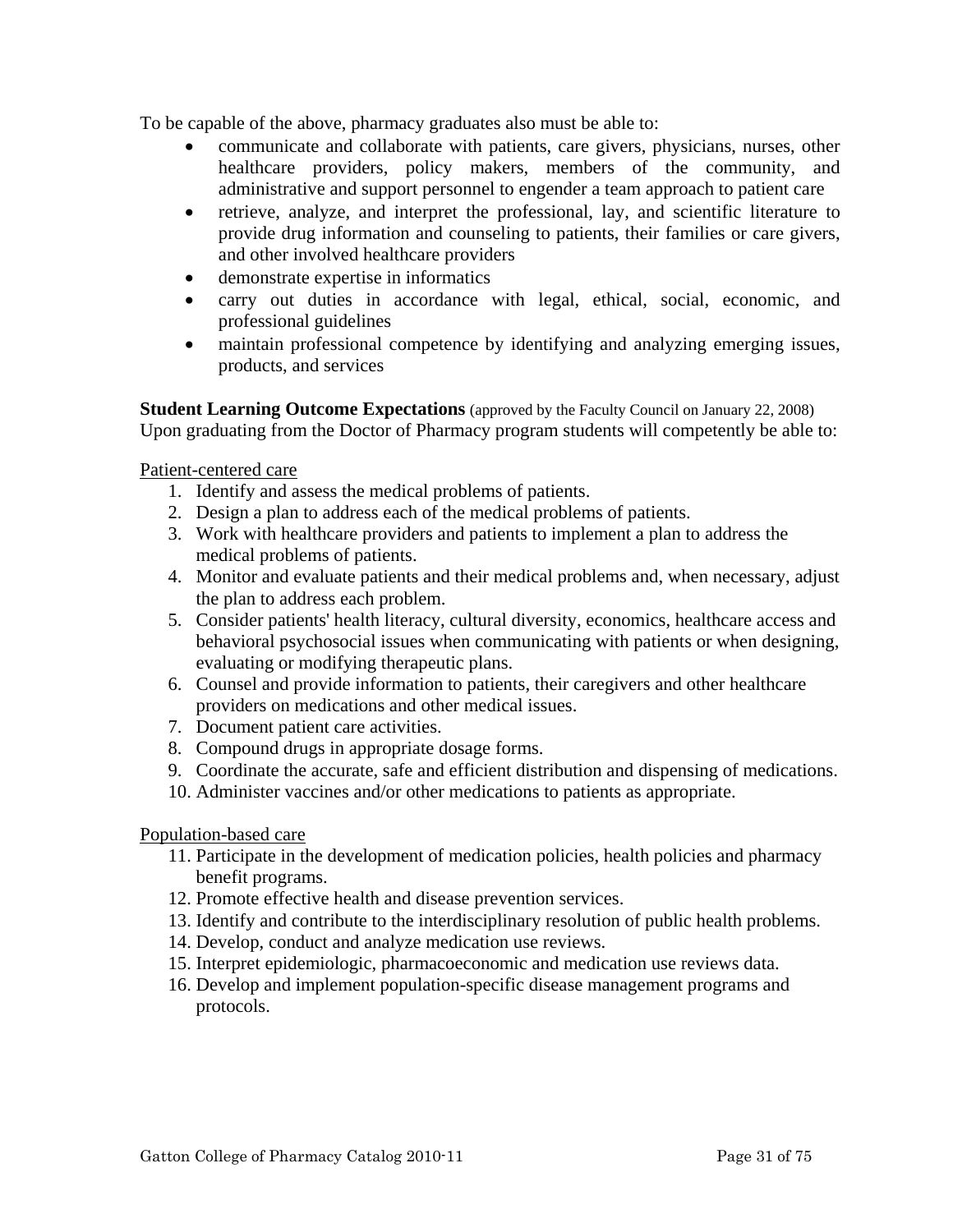#### <span id="page-31-0"></span>Resource Management

- 17. Develop, market and manage a patient-centered pharmacy practice.
- 18. Seek compensation for medication therapy management and patient care services rendered.
- 19. Manage human, physical, medical, financial, informational and technological resources to provide patient care.
- 20. Use quality improvement strategies, medication safety programs and research processes to minimize drug misadventures and optimize patient outcomes.

#### Professional Behavior and Essential Skills

- 21. Apply basic knowledge and principles of pharmaceutical sciences, clinical sciences and socio-behavioral sciences to engage in critical thinking and solve problems.
- 22. Use technology to enhance the practice of pharmacy.
- 23. Identify, retrieve, analyze and interpret the professional and scientific literature.
- 24. Make healthcare decisions that are based on the evidence in the professional and scientific literature.
- 25. Communicate and collaborate with patients, caregivers, healthcare providers and members of the community to improve healthcare.
- 26. Understand the needs of the Appalachian patient and the unique challenges of rural healthcare.
- 27. Carry out duties in accordance with legal, ethical, social, economic, and professional guidelines.
- 28. Maintain professional competence through lifelong learning and by identifying and analyzing emerging issues, products, and services.

 $V_{\text{corr}}$  1  $E_0$ ll Semester

29. Be a lifelong educator of patients, students, colleagues and other healthcare professionals.

#### **Curriculum Outline[2](#page-31-1)**

l

|                  |                | TVAL I - I AII DUIINSIUI                             |                             |
|------------------|----------------|------------------------------------------------------|-----------------------------|
| PMSC 3102        |                | Immunology                                           | $\mathcal{D}_{\cdot}$       |
| PMSC 3111        |                | <b>Medical Terminology</b>                           |                             |
| PMSC 3114        |                | Biochemistry, Molecular Biology and Genetics         | 4                           |
|                  | PMSC 3116/3110 | Anatomy and Physiology and Lab                       | 6.                          |
| PMSC 3122        |                | <b>Pharmacy Calculations</b>                         | $\mathcal{D}_{\cdot}$       |
| <b>PMPR</b> 3142 |                | Pharmacy Practice I - Introduction to Patient Care I | $\mathcal{D}_{\mathcal{L}}$ |
| <b>PMPR</b> 3141 |                | IPPE-P1 – Community or Institutional Practice        |                             |
|                  |                | <b>Semester Total Hours</b>                          | 18                          |
|                  |                |                                                      |                             |

<span id="page-31-1"></span> $2^{2}$  Prospective applicants are encouraged to view the current curriculum on the internet at [www.etsu.edu/pharmacy](http://www.etsu.edu/pharmacy) as changes may have occurred.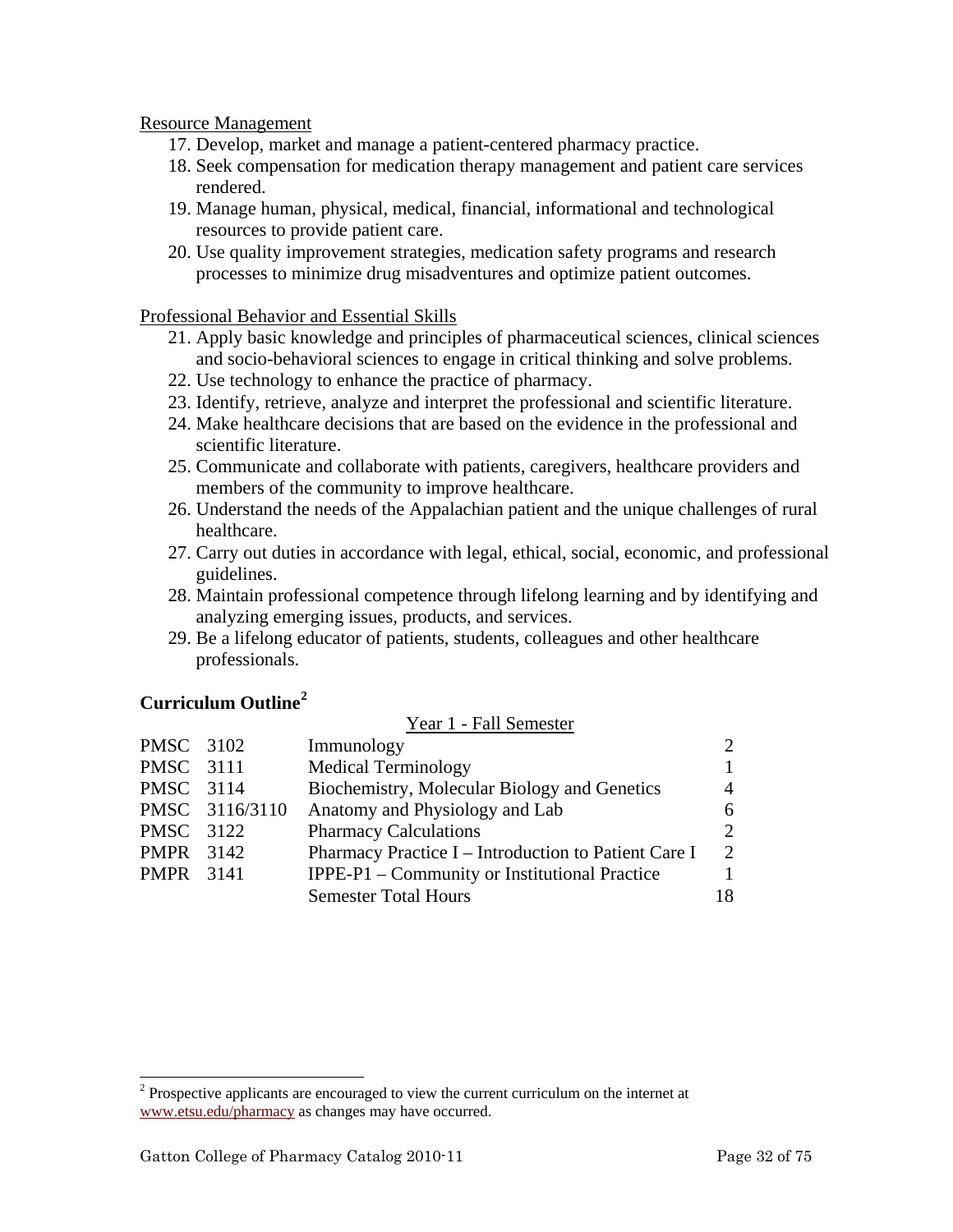|                  |            | <u>Year 1 – Spring Semester</u>                                          |                                            |
|------------------|------------|--------------------------------------------------------------------------|--------------------------------------------|
| <b>PMSC</b>      | 3204       | Pathophysiology                                                          | 4                                          |
| <b>PMSC</b>      | 3223       | Pharmacology I                                                           | $\mathfrak{Z}$                             |
| <b>PMSC</b>      | 3231       | Compounding and Dispensing Lab                                           | $\mathbf{1}$                               |
| <b>PMSC</b>      | 3235       | Pharmaceutics and Biopharmaceutics                                       | 5                                          |
| PMPR             | 3243       | Non-Prescription Pharmacotherapy and Self-Care                           | $\overline{3}$                             |
| PMPR 3242        |            | Pharmacy Practice II - Introduction to Patient Care II                   | $\overline{2}$                             |
| PMPR             | 3241       | IPPE-P1 - Community or Institutional Practice                            | $\mathbf{1}$                               |
|                  |            | <b>Semester Total Hours</b>                                              | 19                                         |
|                  |            | Year 2 – Fall Semester                                                   |                                            |
| <b>PMSC</b>      | 4123       | Pharmacology II                                                          | 3                                          |
| <b>PMSC</b>      | 4124       | Principles of Medicinal Chemistry                                        | $\overline{4}$                             |
| <b>PMSC</b>      | 4134       | Pharmacokinetics and Pharmacogenomics                                    | $\overline{4}$                             |
| <b>PMPR</b> 4143 |            | Pharmacy Practice III - Evidence-Based Practice I                        |                                            |
| <b>PMPR</b> 4163 |            | Introduction to Pharmacotherapy                                          | $\frac{3}{3}$                              |
| PMPR             | 4182       | <b>Communication Skills for Health Professionals</b>                     | $\overline{2}$                             |
|                  |            | <b>Semester Total Hours</b>                                              | 19                                         |
|                  |            | Year $2$ – Spring Semester                                               |                                            |
| <b>PMPR</b>      | 4200       | Pharmacotherapy I                                                        | 5                                          |
| <b>PMPR</b>      | 4201       | Pharmacotherapy I Lab                                                    | $\mathbf{1}$                               |
| <b>PMSC</b>      | 4223       | Pharmacology III                                                         | 3                                          |
| PMPR             | 4243       | Pharmacy Practice IV - Evidence-Based Practice II                        | $\overline{3}$                             |
| <b>PMPR</b>      | 4283       | Pharmacy Law and Ethics                                                  | $\overline{3}$                             |
|                  |            | Elective course                                                          | $2 - 3$                                    |
|                  |            | Semester Total Hours <sup>a</sup>                                        | $17 - 18$                                  |
|                  |            | <b>Summer Between Second and Third Year</b>                              |                                            |
| <b>PMPR</b>      | 4322       | <b>IPPE–P2</b> – Community Practice $(80 \text{ hrs} - 2 \text{ weeks})$ | $\overline{2}$                             |
| <b>PMPR</b>      | 4332       | IPPE-P2 – Institutional Practice (80 hrs - 2 weeks)                      | $\overline{2}$                             |
|                  |            | Year 3 - Fall Semester                                                   |                                            |
| <b>PMPR</b>      | 5100       | Pharmacotherapy II                                                       | 5                                          |
| <b>PMPR</b>      | 5101       | Pharmacotherapy II Lab                                                   | $\mathbf{1}$                               |
| <b>PMPR</b>      | 5142       | <b>Natural Medicines</b>                                                 |                                            |
| <b>PMPR</b>      | 5143       | Pharmacy Practice V - Institutional                                      |                                            |
| <b>PMPR</b>      | 5152       | <b>Patient Assessment</b>                                                | $\begin{array}{c} 2 \\ 3 \\ 2 \end{array}$ |
| <b>PMPR</b>      | 5182       | Principles of Healthcare Delivery                                        |                                            |
| <b>PMPR</b>      | $5361^b$   | <b>Clinical Seminar I</b>                                                | $\mathbf{1}$                               |
| <b>PMPR</b>      | $4341^{b}$ | IPPE-P3 - Clinical                                                       | $\mathbf{1}$                               |
|                  |            | Elective course                                                          | $2 - 3$                                    |
|                  |            | Semester Total Hours <sup>a</sup>                                        | $19-20$                                    |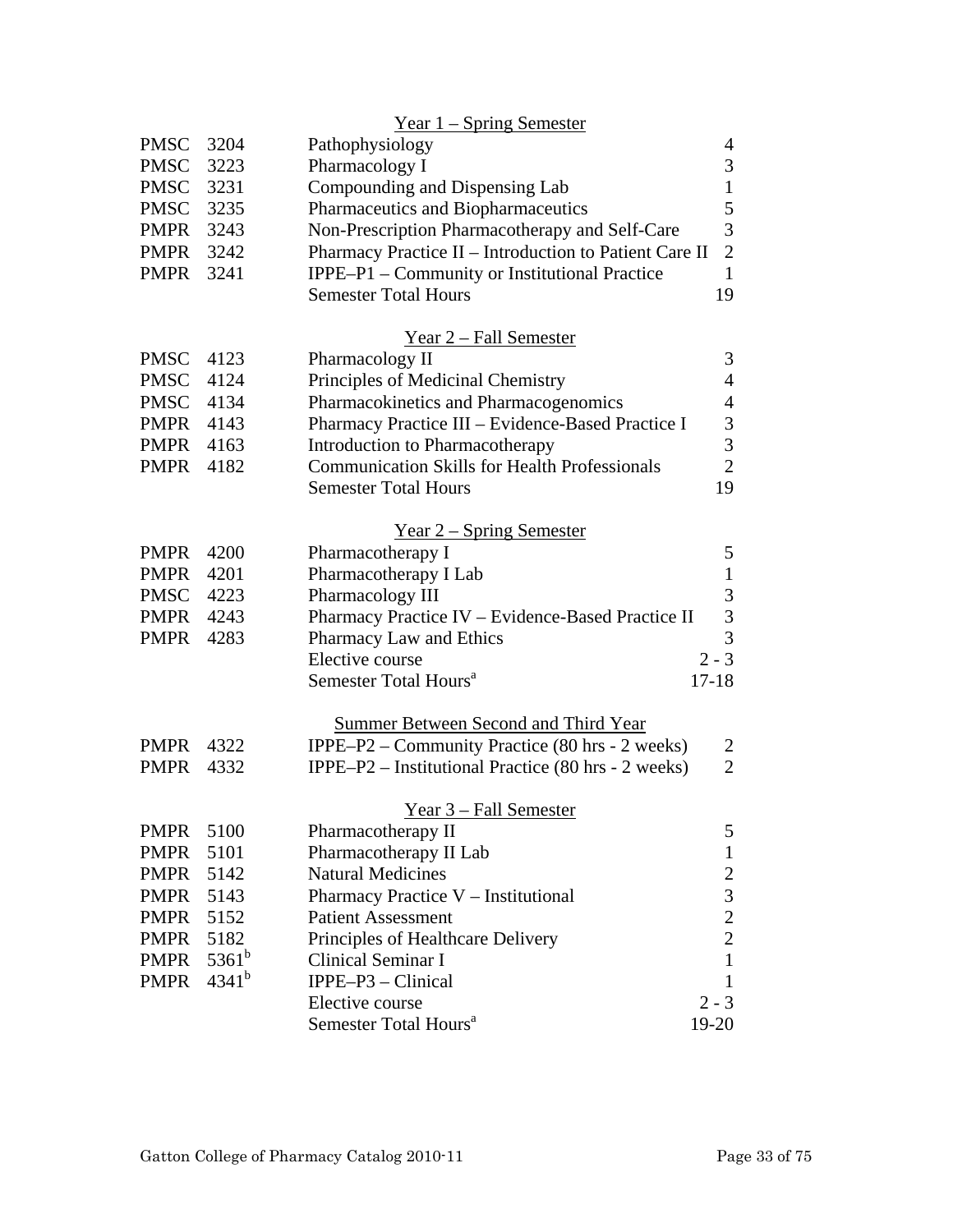<span id="page-33-0"></span>

|             |             | $Year 3 - Spring Semester$                                         |             |
|-------------|-------------|--------------------------------------------------------------------|-------------|
| <b>PMPR</b> | 5200        | Pharmacotherapy III                                                | 5           |
| <b>PMPR</b> | 5201        | Pharmacotherapy III Lab                                            |             |
| <b>PMPR</b> | 5233        | <b>Clinical Pharmacokinetics</b>                                   | 3           |
| PMPR        | 5243        | Pharmacy Practice VI – Community                                   | 3           |
| <b>PMPR</b> | 5253        | <b>Advanced Clinical Practice Skills</b>                           | 3           |
| PMPR        | 5361        | Clinical Seminar I                                                 | 1           |
| <b>PMPR</b> | 4341        | $IPPE-P3 - Clinical$                                               | 1           |
|             |             | Elective course                                                    | $2 - 3$     |
|             |             | Semester Total Hours <sup>a</sup>                                  | 19-20       |
|             |             | Year $4$ – Clinical Calendar Year <sup><math>\epsilon</math></sup> |             |
| <b>APPE</b> | 6001        | <b>Institutional Practice</b>                                      | 6           |
| <b>APPE</b> | 6002        | <b>Community Practice</b>                                          | 6           |
| <b>APPE</b> | 6003        | <b>Acute Care Practice</b>                                         | 6           |
| <b>APPE</b> | 6004        | <b>Ambulatory Care/Primary Care Practice</b>                       | 6           |
| <b>PMPR</b> | 5461        | <b>Clinical Seminar II</b>                                         | 1           |
| <b>APPE</b> | <b>XXXX</b> | <b>Elective Advanced Practice Experience</b>                       | 6           |
| <b>APPE</b> | <b>XXXX</b> | <b>Elective Advanced Practice Experience</b>                       | 6           |
|             |             | Year 4 Total Hours                                                 | 37          |
|             |             | <b>Total Program Hours</b>                                         | $150 - 153$ |

<sup>a</sup>Total semester hours vary depending on credits of elective chosen

<sup>b</sup>Course continues into the next semester; 1 hr credit is awarded following spring semester

<sup>c</sup>Students are required to complete six 6-week advanced pharmacy practice experiences during the 12-month period beginning the  $2^{nd}$  week of May and ending the  $1^{st}$  week of May of the following year.

#### **Elective Courses**

Students are required to complete three elective courses (totaling at least six credit hours) with the minimum passing grade prior to the start of Year 4. Only courses which appear on the Approved Electives list may be used to fulfill this requirement. Research or internship experiences may be utilized to meet elective requirements if approved by the Curriculum Committee. Students should refer to the Gatton College of Pharmacy Student Handbook for complete information about scheduling electives.

#### **Professional Experience Program**

Students are required to participate in the Professional Experience Program (PEP) during all four years of the curriculum. Many of these experiences are offered in practice sites away from Johnson City. The student should be prepared to incur additional expenses while on PPEs. Assignments will normally be made as early as possible, giving the student time to secure housing and make plans for off-campus experiences. In addition, enrollment in experiential education courses requires appropriate immunization status and verification of such status.

Professional practice experiences are developed by the responsible faculty member and are approved by the College's Curriculum Committee. Students may recommend clinical sites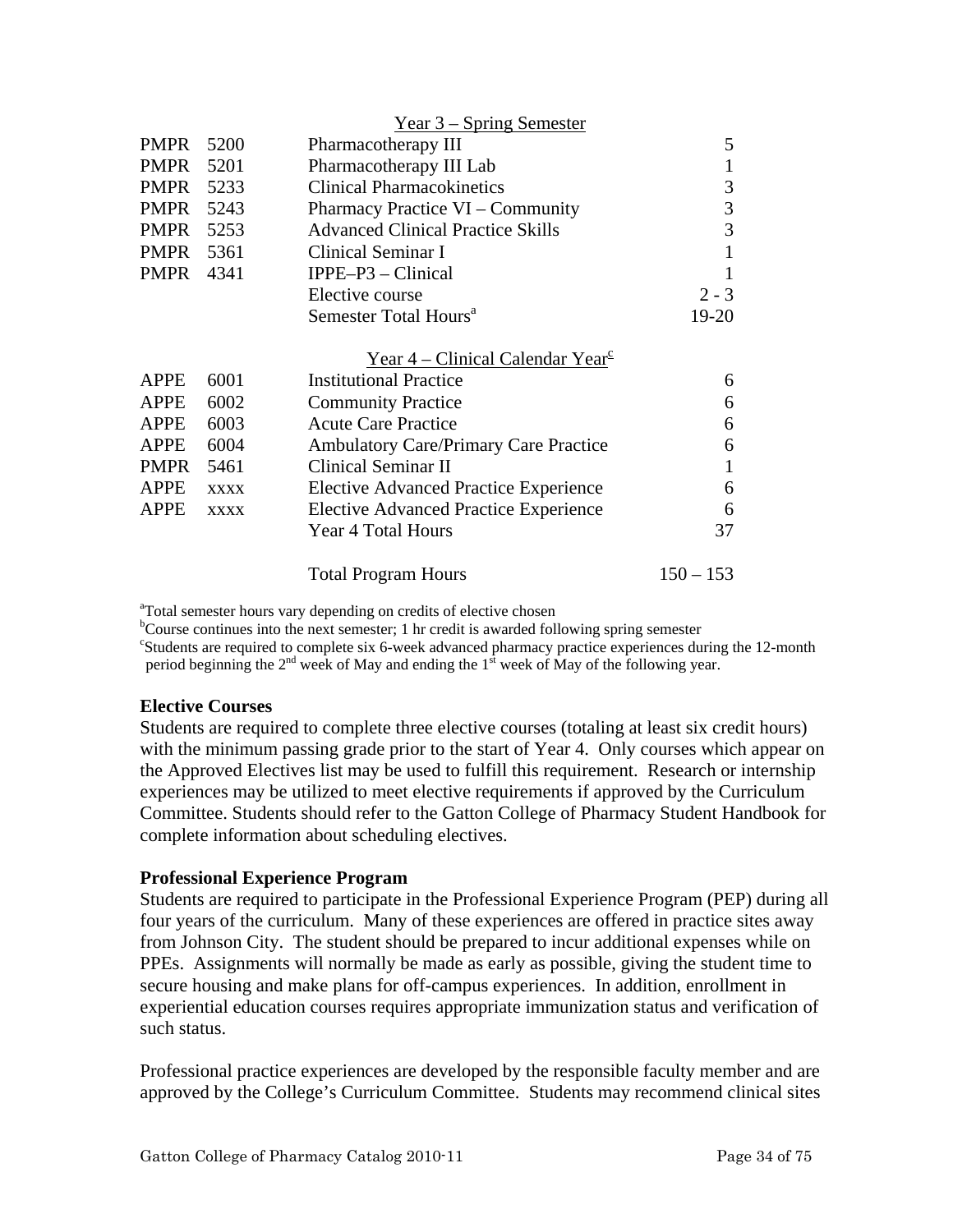<span id="page-34-0"></span>for experiential rotations but cannot make arrangements with individual practitioners or agencies. All clinical experiences must be undertaken at sites with formal contracts between the affiliate and the College of Pharmacy, and with preceptors who hold formal appointments in the College or have some formal relationship with the College. Contracts or appointments, and preceptors and sites, need to be consistent with the philosophy and objectives of the educational program. This involves an assessment of the affiliate and/or potential faculty member to ensure a quality learning experience for the student.

Given that the necessary contracts and appointments are legal documents, they often require several months to finalize before a student may be assigned to a site. If a student wishes to recommend a particular clinical site or practitioner for a rotation, please contact the Director of Experiential Education. Please remember there are site and practitioner requirements that limit where and when students may be assigned, and not all sites may qualify. Students cannot be placed at an experiential site until all paperwork is completed and formal approval is given by the Director of Experiential Education.

Students will not be placed in sites where there is a conflict of interest in evaluating student performance. Such conflicts include, but are not limited to, assignment to a relative or close family friend, assignment to a site where the student has previously or is currently employed, and assignment to a preceptor who has a business or financial relationship with the student or a family member of the student.

#### **Course Descriptions**

NOTE: Course descriptions and prerequisite/co-requisite information provided is subject to change. Additionally, the frequency, number and type of elective course offerings are dynamic in nature. Please consult the web site ([www.etsu.edu/pharmacy\)](http://www.etsu.edu/pharmacy) for the most current information.

#### **Department of Pharmaceutical Sciences (David S. Roane, Ph.D., Professor and Chair)**

#### PMSC 3102 Immunology

A basic immunology course designed to introduce pharmacy students to major concepts in the innate and the acquired immune system.

#### PMSC 3111 Medical Terminology

Medical terminology is the basis of written and verbal communication between all healthcare professionals. The course will examine the root, prefixes, and suffixes of medical terms, and present the language basis of the major medical terms for the organ systems of the body. This course will provide a foundation for subsequent vocabulary building throughout the educational and post-educational career in the health professions.

#### PMSC 3114 Biochemistry, Molecular Biology and Genetics

Biochemical understanding of proteins, sugars, lipids, vitamins and nucleic acids is fueling the explosion of knowledge in physiology and medicine. This course will demonstrate how basic principles of biochemical structure govern metabolic pathways in normal human health, malfunction of these pathways in disease, and the chemical basis for drugs that are prescribed to correct these malfunctions.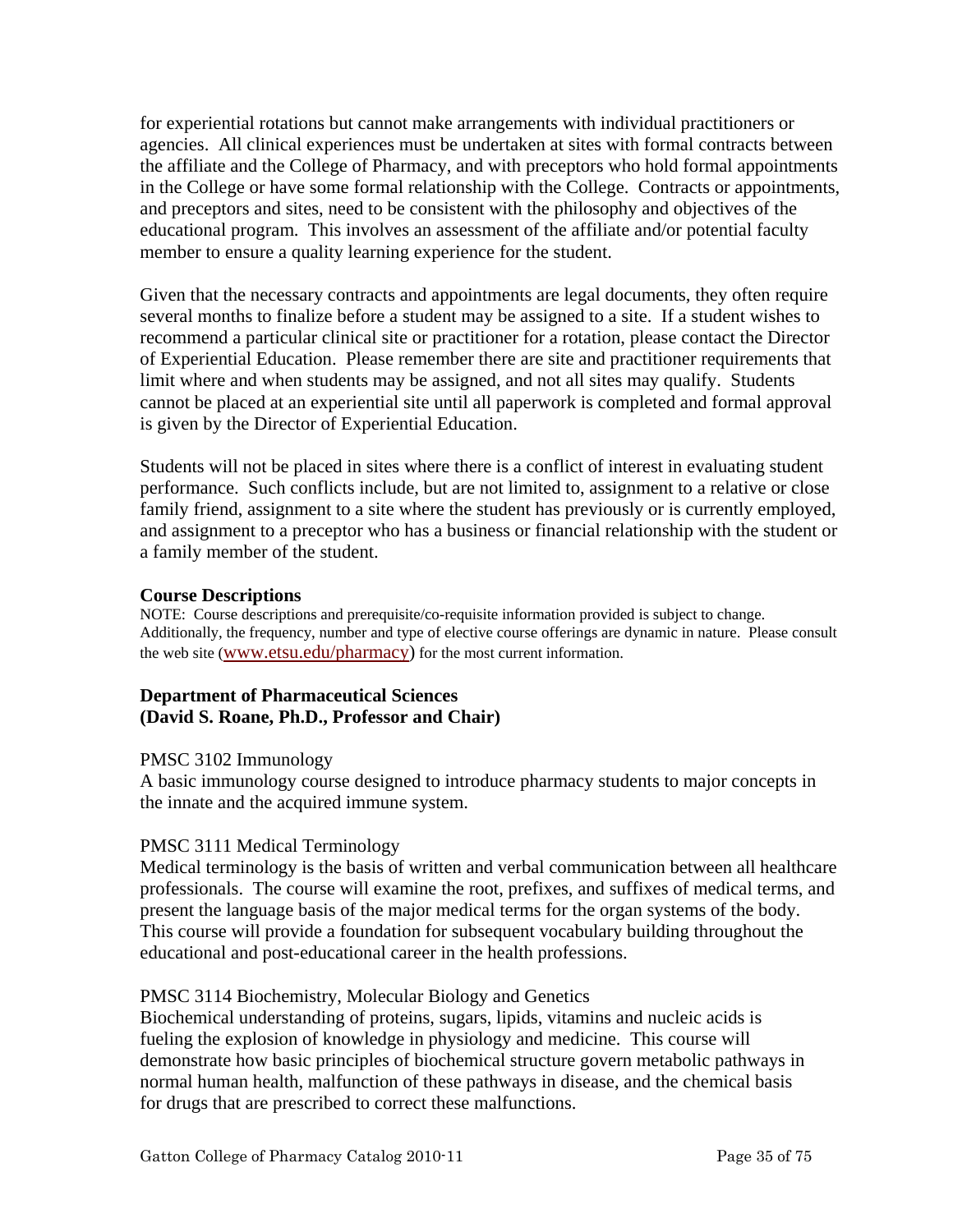#### PMSC 3116/3110 Anatomy and Physiology with Lab

This course should provide students with an understanding of the basic principles and concepts of anatomy and cellular and organ system physiology, leading to an appreciation of the sites and mechanisms of action of drugs in producing both therapeutic and adverse effects. This course should also provide an excellent foundation for understanding of the physiological basis of pharmaceutical and patient-centered care. Laboratory activities will include the use of microscopes with prepared slides, physiology demonstration/exploratory labs, physiology tutorials, anatomical models, and a few dissections.

#### PMSC 3122 Pharmacy Calculations

Course content includes an introduction to the history of pharmacy, prescription terminology, systems of measurement and pharmacy calculations. Students will apply appropriate mathematical concepts found within the practice of pharmacy, including prescription compounding and patient specific determinations. Emphasis will be placed on improving and applying problem-solving skills for the needs of an individual patient within the practice of pharmacy.

#### PMSC 3204 Pathophysiology

Provides students with an understanding of the basic principles and concepts of cellular, organ system, and generalized pathophysiology, leading to an appreciation of disease and pharmacotherapy, and the course should provide an excellent foundation for understanding of the basis of patient-centered care. *Prerequisite: PMSC 3116 and 3110* 

#### PMSC 3223 Pharmacology I

Pharmacology I is the first of a three part lecture series designed to provide an understanding of how drugs exert their effects on living systems. Drug mechanisms of action, metabolic fates, indications and adverse effects will be presented, with an emphasis upon the pharmacology of autacoids, antimicrobial, anti-inflammatory and antineoplastic agents. *Prerequisites*: *PMSC 3116 and 3110, PMSC 3114, and PMSC 3102* 

#### PMSC 3231 Compounding and Dispensing Lab

This course involves processing a prescription or medication order, the preparation and dispensing of pharmaceutical solution, emulsion, suspension, semi-solid and solid dosage forms and development and practice of the patient counseling skills necessary for proper use of the compounded product. During the laboratory session, emphasis will be placed on the selection of proper excipients, based on physico-chemical principles, for use in the extemporaneous compounding preparation*. Co-requisite: PMSC 3235; Prerequisite: PMSC 3122* 

#### PMSC 3235 Pharmaceutics and Biopharmaceutics

The principles of this course include the preparation, physicochemical evaluation, stability, liberation, absorption, distribution and action of drugs from pharmaceutical drug delivery systems. The course includes the study of the pharmaceutical principles for solid, liquid and disperse systems and the mechanisms of drug release with emphasis on solid and semi-solid systems, the formulation and development of a variety of immediate release, modified release and novel drug delivery systems, the study of physiochemical principles and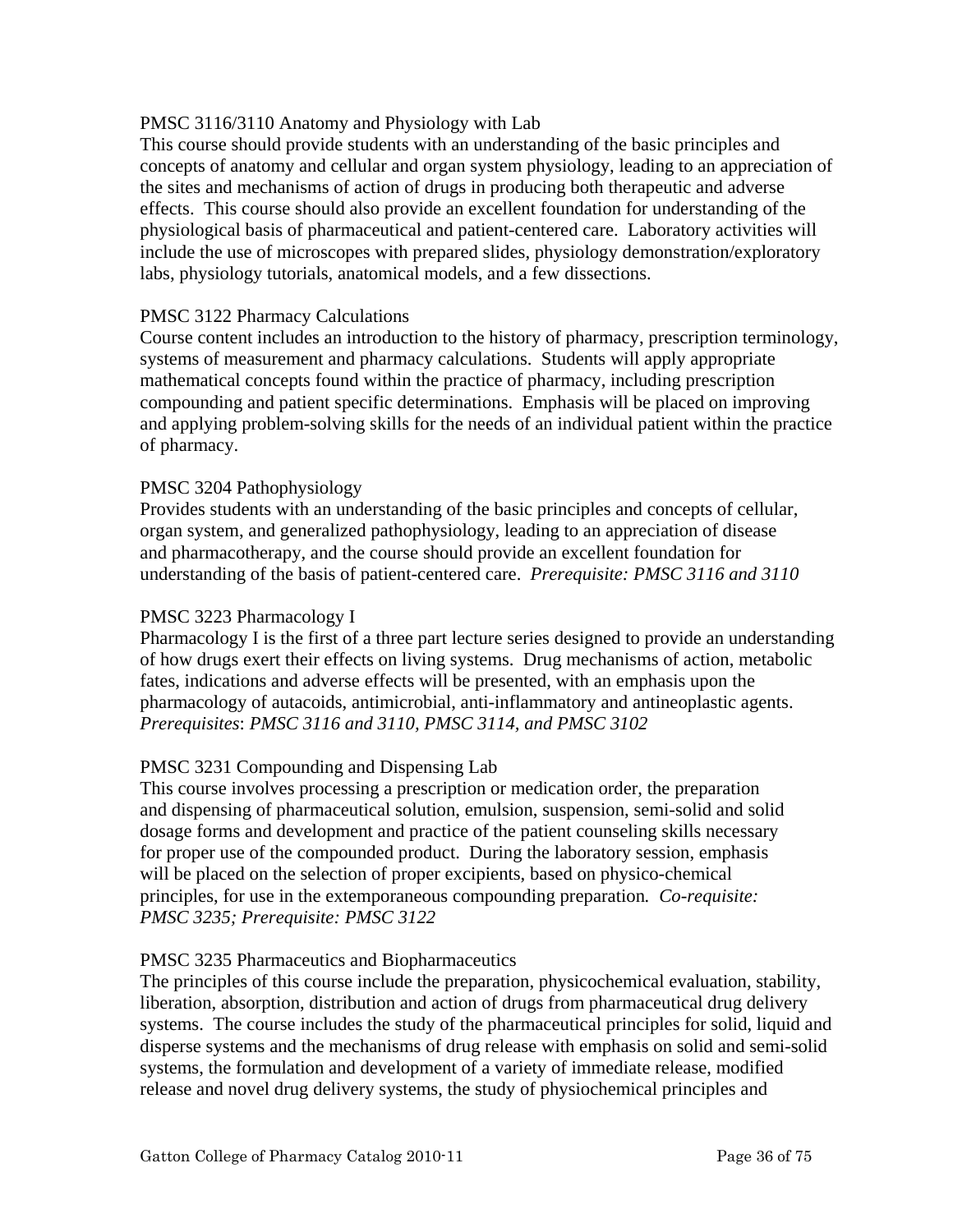pharmaceutical drug delivery systems and their composition both outside and inside a living organism, principally humans, and the implications and relationship with patient-centered care. In addition, this course will provide an in-depth knowledge of the preparation, drug liberation and absorption of drugs from various drug delivery systems. Students also learn about the design and evaluation of dosing regimens and drug delivery systems that overcome barriers and optimize drug action, and minimize adverse effects. Drug absorption processes, bioavailability and bioequivalence determination and interpretation will be included as an introduction to pharmacokinetic principles. *Prerequisite: PMSC 3122; Corequisite: PMSC 3231* 

# PMSC 4123 Pharmacology II

Pharmacology II is the second of a three-course lecture series designed to provide an understanding of how drugs exert their effects on living systems. Drug mechanisms of action, metabolic fates, clinical use(s) and adverse effect(s) will be presented. The emphasis of this course will be on the pharmacology of the following systems: autonomic nervous, the cardiovascular, renal, pulmonary, gastrointestinal, and drugs affecting the vascular compartment. *Prerequisites: Successful completion of all PMSC courses offered during P1 year* 

# PMSC 4124 Principles of Medicinal Chemistry

This course will provide students with an understanding of the basic principles and concepts of medicinal chemistry, including an overview of the relationship of drug structure to pharmacological activity and an understanding of the processes involved in the design and development of modern pharmaceuticals.

## PMSC 4134 Pharmacokinetics and Pharmacogenomics

This course provides students with an understanding of the concepts of absorption, distribution, metabolism, and elimination of drugs. Students learn how to apply mathematical principles to the study of pharmacokinetics. Also, students understand the physiological factors may change pharmacokinetic parameter. In addition, the pharmacokinetic and pharmacodynamic factors involved in drug response variability are discussed. *Prerequisites*: *PMSC 3235 and PMSC 3231* 

# PMSC 4223 Pharmacology III

As the final course of the three-part lecture series, this course is designed to provide an understanding of the biological basis of drug actions. Topics include drug mechanisms of action, metabolic fates, indications, and adverse effects, with a focus on the pharmacology of drugs that act on the central nervous system and endocrine system. *Prerequisite: PMSC 4123*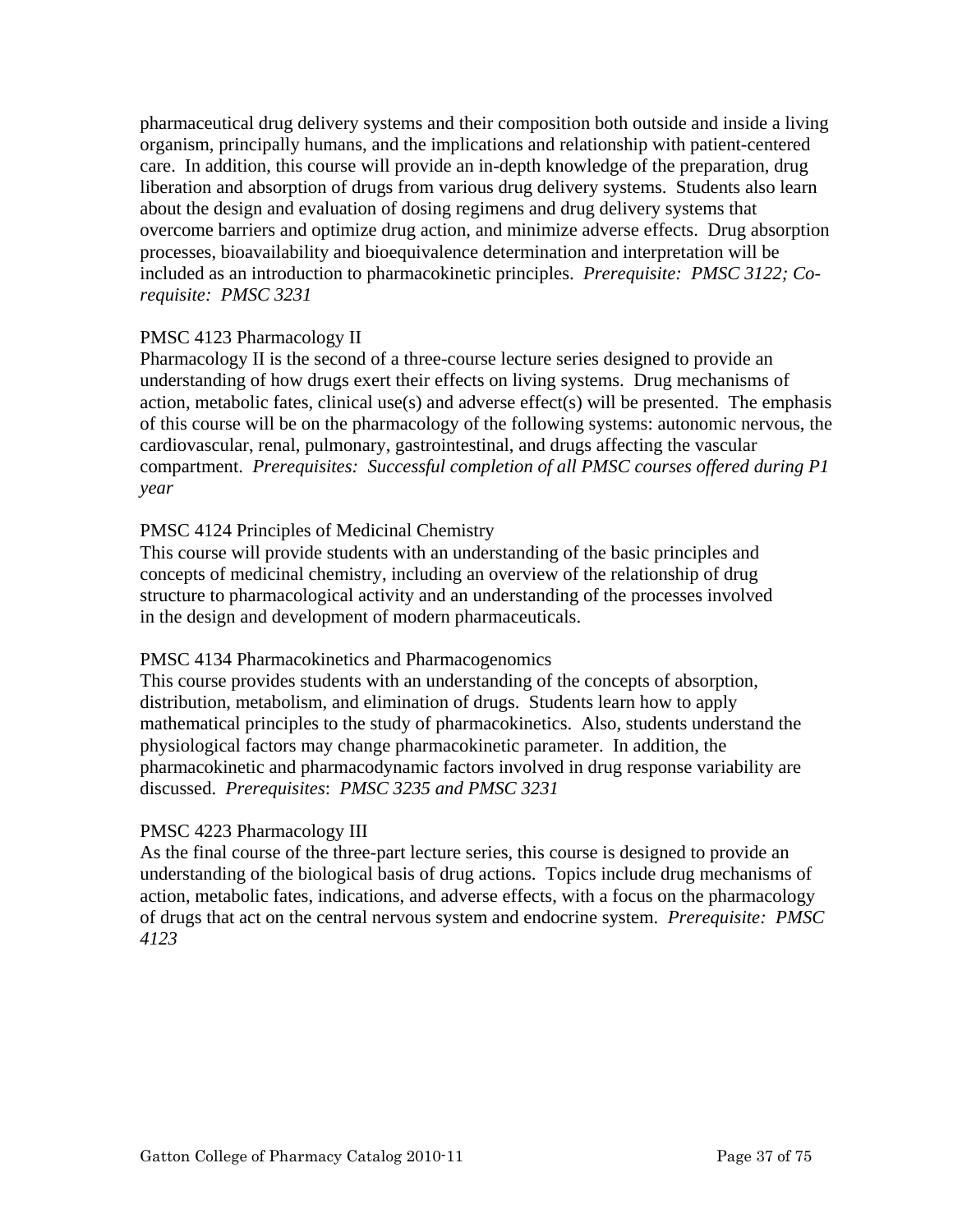# **Department of Pharmacy Practice (Ralph A. Lugo, PharmD, Professor and Chair)**

.

#### PMPR 3142 Pharmacy Practice I – Introduction to Patient Care I

The first of a two-course sequence, this course is designed to introduce the first-professional year pharmacy student to the role of the pharmacist in the community pharmacy and healthcare system. Students will survey the history of the profession, be introduced to the laws and regulations that govern the practice of pharmacy, and will receive an introduction to community practice, issues of professionalism and ethics, interpersonal communication and patient counseling, and the top 200 drugs in community practice.

# PMPR 3242 Pharmacy Practice II – Introduction to Patient Care II

The second of a two-course sequence, this course is designed to introduce the firstprofessional year pharmacy student to the evolving practice of pharmacy. An introduction to institutional practice will be presented, including order processing, medication administration records, sterile product preparation, and the salient elements of the medical record. Students will learn general elements of patient assessment, including taking medication histories and vital signs. The social aspects of health and illness in the rural Appalachian region will be explored. Students will begin learning medical terminology using an organ system approach.

# PMPR 3243 Nonprescription Pharmacotherapy and Self-Care

This course will serve as an introduction to nonprescription medications and remedies in the treatment of common community illnesses for which pharmacists are consulted. Students will be given an introduction to the pathophysiology of the illness; the pharmacology of the nonprescription agents used to treat the illness, and will be expected to counsel patients on nonprescription drug use in the community pharmacy setting.

# PMPR 4143 Pharmacy Practice III – Evidence-Based Practice I

The course introduces students to the evidence base for pharmacy practice including research design, data analysis, and biostatistics in the interpretation and critical analysis of biomedical literature with the purpose of developing evidence-based care recommendations for patients or patient populations.

# PMPR 4163 Introduction to Pharmacotherapy

This course will provide a broad overview of the medication therapy, or pharmacotherapy, of diseases and other medical problems. A particular emphasis will be placed upon interpreting patient's laboratory values and making clinical decisions based on those interpretations. The knowledge and skills learned in this course will be utilized heavily in the upcoming Pharmacotherapy series. *Prerequisite: Must have progressed to P2 year.* 

## PMPR 4182 Communication Skills for Health Professionals

Communication is the foundation upon which professionalism develops. The skills that are necessary are well defined and are not the same as social communication skills. These skills can be learned, and if learned, will lead to satisfaction and positive outcomes. When not learned, the opposite frequently occurs. The course is designed to help students develop initial communication competencies. *Prerequisite: Must have progressed to P2 year*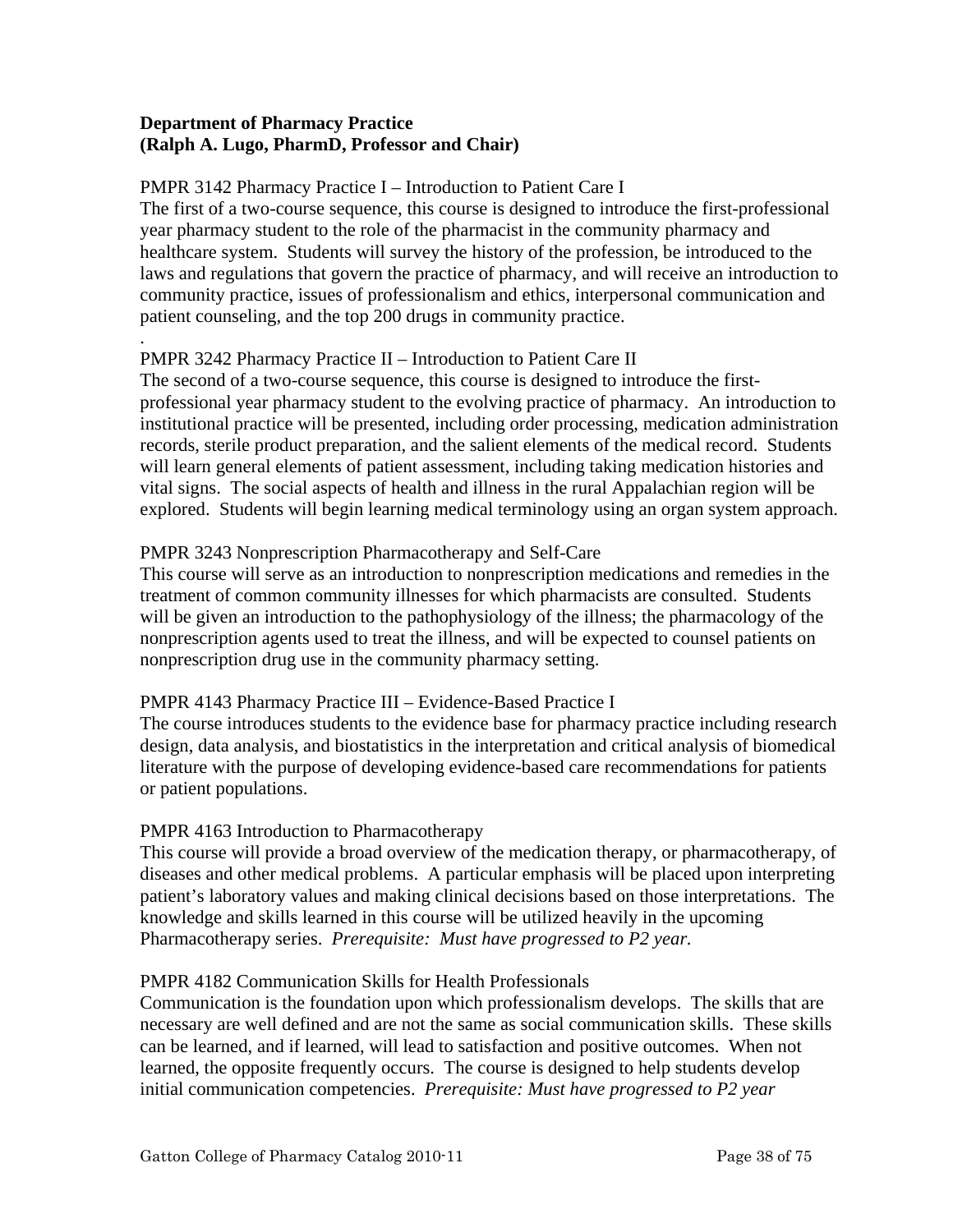## PMPR 4200 Pharmacotherapy I

This course series will teach students to identify and assess medical and drug-related problems in patients and to recommend the appropriate pharmacotherapy to achieve positive patient outcomes. The course consists of 5 hours of lecture each week. *Prerequisite: Must have progressed to the P2 year* 

#### PMPR 4201 Pharmacotherapy I Lab

This course series will teach students to identify and assess medical and drug-related problems in patients and to recommend the appropriate pharmacotherapy to achieve positive patient outcomes. The course consists of one laboratory session each week. *Prerequisite: Must have progress to the P2 year* 

#### PMPR 4243 Pharmacy Practice IV – Evidence-Based Practice II

This course expands on the literature evaluation and evidence-based medicine concepts presented in the Evidence-Based Practice I course and serves as an introduction to the principles of drug information. Students will learn: processes for answering drug information questions; how to differentiate between and within the different types of literature; how to search for information using a variety of resources; how to develop evidence-based care recommendations; how to communicate responses to drug information questions; and how to effectively provide written drug information. The course series will provide students with the skills to effectively analyze and interpret medical literature and will introduce students to the basic concepts of evidence-based medicine. *Prerequisites: Successful completion of PMPR 4143 and must have progressed to P2 year* 

## PMPR 4283 Pharmacy Law and Ethics

This course consists of a study of federal and state pharmacy, drug, and related laws. Through self-study, lecture, and case studies, students learn the substance of these laws and their application to pharmacy practice. Discussion of societal and healthcare system issues, such as abortion and the right to die, demonstrates the broader societal role of the pharmacist. In light of continuing expansion of the pharmacist's role in the delivery of healthcare services, attention is given to ethical and legal issues surrounding direct patient care services, including an examination of professional liability (civil, criminal, and disciplinary).

#### PMPR 5100 Pharmacotherapy II

This course series will teach students to identify and assess medical and drug-related problems in patients and to recommend the appropriate pharmacotherapy to achieve positive patient outcomes. The course consists of 5 hours of lecture each week. *Prerequisite: Must have progressed to P3 year* 

#### PMPR 5101 Pharmacotherapy II Lab

This course series will teach students to identify and assess medical and drug-related problems in patients and to recommend the appropriate pharmacotherapy to achieve positive patient outcomes. The course consists of one laboratory session each week. *Prerequisite: Must have progressed to P3 year*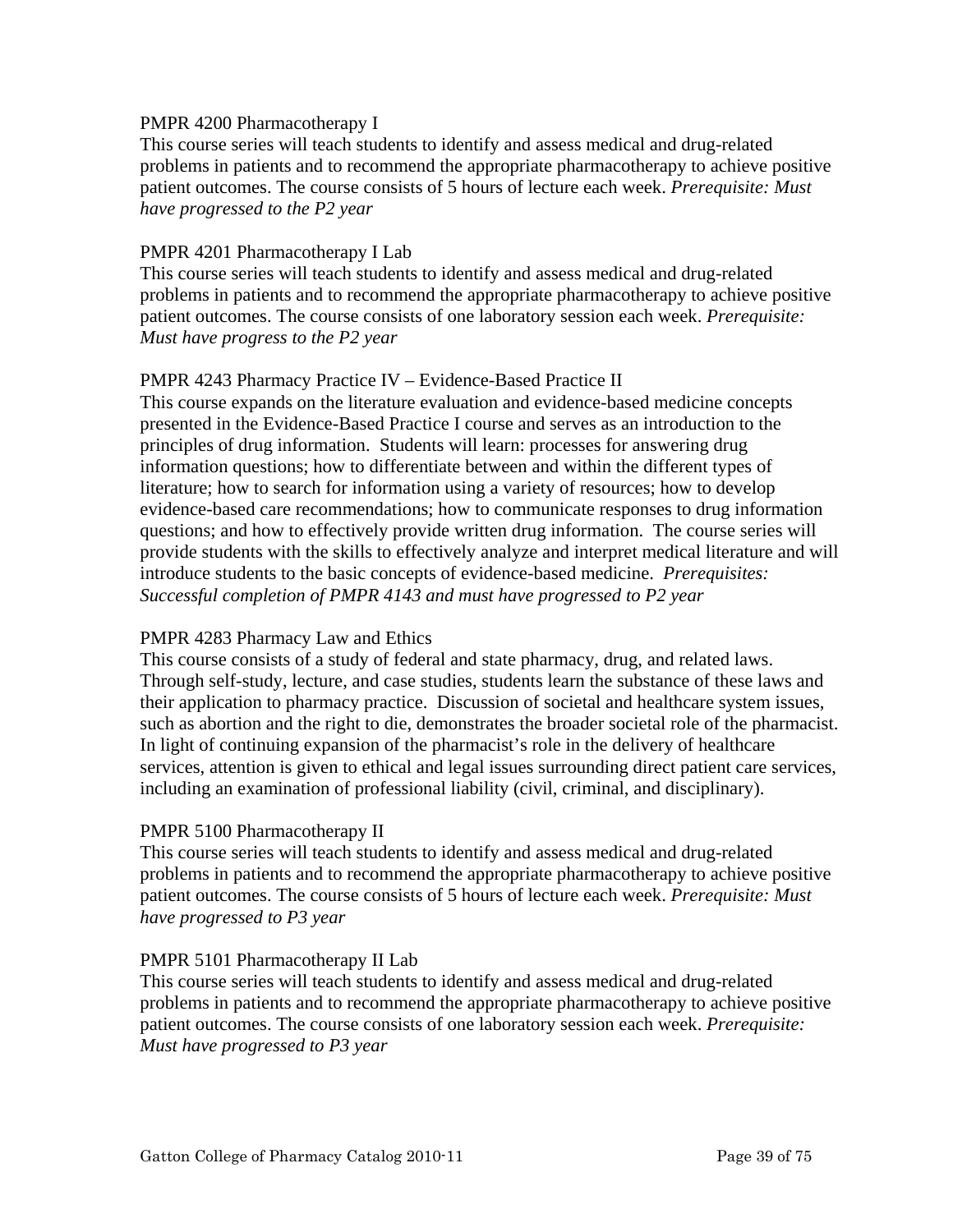# PMPR 5142 Natural Medicines

This course is designed to give the student an overall perspective of Natural Medicine with respect to the history, philosophy, and methodology of this science. The body of literature regarding the safety and efficacy of complementary and alternative medicine is growing, although research for many of these therapies does not exist or is in early phases. This class includes a comprehensive review of selected herbs and supplements, designed for use by the clinicians. The topics covered are selected based on utilization data, sales trends, frequency of information requests, and safety concerns.

# PMPR 5143 Pharmacy Practice V – Institutional

Pharmacy Practice V is intended to expose the student to the complexities of institutional pharmacy in its various forms. The emphasis will be on hospital pharmacy but will also include long-term care, nuclear pharmacy, hospice care, and the pharmaceutical industry.

# PMPR 5152 Physical Assessment

This course will introduce students to basic physical assessment of patients, including pharmacy-specific aspects (medication histories, drug adverse effects, and point-of-care testing). The student will be trained in the conduct of physical assessment using standardized patients. Elements of the physical exam covered in this class include: vital signs, including measurement of blood pressure, respiratory rate, heart rate, and temperature; inspection, palpation, percussion, and auscultation of the cardiovascular, pulmonary, and gastrointestinal systems; basic eye examinations; neurologic assessment; and inspection and examination of the integument and musculoskeletal systems. The knowledge and skills learned in this course will be utilized heavily on advanced practice experiences and in clinical pharmacy practice. *Prerequisite: Must have progressed to P3 year; Co-requisite: PMPR 5100 and PMPR 5101* 

# PMPR 5182 Principles of Healthcare Delivery

To provide an understanding of the professional, economic, and public policy aspects of pharmacy and the healthcare system, including anticipated changes in healthcare and the role of pharmacists.

## PMPR 5200 Pharmacotherapy III

This course series will teach students to identify and assess medical and drug-related problems in patients and to recommend the appropriate pharmacotherapy to achieve positive patient outcomes. The course consists of 5 hours of lecture each week. *Prerequisites: Must have progressed to P3 year* 

## PMPR 5201 Pharmacotherapy III Lab

This course series will teach students to identify and assess medical and drug-related problems in patients and to recommend the appropriate pharmacotherapy to achieve positive patient outcomes. The course consists of one laboratory session each week. *Prerequisite: Must have progressed to P3 year*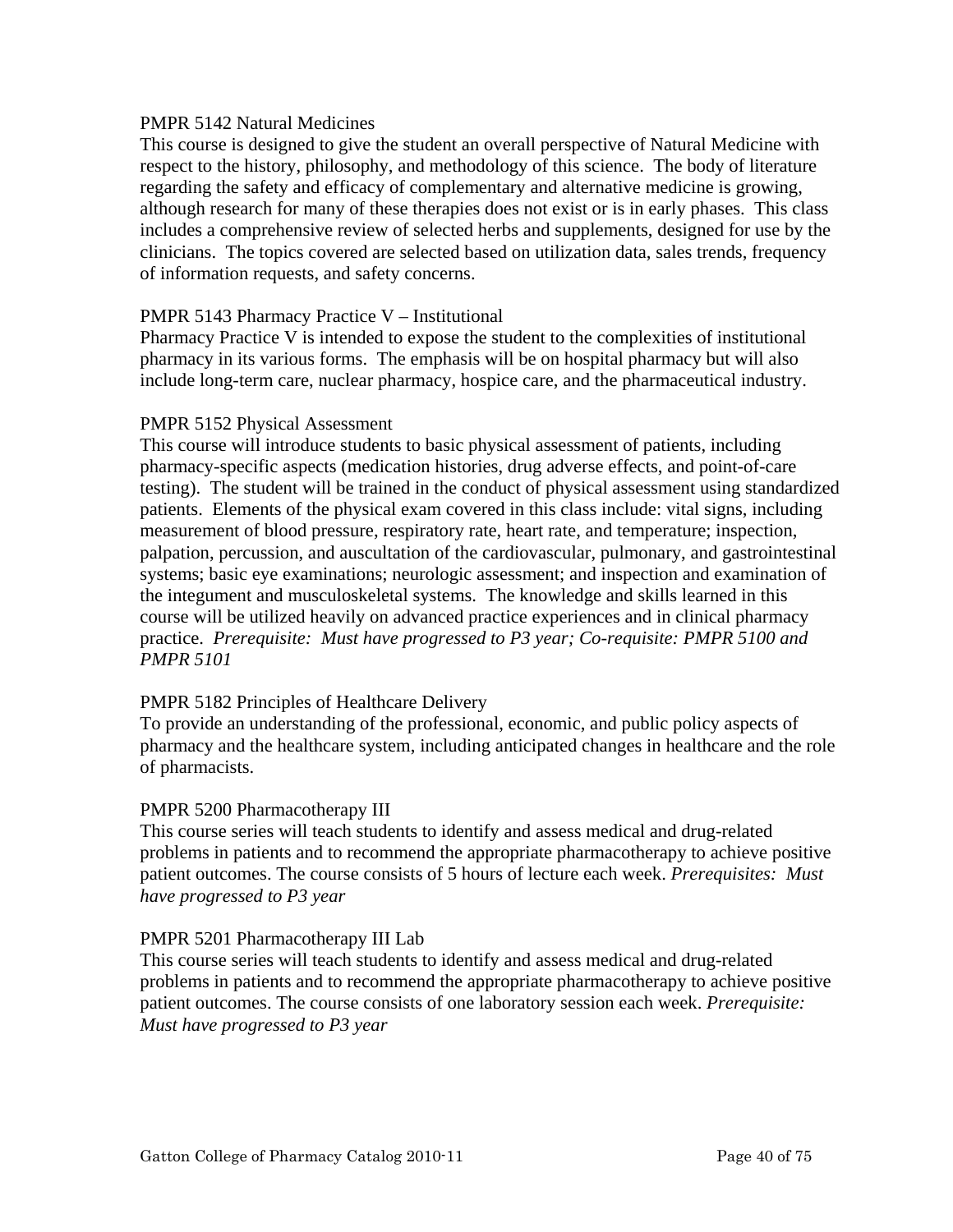## PMPR 5233 Clinical Pharmacokinetics

This is an advanced course on pharmacokinetics and pharmacodynamics of the time course of drugs in the body. Pharmacokinetic aspects include absorption, distribution, metabolism and elimination and they apply to patient dosing, initial and maintenance dosing and dosing adjustments. Pharmacodynamic aspects include quantitative relationships between drug concentrations and wanted or undesired effects and dosing adjustment based upon appropriate monitoring. *Prerequisite: PMSC 4134* 

## PMPR 5243 Pharmacy Practice VI – Community

This course is designed to provide a broad overview of management skills and marketing considerations to pharmacy students. Basic marketing, management, accounting and personnel issues will be covered. Emphasis will be placed on steps and skills necessary in developing a service from a perceived need to fruition. Consideration of personal finance and self-wealth goals will also be addressed.

## PMPR 5253 Advanced Clinical Practice Skills

This course will have a large emphasis on active learning. Students will be expected to use knowledge from the basic as well as clinical sciences and apply this information to the direct care of patients. Students should heavily rely on basic skills from the Pharmacotherapy series and build upon their current knowledge base using drug information and literature evaluation skills to develop appropriate evidence-based plans for patient cases. Approximate times will be a 2-hour small group session, a 1-hour large group session, and outside of class group time to complete assignments.

## PMPR 5361 Clinical Seminar I

This year-long course is the first in the Clinical Seminar series, and provides the foundation and formal instruction for the series. In this class, students will receive instruction on the preparation of formal clinically oriented seminars, observe and evaluate seminars presented by 4th year pharmacy students during the fall session of the class, and observe and evaluate previously recorded faculty seminars. These activities are designed to prepare students to synthesize and present a 45 minute seminar during the P4 year. *Prerequisites and/or Corequisites: Must have progressed to P3 year.*

## PMPR 5461 Clinical Seminar II

This course is the second in the Clinical Seminar series, and provides the final opportunity for students to construct and present a clinical seminar. In this class, students will be mentored by faculty on the development and presentation of a 35-45 minute seminar on a topic of their choosing (may select from a list provided by faculty, or may suggest another topic for approval by the course coordinators). These activities are designed to allow students to practice their presentation skills in front of their peers, and provide experience and feedback on the preparation of a formal, clinically relevant, evidence-based seminar. *Prerequisite: Successful completion of PMPR 5361; Co-requisite: Must be currently participating in Advanced Pharmacy Practice Experiences (APPEs)*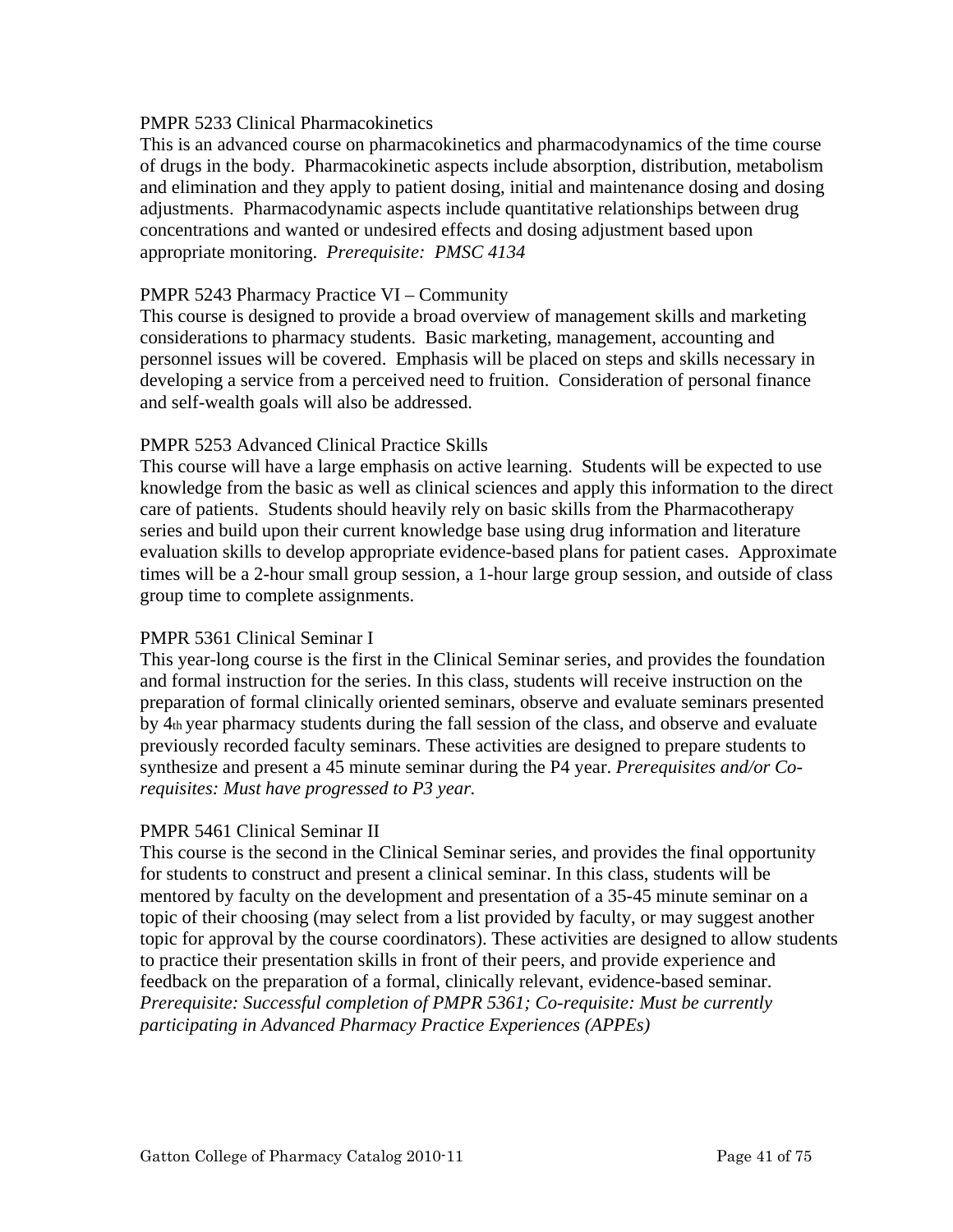# **Professional Experience Program**

#### Introductory Practice Experiences

# PMPR 3141 IPPE-P1 – Community or Institutional Practice

Students will participate in an Introductory Pharmacy Practice Experience (IPPE) by spending 3 hours per week for 13 weeks in a community or institutional pharmacy. The IPPE promotes an introduction to pharmacy practice in a structured and supervised setting and enhances students' awareness of many aspects of the profession. Students are exposed to the role and responsibilities of the community and institutional pharmacist; the importance of effective communication between pharmacists, patients and other healthcare providers; and the application of local, state and federal laws governing pharmacy practice.

## PMPR 3241 IPPE-P1 – Community or Institutional Practice

Students will participate in an Introductory Pharmacy Practice Experience (IPPE) by spending 3 hours per week for 13 weeks in a community or institutional pharmacy. The IPPE promotes an introduction to pharmacy practice in a structured and supervised setting and enhances students' awareness of many aspects of the profession. Students are exposed to the role and responsibilities of the community and institutional pharmacist; the importance of effective communication between pharmacists, patients and other healthcare providers; and the application of local, state and federal laws governing pharmacy practice. At the end of the semester, classroom time will be assigned to provide reflection on experiences.

## PMPR 4322 IPPE-P2 – Community Practice

This is an early pharmacy practice experience in a community pharmacy practice setting involving the application of knowledge and skills acquired by the student during the first two academic years. This will consist of two consecutive weeks at forty hours per week, to be scheduled during the time between semester 4 and semester 5 of the program.

## PMPR 4332 IPPE-P2 – Institutional Practice

This is an early pharmacy practice experience in an institutional pharmacy practice setting involving the application of knowledge and skills acquired by the student during the first two academic years. This will consist of two consecutive weeks at forty hours per week, to be scheduled during the time between semester 4 and semester 5 of the program.

#### PMPR 4341 IPPE-P3

Students will complete their required IPPE hours during the year by participating in patientcentered care in various healthcare settings including: inpatient acute care, ambulatory care, long-term care facility, Dispensary of Hope, immunization clinics, and health-related service projects. This is a year-long course.

## Advanced Practice Experiences - Required

#### APPE 6001 Institutional Practice

This pharmacy practice experience in an inpatient hospital setting exposes the student to the wide variety of daily duties often required of the pharmacist while in an institutional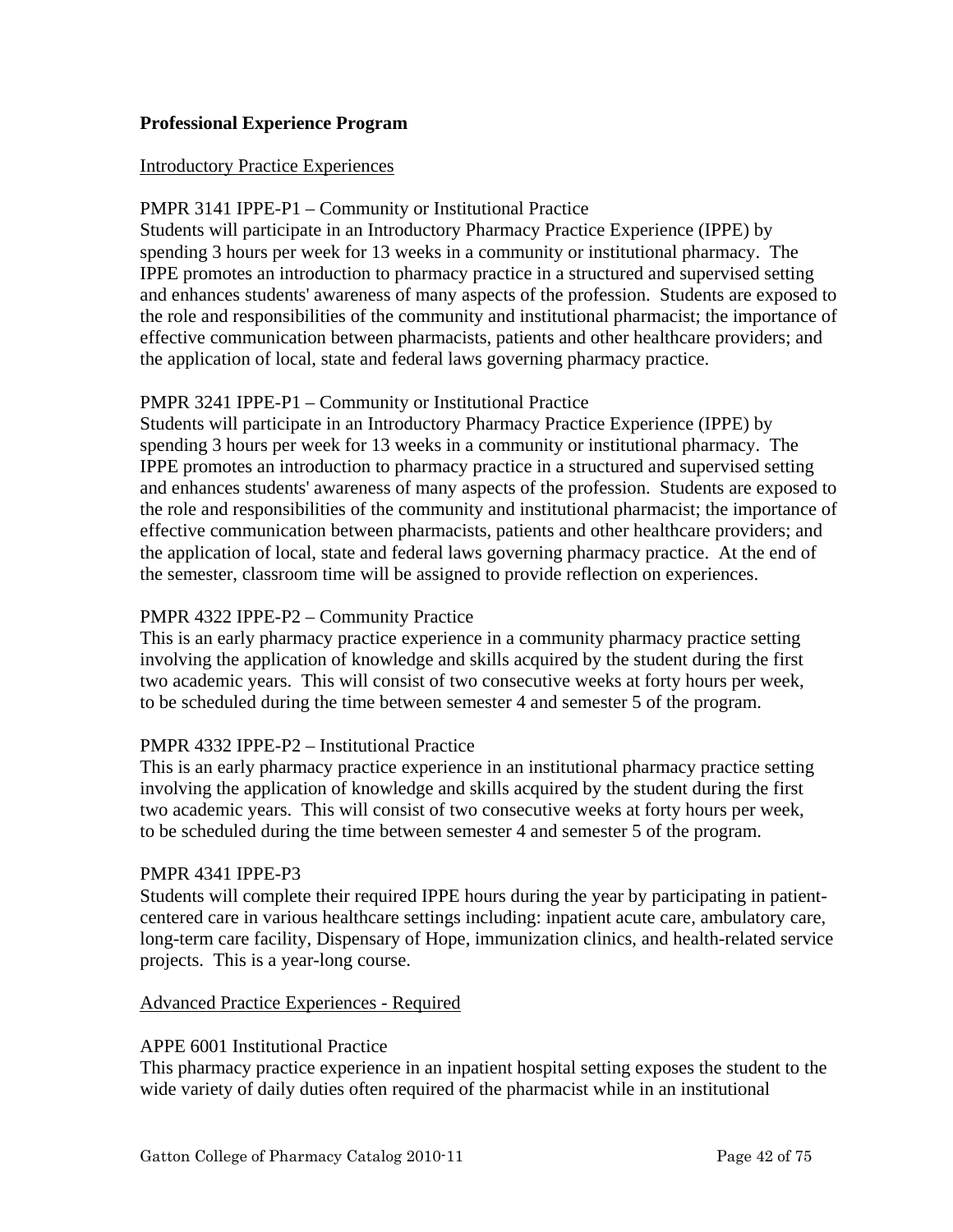pharmacy. Some of the areas that will be explored include the medication use process, drug distribution, sterile products preparation, automation, operations management, resource management and institutional legal and regulatory standards.

# APPE 6002 Community Practice

This pharmacy practice experience in a community pharmacy setting is intended to expose the student to a variety of patient-centered services. These services include but are not limited to medication dispensing, patient counseling, drug therapy monitoring, medication therapy management, and drug information services. Resource management and operations management will also be incorporated into the experience.

# APPE 6003 Acute Care Practice

This pharmacy practice experience focuses on providing patient-centered care to hospitalized patients. The student will apply their therapeutic knowledge to assess and develop therapeutic plans for patients in collaboration with other healthcare professionals, especially physicians. The student will also be involved in taking medication histories, monitoring patient progress and providing drug information to health care professionals and patients.

# APPE 6004 Ambulatory Care/Primary Care Practice

This pharmacy practice experience is focused on providing patient-centered care of patients who are receiving care in a clinic, physician office or other ambulatory setting. Students will gain experience in communication and assessment skills, physical assessment, chronic disease management and preventative care, and therapy modifications for special patient groups. Other skills developed include drug literature analysis, patient education and counseling, interprofessional communication, and designing and implementing safe, efficacious and cost effective drug therapy to the patient.

## Advanced Practice Experiences - Electives

## APPE 7001 Institutional Practice

This pharmacy practice experience in an inpatient hospital setting exposes the student to the wide variety of daily duties often required of the pharmacist while in an institutional pharmacy. Some of the areas that will be explored include the medication use process, drug distribution, sterile products preparation, automation, operations management, resource management and institutional legal and regulatory standards.

## APPE 7002 Community Practice

This pharmacy practice experience in a community pharmacy setting is intended to expose the student to a variety of patient-centered services. These services include but are not limited to medication dispensing, patient counseling, drug therapy monitoring, medication therapy management, and drug information services. Resource management and operations management will also be incorporated into the experience.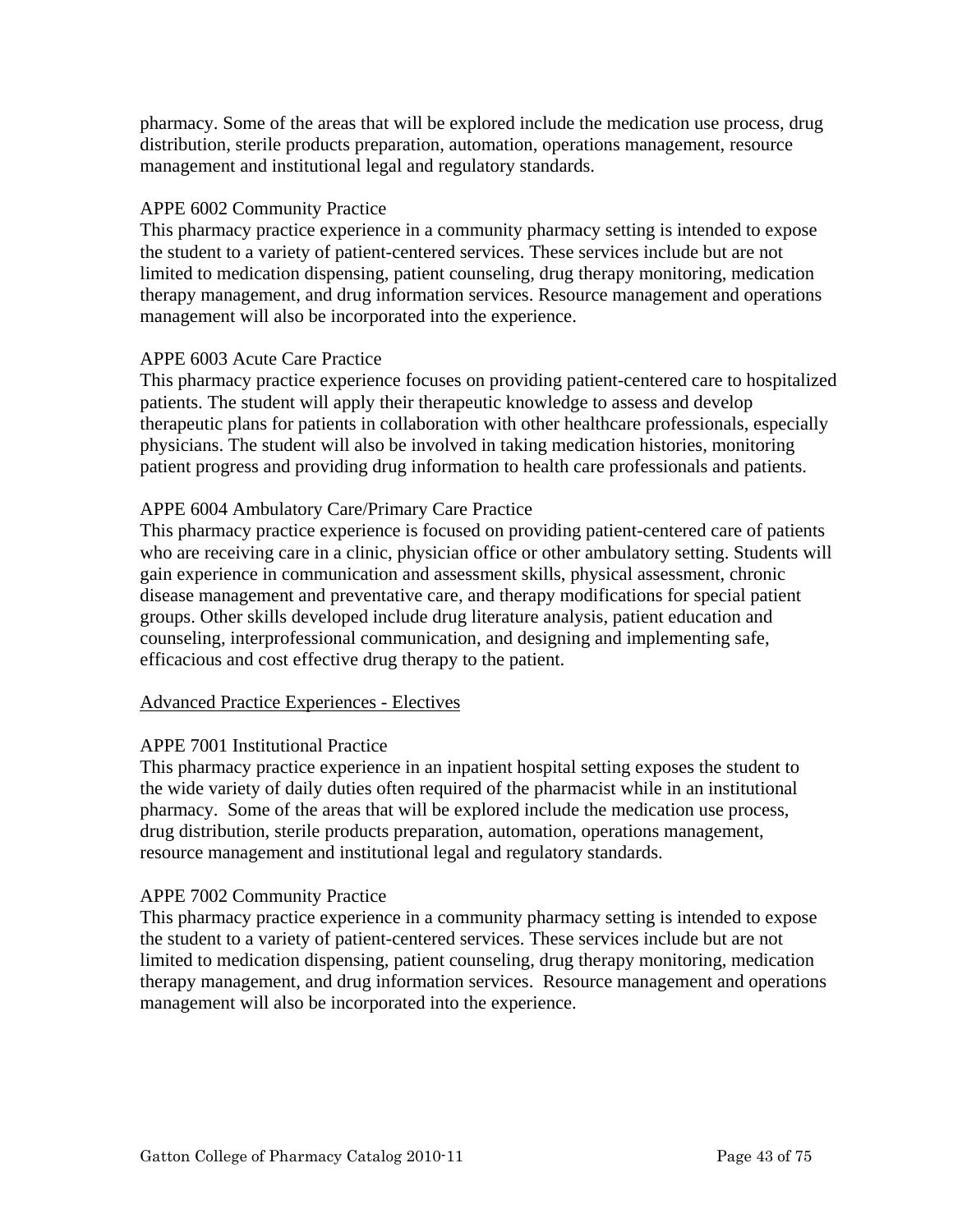#### APPE 7003 Acute Care Practice

This pharmacy practice experience focuses on providing patient-centered care to hospitalized patients. The student will apply their therapeutic knowledge to assess and develop therapeutic plans for patients in collaboration with other healthcare professionals, especially physicians. The student will also be involved in taking medication histories, monitoring patient progress and providing drug information to health care professionals and patients.

#### APPE 7004 Ambulatory Care/Primary Care Practice

This pharmacy practice experience is focused on providing patient-centered care of patients who are receiving care in a clinic, physician office or other ambulatory setting. Students will gain experience in communication and assessment skills, physical assessment, chronic disease management and preventative care, and therapy modifications for special patient groups. Other skills developed include drug literature analysis, patient education and counseling, interprofessional communication, and designing and implementing safe, efficacious and cost effective drug therapy to the patient.

## APPE 7006 Retail Management Administrative

This pharmacy practice experience focuses in a community chain pharmacy administrative setting is intended to expose the student to the role and responsibilities of a pharmacy district supervisor and administrator. The student will be exposed to the business aspects of pharmacy operations. This will include not only the financial resource aspects but also the human resource aspects of pharmacy management within a corporate environment.

## APPE 7007 Institutional Management Administrative

This elective pharmacy practice experience in a hospital pharmacy administrative setting is intended to expose the student to the role and responsibilities of the Director of Pharmacy and administrator. The student will be exposed to the management of pharmacy operations. This will include financial and human resource management within an institutional environment.

#### APPE 7008 Institutional Formulary Management

This elective pharmacy practice experience will focus on population-based care and the management of drug formularies. Students will be exposed to techniques to address prescribing habits within an institution, pharmacoeconomic analyses in the managed care environment, PBMs, evidence-based medicine, formulary management, and patient outcomes.

#### APPE 7009 Community Based Infusion Services

This elective pharmacy practice experience will focus on providing infusion services from a community-based pharmacy operation. The student will gain experience in parenteral and enteral nutrition and formulations. Research, preparation and distribution of intravenous products and supplies to home bound or specialty institutionalized patients will be a routine part of the student's experience.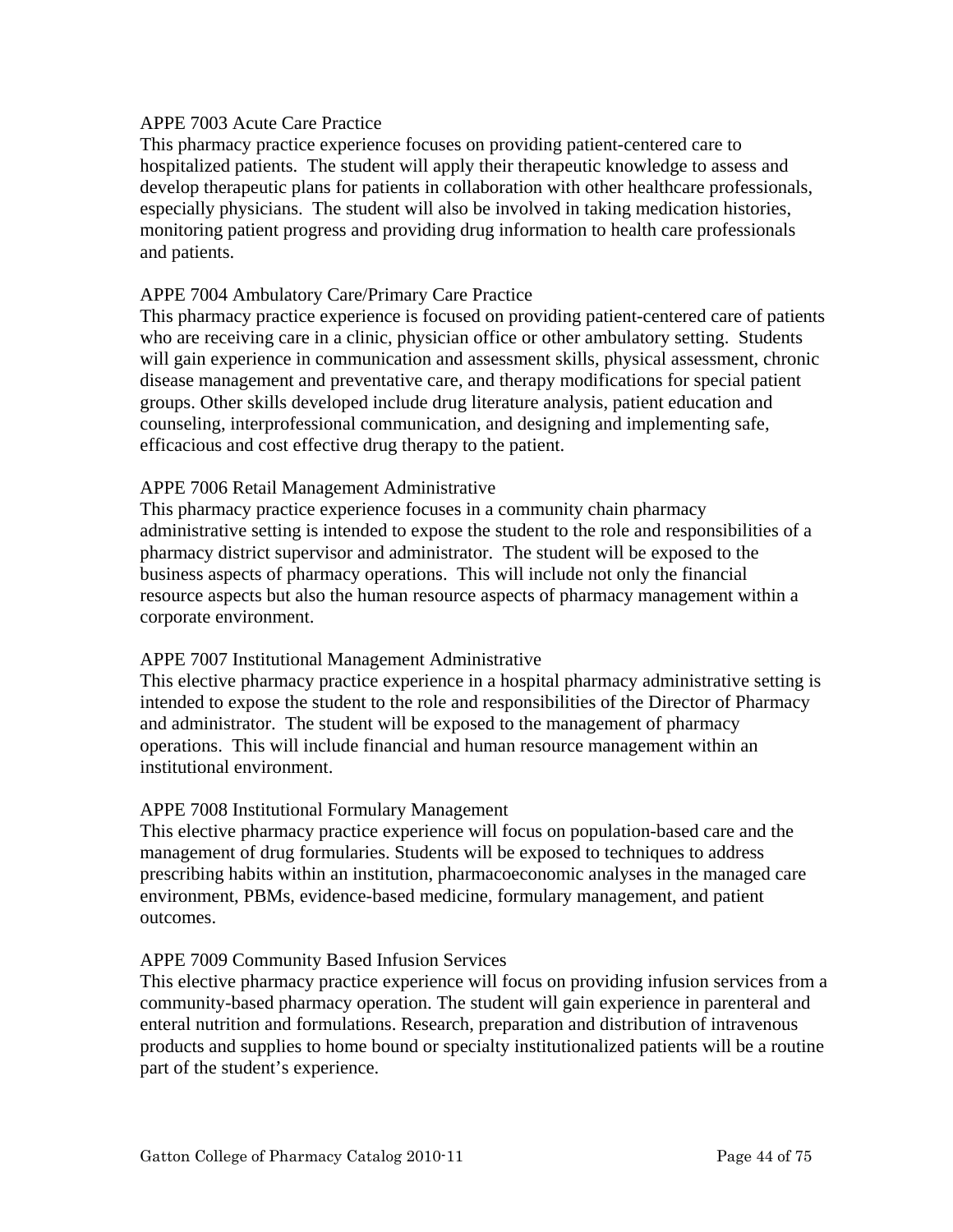# APPE 7010 Clinical Management Services

This is an elective advanced pharmacy practice experience. While working with Clinical Management Services the student will be exposed to a pharmacy benefit and wellness operation. At the conclusion of the rotation, each student should have an understanding of the services a PBM provides to their employer clients, individual employees, third party administrators, contracted pharmacies, and internal employees. Student participation and observation of services include therapeutic substitution recommendations, drug utilization review activity, prior authorizations (PAs), clinical and pharmacoeconomic steering committees, client quarterly reviews and implementation of benefit policies which reflect current clinical and economic environments.

# APPE 7011 Nuclear Pharmacy and Pharmaceuticals

This elective pharmacy practice experience introduces the student to the practice of nuclear pharmacy. The nuclear pharmacy experience will concentrate on pharmaceutical care and radiopharmaceutical compounding, quality assurance, health physics and regulatory compliance. The student will have the opportunity to communicate with the nuclear medicine personnel and participate in the clinical use of diagnostic and therapeutic radiopharmaceuticals.

# APPE 7012 Pharmacist State Association

This elective pharmacy practice experience is designed to broaden the student's knowledge and understanding of pharmacy association management. It is structured to provide experiences in national and state practice issues, education, member services, student development, policy and advocacy, and public relations.

## APPE 7017 Compounding Specialty Pharmacy

This elective pharmacy practice experience in a community pharmacy setting will provide the student with the experience of compounding specialty medications that are not commercially available in necessary dosage forms for unique patient populations. Regulations, special equipment and space considerations will be addressed. Marketing of this specialized service will also be part of the learning experience.

## APPE 7018 Geriatric Care

This elective pharmacy practice experience is designed to provide the student with an indepth experience in the provision of pharmaceutical care to older patients and those requiring long term care services. Training involves providing for the special needs of elderly patients through knowledge of geriatric disease states, aging organ function and related drug response alterations, including pharmacokinetic and pharmacodynamic alterations. Other issues such as health maintenance, compliance, patient education, and social issues are also emphasized.

## APPE 7019 Critical Care

This elective APPE is an inpatient experience designed to enable the student to acquire skills and knowledge regarding basic principles of specific critical care disease states and their treatment. Students will spend time in the intensive care units gaining experience in areas such as hemodynamic monitoring, shock, burns, infectious disease, analgesia, and drug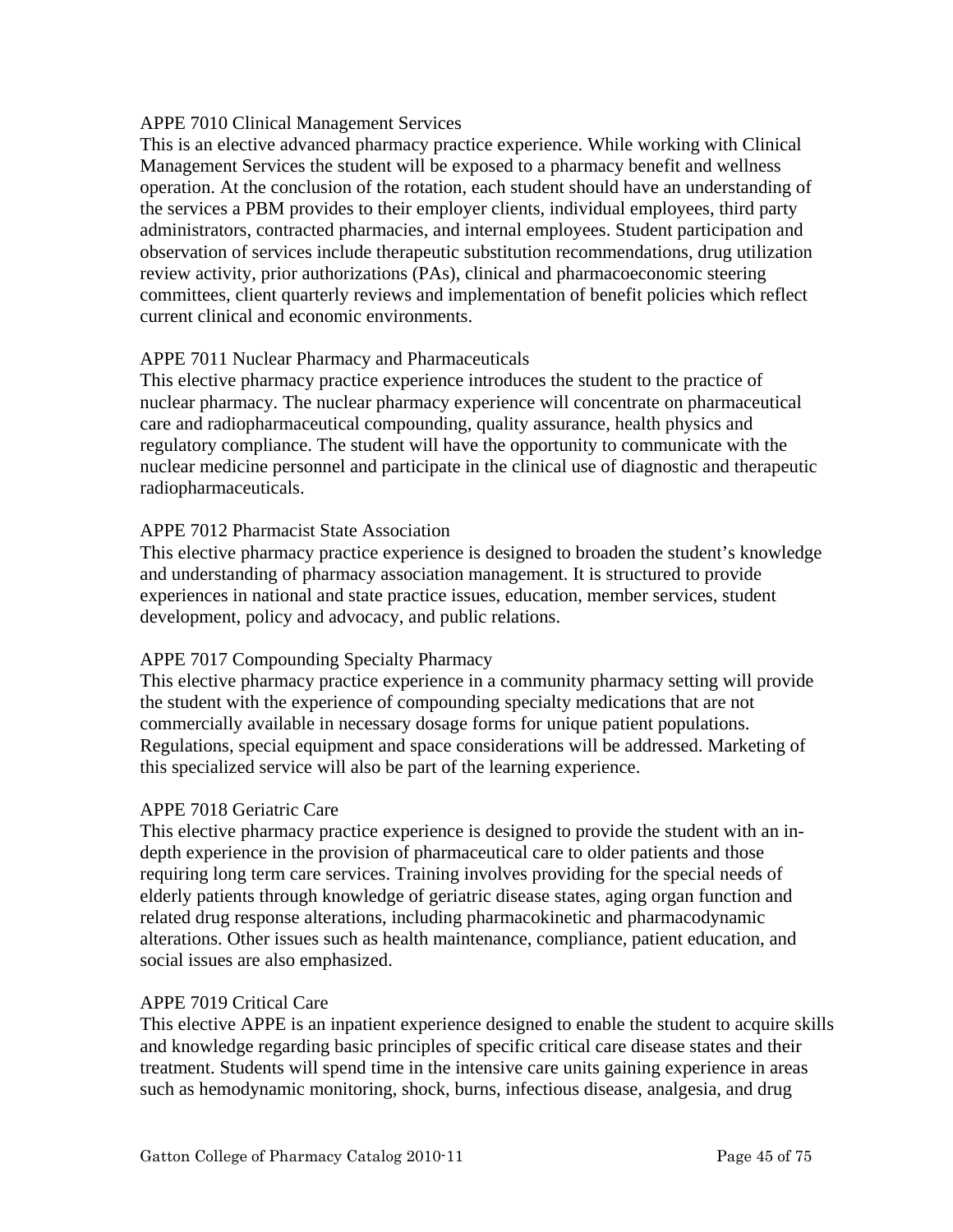overdose management. Treatment of critical pathology associated with pulmonary, cardiac, renal, neurological, and hepatic organ systems is stressed.

# APPE 7020 Advanced Community Pharmacy Services

This elective pharmacy practice experience in a community pharmacy setting is intended to expose the student to a variety of patient-centered value added services. These practices provide services that are not limited to patient counseling, drug therapy monitoring, and drug information services. Other activities such as Medication Therapy Management consultations, specialty compounding and immunizations are routine value added services for these practices. Resource management and operations management will also be part of the educational endeavors the student will experience.

APPE 7021 Alternative and Complementary Medication and Therapies Research This elective pharmacy practice experience will provide the student with the opportunity to improve and polish drug information investigative and writing skills. Excellent writing and communication skills are required for this experience. Alternative medications and complementary medications are fully explored. Activities for the student include active participation in such things as yoga and reflexology.

# APPE 7022 Psychiatry

This elective pharmacy practice experience will provide in-depth exposure to the pharmacotherapy of mental health. The student will gain experience in applying therapeutic knowledge to develop an assessment and plans for patient care while collaborating with other health care professionals to monitor drug therapy of patients with psychiatric diseases or drug abuse problems. The student will gain experience in treating diverse psychiatric and behavioral problems, including schizophrenia, depression, mania, bipolar disease, phobic states, substance abuse, personality disorders and related behavioral problems.

# APPE 7023 Nutritional Support

This experience is designed to provide the student with the opportunity to gain knowledge, skills, and practical experience in basic nutritional principles, nutritional assessment, and management of the patient requiring enteral and/or total parenteral nutrition. Students will participate in managing patients through assessing and diagnosing nutritional status, and designing and monitoring nutritional and electrolyte treatment plans. Experience is gained working with a broad spectrum of patients, including trauma and surgical patients, patients having endocrine abnormalities, and renal- and hepatic-compromised patients. The student will also learn about various infusion techniques and systems for administering nutritional agents.

## APPE 7024 Pediatrics

This elective pharmacy practice experience is designed to enable the student to acquire skills and knowledge regarding basic principles of pharmacotherapy for common childhood diseases. The student will gain experience in applying therapeutic knowledge to develop an assessment and plans for patient care while collaborating with other healthcare professionals. Students will gain experience caring for pediatric patients with acute and chronic conditions in such areas as infectious disease, cardiology, pulmonology, oncology,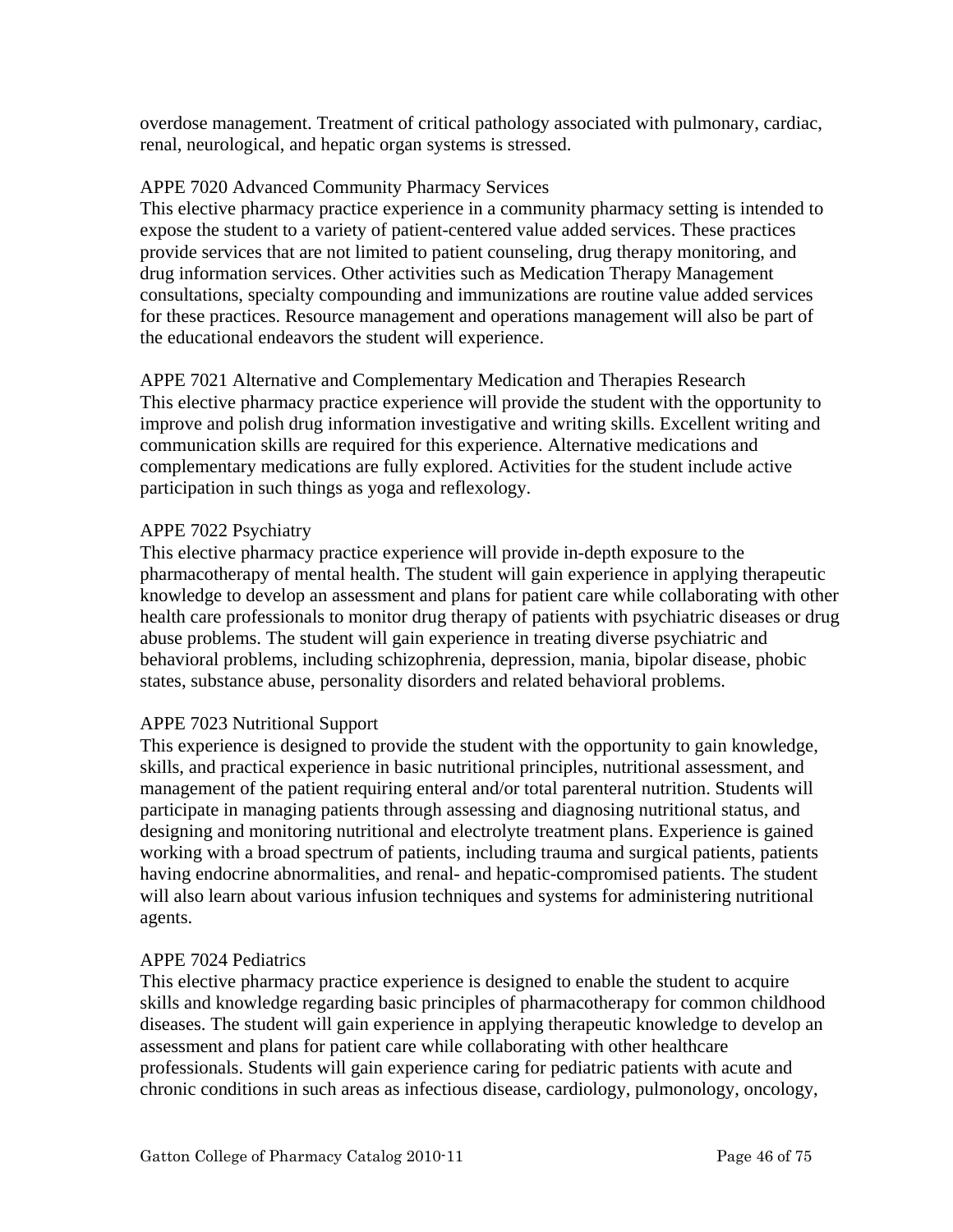and rheumatology. Training involves knowledge of pediatric conditions, developmental organ function and related dose-response alterations, and pharmacokinetic and pharmacodynamic predictions.

# APPE 7025 Pharmacokinetics

This elective pharmacy practice experience is designed to give the student hands-on experience in clinical pharmacokinetics. The student will assess the utility of population averages in prediction drug concentration of dosage as well as learn to base therapeutic recommendation on measured drug concentrations. This experience is directed toward monitoring drug therapy based on patient response rather than the sheer manipulation of numbers. Expertise in calculations is expected from didactic course work.

# APPE 7026 General Medicine

This elective pharmacy practice experience in an in-patient hospital setting is designed to give the student a basic understanding of disease states encountered in internal medicine. While participating in the team based approach to health care, application of therapeutics in patient care and skill development in taking medication histories, monitoring patients, providing drug information as well as patient information will be emphasized.

# APPE 7027 Family Practice

This elective pharmacy practice experience is intended to provide the student with a basic understanding of common disease states encountered in family practice medicine. The student will obtain training and experience in the areas of clinical pharmacokinetics, drug therapy evaluation, interpretation of laboratory results, effective communication with other members of the healthcare team, drug interaction screening, drug literature and new product evaluation, formulary research for the  $P \& T$  Committee, and patient education.

## APPE 7028 Infectious Disease

This elective pharmacy practice experience in an institutional setting is intended to expose the student to appropriate utilization of antimicrobial agents in the hospital setting. Antimicrobial resistance and its effect on antibiotic utilization will be discussed and reviewed. The student will receive training and experience in the areas of clinical pharmacokinetics, drug therapy evaluation, interpretation of laboratory results, effective communication with other members of the healthcare team, drug interaction screening, drug literature and new produce evaluation, formulary research for the P & T Committee, and patient education.

## APPE 7029 Internal Medicine

This elective pharmacy practice experience is designed to develop an understanding of pharmacotherapy for the patients followed by the medical team. An ancillary goal is to allow the student to develop the ability to effectively gather and disseminate information, and communicate with patients, nurses, the physician, the pharmacist and other health care practitioners specific information necessary in the care of patients.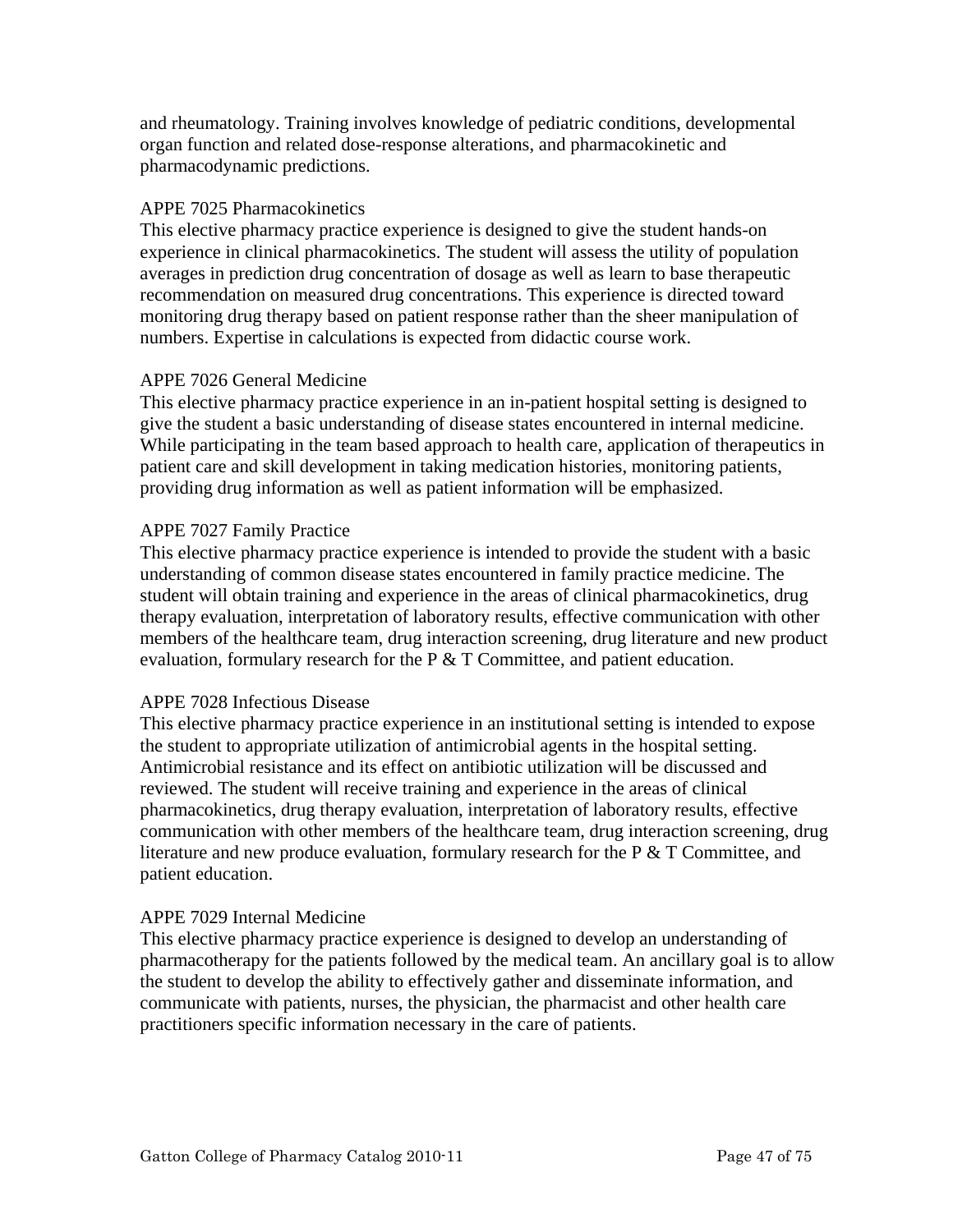# APPE 7031 Surgery

This elective pharmacy practice experience is designed to provide students with experience in the fundamentals of surgery pharmacy. After completing this clerkship, the student will have a better understanding of the drugs used in surgery, surgical procedures and general patient care.

# APPE 7032 Academic Pharmacy Practice

Students will participate in all parts of the academic process including literature review of teaching methods, facilitating small groups, preparing lectures, syllabi, and examination questions, preparing equipment for laboratory sessions, grading selected assignments, evaluating the current curriculum, and being an active participant in committee meetings and decision-making at the college level. Students will work with the primary preceptor(s) in discussions, as well as independently to accomplish assigned tasks to expose the student to what it means to be an academician in all three pillars of academia. *NOTE: Cannot be counted towards the required 36 weeks of APPEs; Requires permission of the instructor.* 

# APPE 7033 Renal Failure/Dialysis/Solid Organ Transplant

A CMS requirement for credentialing is to have full participation from a clinical pharmacist on the fully integrated interdisciplinary team that treats and monitors renal and solid organ transplant patients. This pharmacy practice experience focuses on providing patient-centered care to hospitalized and ambulatory renal failure patients, dialysis patients and solid organ transplant patients. The focus of the transplant care will be on kidney transplants but some liver and pancreatic transplant care will be involved as well. The student will apply their therapeutic knowledge to assess and develop therapeutic plans for patients in collaboration with the other healthcare professionals. The student will also be involved in taking medication histories, monitoring patient progress and providing drug information to healthcare professionals and patients. Outpatient education at both pre and post op will be a vital responsibility of the student.

## APPE 7034 Outpatient Oncology/Hematology

This experience is designed to provide the student with the opportunity to gain knowledge, skills, and practical experience in working with outpatients and inpatients with neoplastic disease and the rational therapy with oncological agents. The student will work closely with the healthcare team and patients in pain management, nausea/vomiting management, and side effects management. The student will participate in designing customized medication patient regimens and educating the patients regarding their therapy. The student will also be assisting in monitoring patients while they are receiving intravenous chemotherapeutic medications on site. Some compounding of chemotherapeutic agents will be required.

## APPE 7035 Post-Op Orthopedic Care

This experience focuses on providing patient-centered care to patients who have undergone orthopedic surgery. This experience is with a dedicated clinical pharmacist who is responsible for post orthopedic patients of the decentralized practice area in the Joint Camp. This experience is unique to post orthopedic surgery; no other post surgery patients are serviced by this practice. Participation in "speed rounds" with the orthopedic surgeons and team will be part of the student responsibilities by applying their therapeutic knowledge to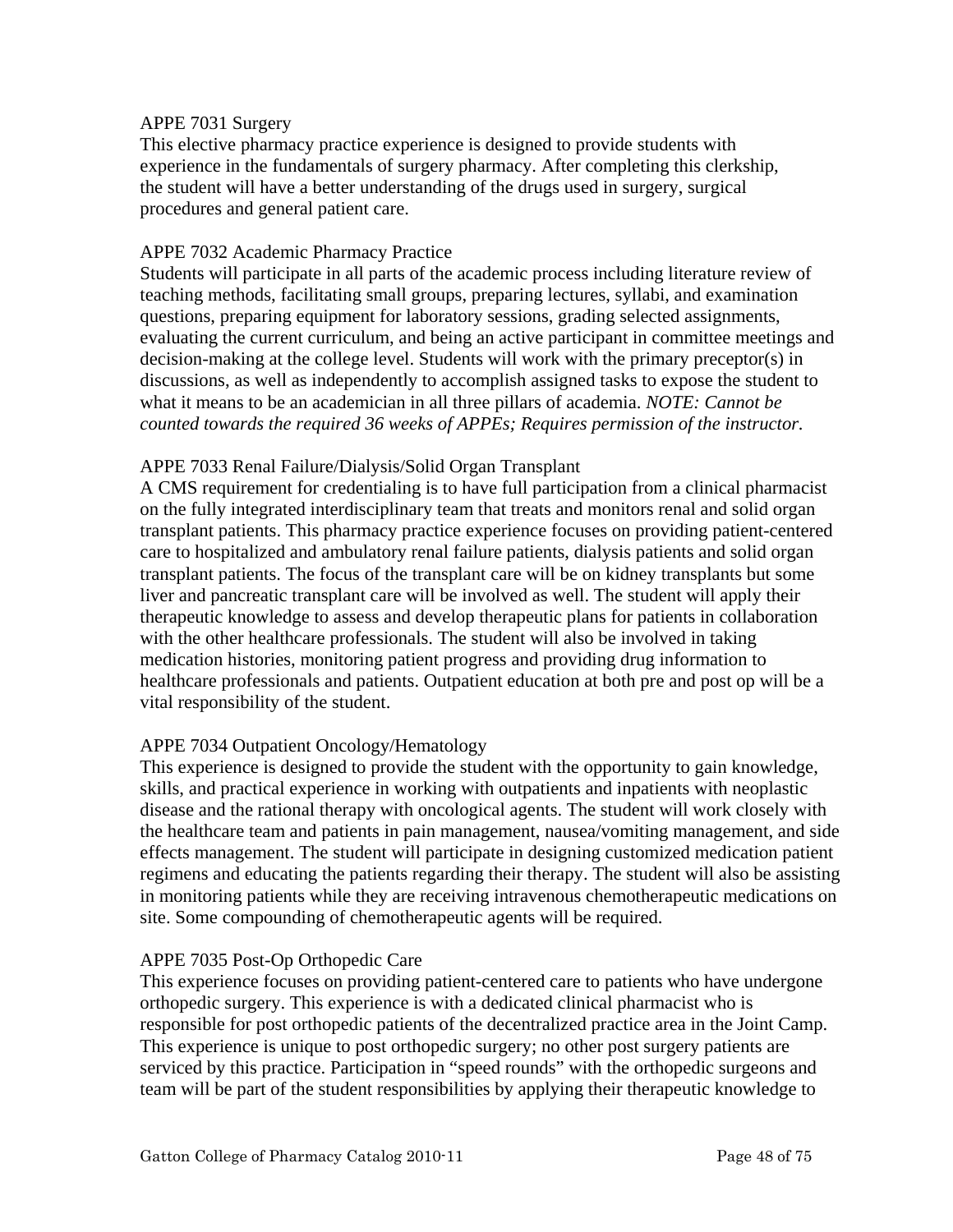assess and develop collaborative therapeutic plans for patients in the surgery and physical rehabilitation center. The student will also be involved in taking medication histories, monitoring patient progress and providing drug information. The student will be monitoring and adjusting anticoagulation medications and optimizing patient profiles by performing Medication Therapy Management functions. Pharmacokinetics of vancomycin and the aminoglycosides will be an essential function of the student.

## APPE 7036 Indian Health Service

This experience is designed to provide the student with the opportunity to work within the hospitals and clinics provided by the Department of Health and Human Services through the agency, Indian Health Service. This agency is responsible for providing American Indians and Alaska Natives with federal health services. In this course, students will learn how to incorporate modern and currently accepted healthcare practices into the Indian cultures and traditional tribal healing methods. Students will gain valuable knowledge into cultural diversity and the unique needs of these patient populations. Students will be involved in counseling on every new outpatient medication using the I.H.S. format, with the goal of no patient knowledge gaps regarding therapy and medications. Participation in the anticoagulation, lipid, hypertension and dialysis clinics reviewing and monitoring therapy and making therapy adjustment will also be part of the student's experience. Students will have the opportunity to spend time in the inpatient areas as well. Inpatient time will be spent on the floor and at patient bedside performing kinetic calculations and monitoring therapy. Students will have the opportunity to compound necessary IV medications if needed.*.* 

# APPE 7037 Pharmaceutical Industry-Drug Information

This elective pharmacy practice rotation will provide the student with an insight into the roles responsibilities and daily activities of Pharmacists in drug information within the Pharmaceutical Industry. The student will not only become familiar with the process of obtaining and evaluating information from the medical literature, but will be able to present the information among other professionals. This course will provide the student the ability to learn how to apply information obtained from various sources to answer drug information questions received from healthcare professionals, patients/caregivers and the general public. The student will also become familiar with the medical and technological resources utilized to provide accurate information as well as the ethical issues pertaining to communicating drug information.

# **Approved Didactic Electives**

## College of Pharmacy Offerings

PMPR 7101 Folk Medicine and Remedies of Southern Appalachia (2 credit hours) An introduction to Appalachian folk medicine will be presented, including the examination of health, illness, and the treatment of disease from a pharmacist's perspective. This includes discussion of various theories of illness, types of healers, nostrums, and the empirical basis for the remedies and alternative forms of therapy. Some of the medicinal properties of the treatments prescribed in the rural Appalachian region will be discussed.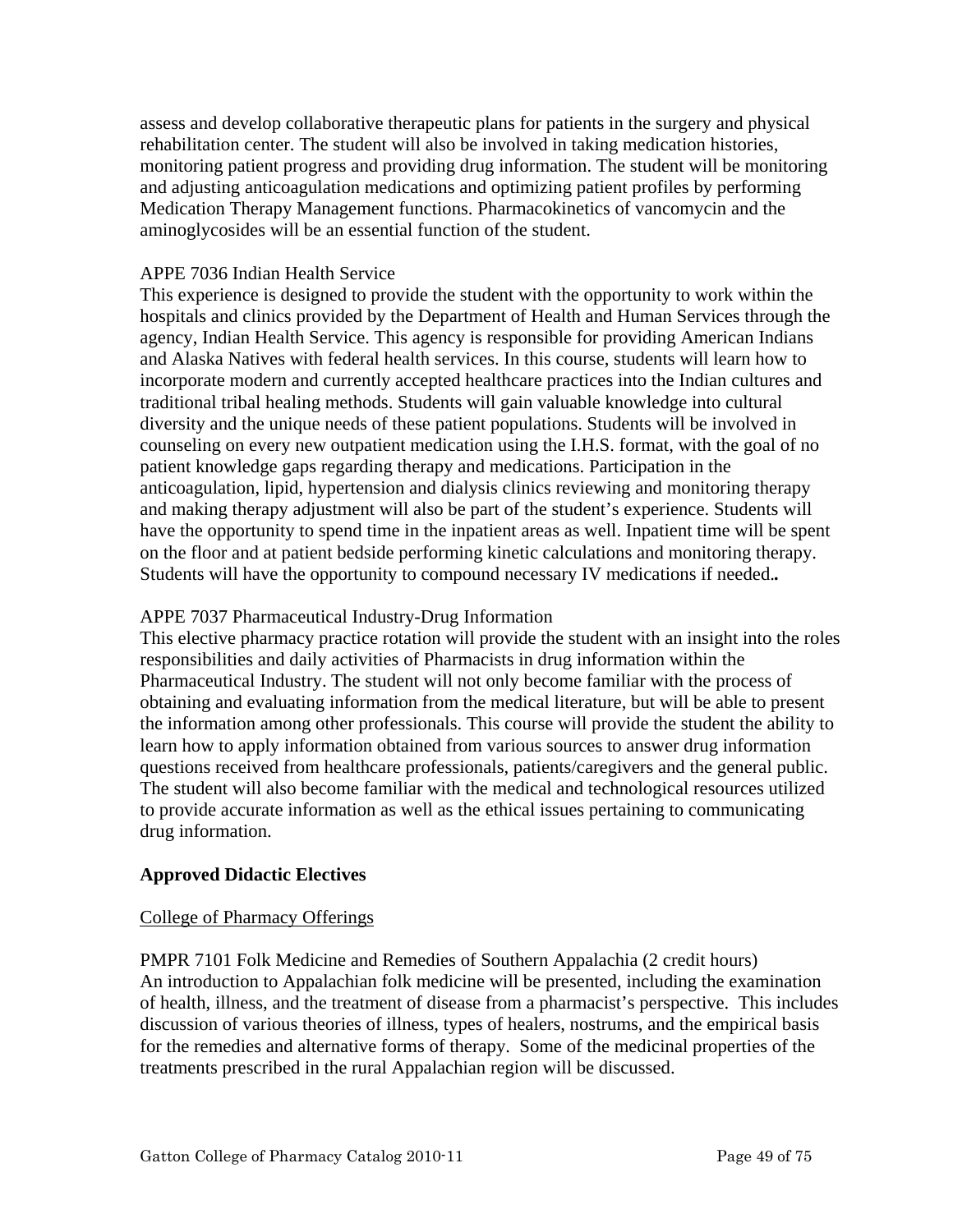PMPR 7102 Professional Development for Healthcare Professionals (2 credit hours) This course will help facilitate successful careers of young healthcare professionals. The course consists primarily of topic discussions covering an array of issues related to professional development but centered on leadership, organizational, and relational skills. This course will be valuable to those interested in administrative or high level clinical positions, as well as students planning to pursue post-graduate residency training. *Note: Cannot receive credit for PMPR 7102 and ELPA 6450.* 

## PMPR 7103 Evidenced-Based Diabetes Management (2 credit hours)

This web-based, self-directed elective will utilize the DM Educate™ course content (available at [www.dmeducate.org\)](http://www.dmeducate.org/) to provide an effective, efficient, and flexible mechanism to assure that entry level health professionals have a strong foundation in the principles of diabetes therapy and management. The contributing online faculty are outstanding educators and practitioners from the fields of pharmacy, nursing, medicine, behavioral psychology, dietetics, and exercise physiology. The online learning will be enhanced by biweekly group discussions and other active learning activities designed to supplement the learning objectives of the course curriculum. *Prerequisite: Successful completion of the P2 year in the pharmacy curriculum or with permission of the Department of Pharmacy Practice* 

PMPR 7104 Relationship of Pharmacy and Health Disparities in the Appalachian Region (2 credit hours)

The U.S. healthcare system is often criticized for its high national costs and outcomes that are less than favorable when compared to other nations. Many poorer outcomes can be observed in differences of health risk, illness, health services utilization and mortality that vary by gender, race and ethnicity, age, and place of residence. This course will engage students in teams to explore regional health disparities and define the influence of the presence or absence of pharmacy-related services and initiatives on regional health.

## PMPR 7105 Interprofessional End-of-Life Clinical Care (3 credit hours)

This course is an interprofessional elective course with content related to death/dying and quality end-of-life care for graduate students in Social Work, Public Health, Medicine, Nursing, and Pharmacy. This course is designed to assist students in exploring important elements of palliative and end-of-life care to effectively recognize and address the needs of those nearing the end of their lives. Topics to be addressed include pain and symptom management, palliative care and hospice models, end-of-life conversations, ethical dilemmas, grief and bereavement, spirituality, and social, economic and legal issues at the end of life.

## PMPR 7106 History of Pharmacy (2 credit hours)

History of Pharmacy will survey the historical development of Medicine and drugs from Ancient times through the present. The emergence of Pharmacy and Pharmacists as a distinct profession and professionals will be highlighted, along with the development of the educational, legal, and social framework which supported this development. Through coursework, readings, discussion, and projects students will develop an appreciation for the living history of the profession of Pharmacy and their place in it.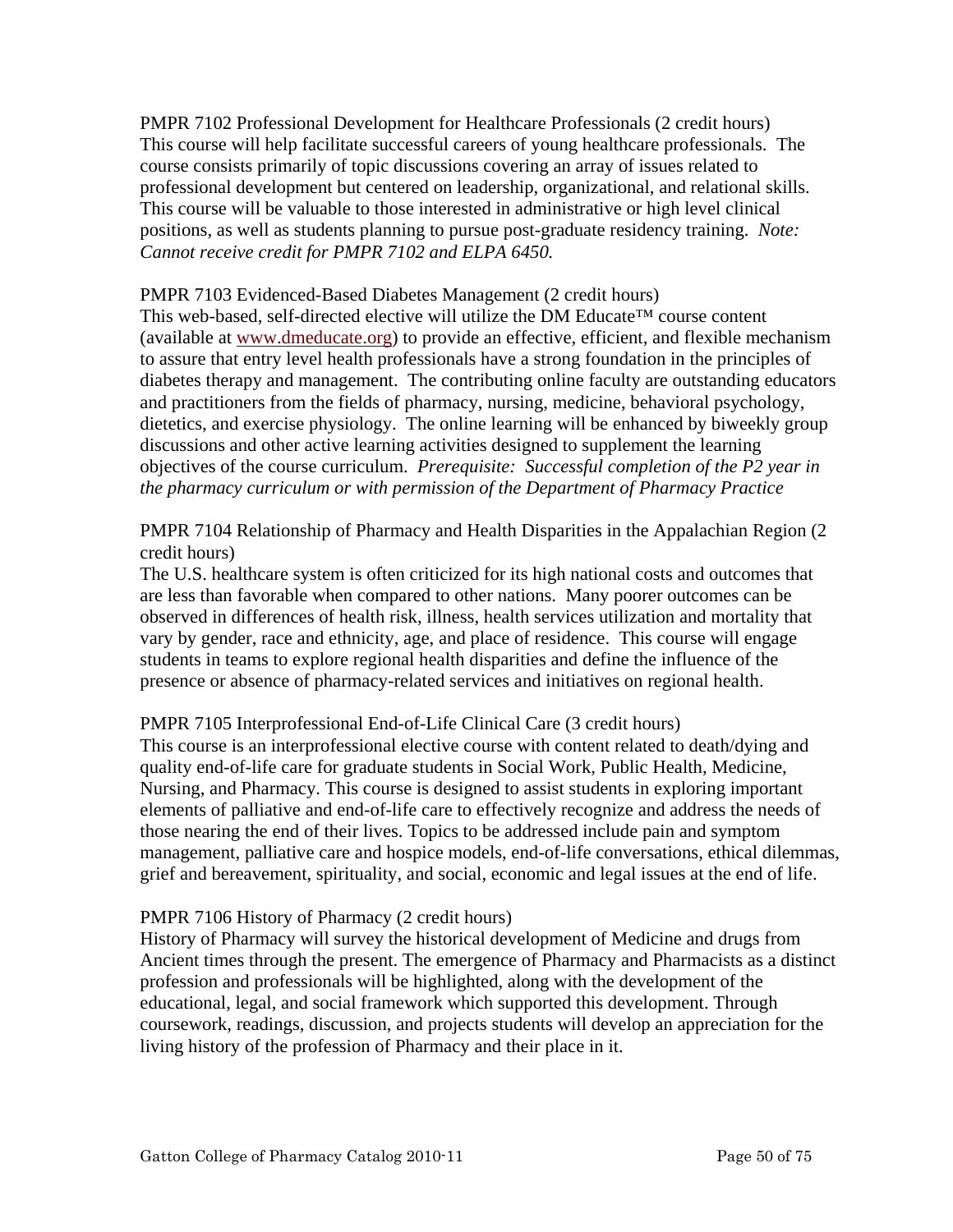# PMSC 7201 Veterinary Pharmacy (2 credit hours)

This class contains an overview of biologicals and pharmaceuticals commonly encountered in the practice of veterinary medicine, concentrating on those drugs and diseases that could be encountered by a pharmacist. The course will include agents that are used solely as veterinary pharmaceuticals as well as drugs used in human medicine that have unique application in veterinary practice. Theoretical and practical aspects of veterinary compounding will be discussed and accomplished. The most common companion animal diseases and pharmacotherapy options will be presented and discussed. Diseases communicable between animals and humans (zoonotic disorders) will also be presented.

# PMSC 7202 Principles of Toxicology (2 credit hours)

This course will provide students with an understanding of the basic principles and concepts of toxicology, including various mechanisms of toxicological response. The course will also present clinical applications, including the toxicology of various drug classes, vitamins, alcohols, metals, environmental chemicals, and agents used for chemical and biological warfare.

## PMSC 7203 Non-Medicinal Drug Use (2 credit hours)

This course covers a wide range of topics centered around the use of drugs for non-medicinal purposes. Inherent in the course is the discussion on the continuum of legitimate versus nonlegitimate drug use, or medical versus non-medical use. The major focus of the subject material pertains to issues of drug abuse, particularly in Appalachia and other rural environments. Other issues such as ergogenic drugs, entheogenics, and cultural drug use, both current and historical, will be considered. Multiple faculty participate in the course.

## PMSC 7204 Special Problems (1-4 credit hours)

This course will provide the student with an opportunity to learn and apply skills in methods and/or techniques of research, and to demonstrate an ability to work independently. *Prerequisite: Signed agreement with the student and a specific faculty member and approved by the department chair* 

## Non-College of Pharmacy Offerings

Students' opportunity to enroll in courses offered by other colleges on campus may be dependent upon class space, instructor permission, and/or scheduling constraints.

## ANTH 3500 Appalachian Folk Medicine (3 credit hours)

The study of folk medical beliefs and practices, focusing on Southern Appalachia from the late 1800s to 1940. Topics examined include folk *materia medica* and therapeutics, magicoreligious beliefs and practices, folk healers, folk concepts of illness and human physiology.

## ELPA 6450 Leadership Studies (3 credit hours)

The purpose of this seminar is to develop a more in-depth understanding of theory and research related to the study of leadership. Although there will be a brief review of traditional theories from traditional approaches (trait, behavioral, etc.) through contemporary approaches (situational, transformational, symbolic, etc.), the focus of this class is on "cutting-edge" ideas. Students are strongly encouraged to explore nontraditional approaches to thinking about how leadership can be conceptualized, explored, and understood, as well as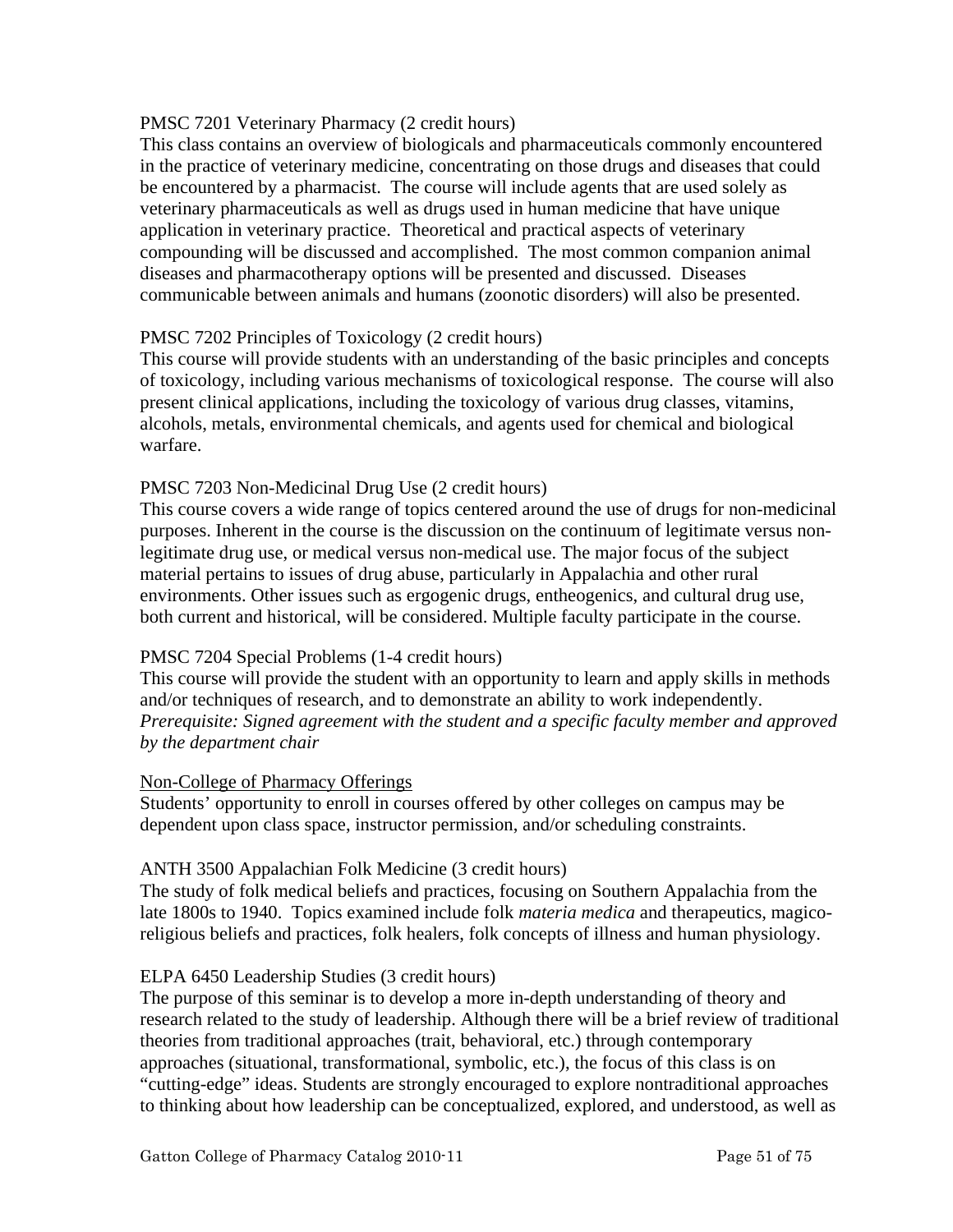how to relate their ideas to current models. Emphasis will be given to student-initiated exploration of themes, which underlie leadership. *NOTE: Cannot receive credit for ELPA 6450 and PMPR 7102.* 

# ENVH 4357/5357 Toxicology (3 credit hours)

A study of the essentials of toxicology, including toxicity determinations and measurements, and biologic factors important in understanding toxicity. A review of toxic substances in air, water, foods, and the workplace with a consideration of exposure limits, their rationale and evaluation methods. *Prerequisite(s): CHEM 2010/ 11 and HSCI 3320, or permission of instructor* 

# FCNU 4957/5957 Cultural Outreach: Education and Health (3 credit hours)

This is an interdisciplinary community-based course focused on the education, health and wellness of the Hispanic population in rural Tennessee. The course combines online didactic content and a substantial cultural immersion field experience with Hispanic adults, children and families at off-campus community sites in rural eastern TN. Through an interdisciplinary approach, students are exposed to knowledge from different fields which contribute to a global understanding of bio/psycho/social and educational issues that impact the Hispanic population. Social, cultural, political, economic, environmental, educational, and health issues will be explored.

# IDMD 1940 Rural Health Research and Practice (3 credit hours)

Student and faculty teams in rural communities partner with communities to assess health priorities and develop plans to address identified needs. Students develop an understanding of interdisciplinary working relationships among health professional disciplines. Students will develop an understanding of issues associated with research involving human subjects and receive IRB Training.

## IDMD 2950 Rural Community-Based Health Project (3 credit hours)

In this course students work in interdisciplinary teams to develop a community-based health proposal in collaboration with their rural community partners. Through implementing and evaluating the proposed community-based project, students gain hands-on experience in using participatory methods to promote the health of a selected rural population. Students enhance their formal presentation skills through presenting the results of their communitybased project.

IDPH 2010 Rural Health and Community Leadership I (3 credit hours) Students learn about caring for communities by conducting assessments using a variety of data sources, developing program plans, participating in a mock epidemic, visiting community agencies and institutions, and identifying local, state, and national trends that impact the community's health.

## PUBH 3080 Principles of Epidemiology (3 credit hours)

This course is an introduction to epidemiology and the application of epidemiologic principles to the investigation, control, and prevention of disease. The primary aim of the course is to provide a working knowledge of the fundamentals of epidemiology as well as to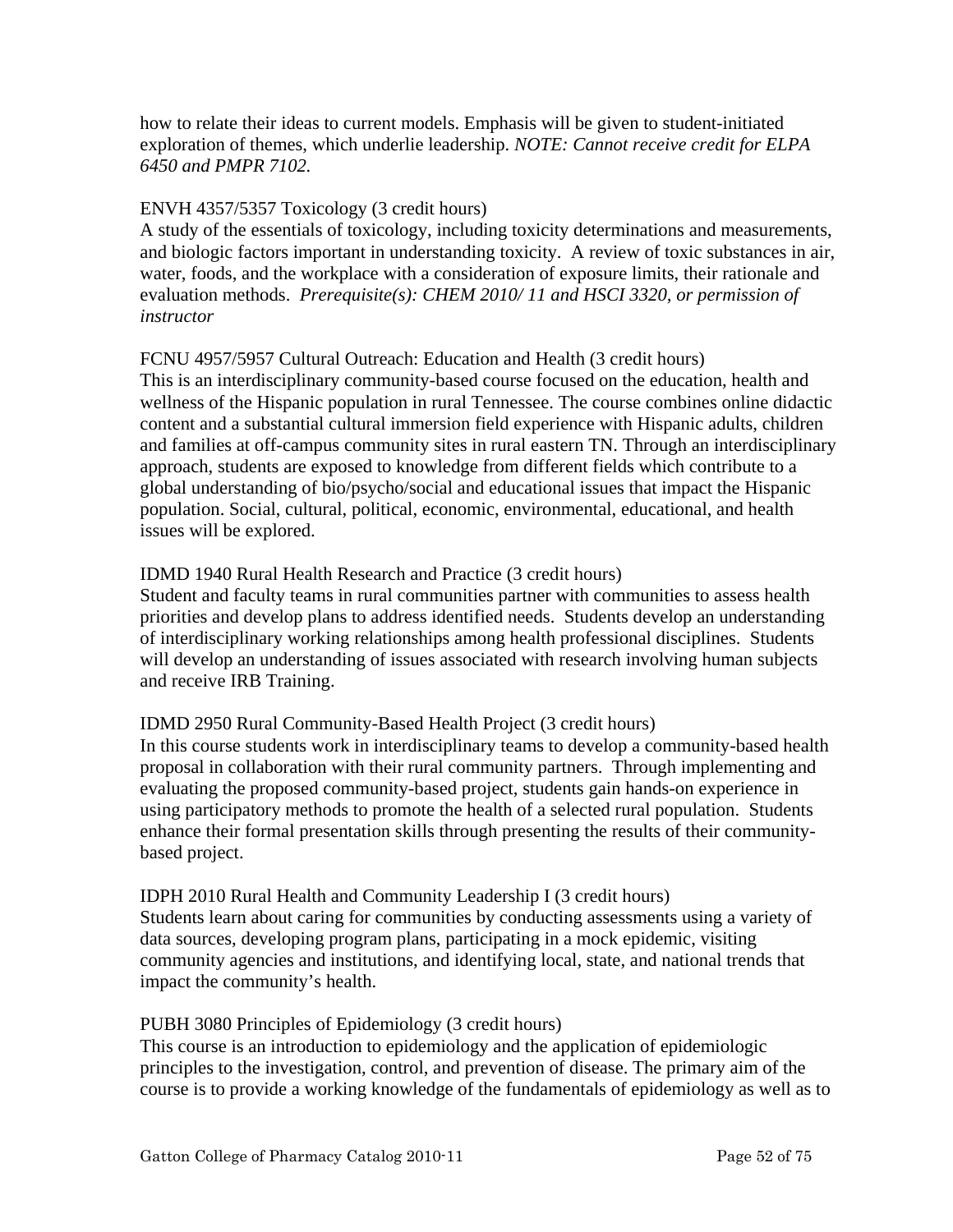serve as a foundation for more advanced study of epidemiologic methods. *Prerequisite): PUBH 3000 or permission of instructor*. *Cannot receive credit for PUBH 3080 and PUBH 5400.* 

PUBH 4927/5927 Cultural Competence and Spirituality in Health Care (3 credit hours) Health care effectiveness increases when the spiritual and cultural traditions of the patient are addressed. In this class, students will receive an orientation to the practices and concerns of diverse cultural and religious groups.

## PUBH 4937/5937 Stress Management (3 credit hours)

Acquaints the student with the literature and research on stress and provides a holistic introduction into the theory and practice of stress management that encompasses physical, emotional, psychological, and spiritual dimensions of stress responses. The course uses an experiential approach to applying coping strategies and relaxation techniques covered in class by requiring students to develop and implement a personal stress management project.

#### PUBH 5310 Biostatistics I (3 credit hours)

This course introduces the principles of Biostatistics with emphasis on collection, organization, analysis and interpretation of numerical data for populations and individuals. The course presents many statistical methods that have a broad application in health services and biological sciences. Major topics include data presentation, summary measures, probability, confidence interval, hypothesis testing, correlation analysis and simple linear regression. The method of instruction emphasizes understanding of key concepts and statistical techniques through readings assignments and exams, as well as application of Biostatistics principles to cases in public health practice. The course has multiple opportunities to assess competence of students, including grasp of key concepts, statistics methods and application skills.

## PUBH 5400 Introduction to Epidemiology (3 credit hours)

This course is an introduction to epidemiology and the application of epidemiologic principles to the investigation, control, and prevention of disease. The use and analysis of health statistics are emphasized. *Cannot receive credit for PUBH 3080 and PUBH 5400.*

SPAN 1011 Beginning Spanish for Healthcare I (3 credit hours)A study of the four language skills of speaking, listening, reading and writing, with an emphasis on vocabulary and cultural situations appropriate for healthcare professions.

SPAN 1021 Beginning Spanish for Healthcare II (3 credit hours) Continuation of the study of the four language skills of speaking, listening, reading and writing with an emphasis on vocabulary and cultural situations appropriate for healthcare professions. *Prerequisite: SPAN 1011*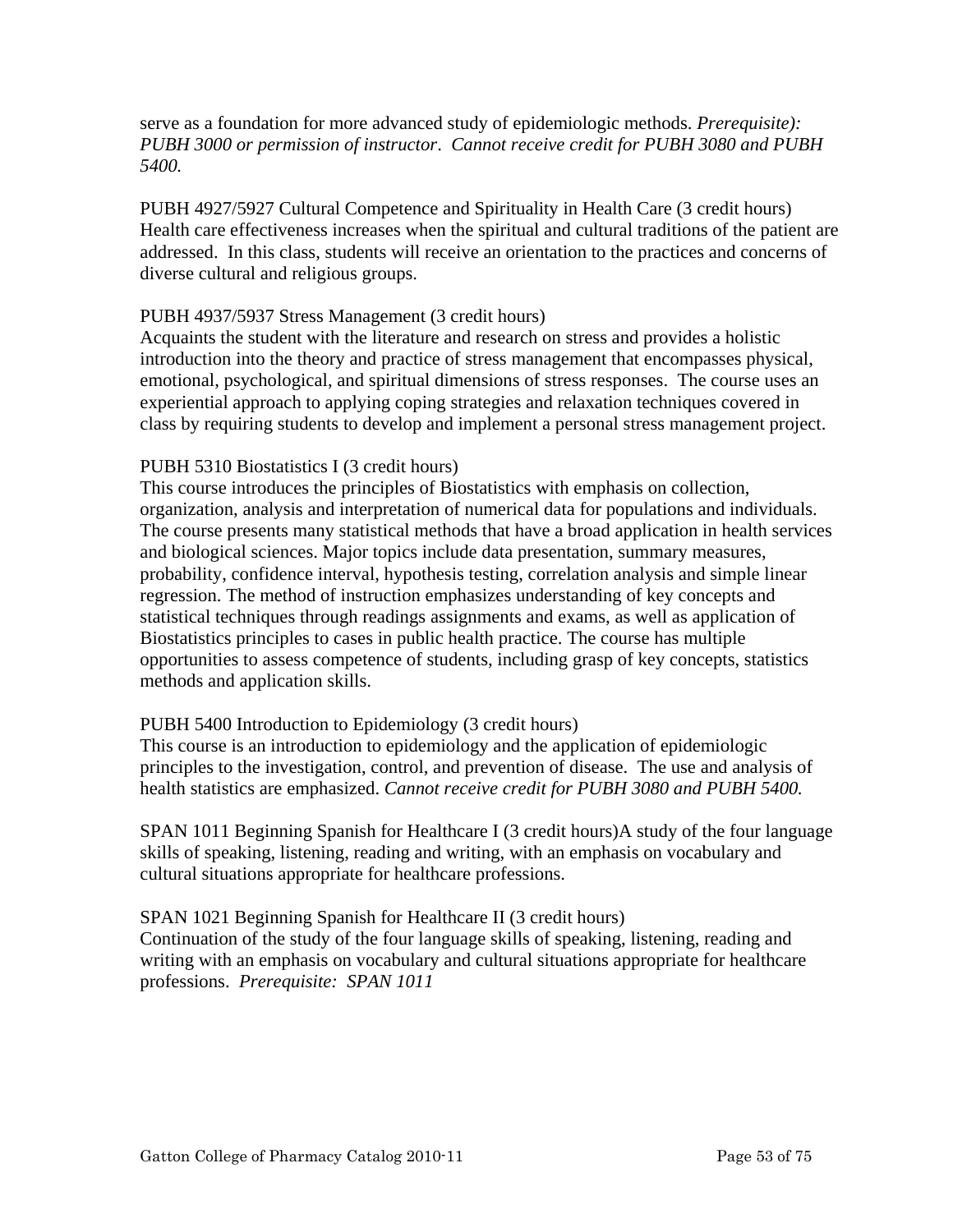# **PROGRAM INFORMATION AND POLICIES**

# **Office of Academic Affairs**

The Office of Academic Affairs is responsible for all academic aspects of the PharmD program. This includes curriculum issues, notification of students achieving the "Dean's List," compilation, distribution and oversight of the class and examination schedule, and implementation of recommendations from the Academic Progression Committee. The office is located in Room 204 of Building 7 on the J.H. Quillen Veterans Affairs Medical Center campus (VA). Students can also reach the office by calling 423-439-6334.

## **Academic Performance**

Students are required to pass all courses applicable towards the PharmD degree with a minimum grade of "C" during each semester of enrollment. Students failing to meet this standard shall be subject to the action of the Academic Progression Committee (APC).

# **Grading System**

The College of Pharmacy utilizes a standard letter grading system of A, B, C, D and F. Faculty for an individual course may elect to augment the grading system through use of the plus/minus system; however, the grades of C-, D+, and D- are not used.

The method by which letter grades are assigned is determined by the course coordinator for each course and is included in the course syllabus. Once the method for assigning letter grades is in place for a course during a given semester, it cannot be made more stringent; however, the grading scale can be altered provided the scale is not made more difficult.

Grades of D and F are not considered passing grades and require that a student receiving such a grade remediate the course (see subsection E of the Academic Progression policy below for definition of remediation).

Other grades utilized by the College of Pharmacy are P (pass), I (incomplete) and W (withdraw). A grade of P is assigned to students successfully completing a course graded on a Pass-Fail basis. A grade of I is a temporary grade that may be assigned in cases in which a student, for acceptable reasons, is unable to complete all the requirements of a course. A student must make arrangements to complete the course within twelve months or the grade of I automatically becomes an F. A grade of W is assigned in cases in which a student has been granted permission to withdraw from a course according to the following. A student approved to withdraw from a course up to one-quarter of the course's duration will receive no penalty (i.e., no record of enrollment). Approved withdrawals occurring after one-quarter and up to three-quarters of the course's duration will result in a grade of W. Withdrawal after three-quarters of the course has elapsed is not allowed except under documented extenuating circumstances; in such cases, a grade of W will be assigned. Grades of P, I, and W carry no quality points and have no bearing on the GPA.

The College also utilizes grading symbols of  $+$  and  $*$  on the transcript. A " $+$ " symbol indicates that a course continued beyond the current semester. An "\*" symbol indicates that additional work was required by a student to obtain the specified course grade.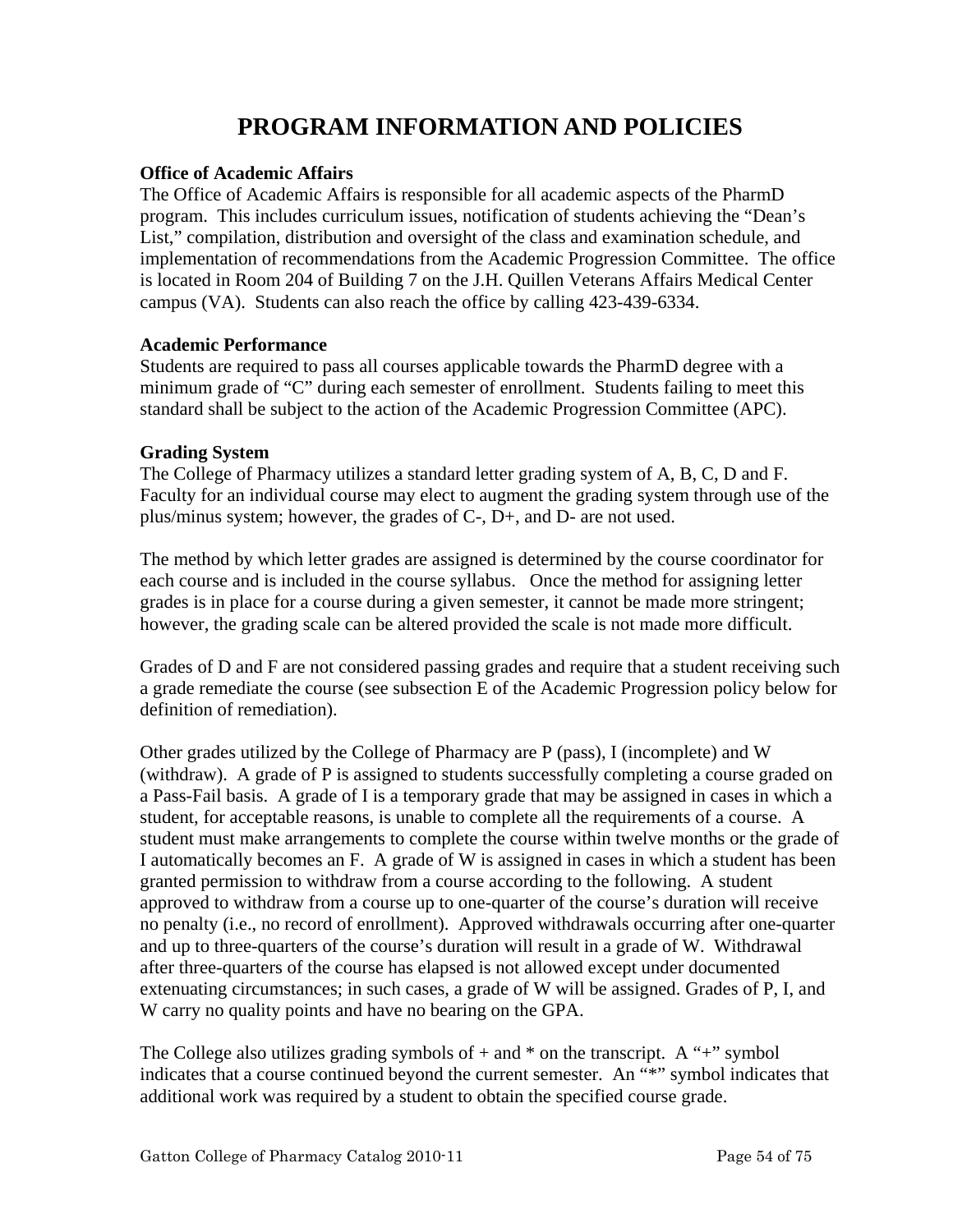Grading policies also apply to elective course taken outside of the College of Pharmacy.

The GPA is the weighted average of quality points earned relative to the number of credit hours attempted on a 4.000 scale. To calculate a GPA, the point value of the grade received in a course (see below) is multiplied by the number of credit hours the course is worth to determine the quality points for a course. The sum of quality points earned is then divided by the sum of credit hours attempted.

Letter grade point-values are as follows.

 A 4.000 A- 3.700 B+ 3.300 B 3.000 B- 2.700  $C+ 2.300$  C 2.000 D 1.000 F 0.000

The GPA is calculated utilizing grades received in all courses attempted. Class rank based upon GPA is determined at the end of each semester, and is used for internal purposes as necessary.

# **Grade Appeal Process**

The grade appeal process affords students the opportunity to pursue a formal course of action to dispute a final course grade. This process does not apply to erroneous grades that result from mistakes in transcription, data entry, simple calculations or other unintentional causes. Changes of erroneous grades are handled quickly and informally, without the need for a grade appeal.

A student may appeal a final course grade if the student has evidence that the grade was assigned in a malicious, capricious, or arbitrary manner. The following steps provide a guideline for the appeals process. All persons concerned with this process should adhere to the time schedule outlined herein. Note that the timeframe may be adjusted due to extenuating circumstances, such as university closings or holidays, at the discretion of College of Pharmacy administration.

The grade appeal process is outlined in Gatton College of Pharmacy Student Handbook, available online at [www.etsu.edu/pharmacy](http://www.etsu.edu/pharmacy). Students wishing to appeal a grade must begin the process within 21 days of when the final course grade is reported to the registrar.

## **Grade Reports**

Grades are available to students online via *[GoldLink,](http://goldlink.etsu.edu/)* the University's student information system. Academic departments retain grade documentation for a period of one year. Student concerns regarding academic records will only be addressed within one academic year from the date when the grades in question were posted.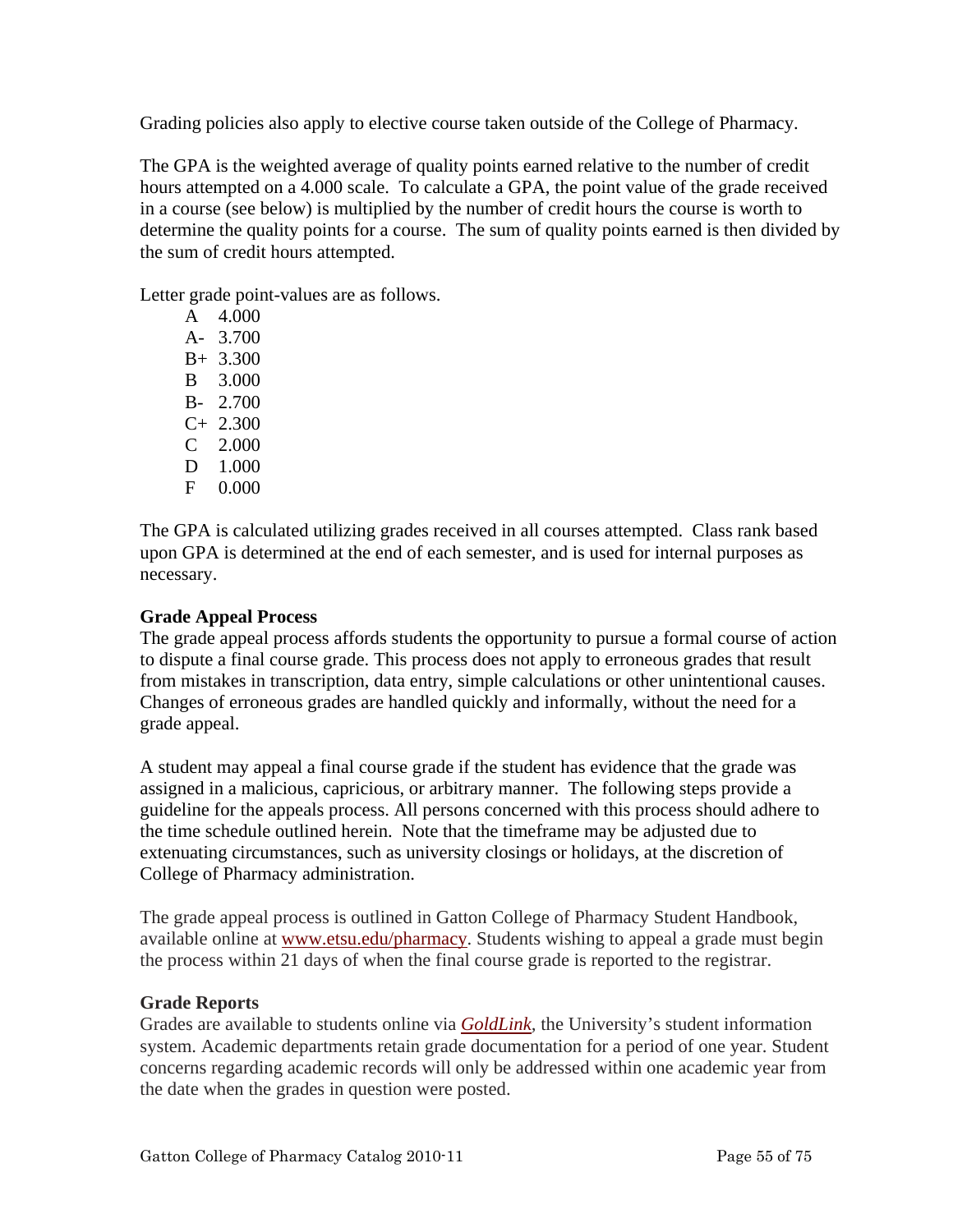# **Academic Honors**

#### *Dean's List*

The Academic Affairs office will publish an honor roll each semester (Dean's List), consisting of students who demonstrated academic excellence by achieving a 3.5 GPA or better (with no grade below a B-) while enrolled full-time in the Gatton College of Pharmacy with at least twelve hours taken for a letter grade. For each semester in which this is accomplished, the student will receive a letter of recognition signed by the Dean. The student's name may also be published in the College newsletter or other publications.

## *Graduation Honors*

The Gatton College of Pharmacy confers three academic distinctions at graduation which will appear on student diplomas:

*Summa Cum Laude* - students graduating with a pharmacy GPA of 3.900 to 4.000 *Magna Cum Laude* - students graduating with a pharmacy GPA of 3.750 to 3.899 *Cum Laude* - students graduating with a pharmacy GPA of 3.500 to 3.749

#### **Academic Progression Committee**

The Academic Progression Committee (APC), in consultation with the Office of Academic Affairs, is charged with monitoring students' performance during each semester and progress throughout the curriculum. The APC acts on behalf of the faculty as an advocate for student learning, faculty teaching and academic integrity. The committee serves to mediate and facilitate student remediation and retention issues, within the boundaries of academic standards. The emphasis is on learning, understanding and applying the material and skills that are taught throughout the curriculum. The APC becomes involved in academic issues when a student's academic performance falls below the level needed for the successful completion of one or more courses and makes decisions regarding student's retention and progression in the program. The APC Policy, including the composition and function of the APC, is detailed in the Gatton College of Pharmacy Student Handbook found on the web at [www.etsu.edu/pharmacy](http://www.etsu.edu/pharmacy).

## **Course Credit and Student Compensation Policy**

Students on pharmacy practice experiences may **not** be paid for their activities by the site to which they are assigned. This is an accreditation standard and **cannot** be waived. Students may receive housing, meal and travel allowances from the experiential site for off-campus educational experiences.

Students who work on research projects with faculty or in summer internship experiences with off-campus pharmaceutical companies, regulatory agencies or professional societies/associations, may receive either Independent Study course credit or payment for their work, **but not both**. Further information about the credit and compensation policy can be found in the Gatton College of Pharmacy Student Handbook found at [www.etsu.edu/pharmacy](http://www.etsu.edu/pharmacy).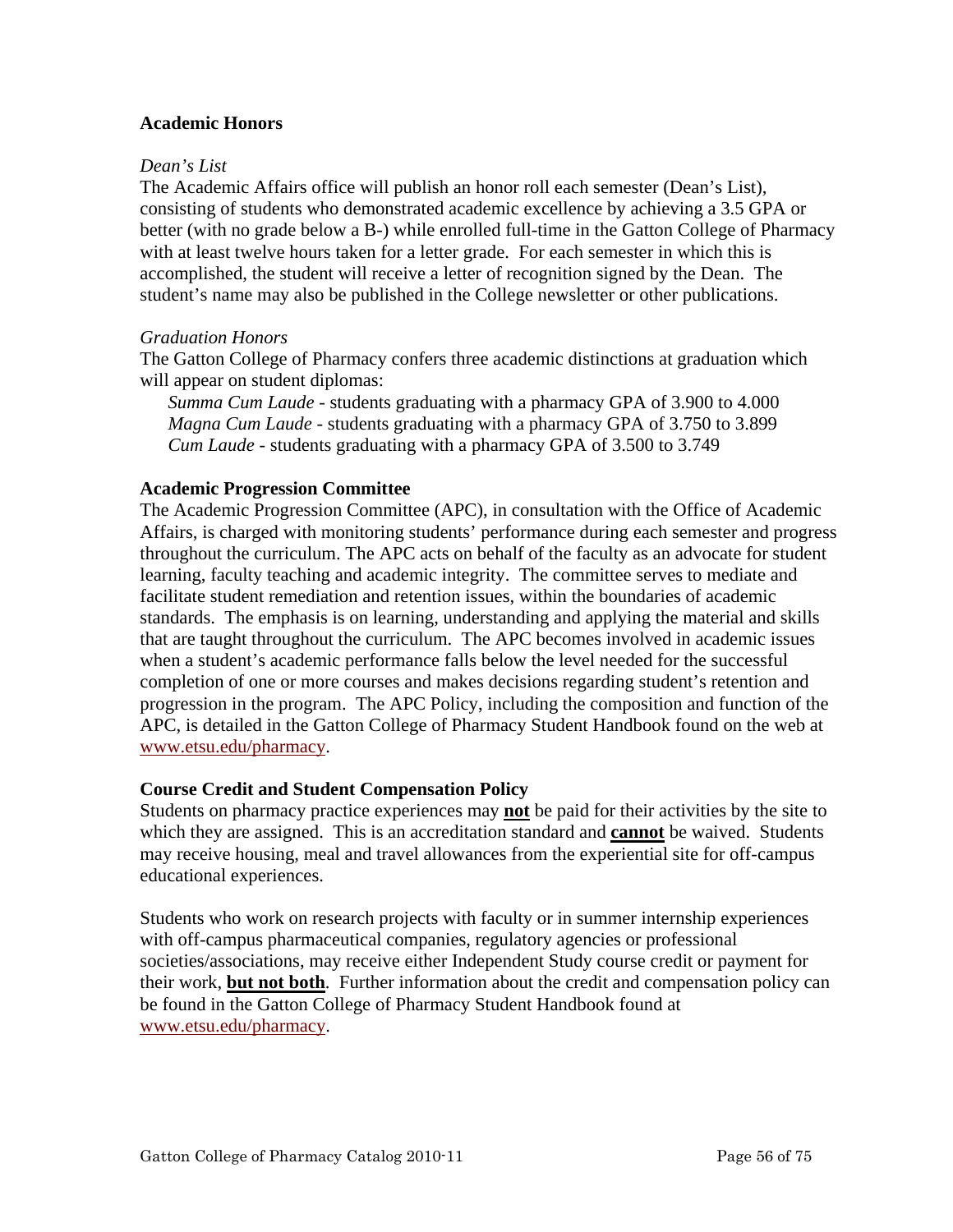# **Required Trainings**

#### *Immunization Certification*

Students will be required to complete the American Pharmacists Association (APhA) Immunization Certification training during the first month of the first professional year. Training will be scheduled as part of the Introductory Pharmacy Practice Experience (IPPE). This certification consists of a self-study exam, a didactic lecture, a final exam and a practicum. This certification will be at the expense of the individual student. The certification will be active as long as the individual maintains active BLS certification.

#### *Occupational Safety and Hazard Administration Certification*

Students will be required to complete an online occupational safety and health (OSHA) training to prepare them for participation in PPEs. The training is completed via an independent study program and must be completed before a student will be allowed to begin his/her introductory PPE. Annual training is required.

#### *Sexual Harassment Training*

Consistent with the university's mission and vision, the Gatton College of Pharmacy is committed to treating people with dignity and respect. This ideal involves all employees and students as we strive to work together in an atmosphere conducive to building relationships on honesty, integrity, and trust. Towards this end, student pharmacists will be required to complete training in Preventing Sexual Harassment upon initial enrollment in the College. The training is complete online as a self-study program. Students are required to submit a copy of the certificate of completion to the Office of Student Affairs.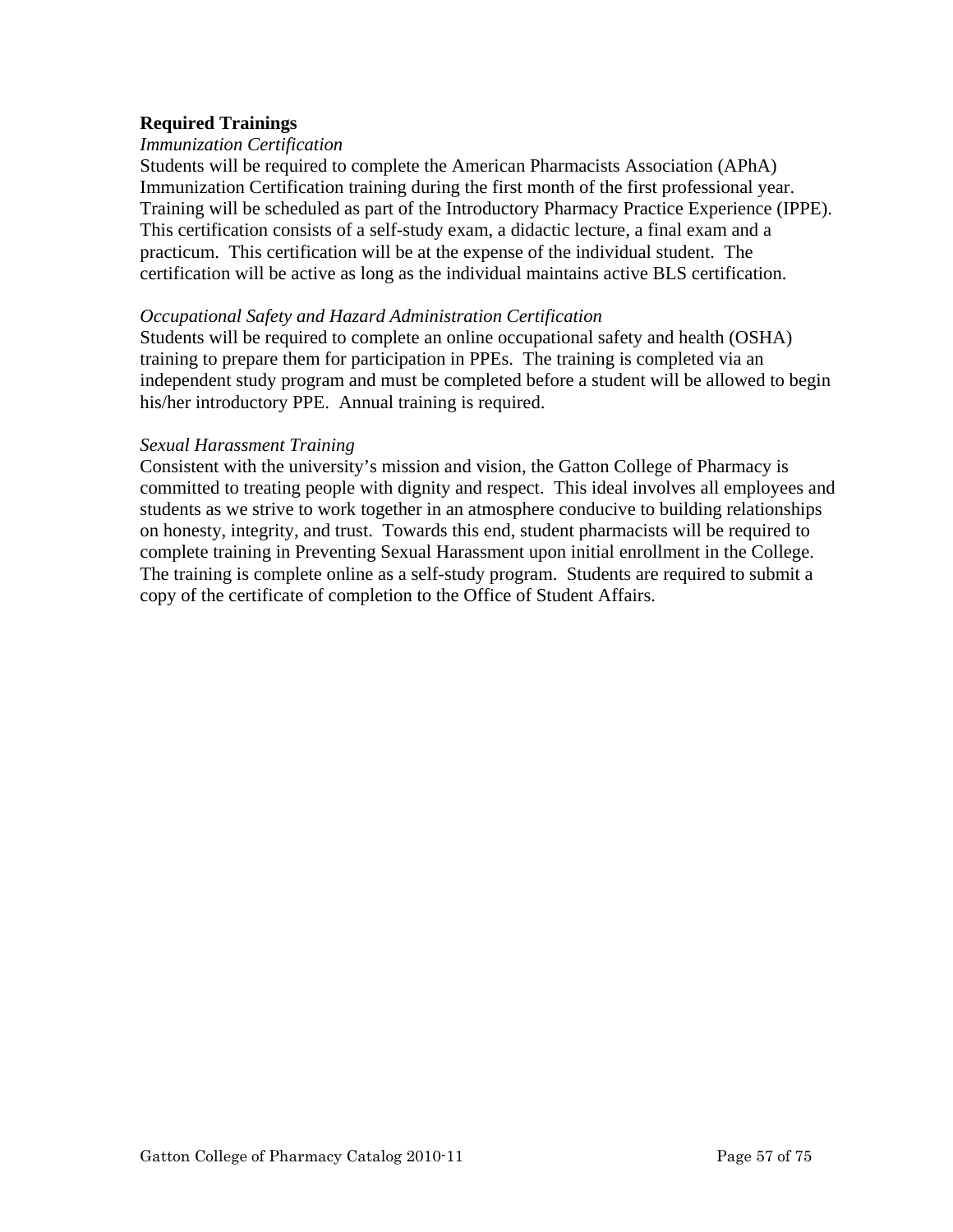# **STUDENT SERVICES AND RESOURCES**

# **Office of Student Affairs**

The Office of Student Affairs coordinates a number of services for students, including academic advising, tutorial assistance, financial aid, and assistance with personal issues. The office also provides support for the College's student organizations and coordinates special events and programming for students. Information about pertinent services and programs is detailed below. Student Affairs is located in Room 212 of VA Building 7 (Pharmacy Building) and may be reached at 423-439-6338.

# **Faculty Advisors**

Pharmacy students are assigned a faculty advisor upon matriculation. This individual serves as a student's primary academic advisor for the full four years unless a student requests a change in advisor. The role of the advisor is to serve as a resource. Advisors maintain an open door policy and exist to offer guidance in such matters as surviving in pharmacy school, geographic orientation, accessing resources to address personal issues and other issues as necessary. Ideally, the relationship will develop into one in which the student will seek out the advisor for advice and counsel. Students are encouraged to have regular contact with their advisor by e-mail, phone or in person.

# **Tutors**

Students experiencing academic difficulty should first seek assistance from faculty; however, peer tutoring can be arranged to provide students with an additional source of assistance to facilitate learning and mastery of the academic material. Students who have excelled academically and who are identified by the course coordinators are encouraged to serve as peer tutors. These peer tutors work with their peers and underclassmen individually or in groups (when appropriate) on content and test preparation for a specified amount of time as agreed upon by the tutor and the student. Students seeking a tutor or students interested in becoming peer tutors should contact the Office of Student Affairs. If intensive help is required, students should contact the Office of Student Affairs which will assist in developing a support plan utilizing available university services.

# **Library Resources**

The Charles C. Sherrod Library is the central university library in the heart of the main campus. This state-of-the-art facility is a great place to study and do research. Filled with natural light, it has comfortable seating, a 24-hour study room, lots of network connections, laptop computers for checkout to students, used paperbacks for leisure reading, and a friendly and helpful library staff to assist you. A medical library which serves the Division of Health Sciences is located in Building 4 on the VA campus. Students and faculty have full electronic access to journals and texts regardless of whether they are on-campus or off-site. The two libraries currently have over 10,800 full-text electronic titles of which nearly 4,000 are health-related. All electronic texts and journals are available from remote as well as oncampus sites.

The libraries share a single Online Public Access Catalog (OPAC) of library materials and databases. Holdings of the Johnson City Medical Center are included in the OPAC. There is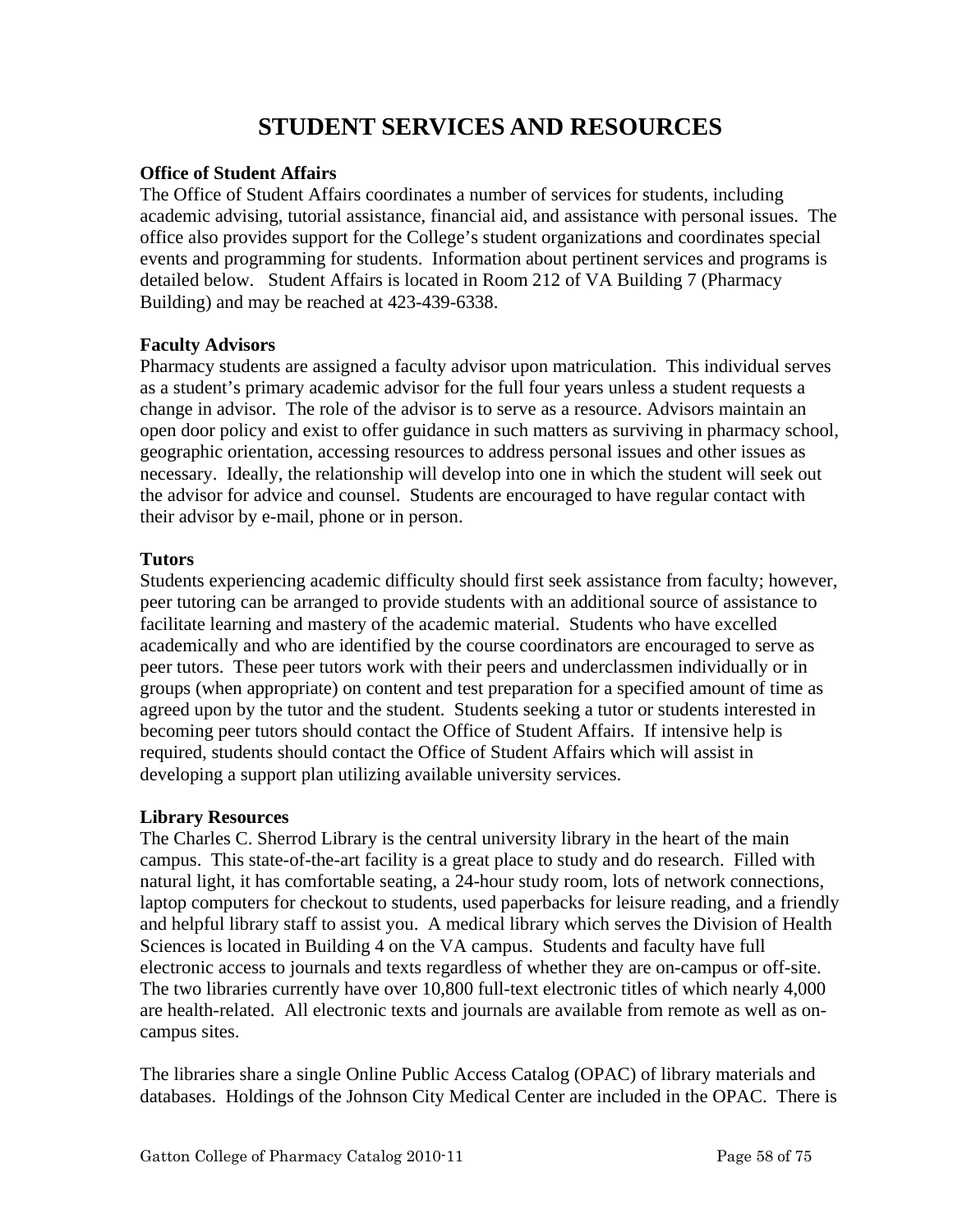an agreement through the Sherrod Library to share all library holdings and database subscriptions with all university-affiliated personnel. Anyone with an ETSU e-mail address may access this information through the Medical Library World Wide Web portal. The portal offers faculty, staff, and students the opportunity to personalize the Library web page for their own most efficient use. Users may contribute to the content of the page, which enable them to share useful web sites and other resources with their colleagues.

A consortium, which includes the Medical Library, Mountain States Health Alliance in Johnson City and the Wellmont Health Systems in Bristol/Kingsport, enables faculty, staff, and students of all three institutions to share MD Consult, a full-text peer-reviewed online database of textbooks and journals. The Medical Library is also a member of a state-wide resource-sharing group called TennShare. Members of the TennShare may access the following publications

- Science Direct, one of the world's largest providers of scientific, technical, and medical literature;
- Interscience, the John Wiley & Sons electronic database access to full-text journals;
- StatRefl, full-text medical and drug information for healthcare professionals available online, on CD-ROM and PDA; and
- Tennessee Electronic Library (TEL) that gives member libraries access to 16 electronic databases.

As a member of the Consortium of Southern Biomedical Libraries (CONBLS) the Medical Library provides and receives interlibrary loan services from member institutions at no charge. The Medical Library is a member of the National Library of Medicine's Regional Library System. This affiliation gives the users (both on campus and in remote locations) access to the Loansome Doc system to enable them to order articles from MEDLINE. ETSU is also a member of the OCLC Online Computer Library Center, Inc., through which the university has access to more than 49 million cataloging records created by libraries around the world.

Study rooms in the Medical Library are available for use during regular library hours.

# **ID Card and College of Pharmacy Name Badge**

All students admitted to the Gatton College of Pharmacy are expected to obtain an ETSU Student ID card and a Gatton College of Pharmacy ID name badge. Cards and badges are available during Orientation or any time after registering for classes. Lost, stolen, misplaced or abused cards may be replaced at the ID Services Office at a cost to the student of \$10. The ID Services Office is located on the 2nd level of the D.P. Culp Center (423-439-8316; office hours M-TH 8 a.m. - 7 p.m. and Friday 8 a.m. - 4:30 p.m.).

The ID card provides students with access to university facilities and services, and can be used to create a debit account called ID BUC\$ which may be used to pay for a variety of university services including many vending machines. The ID card is also used to access the College of Pharmacy building outside normal business hours. Students are expected to wear their College name badge at all times and are required to do so while at experiential education sites.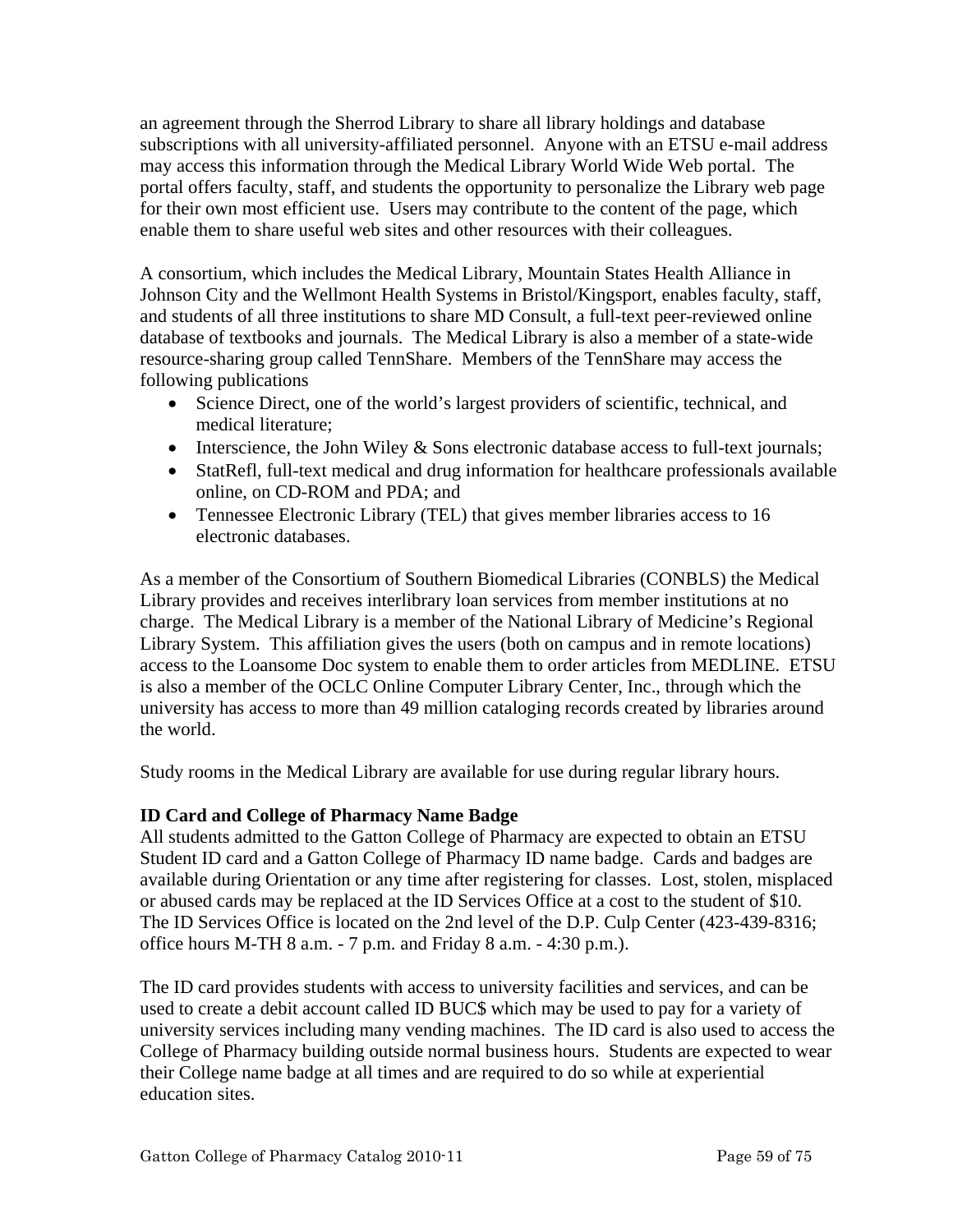# **Student Engagement and Leadership**

# *Class Officers*

Each class of students elects officers on an annual basis. In addition to providing general leadership for the class, the officers serve as the official representatives of the class to the administration of the College. Elections are conducted under the general guidance of the Office of Student Affairs.

# *College Committees*

Student pharmacists are provided numerous opportunities to participate in the operation and leadership of the College through inclusion in the College's committee structure. Standing committees that include student membership are: the Admissions Committee, Assessment Committee, Curriculum Committee, Dean's Student Advisory Committee, Honor Code Committee, Library Committee, Student-Faculty Relations Committee, Student Organization Coordinating Committee and the Technology Committee. Complete descriptions of the above committees are found in the Gatton College of Pharmacy Student Handbook found on the web at [www.etsu.edu/pharmacy.](http://www.etsu.edu/pharmacy)

# *Student Organizations*

The Gatton College of Pharmacy encourages students to become involved in professional organizations and fraternities. The following represents the organizations and fraternities that exist within the College.

- American Pharmacists Association-Academy of Student Pharmacists (APhA-ASP) <http://www.aphanet.org/students>
- Student Society of Health-System Pharmacists (SSHP) [http://www.ashp.org](http://www.ashp.org/)
- Christian Pharmacists Fellowship International (CPFI) [http://www.cpfi.org](http://www.cpfi.org/)
- National Community Pharmacists Association (NCPA) [http://www.ncpanet.org](http://www.ncpanet.org/)
- Kappa Epsilon ([www.kappaepsilon.org](http://www.kappaepsilon.org/)),
- Kappa Psi Pharmaceutical Fraternity [\(www.kappapsi.org\)](http://www.kappapsi.org/)
- Phi Delta Chi [\(www.phideltachi.org\)](http://www.phideltachi.org/)
- The Rho Chi Society (honor society) [www.rhochi.org/](http://www.rhochi.org/)

Descriptions of these organizations as well as information about establishing additional student organizations can be found in the Gatton College of Pharmacy Student Handbook found on the web at [www.etsu.edu/pharmacy.](http://www.etsu.edu/pharmacy)

## **Alumni Association**

The ETSU Office of University Alumni is the campus contact for University graduates and former students, who upon graduation become members of the ETSU Alumni Association. Alumni may participate in a variety of activities, such as regional chapter activities, constituent societies, special alumni programs, alumni student recruitment, reunions, Homecoming and various events that support ETSU. Many alumni are chosen to participate in the popular "Alumni Return to the Classroom" program, which features alumni as "Professors for a Day" sharing their professional experiences with students during Homecoming week. Alumni also participate in the "Buc Connection" career development network or support student recruitment through the Alumni Admissions Council. ETSU's Alumni Association, in cooperation with the ETSU Foundation, also supports scholarships for academically outstanding students. The Alumni Association Office is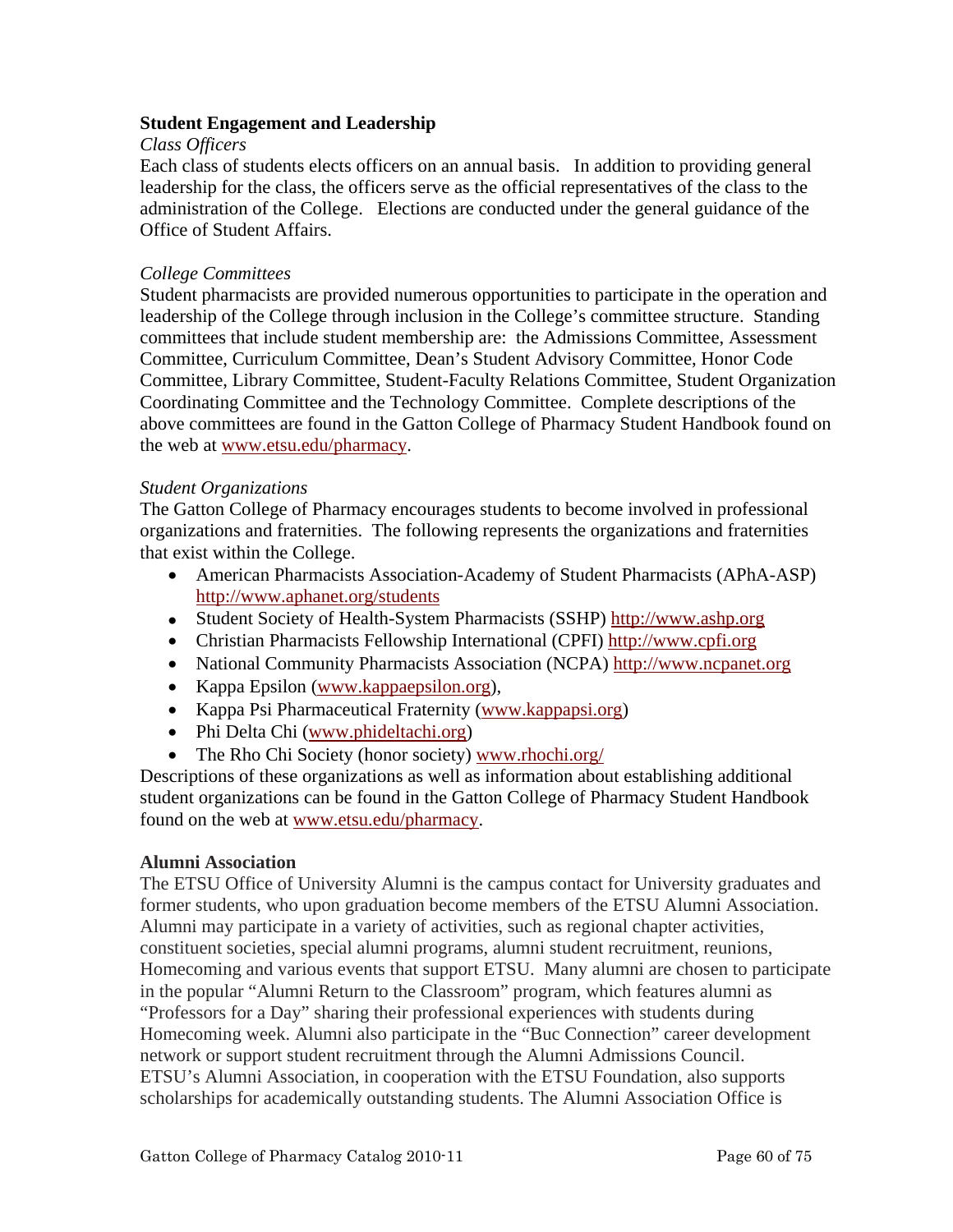located on campus in room 303 of Burgin E. Dossett Hall, phone (423) 439-4218 [www.etsu.edu/alumni/index.asp](http://www.etsu.edu/alumni/index.asp).

# **Athletic Events**

East Tennessee State University is a member of the NCAA Division I Atlantic Sun Conference and fields teams in men's baseball, basketball, cross country, golf, tennis, soccer, and track and field. The women participate in basketball, cross country, golf, soccer, softball, tennis, track and field and volleyball. Full-time students are admitted free with a valid student ID to all university sponsored athletic events. One additional companion ticket may be purchased at a discounted rate for all men's basketball games. For information on ticket prices for non-students, please contact the Athletic Ticket Office located on the west side of the Mini-Dome. Office hours are 8:30 a.m. to 4:30 p.m. Monday through Friday. The phone number is 439-5371. Complete information and schedules for the ETSU teams are available on the ETSU athletics web site at [http://www.etsubucs.com/.](http://www.etsubucs.com/)

# **Banking**

The Tennessee Teachers Credit Union, located in the University Bookstore, provides fullservice banking for students. There is also an ATM machine in the Culp University Center.

# **Bookstore**

The University Bookstore is located in the middle of the D.P. Culp Center. It is open fall and spring semester Monday – Thursday 7:45 a.m. to 6 p.m. and Friday 7:45 a.m. to 5 p.m. You may reach the store by phone at (423) 439-4436. A medical bookstore dedicated to the needs of health science students (i.e., medical, pharmacy and physical therapy) is located on the VA campus. Hours for the medical bookstore are 8:00 a.m. to 4:30 p.m. The phone for the medical bookstore is (423) 439-8016.

# **Buctainment**

Comprised of students, Buctainment plans major campus events such as concerts, movies, lectures, comedy shows, and Homecoming. Students can be involved with Buctainment as a member or programmer, or by attending a show as an audience member. It is a great opportunity to learn the technical, business, and marketing side of the entertainment industry. Buctainment is located in the Center for Community Engagement, Learning, and Leadership, D.P. Culp University Center, lower level, phone (423) 439-6828 or e-mail [etsufun@etsu.edu](mailto:etsufun@etsu.edu).

# **Campus Recreation**

Campus Recreation offers a wide variety of physical activities and recreational sports for the entire ETSU community - students, faculty, and staff. Programs are offered in five areas: fitness, intramurals, non-credit instruction, outdoor adventure, and sports clubs. The Center for Physical Activity (CPA) and Basler Challenge Course serve as the foundation for these programs.

The CPA contains an indoor climbing wall, weight room, aerobic/martial arts studio, indoor swimming pool, three basketball courts, two racquetball courts, 1/8th mile track, locker rooms, and equipment rental center. Campus Recreation also offers a personal training service that includes a weight room orientation, fitness testing, exercise prescription, and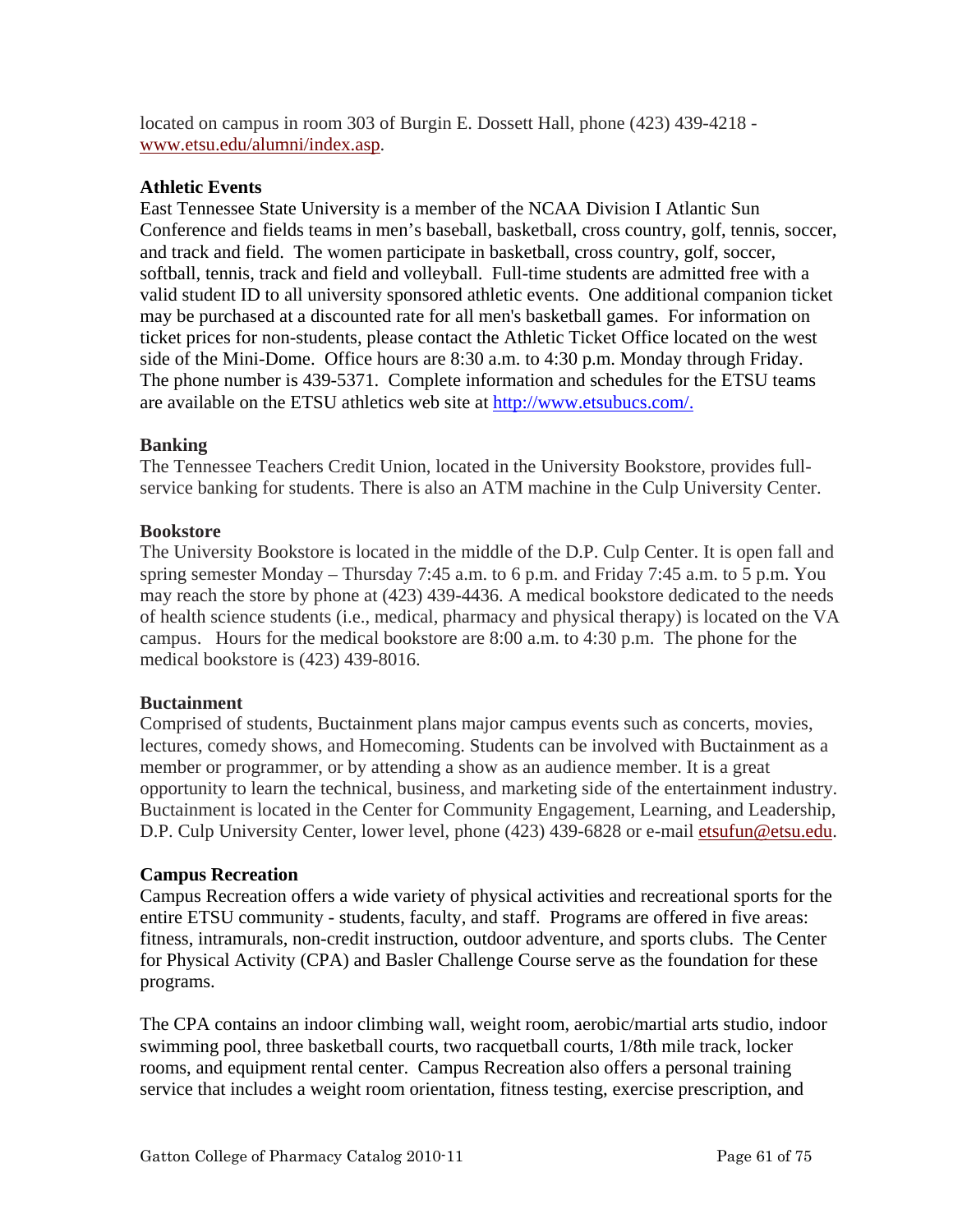supervised workouts. Hours of operation for basic building services during the fall and spring semesters are 7 a.m.-10 p.m., Monday-Friday, Saturday 10 a.m. - 4 p.m., and Sunday 4 p.m.- 6 p.m. Pool hours are 7 a.m. - 9 a.m., 11 a.m. - 1 p.m., 4 p.m. - 7 p.m. Mondays through Fridays; Saturday 10 a.m. - 4 p.m.; Sunday 4 p.m. - 6 p.m. Hours are subject to change during breaks and holidays.

To obtain more information on Campus Recreation's program and services call 439-7980, or visit <http://etsu.edu/students/intramur>. Other campus opportunities can be explored on the campus web site at [http://www.etsu.edu/etsu/campuslife.asp.](http://www.etsu.edu/etsu/campuslife.asp)

# **Center for Community Engagement, Learning and Leadership**

The Center for Community Engagement, Learning and Leadership serves as the resource center for all registered student organizations. It provides services and information, such as registration of organizations, assistance with event planning, maintenance of student activity calendar of events, and leadership training for student organizations. There are approximately 150 registered student organizations on the campus of ETSU, representing the diverse interests of our student population. Student organizations at ETSU are categorized into one of the following areas which best describes their general purpose: Academic, Community Service, Governance, Greek, Honors, Religious, Residence Life, University Programs, and Special Interest. Contact the Student Organization Resource Center at (423) 439-6633 or visit the web at [www.etsu.edu/sorc](http://www.etsu.edu/sorc) for more information.

# **Counseling Center**

The University Counseling Center provides an array of counseling and mental health services to ETSU students, including personal counseling, career counseling and assessment, educational programming, psychiatric services, and consultative services. The staff is comprised of psychologists, an outreach coordinator, psychiatric residents, graduate assistants, and support staff. The Center is also responsible for the Campus Alcohol and Other Drug Program and the Campus Advocates Against Sexual Violence Program. We provide our career services through the Peer Career Center, located in the Advisement, Resources, and Career (ARC) Center. Counseling services are confidential and free to all ETSU students. For more information about our services, contact our main number (423) 439-4841 or contact the Peer Career Center (423) 439-8651 [www.etsu.edu/students/counsel/counsel.htm.](http://www.etsu.edu/students/counsel/counsel.htm)

# **Computing Resources**

ETSU provides a wide range of computer resources in support of instruction, research, and public service. The Office of Information Technology maintains four computer labs on the main campus that contain Dell PCs and Macintosh computers. The labs are located in the D.P. Culp Center, Sherrod Library, Sam Wilson Hall and Rogers-Stout Hall. A number of additional labs that are maintained by specific departments, including the Medical Library on the VA campus, are located throughout the campus. A listing of computer labs can be found at [www.etsu.edu/oit](http://www.etsu.edu/oit). The labs provide students with access to a variety of popular and software including Microsoft Office, Microsoft Visual Studio.net, SAS, SPSS, and Minitab, Photoshop, PageMaker, QuarkXpress, and Macromedia Freehand. When not in use as classrooms, computer labs are available for walk-in use by any registered student.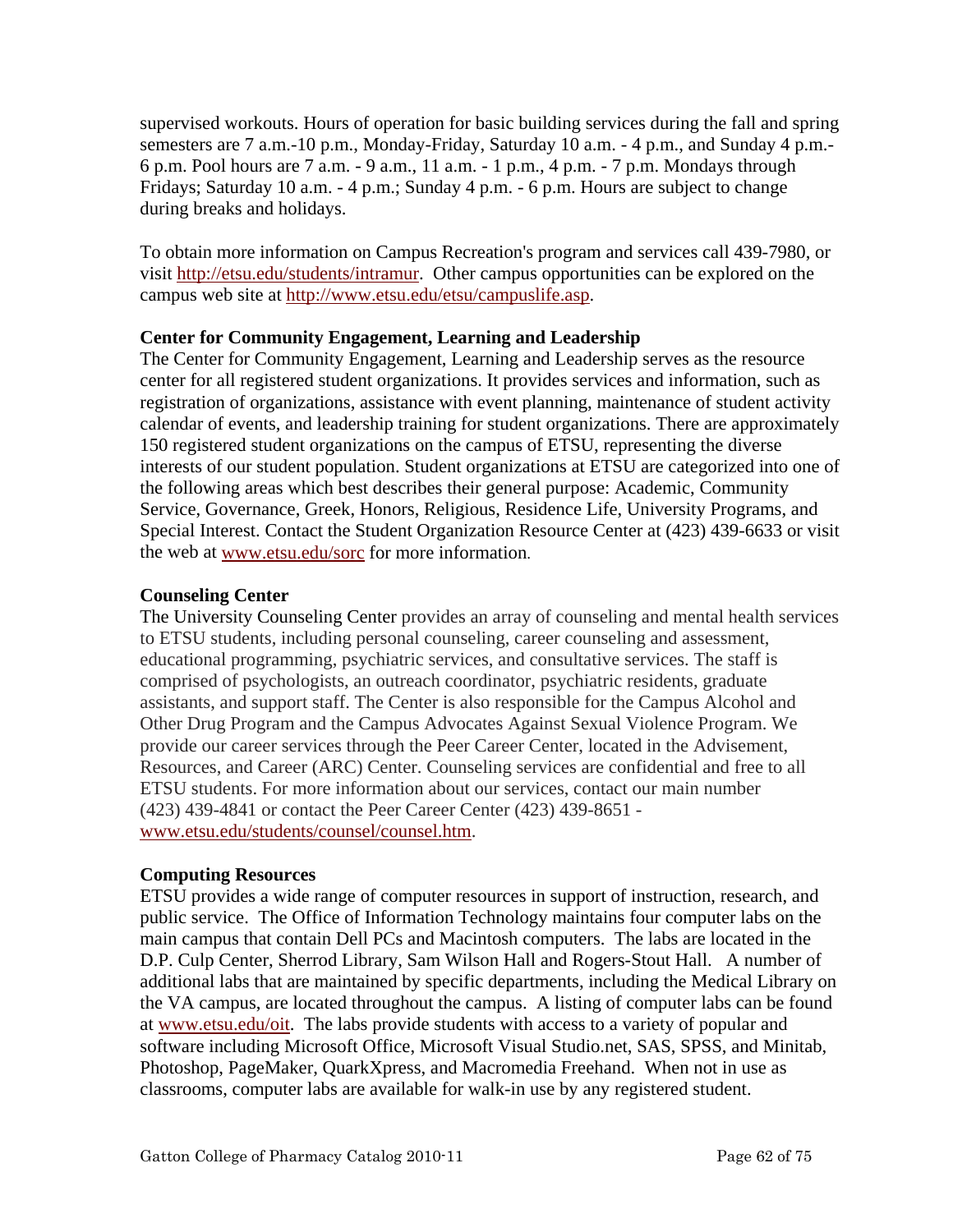The OIT computer labs are staffed by Lab Monitors (student workers) at all times. While the lab monitors can provide assistance, they are not tutors in the use of the computers and software.

All students are provided with Internet access and an e-mail address that will be active for the duration of their stay at ETSU. Students are able to register for classes and even pay fees online via *Goldlink* on ETSU's web page.

# **Computer Resources Code of Ethics**

All users of any institutionally maintained electronic data, data files, software, and networks are expected to handle the resource in a responsible and ethical manner. A user's interest ceases when it invades the right of personal and/or institutional privacy; results in the destruction of personal and/or institutional property; demonstrates a potential for loss, embarrassment, litigation to the individual and/or institution; or causes a limited resource to be used in a wasteful or careless manner.

All information processed through Computer Services is considered sensitive and/or confidential. The responsibility for the release or discussion of data is assigned to the official custodian of the data file(s). Access to information is based on a legitimate "need to know" and directly related to assigned duties.

University electronically maintained data, data files, software, and networks will be used for authorized purposes only. Users are responsible for the security of the resources.

Any use of the resource deemed irresponsible or unethical (as defined in the Faculty Handbook section 1.10.1) will result in the immediate denial of use of the resource. The violation will be referred to the proper authorities for disciplinary and/or legal action including, but not limited to, restitution, restriction, reprimand, suspension, probation, expulsion, termination, and, if necessary, legal action. Appeals will be handled through due process channels (APA) already established for students and/or staff. Student violations will be referred to the Vice President for Student Affairs and/or Vice President for Health Affairs; faculty violations will be referred to the Vice President for Academic Affairs and/or the Vice President for Health Affairs; and staff violations will be referred to the Vice President for Administration and Development. The following examples attempt to convey the intent of irresponsible and/or unethical use: violation of Federal/State copyright laws; violation of the Family Educational Rights and Privacy Act of 1974; use of the resource for obscene material; deliberate wasteful use of the resource, unauthorized altering of hardware, software, or data; piracy of data or software belonging to another person; or careless use of the resource which may result in the release of restricted information.

# **Computer Network and Internet Access: Privileges & Responsibilities**

East Tennessee State University (ETSU) operates a wide-area network that interconnects local area networks in academic and administrative offices, student computer labs, and in the future dormitory rooms. The university maintains connections into the Tennessee Education Cooperative Network (TECnet), the Internet and the World Wide Web. Thus, the university's network is a part of the global network that provides access to information and information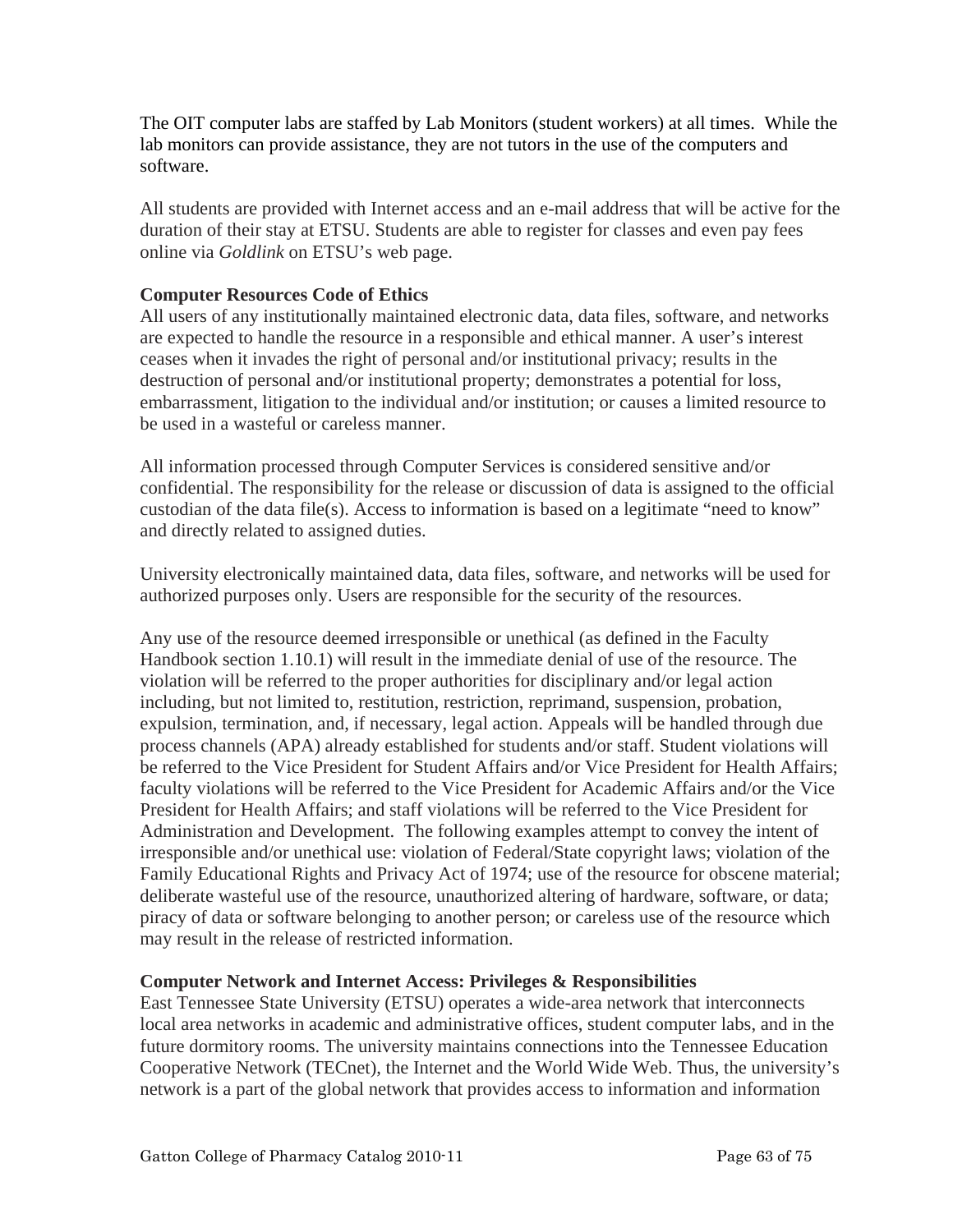processing technologies. By having access to the university's network and its resources, students, faculty, and staff can communicate and collaborate among themselves and their counterparts throughout the world. This privilege carries with it responsibilities with which all users must comply.

Everyone within the ETSU community who uses networked computing and communications facilities has the responsibility to use them in an ethical, professional and legal manner, and to abide by TECnet policies. Users should respect the privacy rights of others. ETSU's facilities and network access capabilities should never be used for purposes intended to incite crime. Communications which violate Tennessee, federal, or international law are not acceptable. For example, the use of ETSU's computer and network resources to threaten or harass others or the misrepresentation of one's identity in electronic communications for the purpose of illegal or unauthorized actions or activities will not be tolerated.

These statements concerning responsibility are not meant to be exhaustive. Any questionable use should be considered "not acceptable." Serious or repeated instances of abuse will be referred to the proper authority for disciplinary or legal action.

\*\*WARNING\*\* Any person who knowingly brings on campus, has in their possession or distributes any virus without the authorization and written permission of the Division of Information Resources, will be considered to be in violation of the above and will be vigorously prosecuted. \*\*Campus\*\* is defined to include any property owned, leased, maintained or controlled by ETSU and includes any site or area where any system owned, leased, operated and/or maintained by ETSU is housed.

NOTICE TO USERS: It is the policy of East Tennessee State University to protect all institutional computing resources including, but not limited to, hardware and software, consisting of the actual equipment being supplied by the university as well as the programs and related materials used in conjunction therewith. In accordance with local, state, and federal law, indiscriminate examination of individual user's files is not permitted, nonetheless as a means of maintaining the integrity and security of those aforementioned resources.

East Tennessee State University retains the right to inspect individual accounts and files stored on any system owned, maintained and/or leased by said university. While no prior authorization by individual users is required to inspect those files and accounts, the user is, by virtue of accepting the account offered by ETSU and "logging" on to its computing equipment, granting to the university prior unrestricted permission, subject to university policy, to review, examine and/or otherwise view, by any method at the sole discretion of the university and without any additional advance notice to said user, any account and/or file stored on university computer resources.

Should such a review take place, the user will be given notice, as a courtesy only, of the results of said review within a reasonable time after the review is completed. While use of university computing resources for personal use is strictly forbidden, should the user have materials for which he/she has any reasonable expectation of privacy or which the user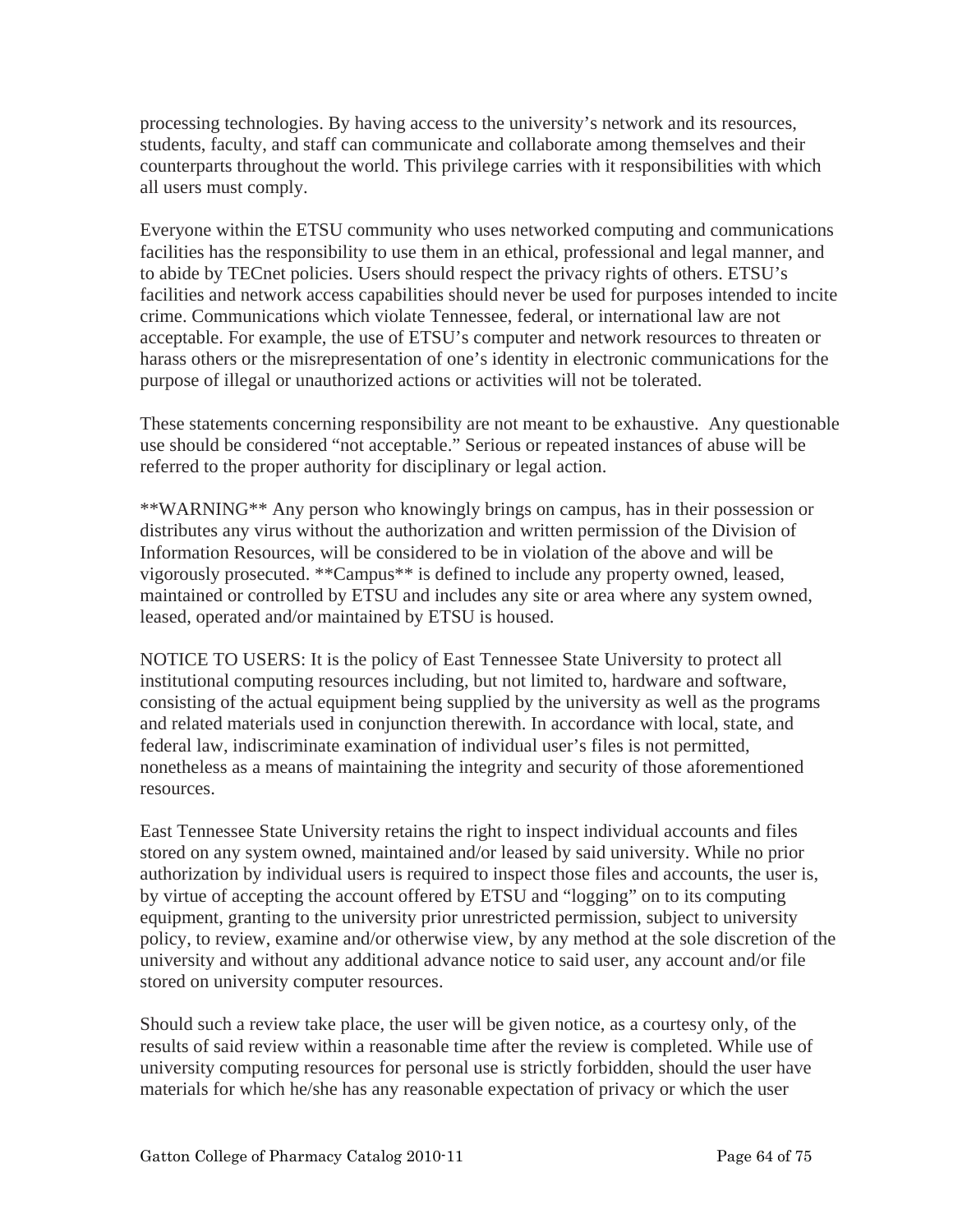considers to be confidential for any reason, the user should retain those materials on a disk which can be secured as would any other personal items or materials which one consider private in nature.

For such a policy to work, it is essential that users observe responsible and ethical behavior in the use of the resources. In an effort to assist the user community in effective use of the limited computer resources, it seems reasonable to highlight some specific responsibilities and types of behavior that represent abuse of a user's privilege. The examples do not constitute a complete list but are intended to convey the intent of the code.

Users should not damage or attempt to damage computer equipment or to modify or attempt to modify equipment so that it does not function as originally intended. It is equally wrong to damage or modify or attempt to damage or modify the software components: operating systems, compilers, utility routines, etc.

Users should not use or attempt to use an account without authorization from the owner of that account. Users have the responsibility of protecting their accounts through the proper use of passwords, but the fact that an account is unprotected does not imply permission for an unauthorized person to use it. Further, accounts are to be used only for the purposes for which they have been established. [Only the individual owner of an account is authorized to use that account. Providing passwords or in any way permitting or making it possible for anyone other than the authorized owner of the account to use computer resources is not authorized and may be a violation of Tennessee Law. Under this condition both the owner and the unauthorized user may be subject to legal action if determined to be appropriate by ETSU legal counsel.] Additionally, it is wrong to use a university-sponsored account for funded research, personal business, or consulting activities. There are special accounts for such purposes.

Users should not use private files without authorization. Owners of such files should take precautions and use the security mechanisms available. However, the fact that a file is not protected does not make it right for anyone to access it, unless it is specifically designed as a public access file. It is equally wrong for anyone to change or delete a file that belongs to anyone else without authorization. Violation of property rights and copyrights covering data, computer programs, and documentation is also wrong. In the event of accidental access of private files, confidentiality of those files must be maintained.

Any deliberate wasteful use of resources is irresponsible; it encroaches on others' use of facilities and deprives them of resources. Printing of large unnecessary listings and the playing of games solely for entertainment are examples of such abuse. Users are expected to be aware of the resources they are using and to make reasonable efforts to use these resources efficiently.

All state and federal copyright laws will be abided by at all times. Users must not copy any part of a copyrighted program or its documentation which would be in violation of the law or the licensing agreement without written and specific permissions of the copyright holder. Serious or repeated instances of abuse of computer facilities and resources will be referred to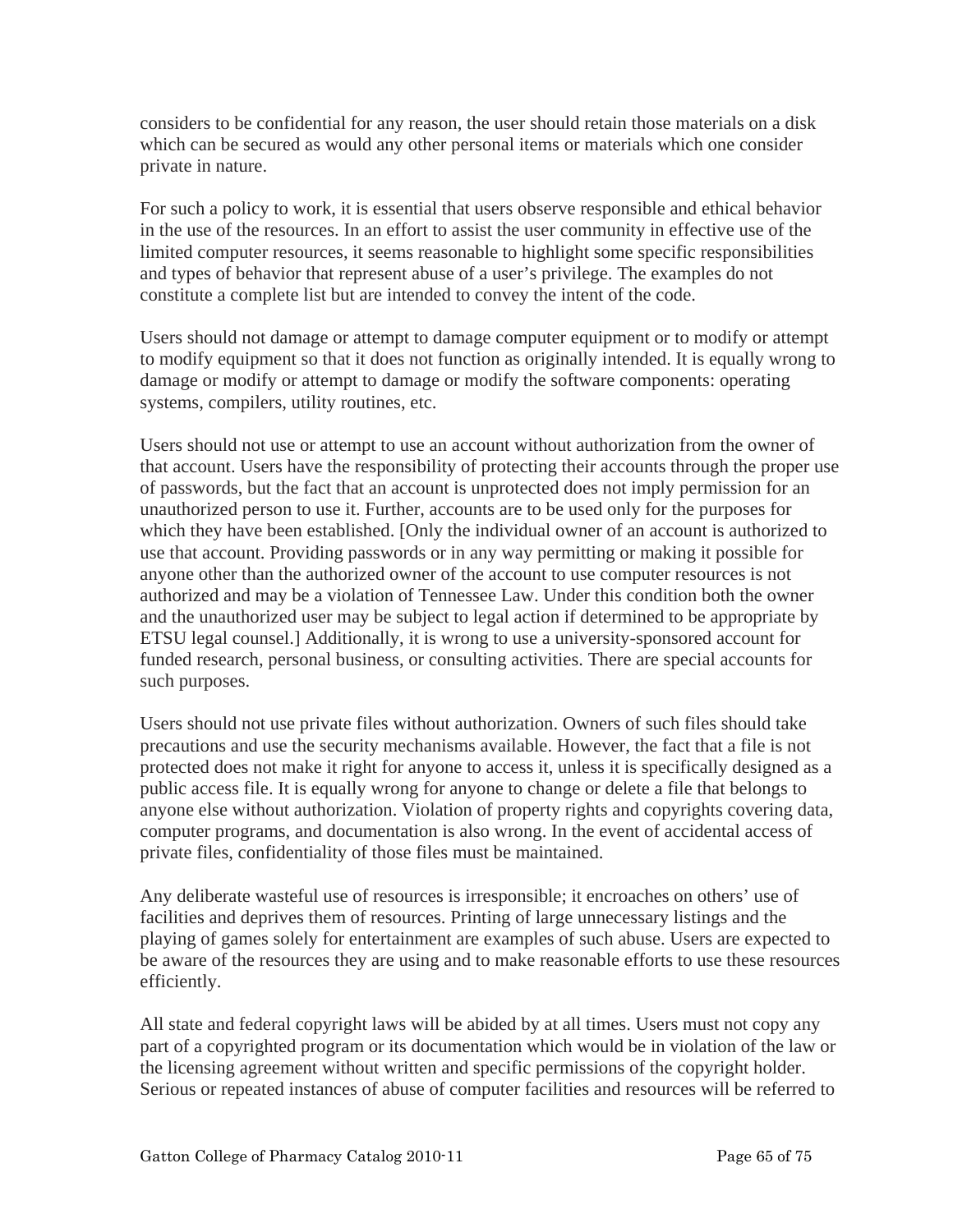the proper authorities for disciplinary or legal action including, but not limited to, restitution, restrictions, reprimand, suspension, probation, expulsion, or termination.

# **Disability Services**

In compliance with federal regulations outlined in Section 504 of the Rehabilitation Act of 1973 and the Americans with Disabilities Act of 1990, East Tennessee State University makes accommodations, course substitutions, and other academic adjustments when necessary to ensure equal access for students with disabilities. While all students with disabilities are protected from discrimination, some students may not be eligible for all of the services coordinated by Disability Services. Classroom and testing accommodations are made on an individual case-by-case basis. Students who wish may request an accommodation or academic adjustment because of a disability by completing the intake process with Disability Services self-identity.

During the intake process, Disability Services informs students of procedures surrounding the accommodation process, student responsibilities, as well as ETSU responsibilities. Eligibility for classroom and testing accommodations and other support services coordinated by Disability Services is based on the review of student's documentation of disability. Intake applications are not complete until Disability Services has received and reviewed current documentation of disability. Individualized education plans (IEP) cannot be used as documentation; however, information included in an IEP may be helpful when identifying the services a student may utilize while at ETSU.

In order to establish eligibility, the documentation provided should follow the established guidelines and include:

- Statement of diagnosis, date of most recent evaluation, and when available, date of original diagnosis by an impartial professional,
- Description of diagnostic criteria and/or diagnostic tests used,
- Description of the current impact of the disability in an academic environment,
- Credentials of the diagnosing professional,
- Documentation of attention deficit disorders should be no more than three years old, and
- Documentation of learning disabilities should be no more than five years old with results based on an adult measurement scale.

The diagnosing professional must have specific training and expertise in a field related to the type of disability being diagnosed. For example, a psychologist, psychiatrist, or educational examiner must make a learning disability diagnosis. Documentation not including the information outlined above or from a professional whose credentials are not generally indicative of expertise in the specific disability being diagnosed can not be used to establish eligibility for services. ETSU does not provide any type of learning disabilities evaluations; however, Disability Services maintains a list of professionals in private practice that can evaluate learning disabilities.

Disability Services is located in the D.P. Culp Center, on J. L. Seehorn, Jr. Road (v/tdd) (423) 439-8346, (tdd) (423) 439-8370 - [www.etsu.edu/students/disable/disable.htm.](http://www.etsu.edu/students/disable/disable.htm)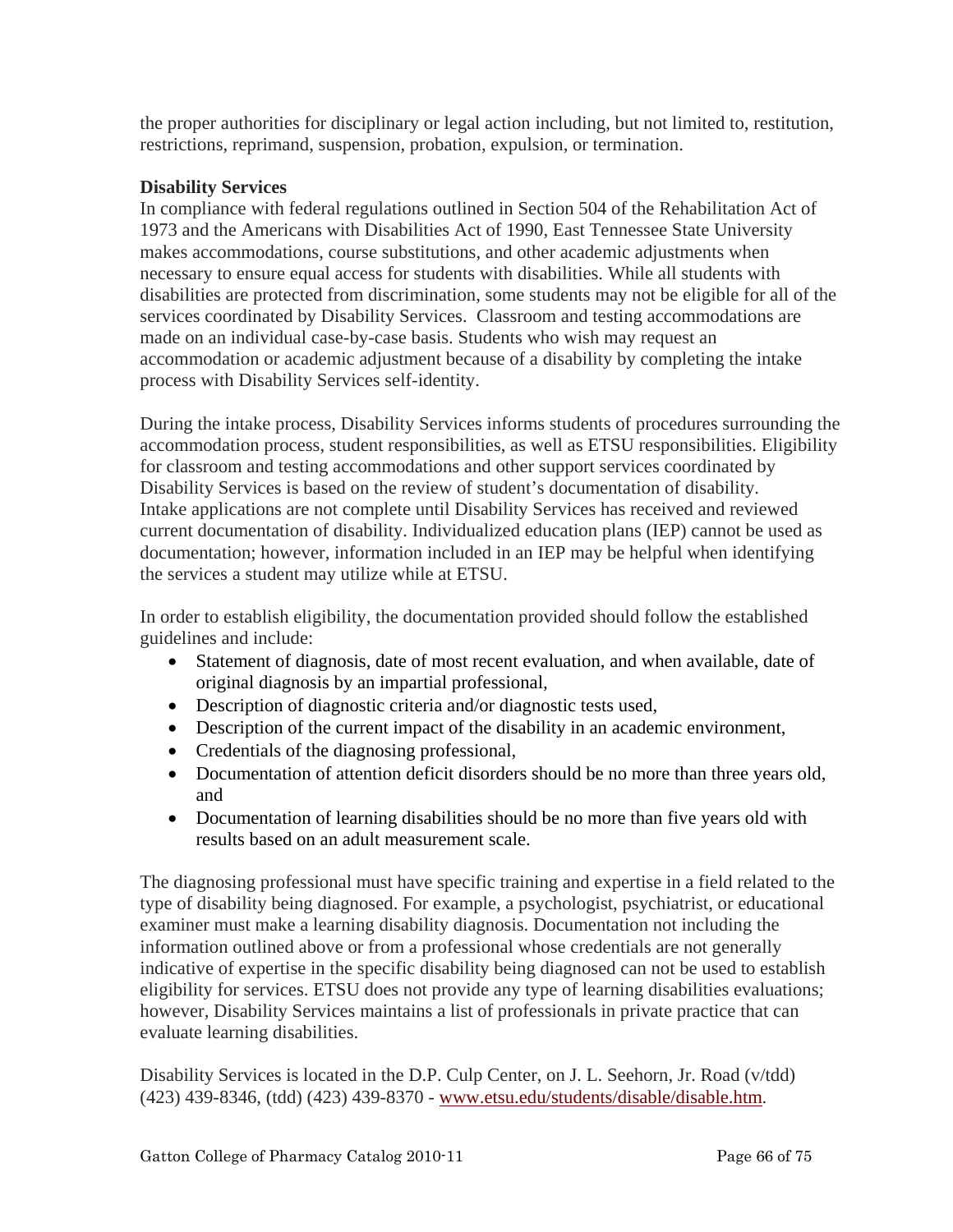# **Early Childhood Learning and Development**

The Center for Early Childhood Learning and Development operates programs to serve the needs of young children and their families. Some of these programs offer child care services for families. The Infant-Toddler programs serve children ages three months to three years in a full-year, full-day program. The Early Learning Program, Child Study Center, serves children ages three through five years of age in a full-year, full-day program. Students who are interested in enrolling their children in either of the programs can obtain more information by calling (423) 439-7555. Enrollment is on a limited basis. [http://child.etsu.edu.](http://child.etsu.edu/)

A child care program, Little Buccaneers Student Child Care Center, specifically designed to meet the needs of ETSU students, opened in June 1997. ETSU students can enroll their children for blocks of time each semester that would accommodate their child care needs while attending classes and during study times. This program is supported by the Student Activities Allocation Committee and ETSU. Information for this program can be obtained by calling 439-7549.

# **Housing and Residence Life**

Student pharmacists who want to live on campus will probably find the following residences more conducive for professional studies. Buccaneer Ridge has fully furnished 2 and 4 bedroom units. Buccaneer Village has efficiencies, one bedroom, and two bedroom units for families. Detailed information on university housing, including costs, is available at <http://www.etsu.edu/students/housing/housing.htm>.

# *Buccaneer Village*

Apartments are available for married or single parents or single graduate and professional students. These include one and two bedroom apartments for married or single parents and a limited number of private efficiency apartments for graduate students. Rent, which includes water, telephone (except for long-distance calls), data access, and cable TV hookup, is payable on a per semester basis. Electric bills are payable by the month.

## *Buccaneer Ridge Apartments*

Two and four single occupancy bedroom apartment units are available. Each apartment contains a furnished living area, single bedrooms with double bed, closet, desk, and chest of drawers; kitchen facilities, including full-sized refrigerator, stove, microwave, and garbage disposal; washer and dryer; patio or balcony; and two bathrooms. Each bedroom is provided with an alarm system; telephone, cable TV and data jack; and individual locks. Residents enjoy a clubhouse with copier and fax availability; lounging pool; volleyball and basketball courts; exercise room; access gate; and individual leases with no connection fees. *Application Procedure* 

An application for housing may be obtained by contacting the Department of Housing and Residence Life. Early application, preferably before April 1, for fall semester and October 1 for spring semester is encouraged. Assignments for fall semester begin in April and mid-December for spring. A completed application and a \$100/\$150 reservation/damage deposit is required and accepted at any time. Detailed information about on-campus housing may be obtained by contacting the Department of Housing and Residence Life at (423) 439-4446 or on the web at [www.etsu.edu/housing/housing.htm](http://www.etsu.edu/housing/housing.htm).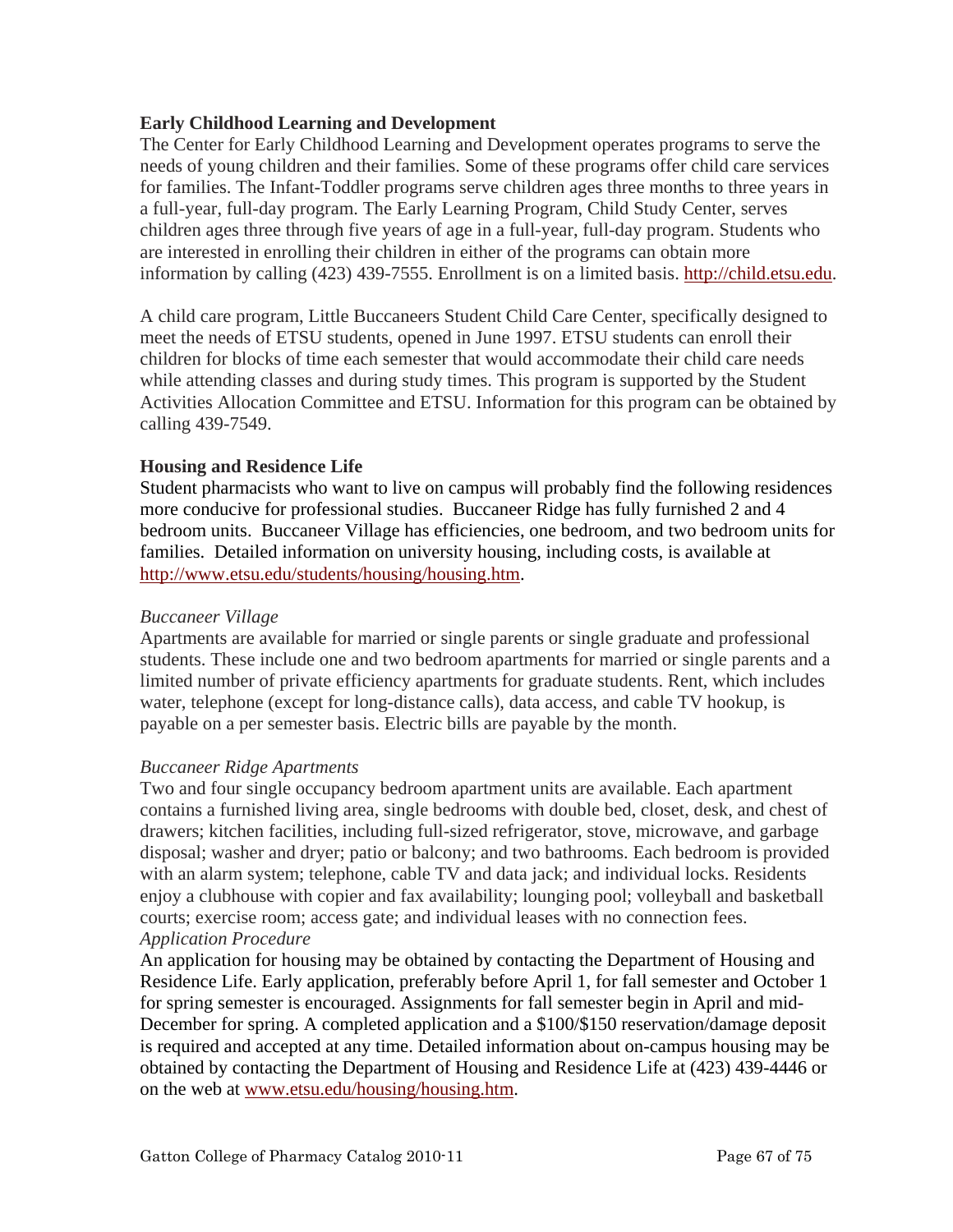Off-campus housing in the Johnson City area is plentiful. Additional off-campus housing information is available at the [Adult, Commuter, and Transfer Services web site](http://www.etsu.edu/students/acts/off_campus_housing.asp). ([http://www.etsu.edu/students/acts/off\\_campus\\_housing.asp](http://www.etsu.edu/students/acts/off_campus_housing.asp))

# **International Programs and Services**

The International Programs and Services Office, located on the first floor of Yoakley Hall, serves the international community of visiting international students and scholars from more than 60 countries who attend or visit ETSU. Programming, advising, immigration paperwork, community outreach and the Friendship Family Program are among the many services offered by the office. [\(www.etsu.edu/honors/international\)](http://www.etsu.edu/honors/international)

# **Public Safety**

The Public Safety Building is located at the entrance of the university on University Parkway and has personnel on duty 24 hours a day for assistance. The emergency telephone number is 911. The public safety staff is composed of 21 state-certified sworn police officers who are also trained firefighters. Public safety is a full-service police department encompassing traffic and parking enforcement, uniformed patrol, criminal investigations, and crime prevention education. Public Safety also provides these services: an escort service, engravers, booster cables, and battery booster packs. The non-emergency telephone number is (423) 439-4480. The number for the administrative offices is (423) 439-6900.

# **Student Government Association**

The Student Government Association (SGA) strives to represent the opinions of the students on every aspect of campus academic and extracurricular life. Its members work closely with students, faculty, and administration to provide advice and information and a strong voice in the governance of the university. The SGA office is located near the Center for Community Engagement, Learning, and Leadership on the lower level of the D.P. Culp University Center, phone (423) 439-4253.

# **Student Health Services**

The Student Health Clinic is part of the College of Nursing Faculty Practice Network. Clinic services are available to all enrolled students. The professional staff includes nurse practitioners, physicians, registered nurses, and a health educator. Services include: Management of acute, episodic illnesses and injuries, Referrals for assistance in managing chronic disorders, Immunizations, Women's health program and assistance with family planning, Men's health program, Allergy clinic for those receiving allergy injections, Patient education programs on a variety of topics. The Student Health Clinic is located in room 160 Nicks Hall. Please call (423) 439-4225 for further information.

The Dental Hygiene Clinic offers comprehensive preventive therapeutic procedures such as scaling and polishing teeth, pit and fissure sealants, nutritional counseling, periodontal therapy, patient education and exposing and developing radiographs. All treatment is performed, for a modest fee, by dental hygiene students under the supervision of the licensed dentist and dental hygiene faculty. Services are open to all students, university employees, and the general public. Appointments may be obtained by contacting the Dental Hygiene Clinic at 439-4514 in Lamb Hall, room 71.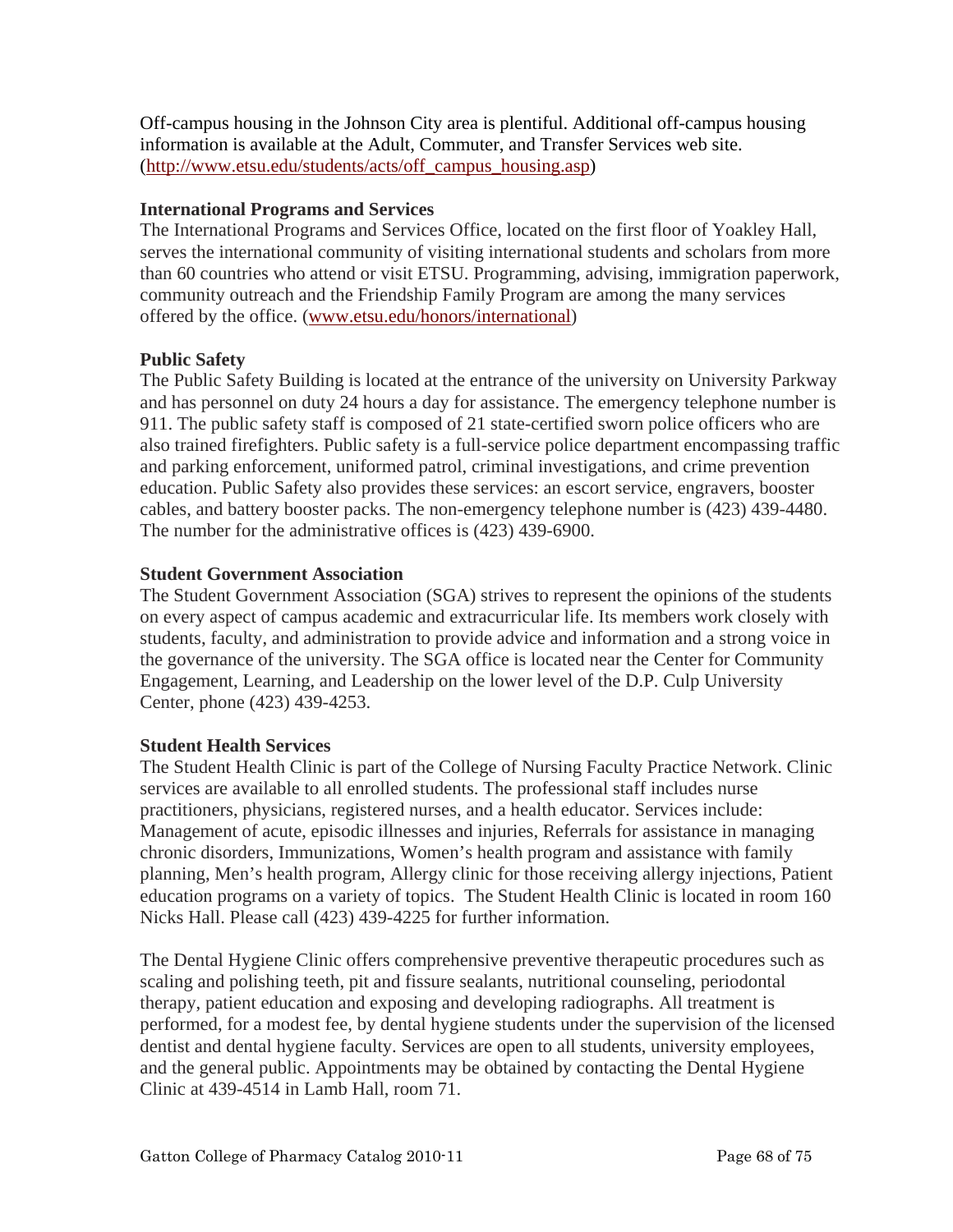The Speech-Language-Hearing Clinic, a component of the Department of Communicative Disorders, provides professional speech-language pathology and audiology services to students, faculty, and the general public. The service is provided by speech-language pathology and audiology graduate students under the direct supervision of licensed Speech-Language Pathologists and Audiologists. The areas of service include speech and hearing evaluation, hearing aid evaluation, and treatment of speech and hearing disorders through therapy. Intervention may be available for deficits in articulation, phonology, language, voice, and fluency. The clinic is located in Room 204 of Lamb Hall. Please call (423) 439- 4355 for appointments or information.

# **University Center, D.P. Culp**

The D.P. Culp University Center is a modern architecturally designed student center conveniently located in the heart of campus. The specific purpose of the Culp Center is to serve students as an integral part of their educational life. The Culp University Center provides a wide variety of services, entertainment, and social activities for the campus community. The Culp Center houses five separate food service areas, the bookstore, the post office, a mini-market, a computer lab, a variety of administrative offices, meeting rooms and conference facilities, a ballroom, and an auditorium/theater. For information regarding the use and reservation of these facilities, contact the Culp Center office at (423) 439-4286.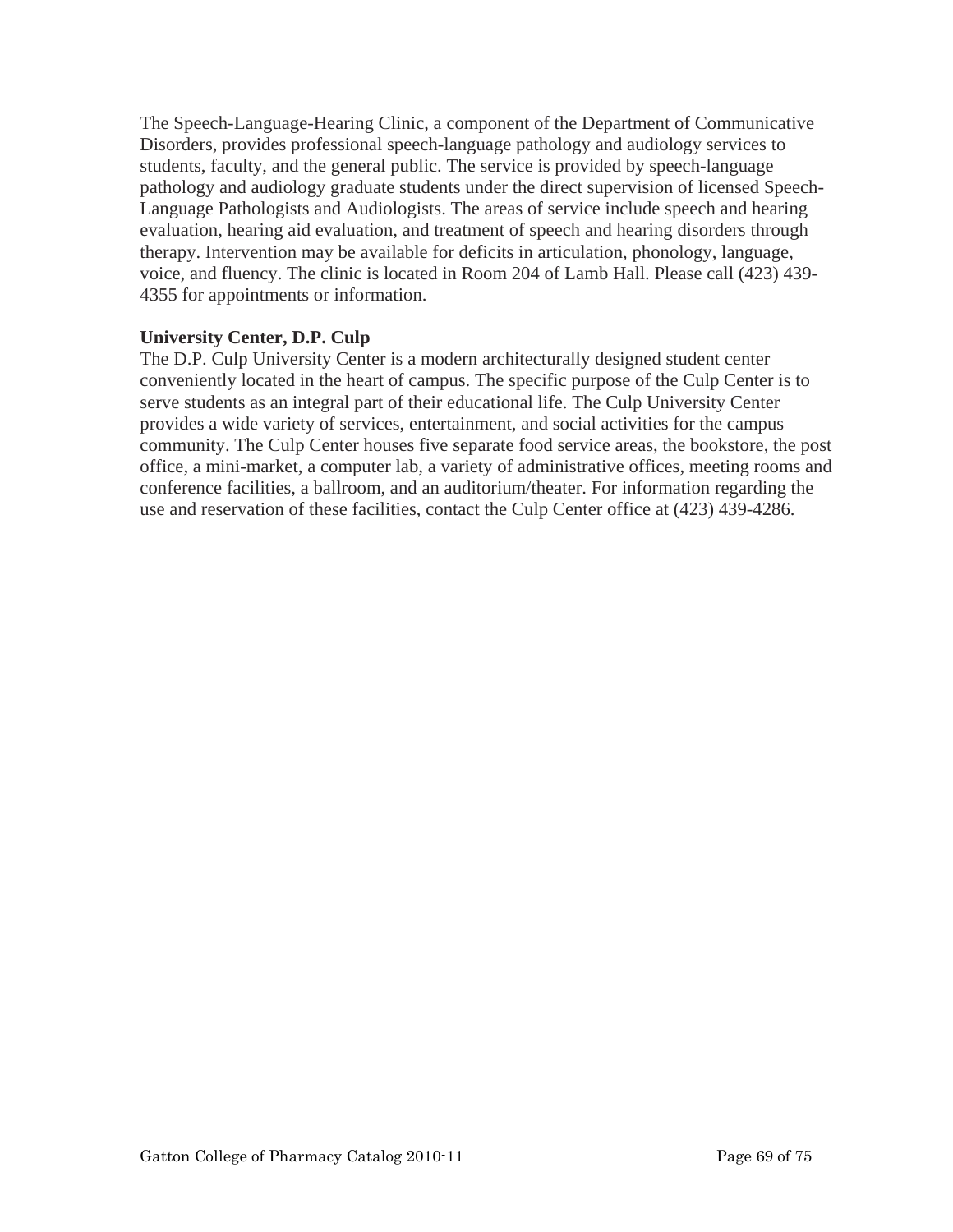## **ADMINISTRATIVE LISTING** *Tennessee Board of Regents*

**Phil Bredesen,** Chair Governor of Tennessee

**Charles W. Manning**  Chancellor

**Richard Rhoda**  Tennessee Higher Education Commission

**Ken Givens**  Commissioner of Agriculture

**Tim Webb**  Commissioner of Education

**Agenia W. Clark**  Nashville  $(7<sup>th</sup> District)$ 

**John S. Copeland**  Cookeville  $6<sup>th</sup>$  District)

**Gregory Duckett**  Memphis  $(9<sup>th</sup> District)$ 

**Pam Fansler**  Knoxville  $(2<sup>nd</sup> District)$ 

**John Farris**  Memphis (At-large West Tennessee) **Barry Gidcomb**  Columbia (Faculty Regent)

**Judy T. Gooch**  Oak Ridge (3<sup>rd</sup> District)

**Jonas Kisber**  Jackson  $(8<sup>th</sup> District)$ 

**Fran F. Marcum**  Tullahoma  $(4<sup>th</sup> District)$ 

**Casey McCullum**  Athens (Student Regent)

**Paul Montgomery**  Kingsport  $(1<sup>st</sup> District)$ 

**Howard W. Roddy**  Hixson (At-large East Tennessee)

**J. Stanley Rogers**  Manchester (At-large Middle Tennessee)

**Robert P. Thomas,** Vice Chair Nashville  $(5^{th}$  District)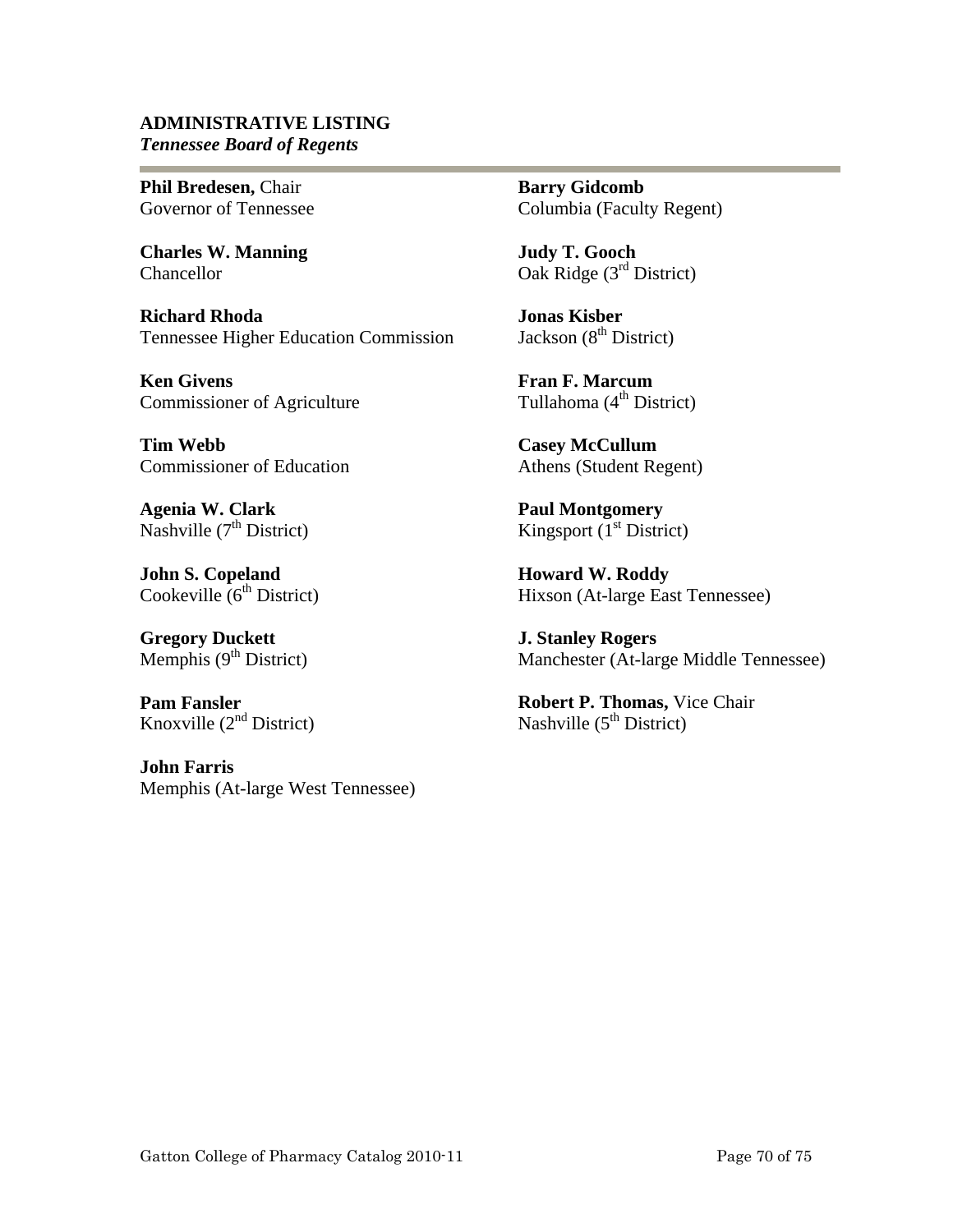#### *ETSU Administration*

**Paul E. Stanton, Jr.**, M.D. President

**Bert C. Bach**, Ph.D. Provost and Vice President, Academic Affairs

**Wilsie S. Bishop**, D.P.A. Vice President, Heath Affairs and University Chief Operating Officer **David Collins**, Ed.D, CPA Vice President for Finance and Administration

**Richard A. Manahan**, Ed.D, CPA Vice President for University Advancement and President, ETSU Foundation

#### *College of Pharmacy Administration*

**Larry D. Calhoun**, PharmD Dean and Professor

**Sherry Armitage**, M.A. Executive Assistant to the Dean

**Cheri W. Clavier,** M.S. Director of Academic Affairs and Assessment

**Michael A. Crouch, PharmD**  Associate Dean for Professional Education and Academic Affairs

**Steve C. Ellis**, M.S. Assistant Dean for Student Affairs and Director of Enrollment and Student **Services** 

**Robin M. Henry**, PharmD Director, Experiential Experience

**Ralph A. Lugo**, PharmD Chair, Pharmacy Practice

**David S. Roane**, Ph.D. Chair, Pharmaceutical Sciences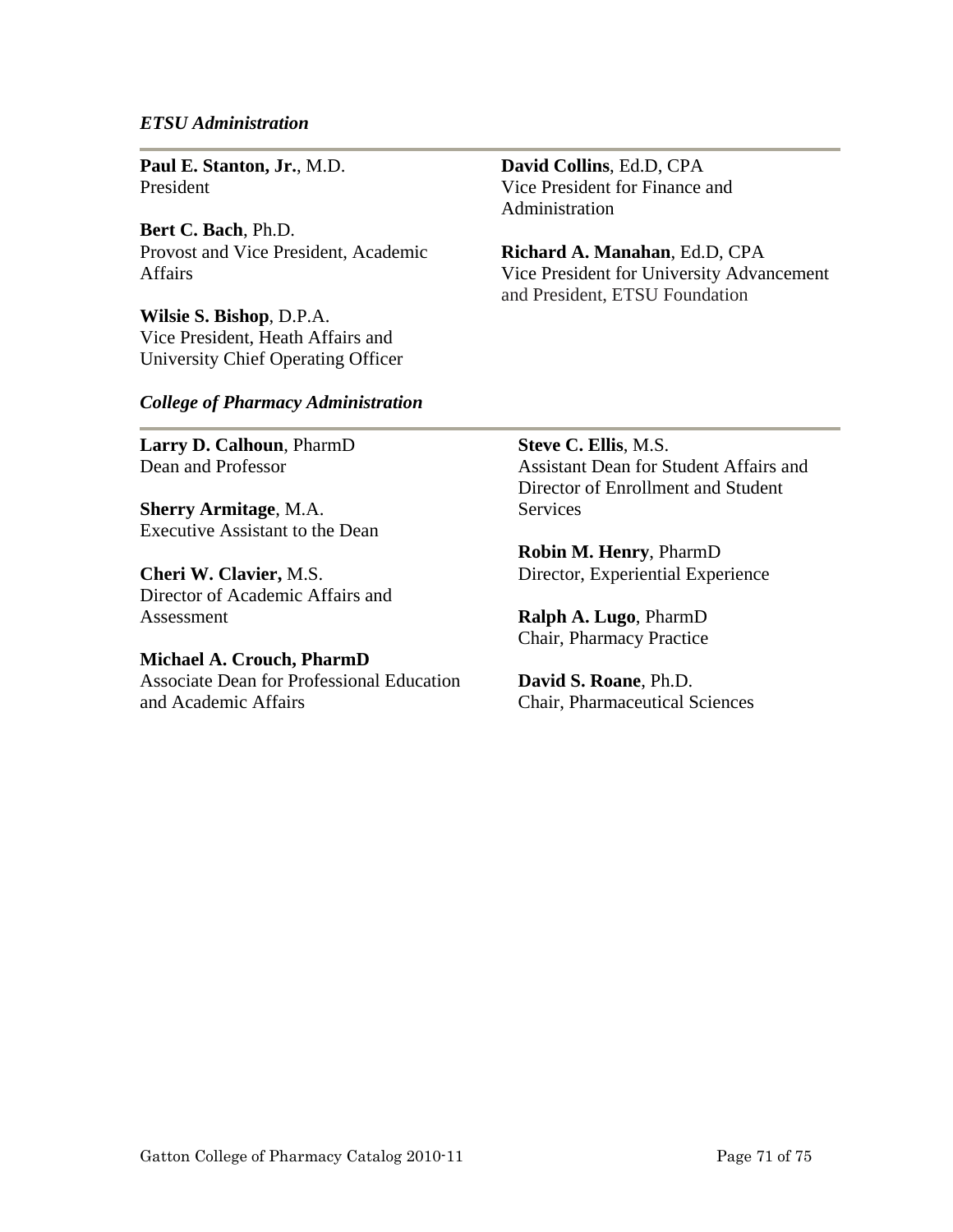# **FACULTY LISTING**

# *Department of Pharmacy Practice*

| Lugo, Ralph A. (2006) Professor<br>B.S. in Pharmacy (1988) Rutgers University                                                                                                                                        | Chair      |
|----------------------------------------------------------------------------------------------------------------------------------------------------------------------------------------------------------------------|------------|
| PharmD (1991) University of North Carolina Eshelman School of Pharmacy                                                                                                                                               |            |
| Cross, Leonard B. (2010) Associate Professor<br>B.S. in Pharmacy (1991) West Virginia University<br>PharmD (2000) University of Tennessee Health Sciences Center College of Pharmacy                                 | Vice-Chair |
| Creekmore, Jr., Freddy M. (2007) Associate Professor<br>B.S. in Pharmacy (1989) University of Kentucky College of Pharmacy<br>PharmD (1990) University of Kentucky College of Pharmacy                               | Vice Chair |
| Bossaer, John B. (2009) Assistant Professor<br>PharmD (2007) Purdue University College of Pharmacy and Pharmaceutical Sciences                                                                                       |            |
| Calhoun, Larry D. (2005) Professor<br>B.S. in Pharmacy (1972) University of Tennessee Health Sciences Center College of Pharmacy<br>PharmD (1973) University of Tennessee Health Sciences Center College of Pharmacy |            |
| Creekmore, Kathryn A. (2007) Assistant Professor<br>B.S. in Pharmacy (1989) University of Minnesota College of Pharmacy<br>PharmD (1990) University of Minnesota College of Pharmacy                                 |            |
| Crouch, Michael A. (2010) Professor<br>B.S. in Pharmacy (1992) University of North Carolina Eshelman School of Pharmacy<br>PharmD (1995) Medical University of South Carolina                                        |            |
| Flores, Emily K. (2008) Assistant Professor<br>PharmD (2006) Medical University of South Carolina                                                                                                                    |            |
| <b>Stacy Eon (2010)</b> Assistant Professor<br>PharmD (2008) Purdue University College of Pharmacy and Pharmaceutical Sciences                                                                                       |            |
| Gentry, Chad K. (2009) Assistant Professor<br>PharmD (2008) University of Tennessee Health Sciences Center College of Pharmacy                                                                                       |            |
| Gray, Jeffrey A. (2008) Assistant Professor<br>PharmD (1996) Mercer University Southern School of Pharmacy                                                                                                           |            |
| Hall, Larissa N. (2009) Assistant Professor<br>PharmD (2007) Virginia Commonwealth University School of Pharmacy                                                                                                     |            |
|                                                                                                                                                                                                                      |            |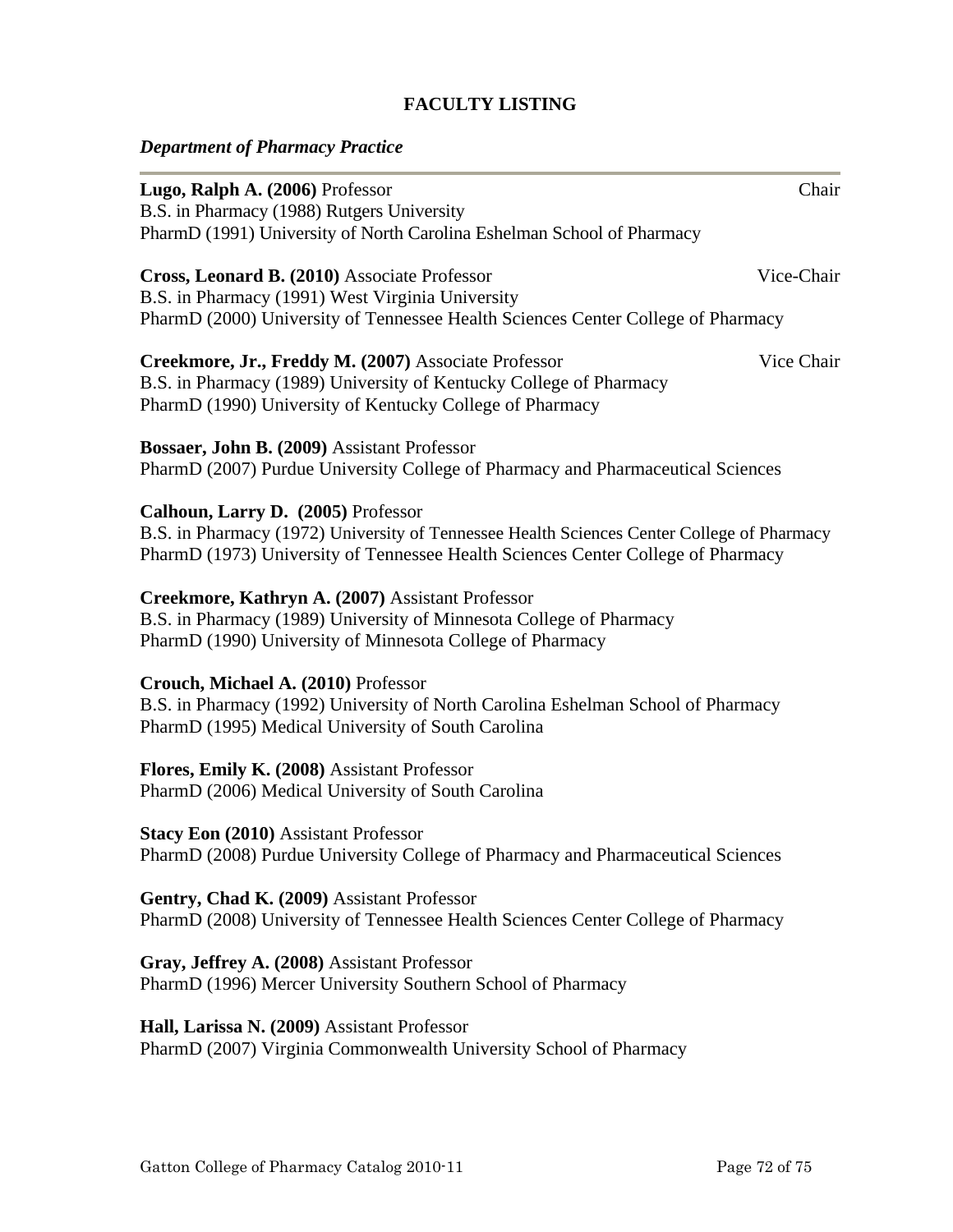| Hess, Jr., Richard A. (2007) Assistant Professor<br>B.S. in Biology (1992) University of South Florida<br>PharmD (1998) Mercer University Southern School of Pharmacy                                                              |  |
|------------------------------------------------------------------------------------------------------------------------------------------------------------------------------------------------------------------------------------|--|
| <b>Hocker, Linsey A. (2009) Assistant Professor</b><br>PharmD (2007) University of South Carolina College of Pharmacy                                                                                                              |  |
| Odle, Brian L. (2007) Assistant Professor<br>B.S. in Chemistry (1990) Middle Tennessee State University<br>PharmD (1994) University of Tennessee Health Sciences Center College of Pharmacy                                        |  |
| <b>Stewart, David W. (2007) Assistant Professor</b><br>PharmD (2003) Campbell University School of Pharmacy                                                                                                                        |  |
| <b>Department of Pharmaceutical Sciences</b>                                                                                                                                                                                       |  |
| Roane, David S. (2006) Professor<br>Chair<br>B.A. in Journalism (1979) Drake University<br>B.S. in Zoology (1984) Louisiana Tech University<br>Ph.D. (1987) Louisiana State University Medical Center                              |  |
| Hurley, David L. (2007) Associate Professor<br>Vice Chair<br>B.S. in Biology & Physics (1979) Guilford College<br>M.S. (1982) Pennsylvania State University<br>Ph.D. (1986) Pennsylvania State University                          |  |
| Brown, Stacy D. (2007) Assistant Professor<br>B.S. (1998) University of Tennessee at Chattanooga<br>Ph.D. (2002) University of Georgia College of Pharmacy                                                                         |  |
| Collins, Charles C. (2006) Professor<br>B.S. in Pharmacy (1977) West Virginia University<br>Ph.D. (1984) West Virginia University                                                                                                  |  |
| Harirforoosh, Saeidreza (2007) Assistant Professor<br>PharmD (1991) Tehran University<br>Ph.D. in Pharmaceutical Sciences (2005) University of Alberta                                                                             |  |
| Panus, Peter C. (2007) Associate Professor<br>B.A. (1979) Huntingdon College<br>B.S. (1981) University of South Alabama<br>B.S. in Physical Therapy (1994) University of South Alabama<br>Ph.D. (1985) University of South Alabama |  |
| Pond, Brooks B. (2007) Assistant Professor<br>B.S. (2000) Centre College<br>Ph.D. (2004) Duke University Medical Center                                                                                                            |  |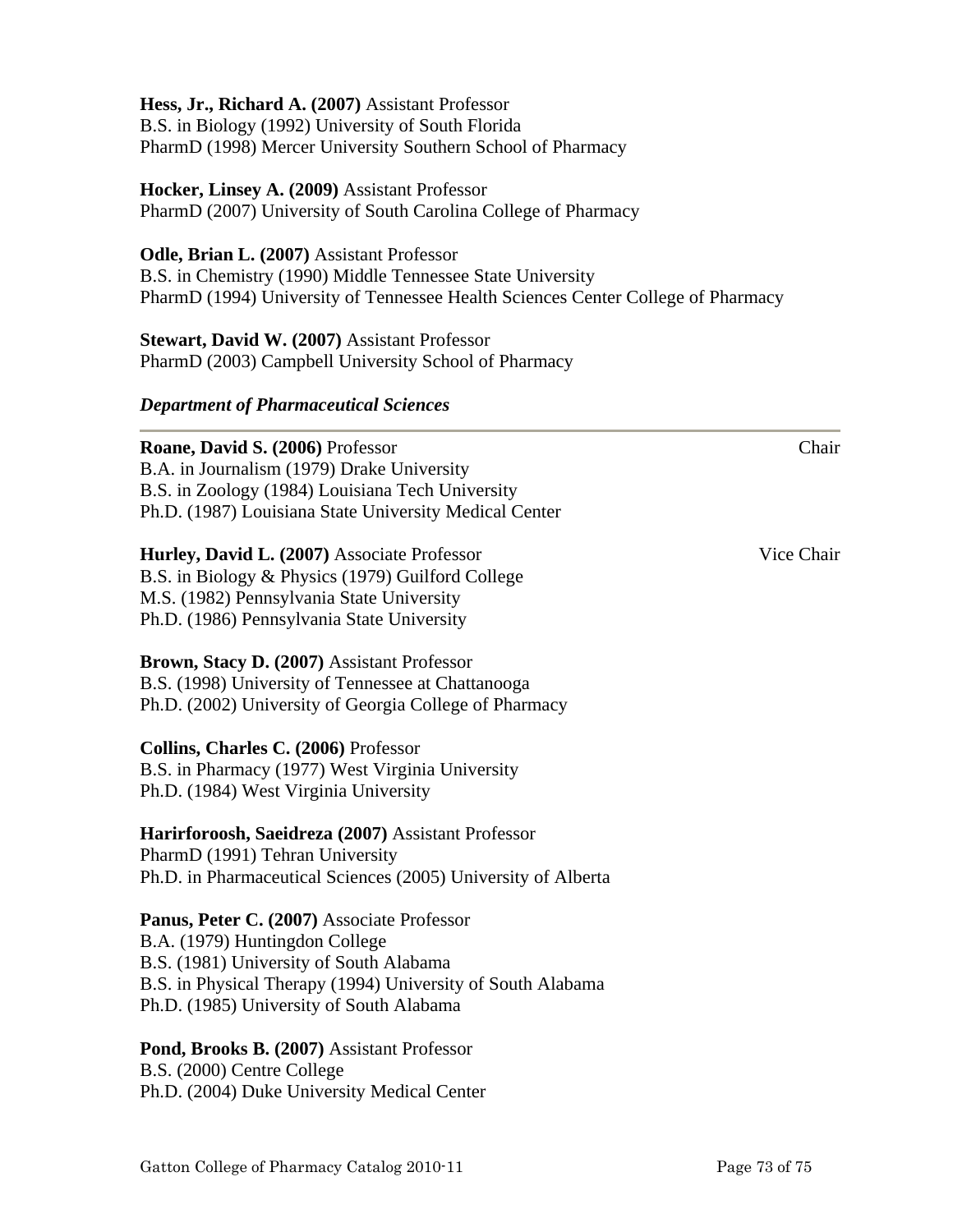**Ramsauer, Victoria Palau (2007)** Assistant Professor B.A. (1979) Pontificia Universidad Javeriana Ph.D. (1999) Florida International University

## *Faculty Affiliates*

## *College of Medicine*

**Duffourc, Michelle M. (1998)** Assistant Professor, Pharmacology B.S. (1985) University of South Alabama. Ph.D. (1993) University of South Alabama

**Johnson, David A. (1978)** Professor, Biochemistry and Molecular Biology Adjunct Faculty, Biological Sciences B.S. (1967) Memphis State University Ph.D. (1973) Memphis State University

**Robinson, Mitchell E. (1985)** Professor, Biochemistry and Molecular Biology and Associate Dean for Graduate Studies Adjunct Faculty, Biological Sciences B.S. (1976) University of North Carolina, Chapel Hill M.S. (1978) Western Carolina University Ph.D. (1983) Wake Forest University Bowman Gray School of Medicine

**Rusinol, Antonio E. (1996)** Assistant Professor, Biochemistry and Molecular Biology B.Sc. (1983) National University of Tucuman, Tucuman, Argentina Ph.D. (1990) National University of Tucuman, Tucuman, Argentina

**Thewke, Douglas P. (1996)** Assistant Professor, Biochemistry and Molecular Biology M.Sc. (1990) Central University of Pondicherry M.Phil. (1992) Central University of Hyderabad Ph.D. (1995) Central University of Hyderabad

## *College of Public Health*

**Chakraborty, Ranjan N. (2001)** Assistant Professor, Health Sciences B.S. (1979) Gujarat University, India M.S. (1981) University of Baroda, India Ph.D. (2003) Sardar Patel University, India

**Gallagher, Michael T. (1989)** Professor and Chair, Health Sciences B.S. (1966) University of Houston M.S. (1970) Northwestern University Ph.D. (1974) Baylor College of Medicine